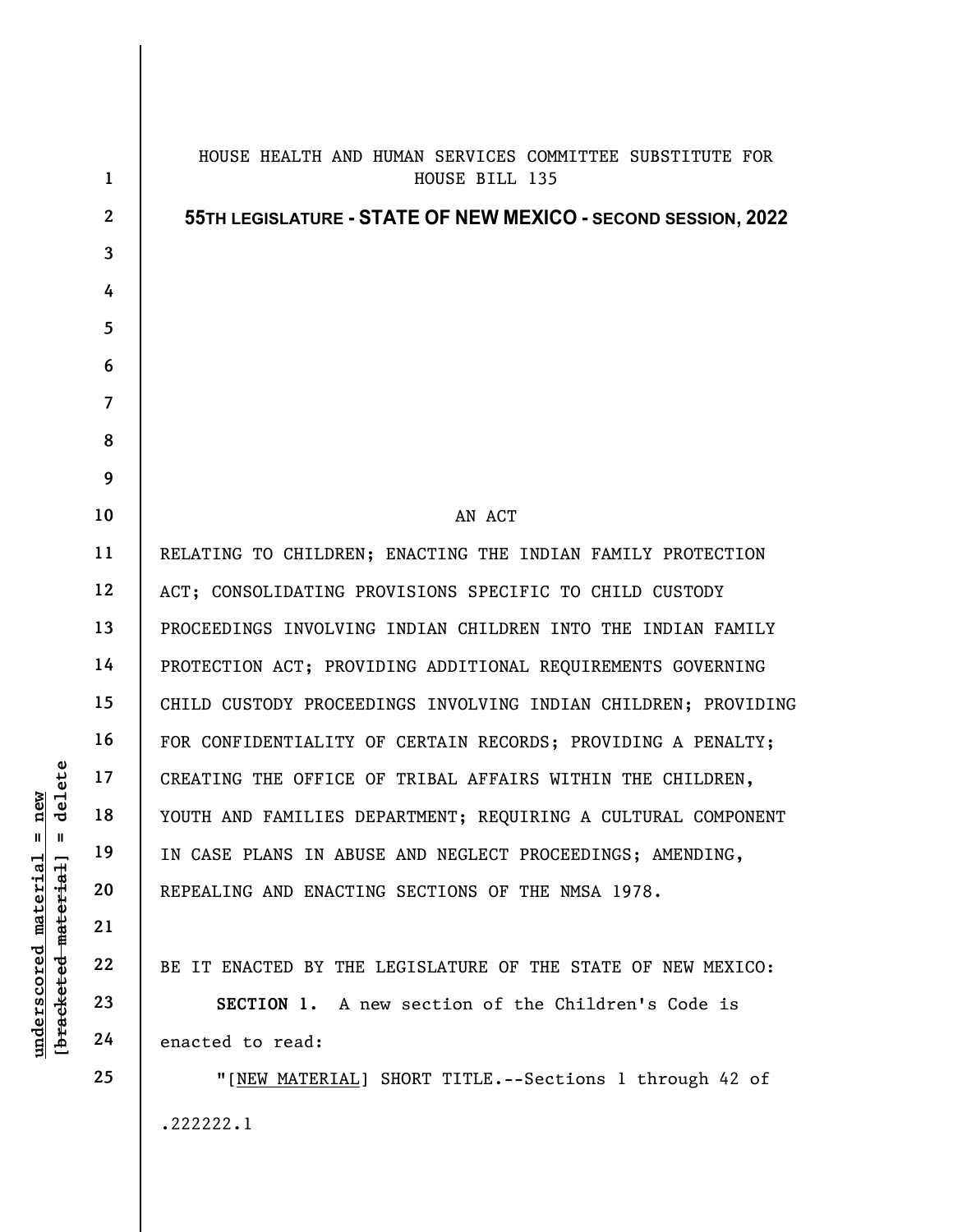| $\mathbf{1}$            | this act may be cited as the "Indian Family Protection Act"."    |
|-------------------------|------------------------------------------------------------------|
| $\boldsymbol{2}$        | SECTION 2. A new section of the Children's Code is               |
| 3                       | enacted to read:                                                 |
| 4                       | "[NEW MATERIAL] DEFINITIONS.--As used in the Indian Family       |
| 5                       | Protection Act:                                                  |
| 6                       | "active efforts" means efforts that are<br>Α.                    |
| $\overline{\mathbf{z}}$ | affirmative, active, thorough and timely and that represent a    |
| 8                       | higher standard of conduct than reasonable efforts;              |
| 9                       | "adoptive placement" means a permanent placement<br>B.           |
| 10                      | of an Indian child for adoption, including an action resulting   |
| 11                      | in a final decree of adoption;                                   |
| 12                      | $\mathsf{C}$ .<br>"child custody proceeding" means an action for |
| 13                      | foster care placement, termination of parental rights,           |
| 14                      | guardianship or adoptive placement or an action pursuant to      |
| 15                      | Section 32A-3A-8 NMSA 1978 or the Family in Need of Court-       |
| 16                      | Ordered Services Act and includes investigations and other       |
| 17                      | preliminary activities preceding the formal initiation of an     |
| 18                      | action, but does not include:                                    |
| 19                      | (1) delinquency proceedings; and                                 |
| 20                      | custodial proceedings pursuant to Chapter<br>(2)                 |
| 21                      | 40 NMSA 1978;                                                    |
| 22                      | "cultural compact" means an agreement that<br>$D$ .              |
| 23                      | documents how an Indian child placed in an adoptive or           |
| 24                      | guardianship home will continue to actively participate in the   |
| 25                      | child's cultural learning and activities and that is entered     |
|                         | .222222.1<br>$-2$ -                                              |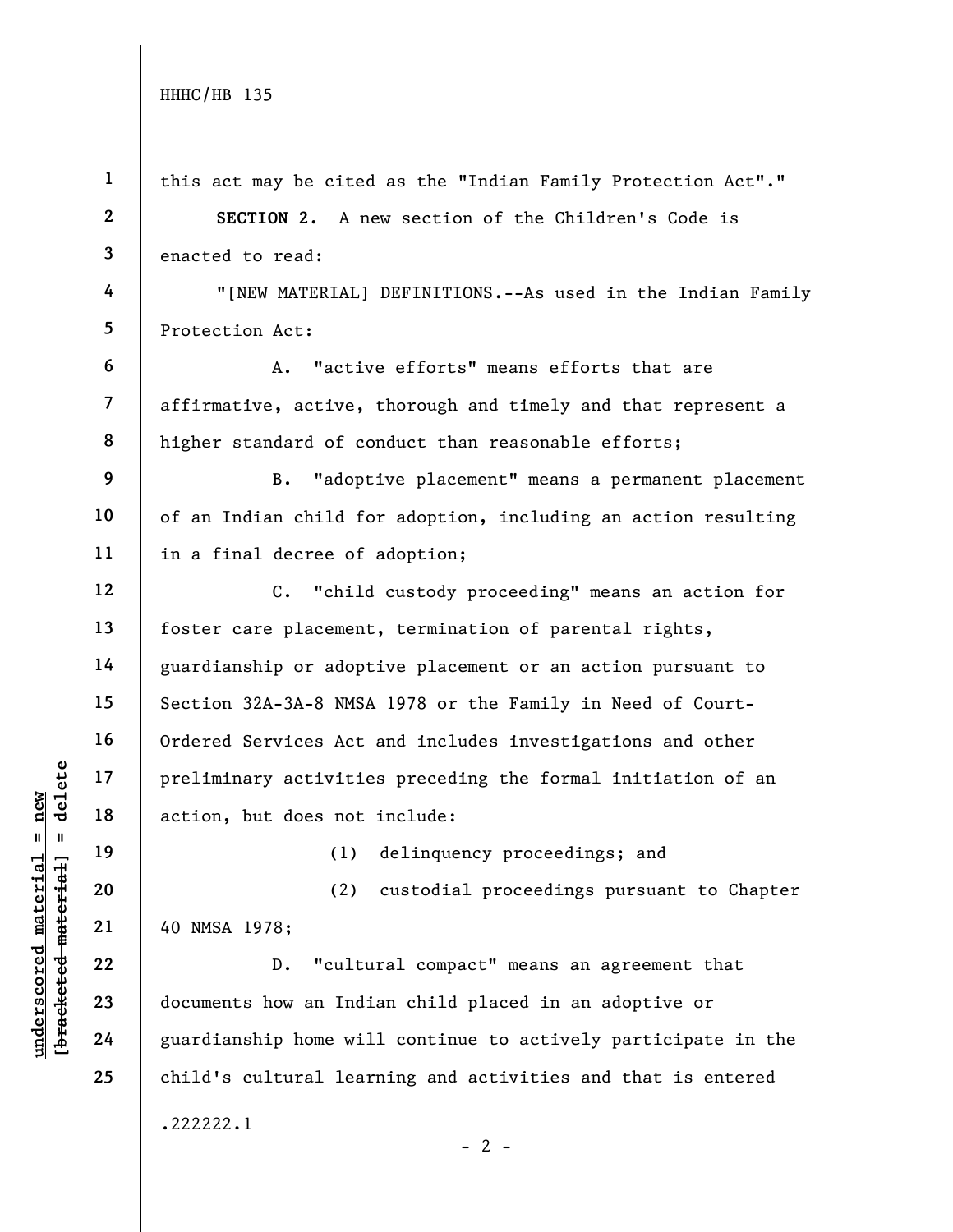underscored material material of an interest of an interest of an interest and tamily-like relations<br>definitive material materials of an interest and the problem of an interest and the set of an interest are:<br>defined as es 1 2 3 4 5 6 7 8 9 10 11 12 13 14 15 16 17 18 19 20 21 22 23 24 25 into among: (1) the adoptive parents or guardians of the Indian child, which parents or guardians are not members of the Indian child's tribe; and (2) the Indian child's tribe; E. "discussion with an Indian tribe" means documented good faith efforts to actively communicate and work with an Indian tribe; F. "extended family member" means a person who is defined to be an extended family member by law or custom of an Indian child's tribe or, in the absence of such law or custom, means a person who is eighteen years of age or older and who is an Indian child's grandparent, aunt or uncle, brother or sister, brother-in-law or sister-in-law, niece or nephew, first or second cousin, stepparent or godparent; G. "fictive kin" means a person: (1) who is not a relative or an extended family member of an Indian child and who has a significant, family-like relationship with the child or the child's family, which relationship existed prior to the child's entry into foster care; (2) who meets the definition of "fictive kin" as established by an Indian child's tribe's law, custom or tradition; or (3) chosen by an Indian child who is fourteen .222222.1 - 3 -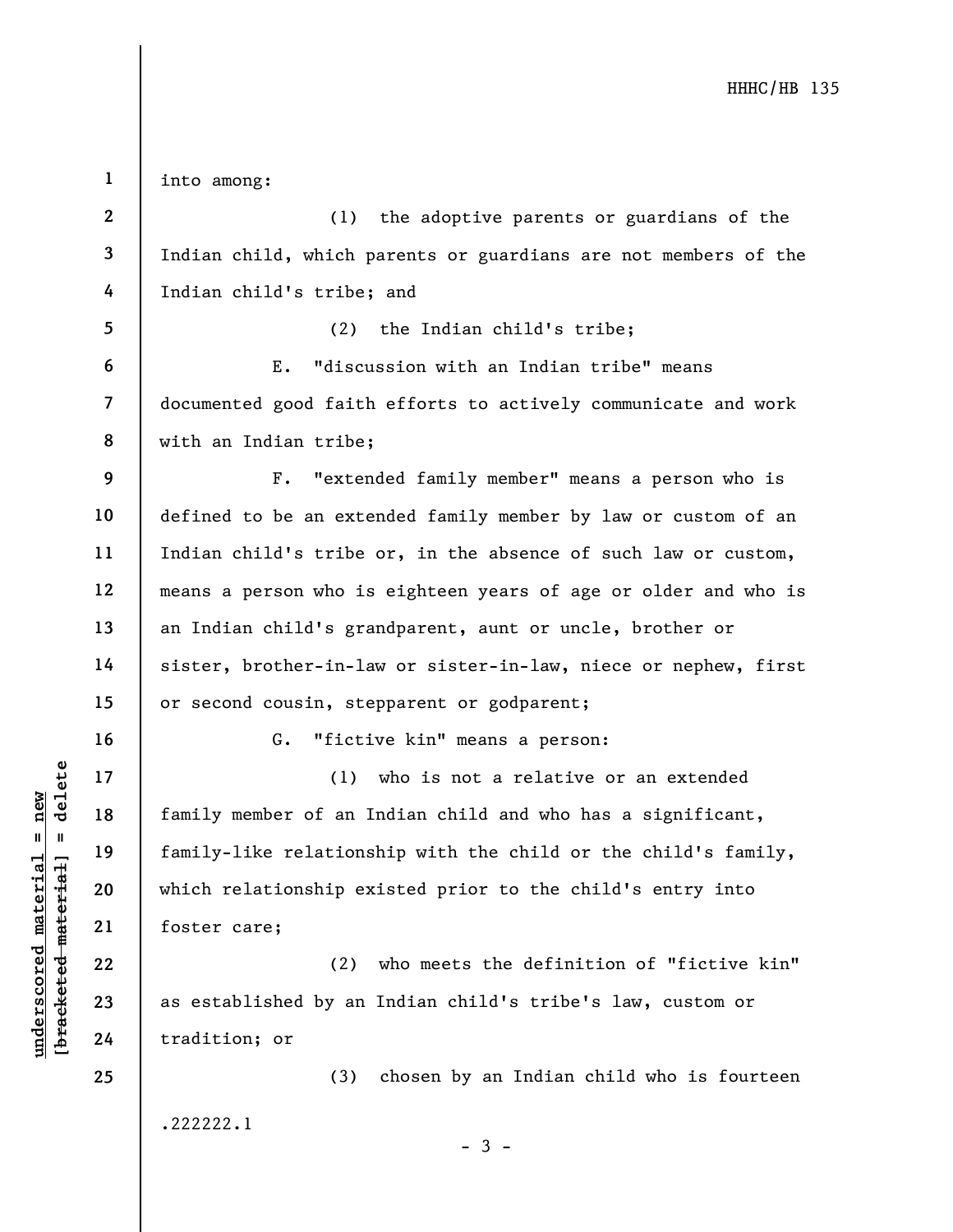1

2

3

4

5

6

7

8

9

10

11

12

13

14

15

16

17

18

19

20

21

22

23

24

25

years of age or older, regardless of when the relationship between the person and the Indian child was established, when it is in the best interest of the child to identify that person as fictive kin; and

H. "foster care placement" means:

(1) an action pursuant to the Abuse and Neglect Act removing an Indian child from the child's parent, guardian or Indian custodian for temporary placement in a foster home or institution or the home of a guardian where the parent or Indian custodian cannot have the child returned upon demand, but in which parental rights have not been terminated; or

(2) the temporary placement of an Indian child in foster care pursuant to a voluntary agreement entered into between a parent, guardian or Indian custodian and the department pursuant to the Family Services Act."

SECTION 3. A new section of the Children's Code is enacted to read:

"[NEW MATERIAL] INDIAN CHILD'S DOMICILE--DETERMINATION OF DOMICILE AND RESIDENCE.--

UNDERTION 3. A noted to read:<br>
19 and 18 enacted to read:<br>
19 million of the MATERIAL]<br>
20 DOMICILE AND RESIDENC<br>
21 a. In a c<br>
22 Indian child, the course<br>
24 Indian child is under A. In a child custody proceeding involving an Indian child, the court shall determine and make an order of the domicile and residence of the Indian child and whether the Indian child is under the jurisdiction of a tribal court.

> B. The department shall communicate with the Indian .222222.1 - 4 -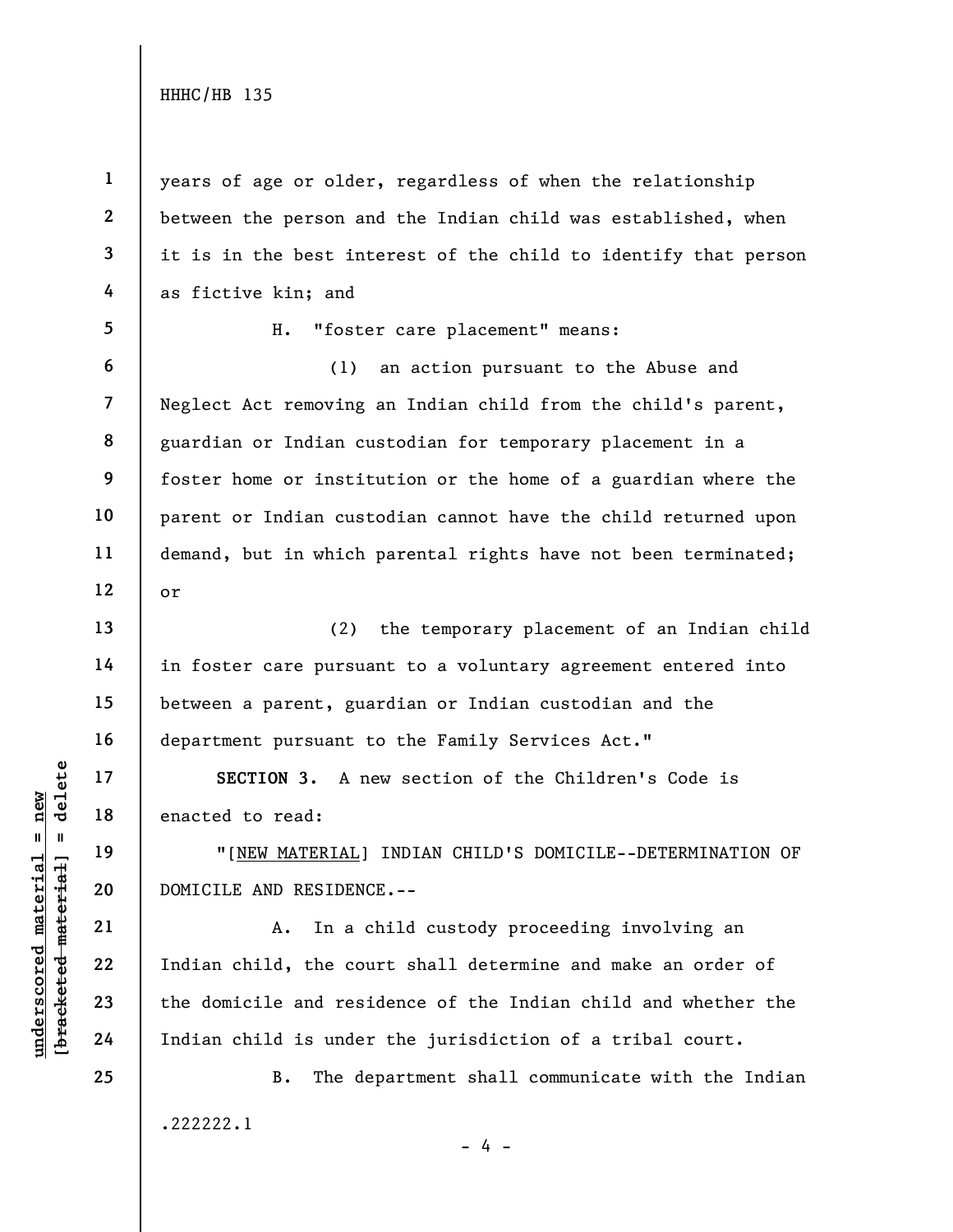1 2 3 4 5 6 child's tribe as necessary to assist the court in making a determination pursuant to this section. If it is unclear which tribe is the Indian child's tribe, the department shall communicate with any tribe with which there is reason to know that the Indian child may be a member or eligible for membership as otherwise required by federal law."

SECTION 4. A new section of the Children's Code is enacted to read:

"[NEW MATERIAL] ACTIVE EFFORTS REQUIRED IN CHILD CUSTODY PROCEEDINGS, INCLUDING VOLUNTARY PLACEMENT AGREEMENTS.--In a child custody proceeding involving an Indian child:

A. active efforts to maintain or reunite an Indian child with the Indian child's family shall be made pursuant to the Indian Family Protection Act. Active efforts shall be tailored to the facts and circumstances of each case. The department shall not seek findings of futility or aggravated circumstances;

underscore of the dependence of the dependence of the dependence of the dependence of the dependence of the material and the members, guardian, In active efforts to main and the members, guardian, In active efforts to main B. the department shall, in cooperation with the Indian child and the Indian child's parents, extended family members, guardian, Indian custodian and Indian tribe, make active efforts to maintain or reunite an Indian child with the Indian child's family and tailor the active efforts to the facts and circumstances of the case and shall:

 $- 5 -$ 

(1) document in writing the details demonstrating the quality and quantity of services and

.222222.1

7

8

9

10

11

12

13

14

15

16

17

18

19

20

21

22

23

24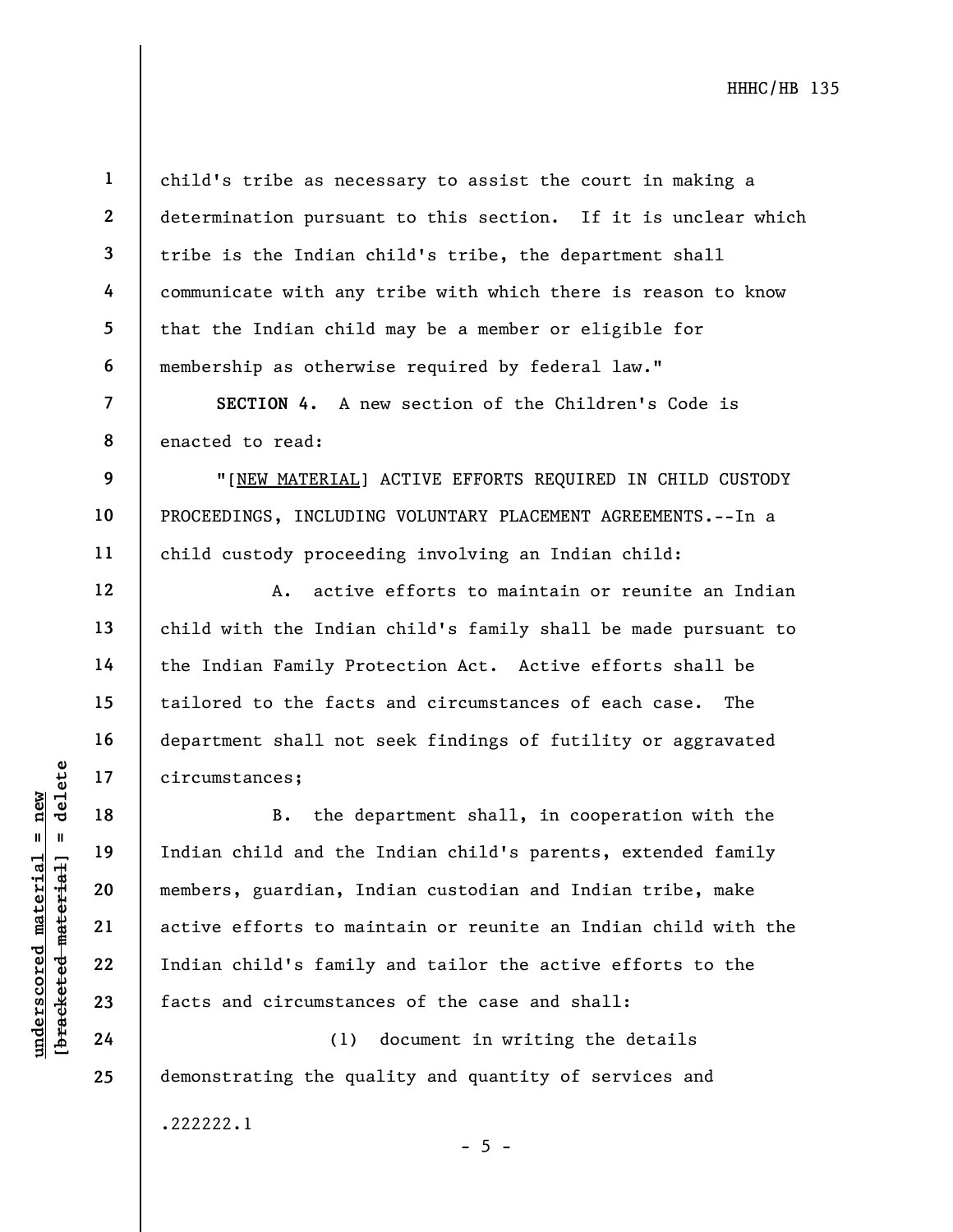under 17<br>
= 18<br>
= 18<br>
= 19<br>
= 19<br>
= 19<br>
= 19<br>
= 19<br>
= 19<br>
= 19<br>
= 19<br>
= 19<br>
= 19<br>
= 19<br>
= 19<br>
= 19<br>
= 19<br>
= 19<br>
= 19<br>
= 19<br>
= 19<br>
= 19<br>
= 19<br>
= 19<br>
= 19<br>
= 19<br>
= 19<br>
= 19<br>
= 19<br>
= 19<br>
= 19<br>
= 19<br>
= 19<br>
= 19<br>
= 19<br>
= 19<br>
= 1 2 3 4 5 6 7 8 9 10 11 12 13 14 15 16 17 18 19 20 21 22 23 24 25 assistance provided to alleviate the causes and conditions leading to the child custody proceeding, on the court record; (2) assist the Indian child's parent or parents, guardian or Indian custodian through the steps of a department case plan and with accessing or developing the resources necessary to satisfy the department case plan; (3) provide assistance in a manner consistent with the prevailing social and cultural standards and way of life of the Indian child's tribe; and (4) conduct a comprehensive assessment of the circumstances of an Indian child's family with a goal of reunification; C. the department may make active efforts to maintain or reunite an Indian child with the Indian child's family by: (1) identifying and establishing appropriate services and assisting the Indian child's parents to overcome barriers to reunification, including actively assisting the parents in obtaining those services; (2) identifying, notifying and inviting representatives of the Indian child's tribe to participate in family team meetings, permanency planning, resolution of placement issues and providing support and services to the Indian child's family; (3) conducting or causing to be conducted a .222222.1  $- 6 -$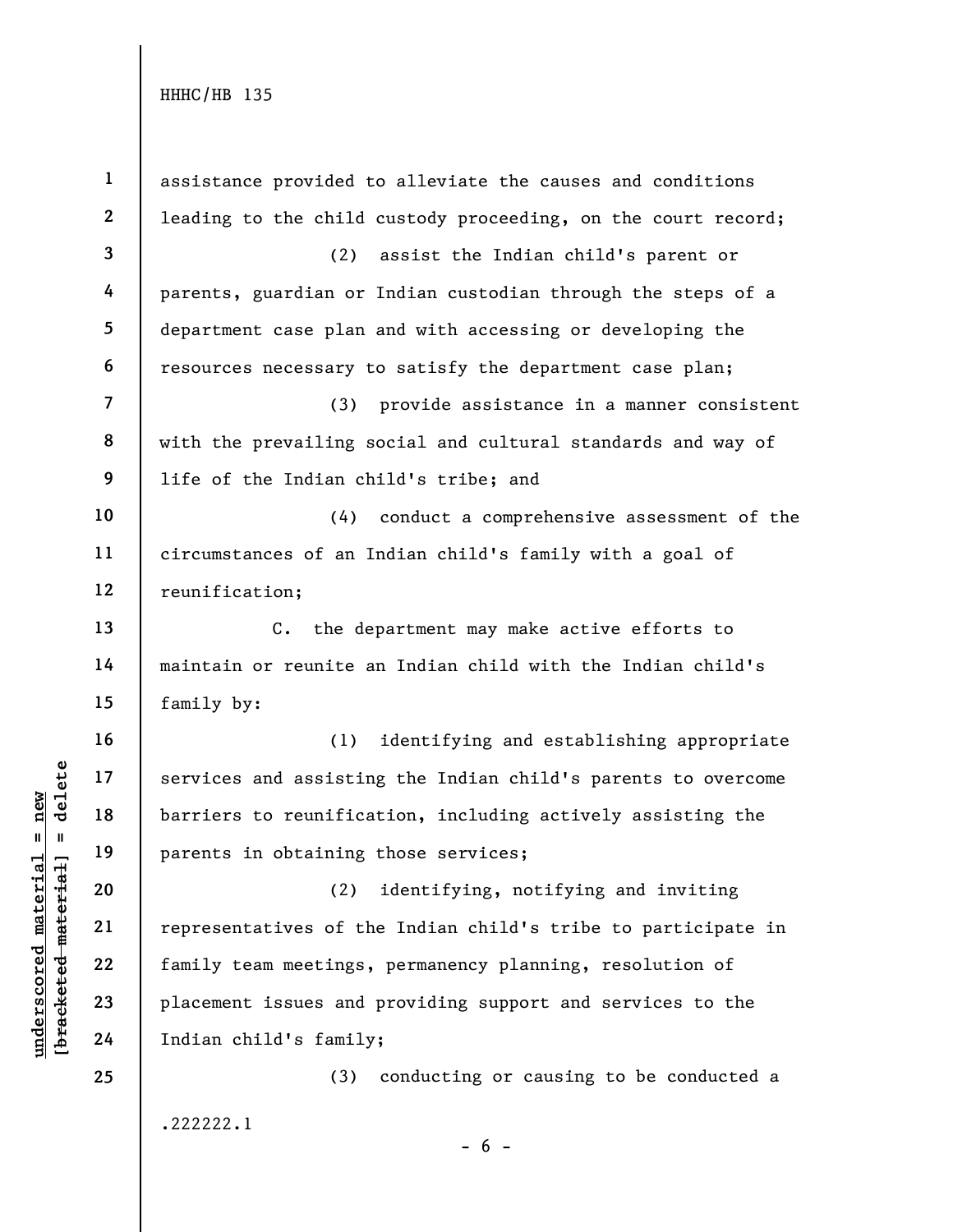1 2 3 4 5 6 diligent search for the Indian child's extended family members and contacting and consulting with the Indian child's extended family members and adult relatives to provide family structure and support for the Indian child and the Indian child's parents; (4) offering and employing culturally

8 appropriate family preservation strategies and facilitating the use of remedial and rehabilitative services provided by the Indian child's tribe;

10 11 (5) taking steps to keep the Indian child and the Indian child's siblings together whenever possible;

(6) supporting regular visits with the Indian child's parent, guardian or Indian custodian, in the most natural setting as possible, as well as trial home visits during a period of removal, consistent with the need to ensure the health, safety and welfare of the Indian child;

understand material is the Indian of the Indian of the Indian of the Indian of the Indian of the Indian of the Indian of the Indian of the Indian of the Indian of the Indian of the Indian of the Indian of the Indian of the (7) identifying community resources, including housing, financial assistance, transportation, mental health services, health care, substance use prevention and treatment and peer support services and actively assisting the Indian child's parents, guardian or Indian custodian or, when appropriate, the Indian child's family and extended family members, in using and accessing those resources;

(8) monitoring progress and participation of the Indian child's parents, guardian, Indian custodian or .222222.1 - 7 -

7

9

12

13

14

15

16

17

18

19

20

21

22

23

24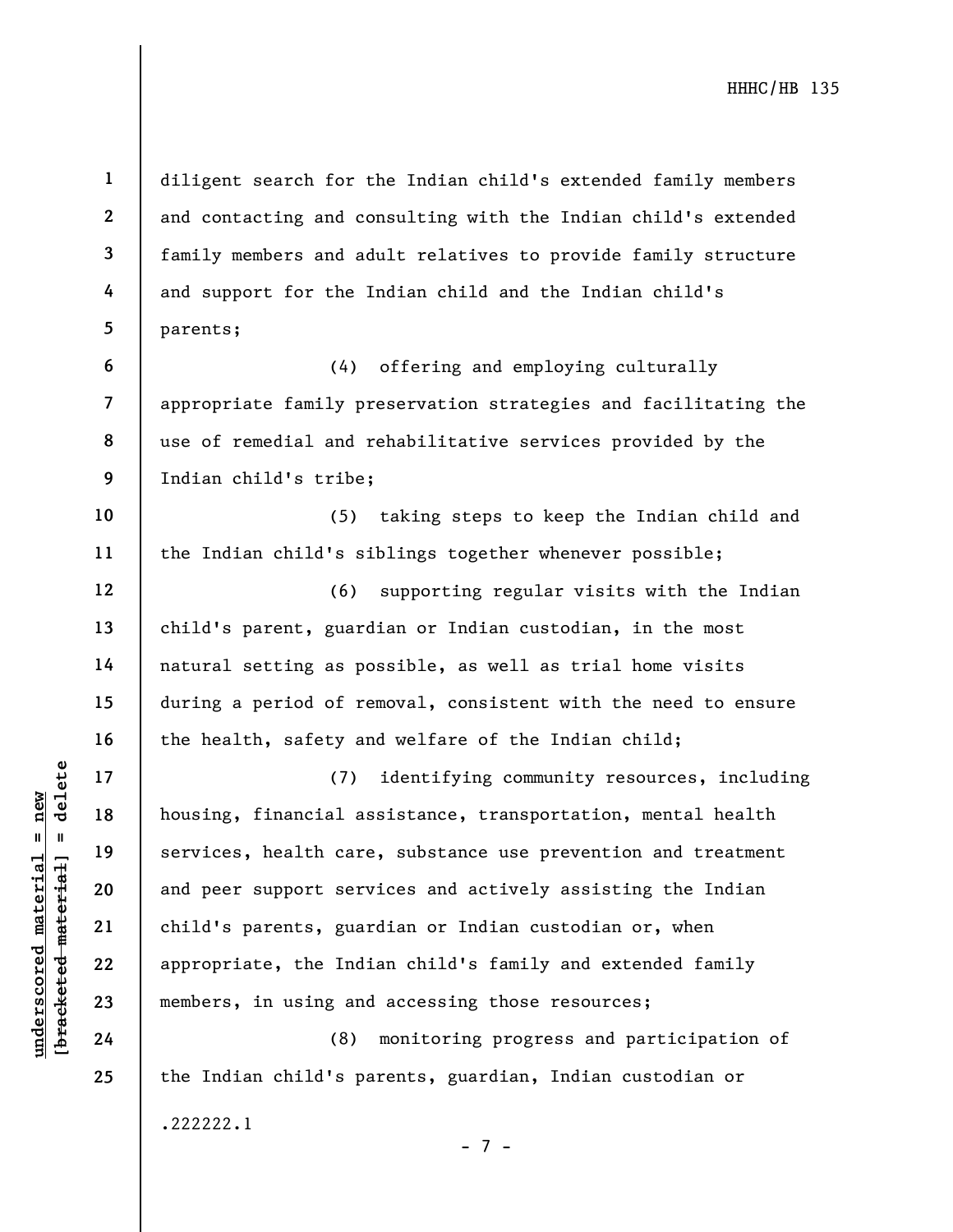underscored material = new [bracketed material] = delete 1 2 3 4 5 6 7 8 9 10 11 12 13 14 15 16 17 18 19 20 21 22 23 24 25 extended family members if the services described in Paragraphs (1), (2), (4) and (7) of this subsection are not available and considering alternative ways to address the needs of the Indian child's parents, guardian, Indian custodian and, where appropriate, the family, if the optimum services do not exist or are not available; (9) providing post-reunification services and monitoring for the duration of the court's jurisdiction; (10) allowing the Indian child to participate in customs and traditions, including attending and participating in traditional ceremonies centered around the Indian child and the Indian child's family; or (11) any other efforts that are appropriate to the Indian child's circumstances; D. prior to accepting an Indian child for voluntary placement, the department shall document the active efforts: (1) made by the department to provide or arrange services by other public or private agencies that would be affordable to the family; and (2) that would alleviate the conditions leading to the placement request; E. the department shall record all efforts made toward active efforts and report them to the court; and F. the court shall make a written determination at the conclusion of the proceeding as to whether the department .222222.1 - 8 -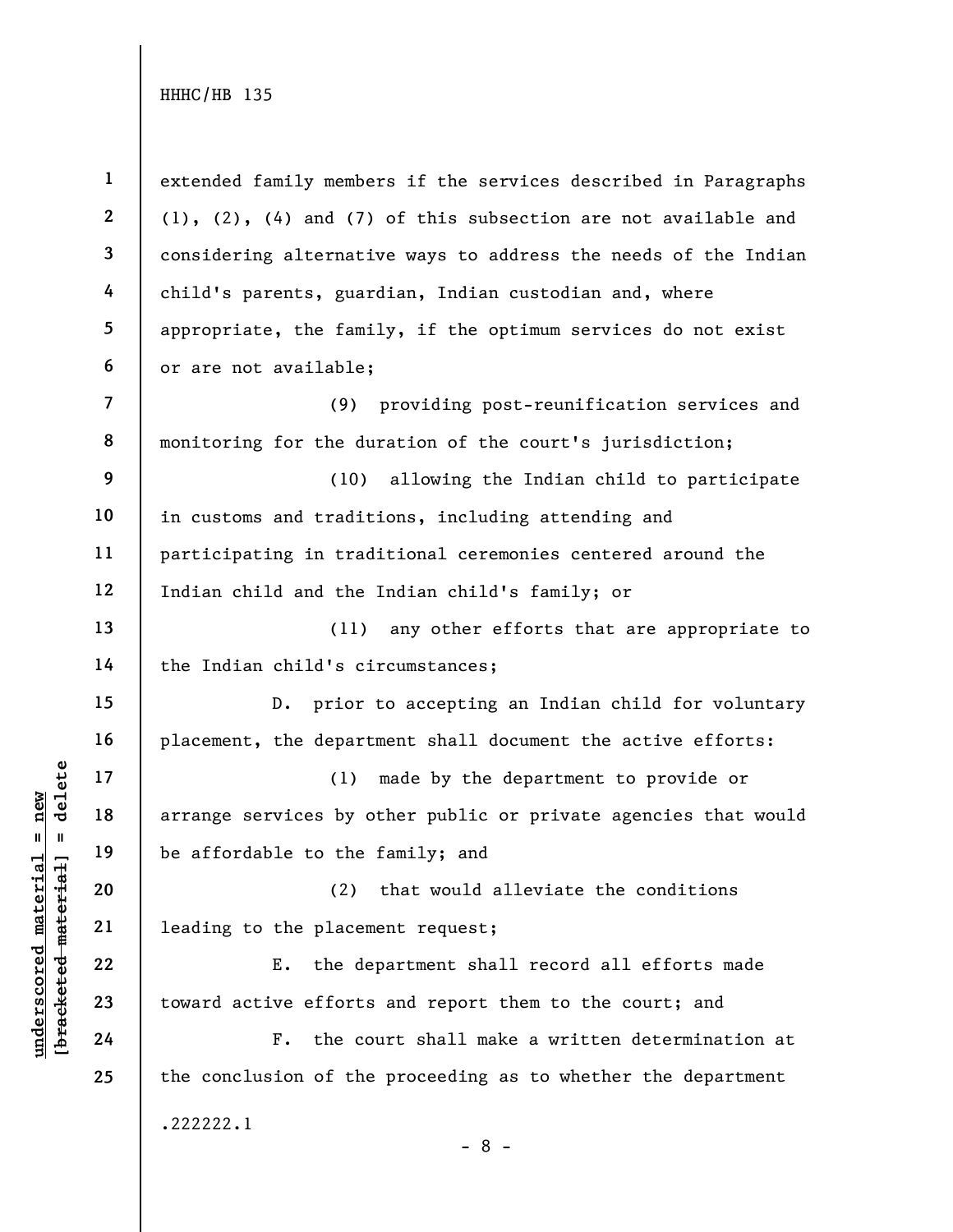understand material material material and the extended material and the solution of the solution of the court determines that<br>understand and the solution of the court determines that<br>depend 23 (4)<br>and 24 participate in the 1 2 3 4 5 6 7 8 9 10 11 12 13 14 15 16 17 18 19 20 21 22 23 24 25 has made active efforts to maintain or reunite the Indian child with the Indian child's family. The court shall make a written determination based on evidence on the record as to whether the department has made active efforts to provide services and support to preserve and reunify the family." SECTION 5. A new section of the Children's Code is enacted to read: "[NEW MATERIAL] NOTICE TO INDIAN TRIBES.-- A. In a child custody proceeding when the court knows or has reason to know that an Indian child is involved, the department shall notify the parent, guardian or Indian custodian and the Indian child's tribe, by certified mail with return receipt requested, of: (1) the pending proceedings; (2) the right of the Indian child's parent, guardian, Indian custodian and Indian child's tribe to: (a) intervention; and (b) petition the court to transfer the proceeding to the tribal court; (3) the right of the Indian child's parent, guardian or Indian custodian to court-appointed counsel if the court determines that person is unable to afford counsel; and (4) the right of the Indian child's tribe to participate in the child custody proceeding whether or not the Indian child's tribe intervenes. .222222.1  $-9 -$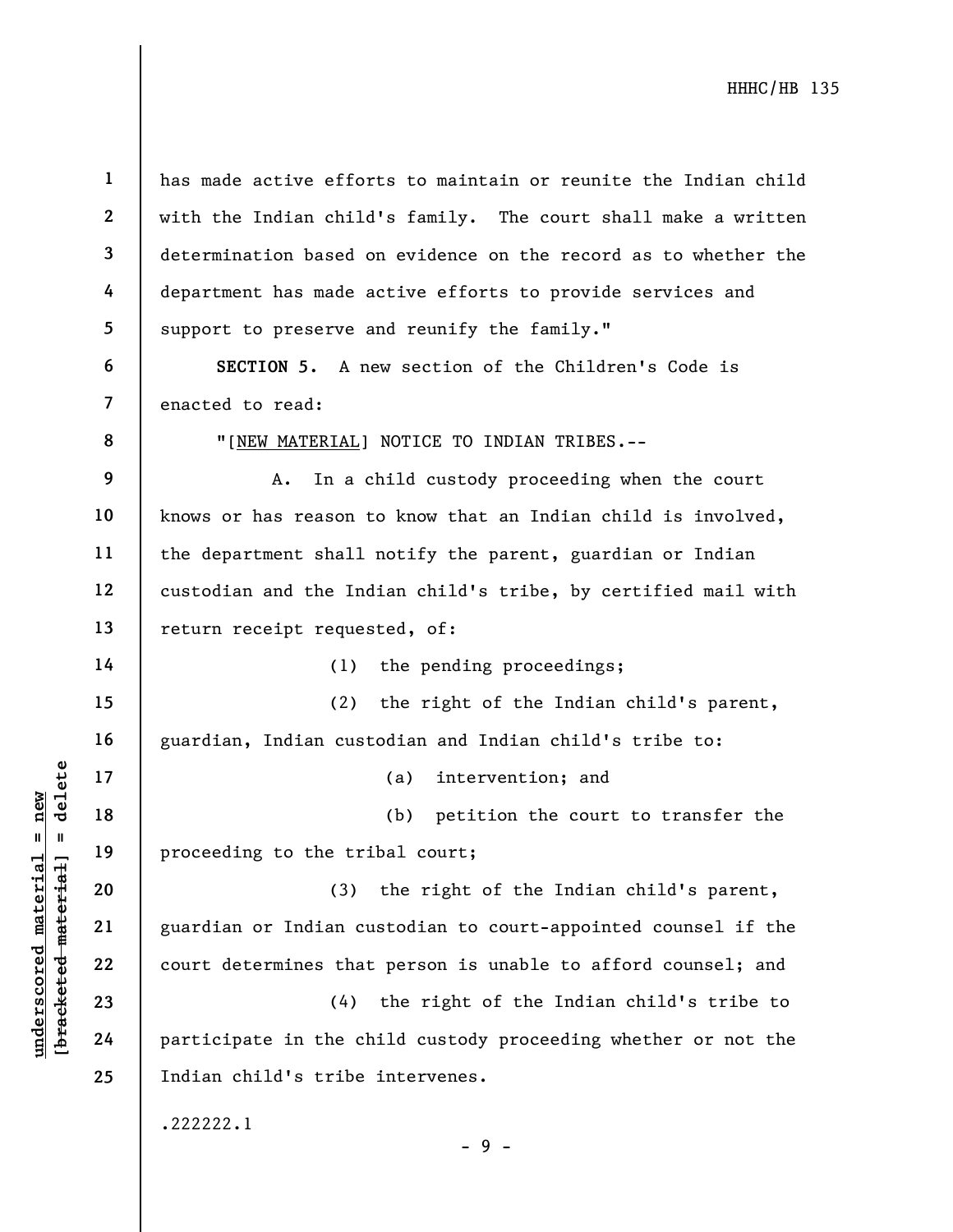|                                                        | $\mathbf{1}$   | In the event that the department attempts to<br><b>B.</b>      |
|--------------------------------------------------------|----------------|----------------------------------------------------------------|
|                                                        | $\mathbf{2}$   | enter into discussion with an Indian tribe and the tribe does  |
|                                                        | $\mathbf{3}$   | not respond within the time frame provided for in the Indian   |
|                                                        | 4              | Family Protection Act, the department may proceed; provided    |
|                                                        | 5              | that the absence of a tribal response does not:                |
|                                                        | 6              | eliminate other requirements of future<br>(1)                  |
|                                                        | $\overline{7}$ | communication and work with the Indian tribe concerning the    |
|                                                        | 8              | child; or                                                      |
|                                                        | 9              | (2)<br>affect the Indian tribe's ability to                    |
|                                                        | 10             | respond to an action that has not yet been taken."             |
|                                                        | 11             | SECTION 6. A new section of the Children's Code is             |
|                                                        | 12             | enacted to read:                                               |
|                                                        | 13             | "[NEW MATERIAL] TRIBAL MEMBERSHIP--DEPARTMENT                  |
|                                                        | 14             | ASSISTANCE.--When an Indian child is placed in the custody of  |
|                                                        | 15             | the department, the department shall work with the parent, the |
|                                                        | 16             | guardian, the Indian custodian or the Indian child's tribe to  |
| delete                                                 | 17             | establish membership, at the discretion of the parent or the   |
| new                                                    | 18             | Indian tribe. An Indian tribe shall have the sole right to     |
| II                                                     | 19             | determine membership and membership eligibility, as defined by |
|                                                        | 20             | the Indian tribe's law, custom, tradition and practice.<br>The |
|                                                        | 21             | department shall provide records to assist with determining    |
|                                                        | 22             | membership eligibility at the request of the parent or the     |
| underscored materia<br>[ <del>bracketed materia]</del> | 23             | Indian child's tribe."                                         |
|                                                        | 24             | SECTION 7.<br>A new section of the Children's Code is          |
|                                                        | 25             | enacted to read:                                               |

.222222.1

- 10 -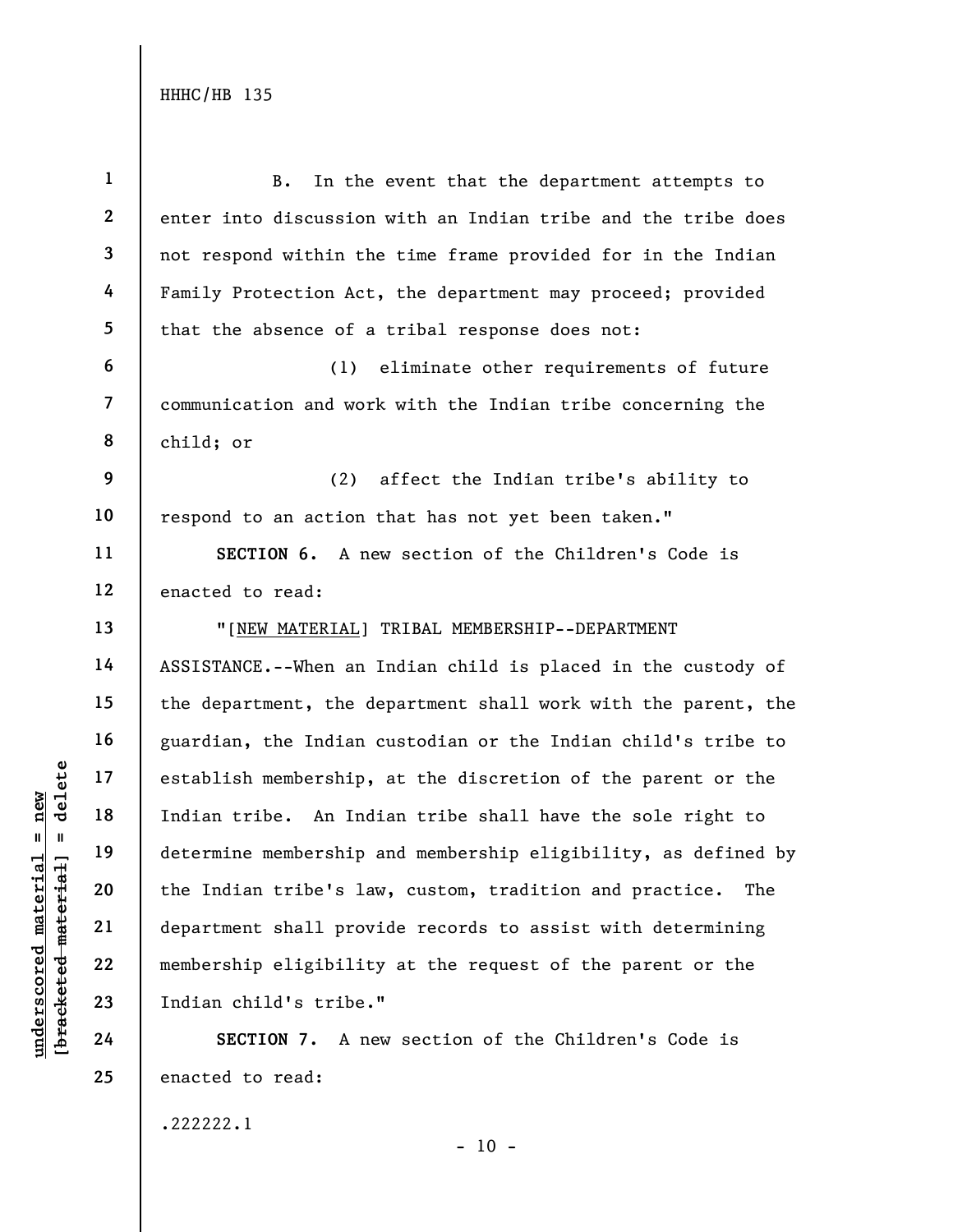"[NEW MATERIAL] INDIAN CHILD CUSTODY PROCEEDINGS-- JURISDICTION--TRANSFER.--

A. An Indian tribe has exclusive jurisdiction over a child custody proceeding involving an Indian child who resides or is domiciled within the reservation of the Indian tribe, except when jurisdiction is otherwise vested in the state by federal law or pursuant to a tribal-state agreement. When an Indian child is under the jurisdiction of the tribal court, the Indian tribe shall retain exclusive jurisdiction, notwithstanding the residence or domicile of the child.

B. In a child custody proceeding involving an Indian child not domiciled or residing within the reservation of the Indian child's tribe, the court and the tribal court have concurrent jurisdiction.

understand material material of the Indian of the Indian stage<br>
without delay, ask the Undian child's transfer at any stage<br>
without delay, ask the Undian child's transfer at any stage<br>
without delay, ask the Undian child' C. At the inception of a child custody proceeding involving an Indian child not domiciled or residing within the reservation of the Indian child's tribe, or upon a motion for transfer at any stage of the proceeding, the department shall, without delay, ask the Indian child's tribe in writing whether the Indian child's tribe will accept jurisdiction over the child custody proceeding.

D. If the Indian child's tribe declines to accept jurisdiction, the court retains jurisdiction. A parent, guardian, Indian custodian or the Indian child's tribe retains the right to move the court to transfer the proceeding to the .222222.1

- 11 -

1

2

3

4

5

6

7

8

9

10

11

12

13

14

15

16

17

18

19

20

21

22

23

24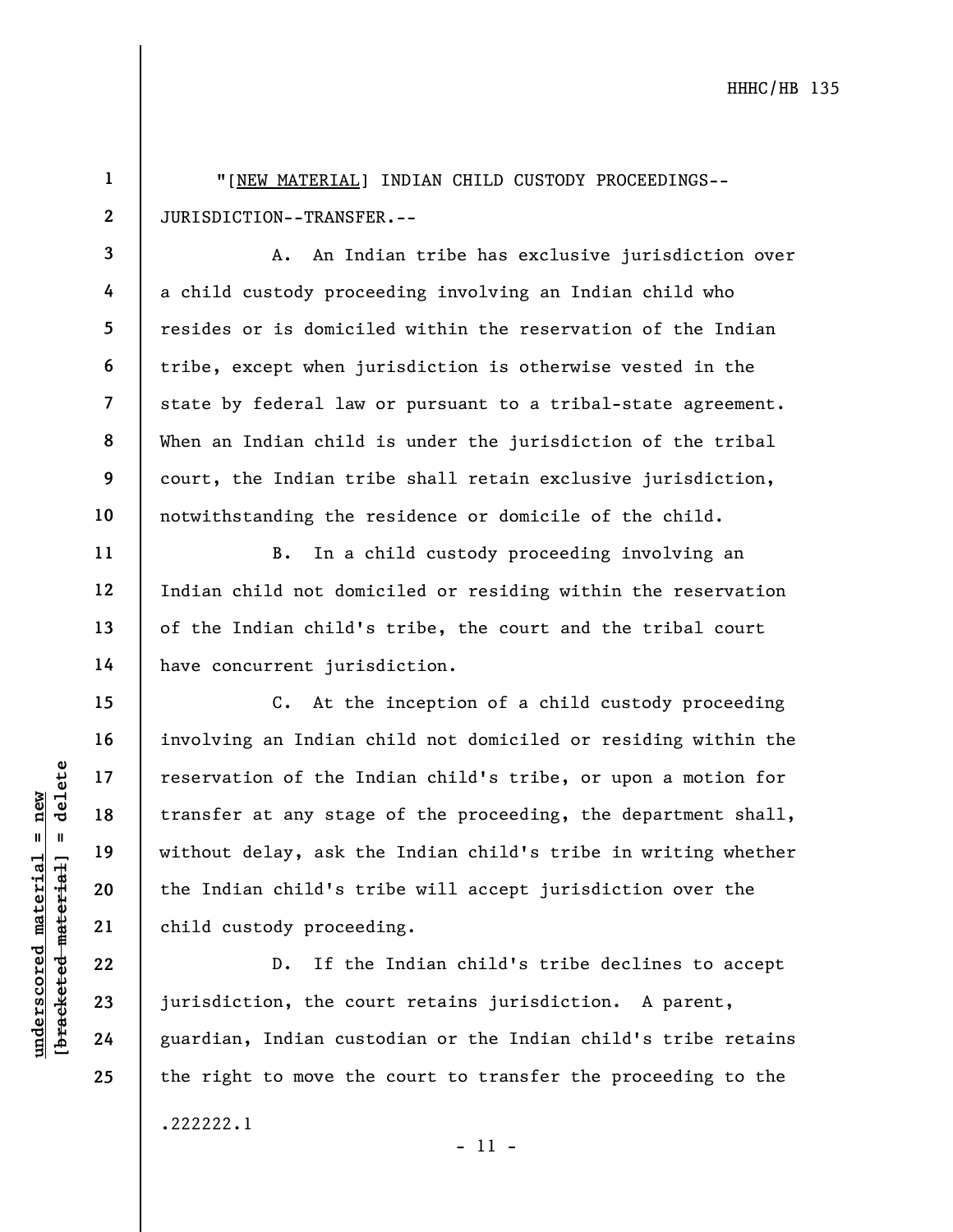|                                                        | $\mathbf{1}$   | tribal court at any stage of the proceeding. A transfer motion  |
|--------------------------------------------------------|----------------|-----------------------------------------------------------------|
|                                                        | $\mathbf{2}$   | may be made orally on the record or in writing.                 |
|                                                        | $\mathbf{3}$   | E.<br>If the Indian child's tribe accepts jurisdiction          |
|                                                        | 4              | in writing provided to the court, the court shall transfer the  |
|                                                        | 5              | child custody proceeding to the tribal court unless:            |
|                                                        | 6              | either parent of the Indian child objects<br>(1)                |
|                                                        | $\overline{7}$ | to the transfer; or                                             |
|                                                        | 8              | good cause exists to deny the transfer.<br>(2)                  |
|                                                        | 9              | If any party asserts that good cause to deny the<br>$F$ .       |
|                                                        | 10             | transfer exists, the reasons for that belief or assertion shall |
|                                                        | 11             | be placed on the record in a written motion, and the motion     |
|                                                        | 12             | shall be served on the parties and the Indian child's tribe.    |
|                                                        | 13             | The court shall hold a hearing on the record in which:          |
|                                                        | 14             | all parties and the Indian child's tribe,<br>(1)                |
|                                                        | 15             | even if the tribe has not formally intervened in the case, have |
|                                                        | 16             | an opportunity to present facts and legal arguments;            |
| delete                                                 | 17             | (2)<br>the burden to establish good cause is on                 |
| $n$ ew                                                 | 18             | the party opposing the transfer; and                            |
| $\mathbf{u}$<br>- II                                   | 19             | (3) good cause shall be established by clear                    |
| underscored materia<br>[ <del>bracketed material</del> | 20             | and convincing evidence.                                        |
|                                                        | 21             | For the purpose of transferring a case, a<br>G.                 |
|                                                        | 22             | finding of good cause shall not be based on:                    |
|                                                        | 23             | the advanced stage of a child custody<br>(1)                    |
|                                                        | 24             | proceeding if the parent, guardian, Indian custodian or Indian  |
|                                                        | 25             | child's tribe did not receive notice of the proceeding until an |
|                                                        |                | .222222.1<br>$-12 -$                                            |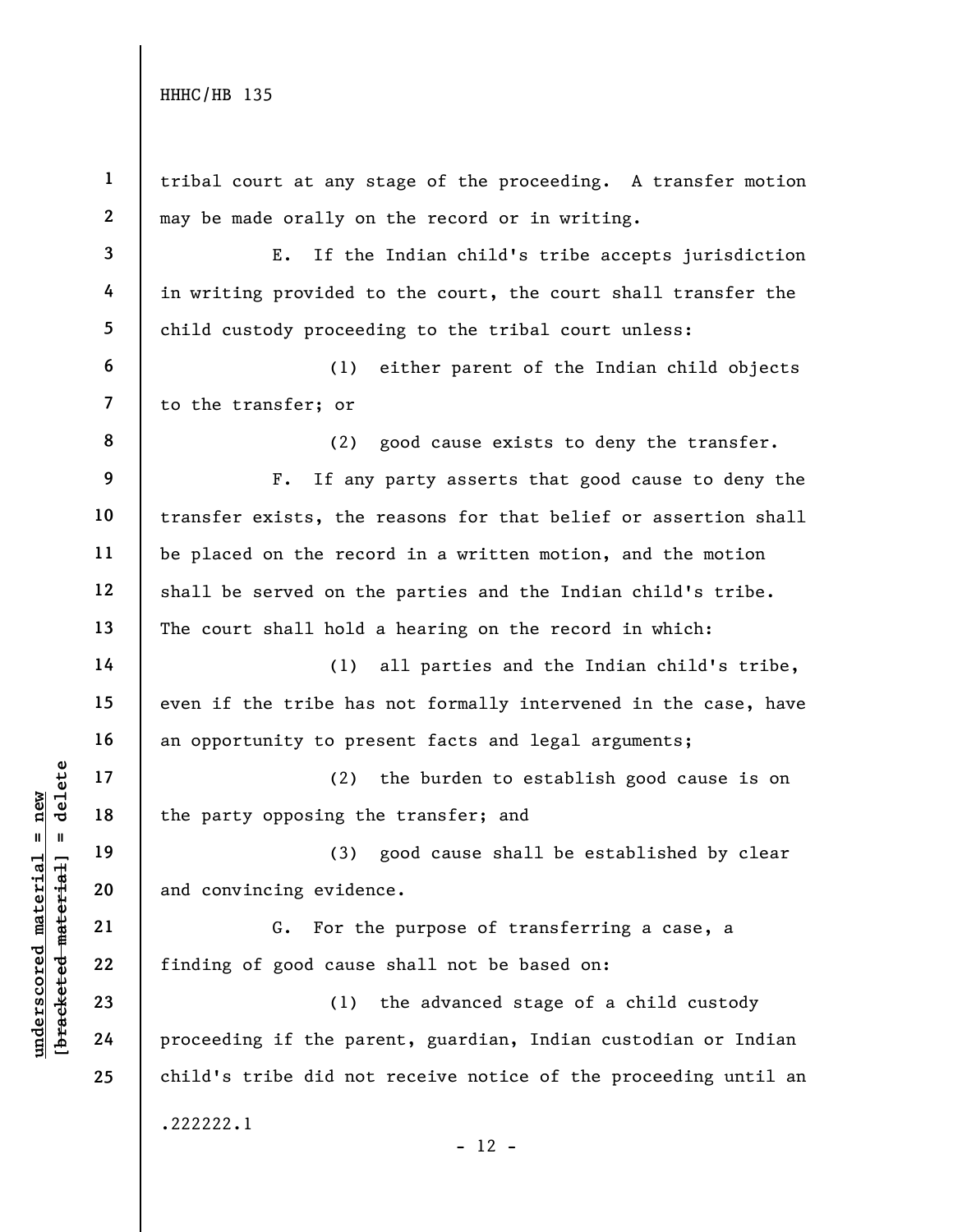| $\mathbf 1$      | advanced stage;                                                 |
|------------------|-----------------------------------------------------------------|
| $\boldsymbol{2}$ | the timing of the tribe's intervention;<br>(2)                  |
| 3                | whether there have been prior proceedings<br>(3)                |
| 4                | in the court involving the Indian child for which no petition   |
| 5                | to transfer was filed;                                          |
| 6                | (4) predictions of whether the transfer could                   |
| $\overline{7}$   | result in a change in the placement of the Indian child;        |
| 8                | (5)<br>the Indian child's cultural connections                  |
| 9                | with the Indian tribe or its reservation;                       |
| 10               | (6)<br>consideration of any perceived inadequacy                |
| 11               | of an Indian tribe's judicial systems;                          |
| 12               | consideration of the perceived<br>(7)                           |
| 13               | socioeconomic conditions within an Indian tribe or reservation; |
| 14               | or                                                              |
| 15               | a delay in placing an Indian child with<br>(8)                  |
| 16               | the Indian child's extended family members or adult relatives,  |
| 17               | regardless of the stage of the child custody proceeding.        |
| 18               | If the court denies the transfer for good cause,<br>Η.          |
| 19               | the basis for the decision shall be stated orally on the record |
| 20               | and in a written order.                                         |
| 21               | When a court authorizes transfer, the court:<br>Ι.              |
| 22               | retains jurisdiction and shall not dismiss<br>(1)               |
| 23               | the case until the tribal court exercises jurisdiction and      |
| 24               | confirms that the tribe has received all information required   |
| 25               | by this section;                                                |
|                  | .222222.1<br>$-13 -$                                            |

 $\frac{\text{underscored material = new}}{\text{beac detected-matter}+\text{d}}$  = delete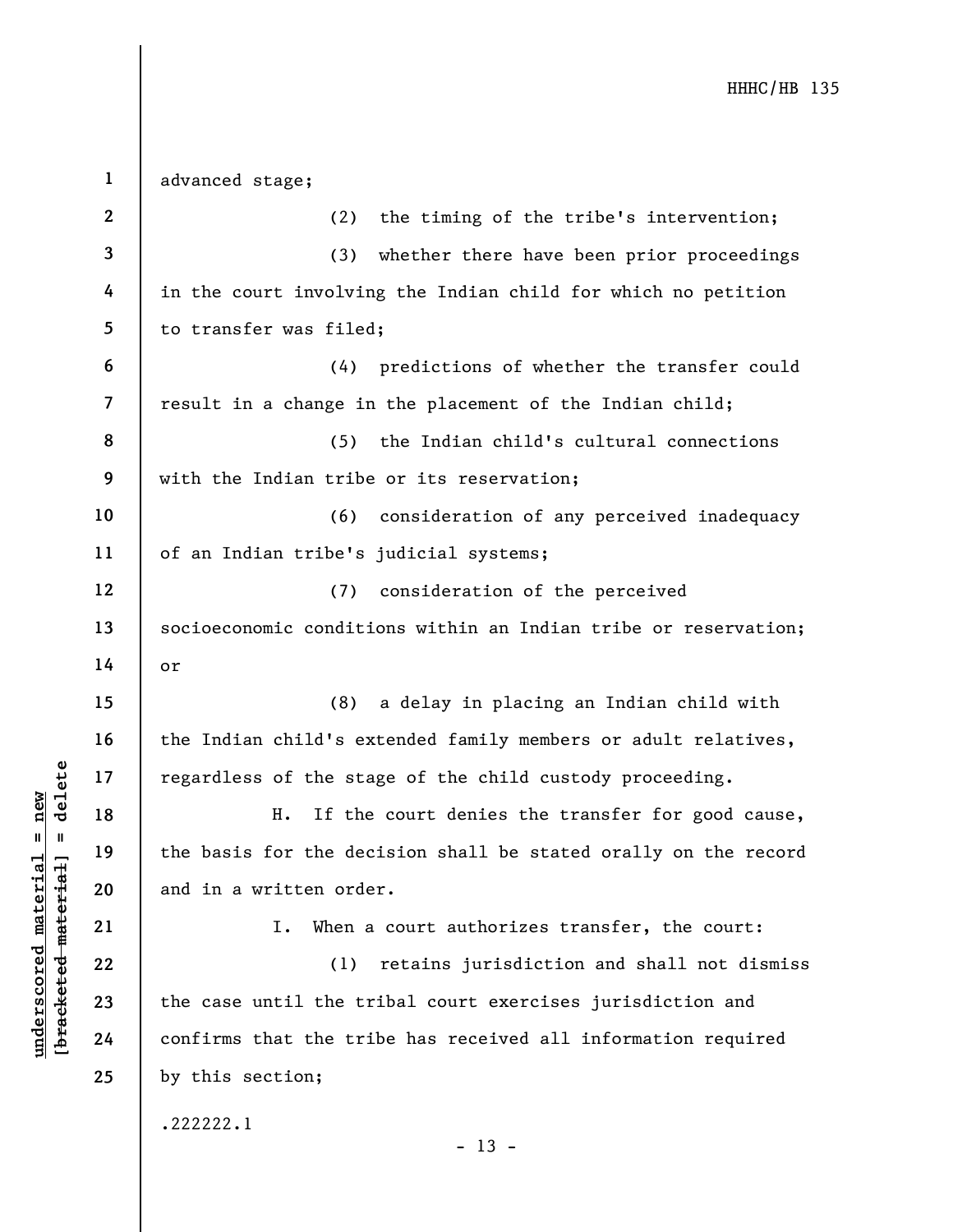|                                   | $\mathbf{1}$            | shall expeditiously transfer to the tribal<br>(2)              |
|-----------------------------------|-------------------------|----------------------------------------------------------------|
|                                   | $\mathbf{2}$            | court all records related to the proceeding, including all     |
|                                   | $\mathbf{3}$            | pleadings and the court record; and                            |
|                                   | 4                       | shall direct the department to:<br>(3)                         |
|                                   | 5                       | coordinate with the tribal court and<br>(a)                    |
|                                   | 6                       | the Indian child's tribe to ensure that the transfer is        |
|                                   | $\overline{\mathbf{z}}$ | accomplished with minimal disruption of services to the Indian |
|                                   | 8                       | child and the Indian child's family; and                       |
|                                   | 9                       | (b)<br>expeditiously provide at no cost to                     |
|                                   | 10                      | the appropriate tribal agency: 1) all records and original     |
|                                   | 11                      | documents related to the Indian child in the department's      |
|                                   | 12                      | possession, including a birth certificate, social security     |
|                                   | 13                      | card, certificate of Indian birth and similar documents; 2)    |
|                                   | 14                      | documentation related to the Indian child's eligibility for    |
|                                   | 15                      | state and federal assistance; and 3) the entire case record in |
|                                   | 16                      | the possession of the department."                             |
| delete                            | 17                      | SECTION 8. A new section of the Children's Code is             |
| $n$ ew                            | 18                      | enacted to read:                                               |
| II                                | 19                      | " [NEW MATERIAL] TRIBAL-STATE AGREEMENTS.--                    |
| <u>materia</u><br><b>material</b> | 20                      | The department shall make a good faith effort to<br>Α.         |
|                                   | 21                      | enter into a tribal-state agreement for the coordination of    |
| $underscore$                      | 22                      | care and custody of Indian children with each Indian tribe     |
| [ <del>brack</del> eted           | 23                      | within the borders of this state.                              |
|                                   | 24                      | <b>B.</b><br>The department may enter into a tribal-state      |
|                                   | 25                      | agreement with any Indian tribe outside of this state if there |
|                                   |                         |                                                                |

 $- 14 -$ 

.222222.1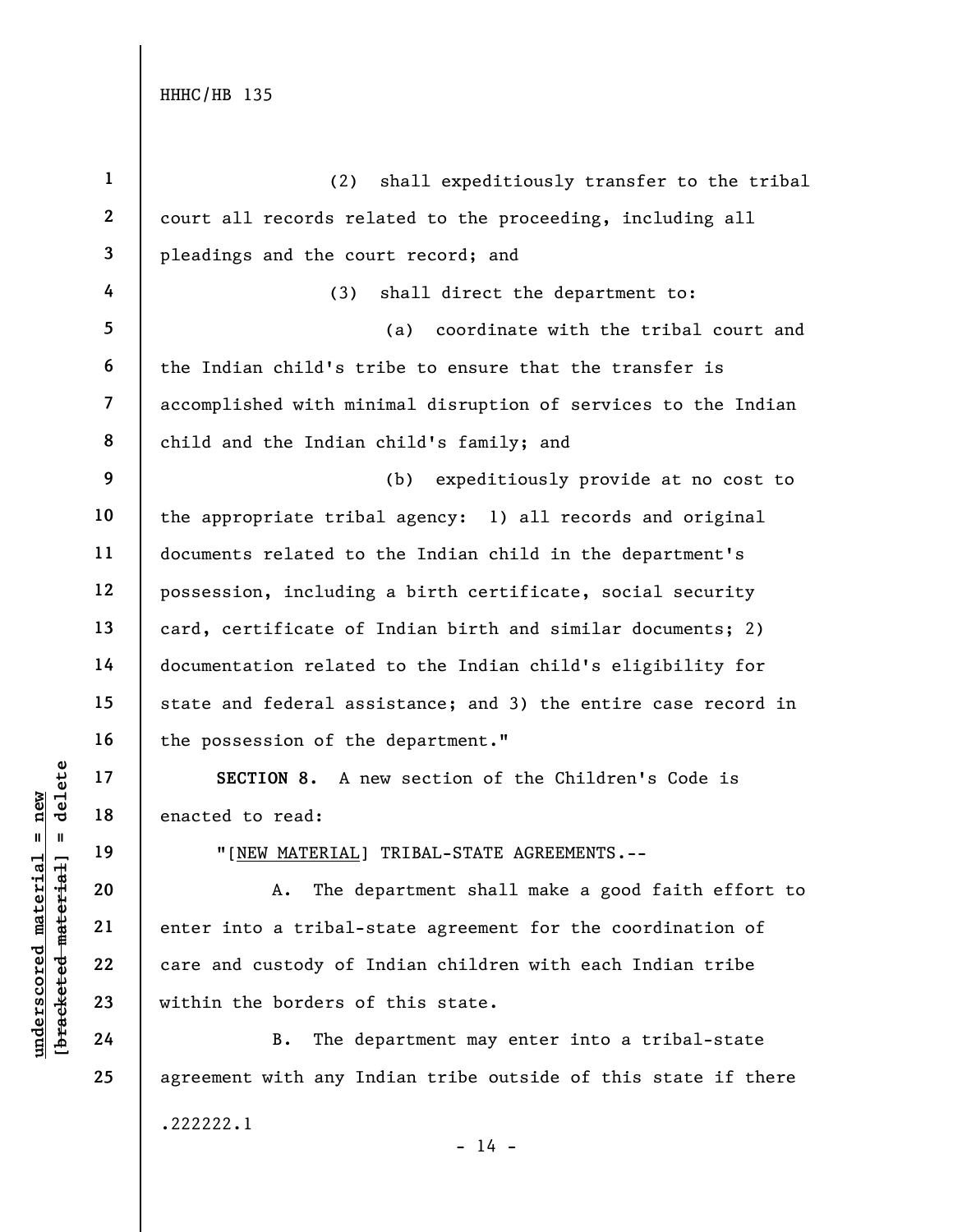underscored material material material material material extended material contractions of the use, to the extent<br>gradient 22 are unavailable, provided are unavailable, provided are unavailable, provided are unavailable, p 1 2 3 4 5 6 7 8 9 10 11 12 13 14 15 16 17 18 19 20 21 22 23 24 25 are children residing in this state who are members of or are eligible to become members of that Indian tribe. C. Any state services requiring a tribal-state agreement based on a funding source shall be negotiated and entered into to meet the provisions of this section. D. A tribal-state agreement may include an agreement regarding: (1) whether a case needs to be filed, and whether the case would be filed by the department in court or by the appropriate tribal agency in tribal court; (2) exclusive jurisdiction over cases filed by the department in which the court and tribal court would otherwise have concurrent jurisdiction; (3) the process to transfer cases between a court and tribal court; and (4) procedures for the assessment, removal, placement and custody of Indian children. E. A tribal-state agreement shall: (1) provide for cooperative delivery of child welfare services to Indian children in this state, including the use, to the extent available, of services provided by the Indian tribe; and (2) if services provided by the Indian tribe are unavailable, provide for the department's use of community services and resources developed specifically for Indian .222222.1  $- 15 -$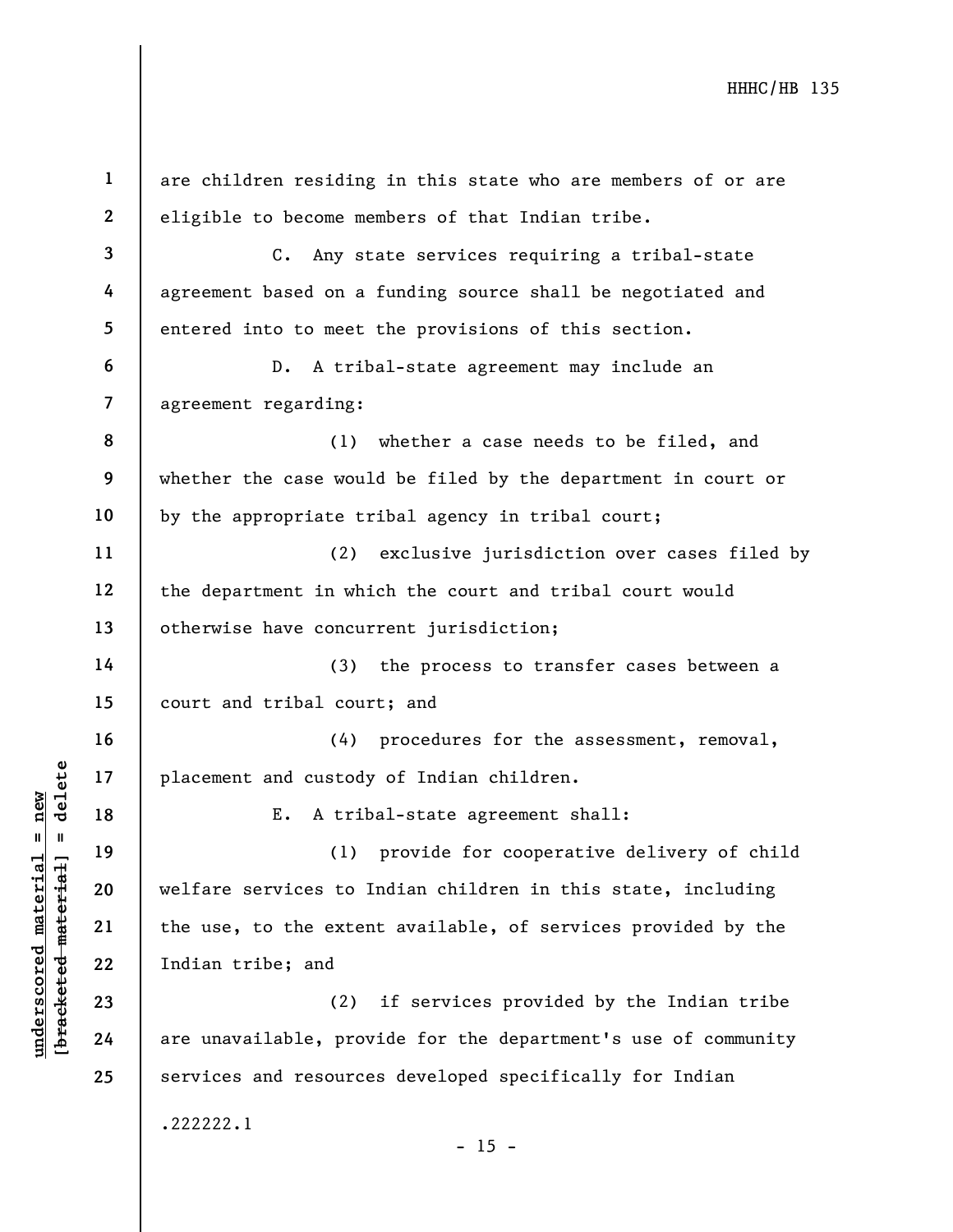1

3

4

5

6

7

13

14

15

16

17

18

19

20

21

22

23

24

25

2 families and that have demonstrated experience and capacity to provide culturally relevant and effective services to children.

F. The department shall review the tribal-state agreement every five years and invite the tribe to propose updates to the tribal-state agreement."

SECTION 9. A new section of the Children's Code is enacted to read:

8 9 10 11 12 "[NEW MATERIAL] FULL FAITH AND CREDIT.--The state shall recognize and give full faith and credit to public acts, records and judicial proceedings regarding parentage, nonparentage, adoption and custody decided in an Indian tribe's jurisdiction."

SECTION 10. A new section of the Children's Code is enacted to read:

underscored material = new [bracketed material] = delete "[NEW MATERIAL] RIGHT TO SERVICES.--An Indian child residing on or off a reservation, as a resident of this state, shall have the same right to services that are available to other children of this state. The cost of the services provided to an Indian child or the Indian child's parents, guardian or Indian custodian shall be determined and provided for in the same manner as services are made to other children of the state, using tribal, state and federal funds."

SECTION 11. A new section of the Children's Code is enacted to read:

"[NEW MATERIAL] TEMPORARY EMERGENCY JURISDICTION.-- .222222.1

 $- 16 -$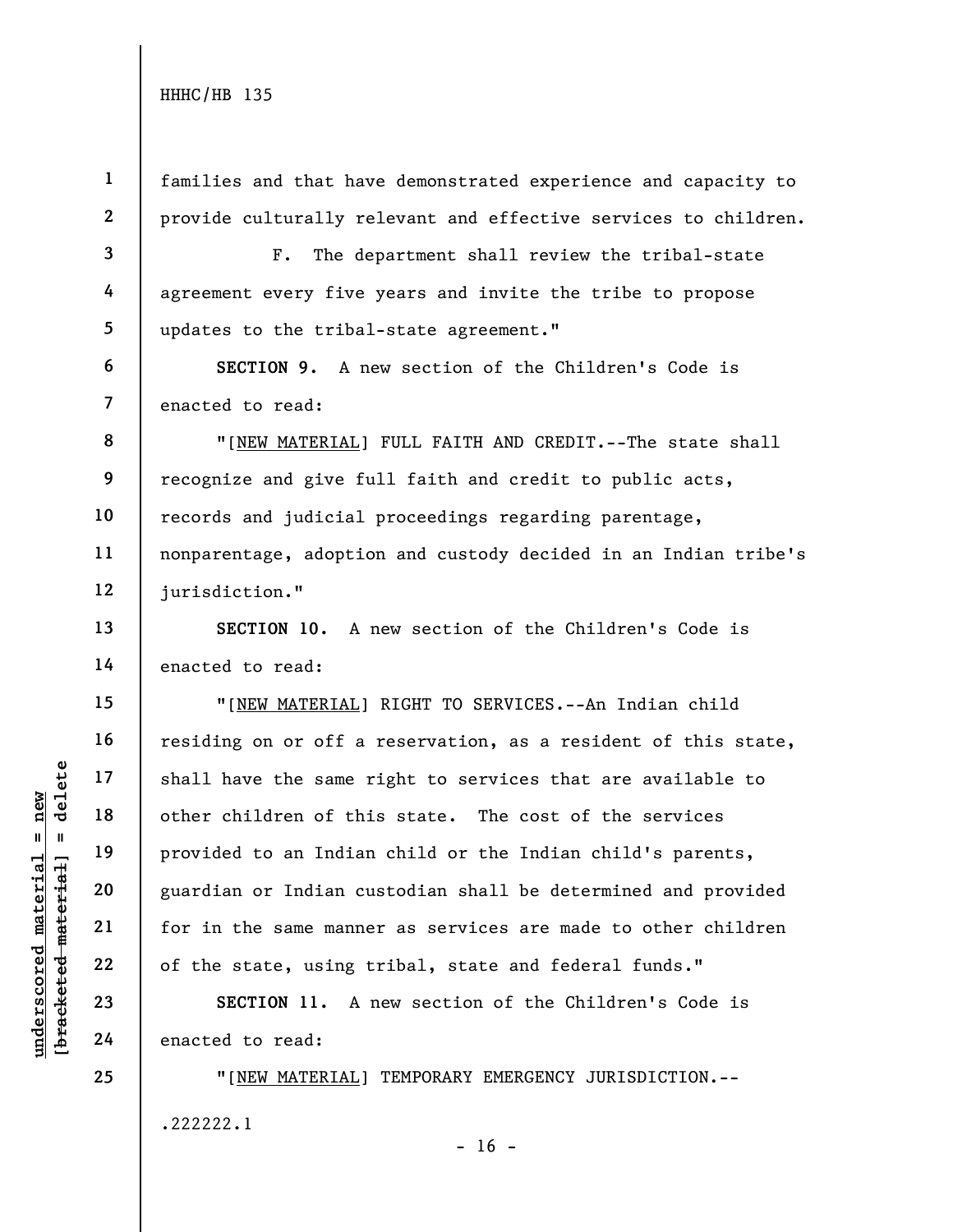1 2 3 4 5 6 7 8 A. The department shall file a petition for temporary emergency removal where the department demonstrates that an Indian child is a resident of or domiciled on a reservation but temporarily located off a reservation. The department shall provide notice and request receipt of notice to the Indian child's tribe, parents, guardian and Indian custodian within twenty-four hours of the filing of the petition.

B. A court of this state has temporary emergency jurisdiction if the Indian child is present in this state but is domiciled on a reservation and the Indian child has been abandoned or it is necessary in an emergency to protect the Indian child because the Indian child, or a sibling or parent of the Indian child, is subjected to or threatened with abuse or neglect.

underschied material end at the section of the commenced in tributed material and the petition alleging abused when the section alleging abused when the section alleging abused when  $\begin{array}{c|ccc}\n21 & & \text{b. A cour} \\
22 & & \text{make a temporary emerg} \\
23 &$ C. A child custody determination made under this section remains in effect until an order is obtained from a tribal court. If a child custody proceeding has not been or is not commenced in tribal court, the department may file a petition alleging abuse and neglect.

D. A court of this state that has been asked to make a temporary emergency order for temporary jurisdiction, upon being informed that a child custody proceeding has been commenced in, or a child custody determination has been made by, a tribal court having jurisdiction shall immediately .222222.1

- 17 -

9

10

11

12

13

14

15

16

17

18

19

20

21

22

23

24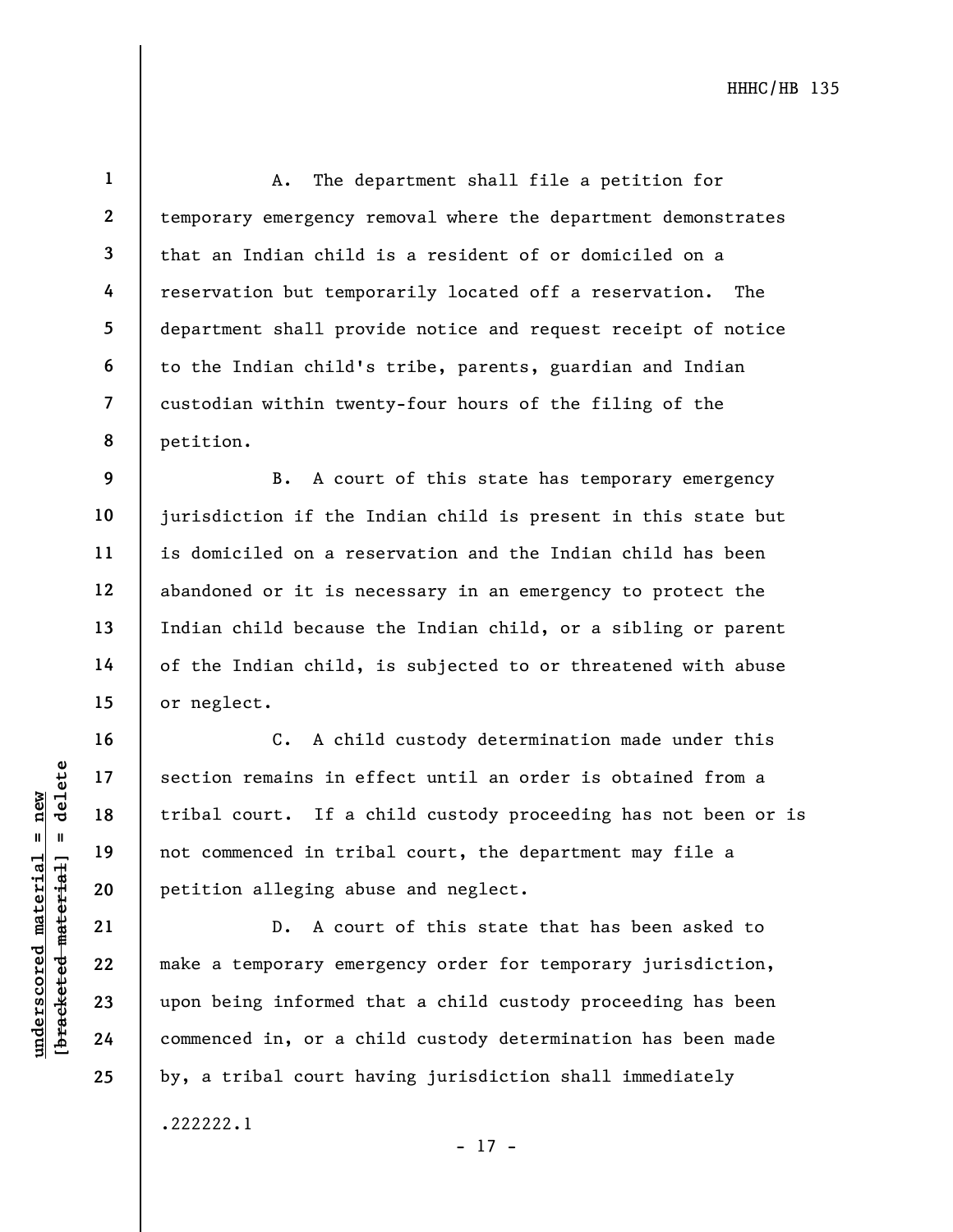under 17<br>
= 18<br>
= 18<br>
= 19<br>
= 19<br>
= 19<br>
= 19<br>
= 19<br>
= 19<br>
= 19<br>
= 19<br>
= 19<br>
= 19<br>
= 19<br>
= 19<br>
child, the department<br>
= 19<br>
= 10<br>
child, the department<br>
= 19<br>
= 10<br>
= 10<br>
= 10<br>
= 10<br>
= 10<br>
= 10<br>
= 10<br>
= 10<br>
= 10<br>
= 10<br>
= 10 1 2 3 4 5 6 7 8 9 10 11 12 13 14 15 16 17 18 19 20 21 22 23 24 25 communicate with that tribal court to resolve the emergency, protect the safety of the parties and the Indian child and determine a period for the duration of the temporary order." SECTION 12. A new section of the Children's Code is enacted to read: "[NEW MATERIAL] INVESTIGATIONS.-- A. Within twenty-four hours of initiating an investigation that involves an Indian child, the department shall notify the Indian child's tribe of: (1) the investigation; (2) the involvement of the Indian child; (3) the department's obligation to collaborate with the Indian child's tribe to identify a potential qualified expert witness or witnesses to participate in the proceeding if the investigation results in a child custody proceeding; and (4) the department's obligation to identify a potential qualified expert witness or witnesses no later than thirty days prior to a child custody or termination proceeding. B. During an investigation that involves an Indian child, the department shall: (1) coordinate services with the Indian child's tribe to prevent taking the child into custody; (2) provide culturally appropriate remedial services designed to prevent the breakup of the Indian family; and .222222.1

- 18 -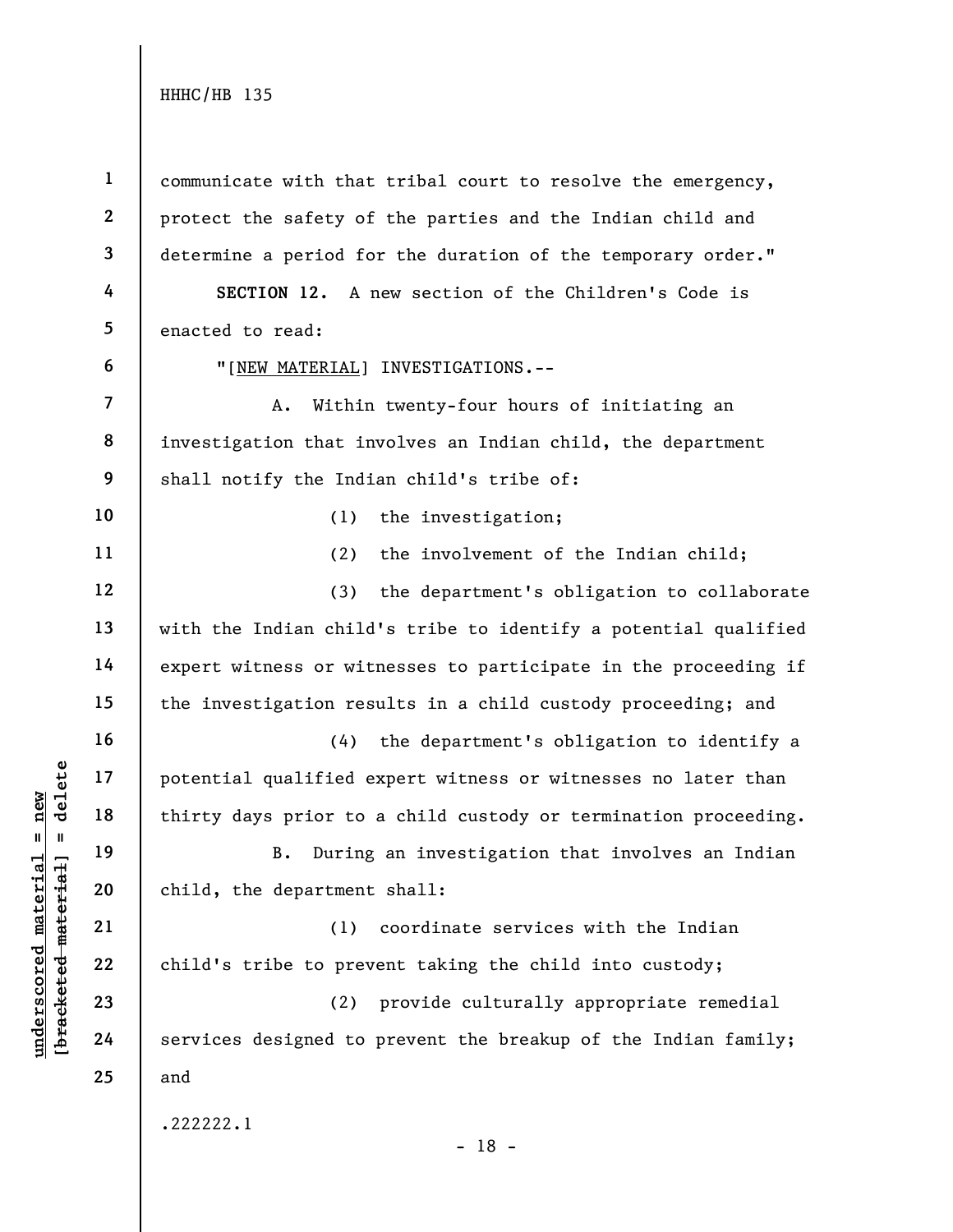(3) make active efforts to identify extended family members and fictive kin able to be alternative care providers or to ensure the safety of the child.

C. The department's active efforts to coordinate services to prevent taking the Indian child into custody shall be documented in any subsequent action that may result in the child coming into the department's custody.

D. Before filing a petition related to an Indian child, the department shall notify the Indian child's tribe of the results of the investigation, including the active efforts that have been made to provide remedial services and rehabilitative programs designed to prevent the breakup of the Indian family and that these efforts have proved unsuccessful, resulting in the department's intention to file the petition."

SECTION 13. A new section of the Children's Code is enacted to read:

underscored material = new [bracketed material] = delete "[NEW MATERIAL] PENDING COURT PROCEEDINGS--NOTICE-- STANDARDS OF EVIDENCE--DOCUMENTATION OF APPLICABILITY AND COMPLIANCE.--

A. The court shall not make findings of futility or aggravated circumstances in the child custody proceeding.

B. The standards of evidence of the following child custody proceedings are as follows:

(1) the court shall not order a foster care placement of an Indian child unless clear and convincing .222222.1

- 19 -

1

2

3

4

5

6

7

8

9

10

11

12

13

14

15

16

17

18

19

20

21

22

23

24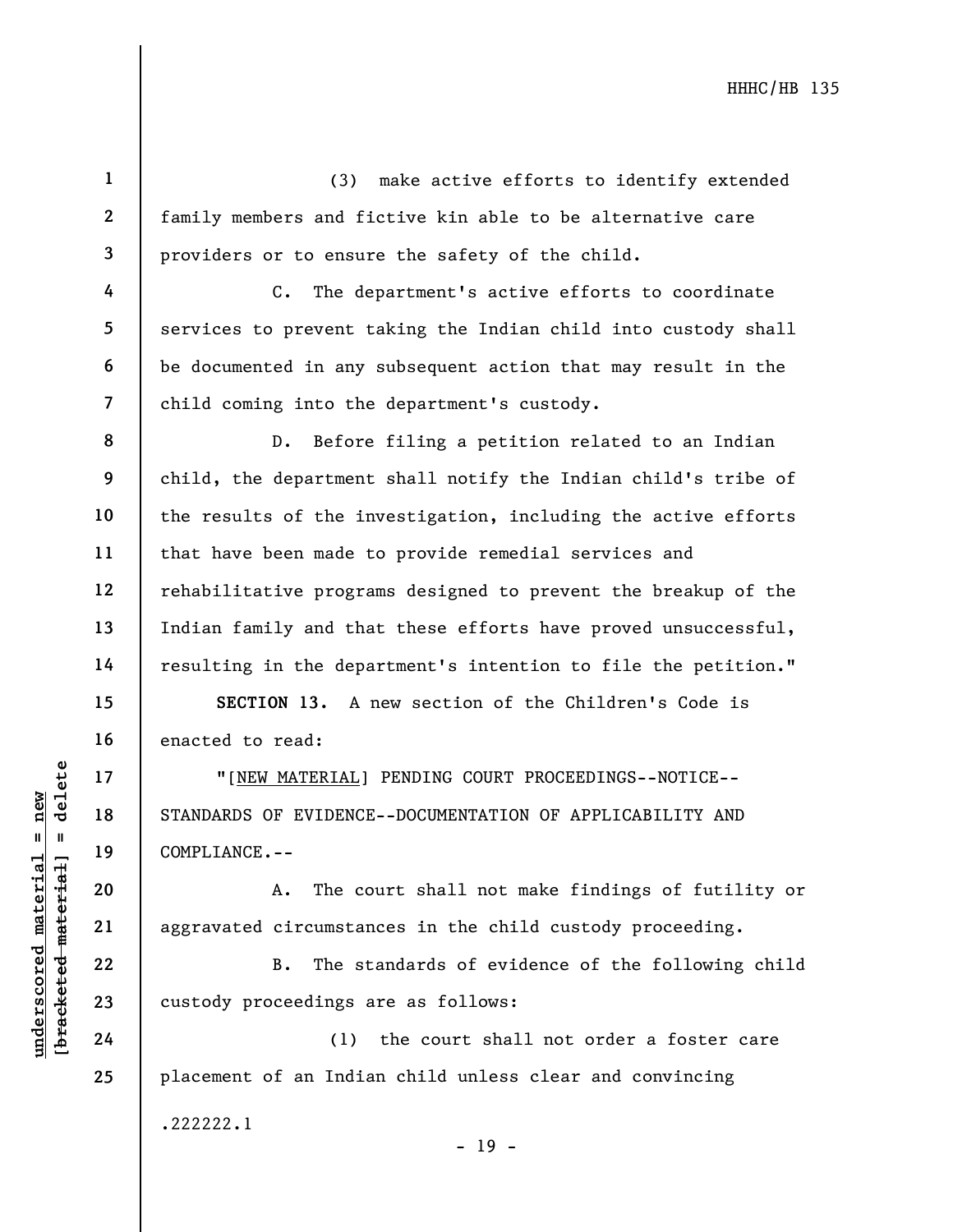6

7

8

9

10

11

12

13

14

15

16

17

18

19

20

21

22

23

24

25

1 2 3 4 5 evidence is presented, including the testimony of one or more qualified expert witnesses, demonstrating that the child's continued custody by the child's parent, guardian or Indian custodian is likely to result in serious emotional or physical damage to the child;

(2) the court shall not order a termination of parental rights for an Indian child unless evidence beyond a reasonable doubt is presented, including the testimony of one or more qualified expert witnesses, demonstrating that the child's continued custody by the child's parent, guardian or Indian custodian is likely to result in serious emotional or physical damage to the child;

(3) for a foster care placement or termination of parental rights, the evidence shall show a causal relationship between the particular conditions in the home and the likelihood that continued custody of the child will result in serious emotional or physical damage to the particular child who is the subject of the child custody proceeding; and

understand material material end of the subject of the subject of the subject of the subject of the existence of comments of the existence of comments of the existence of comments of the existence of comments of the existe (4) without a causal relationship identified in Paragraph (3) of this subsection, evidence that shows only the existence of community or family poverty, isolation, single parenthood, custodian age, crowded or inadequate housing, substance abuse or nonconforming social behavior shall not by itself constitute clear and convincing evidence or evidence beyond a reasonable doubt that continued custody is likely to .222222.1

 $- 20 -$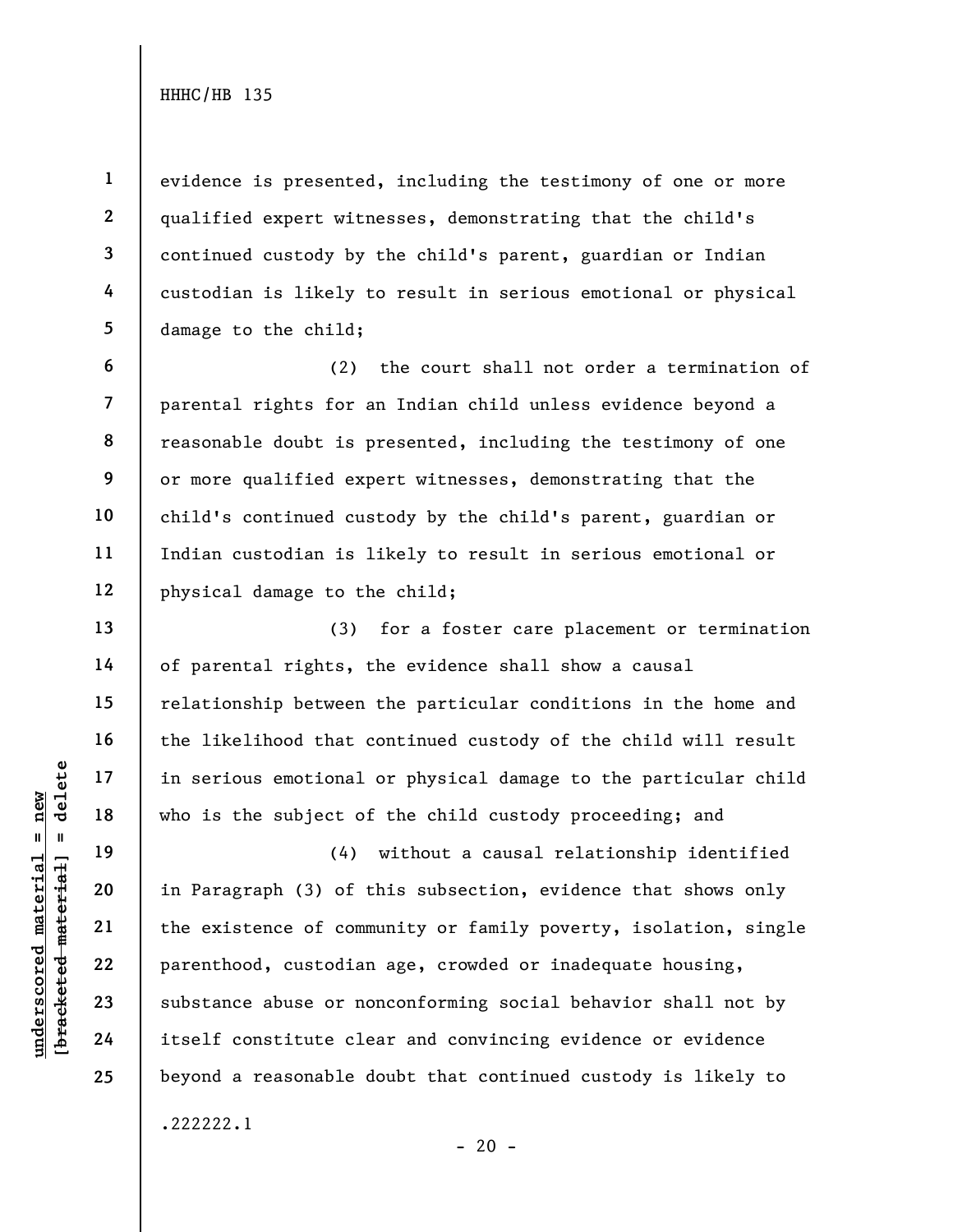1

14

15

16

17

18

19

20

21

22

23

24

25

.222222.1

result in serious emotional or physical damage to the child.

2 3 4 5 6 7 8 9 10 11 12 13 C. If there is a reason to know that the Indian child's parent, guardian or Indian custodian has limited English proficiency and may not understand the contents of the notice pursuant to Subsection A of this section, the court shall provide language access services as required by Title 6 of the federal Civil Rights Act of 1964 and other applicable federal and state laws. If the court is unable to secure translation or interpretation support, the court shall contact or direct a party to contact the Indian child's tribe or the local office of the United States department of the interior bureau of Indian affairs for assistance identifying a qualified translator or interpreter.

underscored material = new [bracketed material] = delete D. If the identity or location of the parent, guardian or Indian custodian and the Indian tribe cannot be determined, a notice shall be given to the secretary in the same manner as provided in Subsection A of this section. The secretary shall have fifteen days after receipt of the notice to provide the same notice to the parent, guardian or Indian custodian and the Indian tribe.

E. A foster care placement or termination of parental rights proceeding shall not be held until at least ten days after receipt of notice by the parent, guardian or Indian custodian and the Indian tribe or the secretary pursuant to this section; provided that the parent, guardian or Indian

 $-21 -$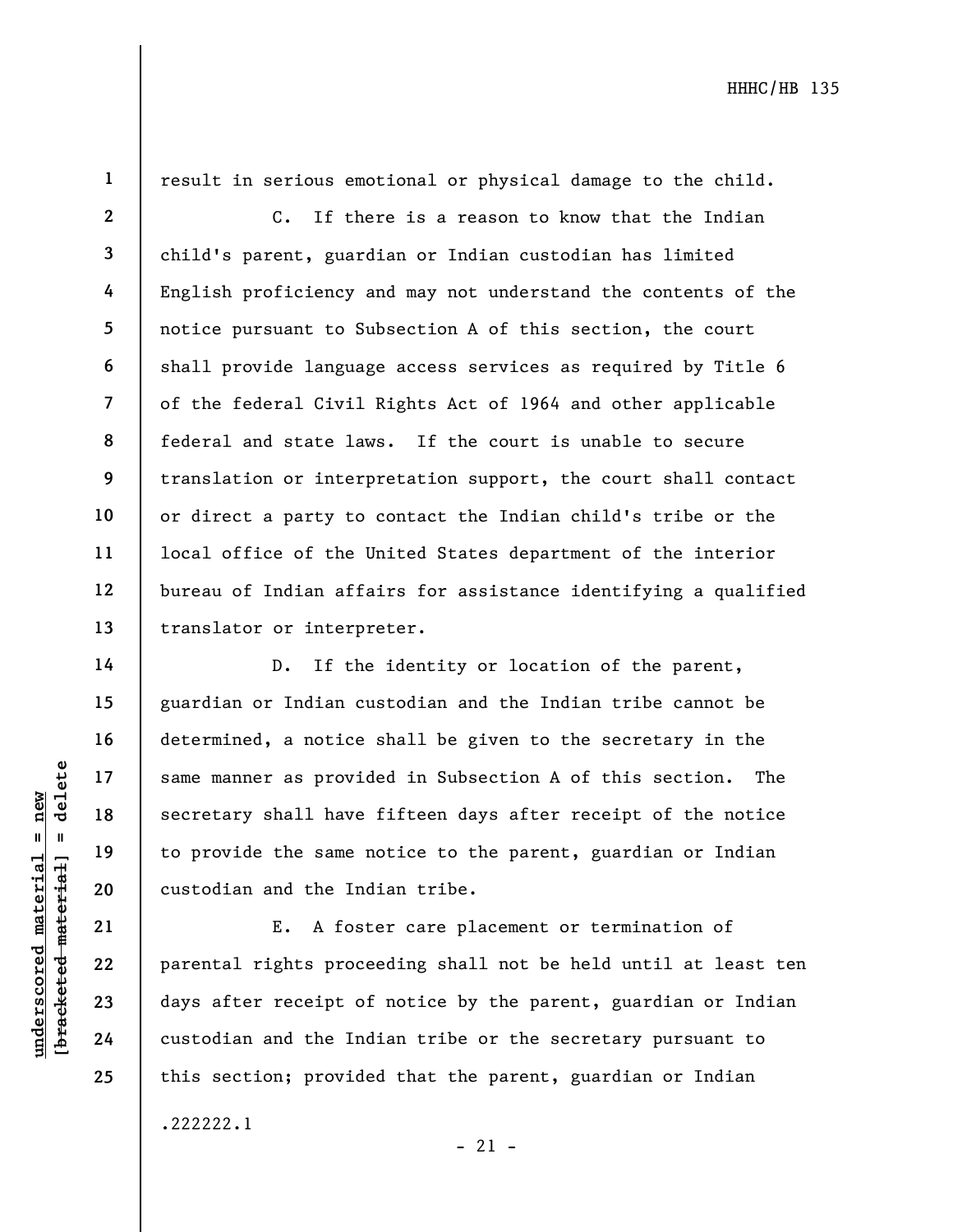1 2 3 4 5 6 custodian or the Indian tribe shall, upon request, be granted up to twenty additional days to prepare for that proceeding. F. Nothing in this section prevents a court from reviewing a removal of an Indian child from the child's parent, guardian or Indian custodian at an emergency custody proceeding before the expiration of the waiting periods provided in

7 8 9 Subsections D and E of this section to determine the appropriateness of the removal and potential return of the child."

10 11 SECTION 14. A new section of the Children's Code is enacted to read:

12

13

14

15

16

17

18

19

20

21

22

23

"[NEW MATERIAL] INTERVENTION.--

A. An Indian child's tribe has the right to intervene at any point in a child custody proceeding.

understand material material spaces of this<br>
we have the court shall consider the court shall consider the court shall consider<br>
24 (1)<br>
24 (1)<br>
24 (1) B. In any court proceeding subject to the Indian Family Protection Act for the foster care placement, guardianship placement, adoptive placement of or termination of parental rights to an Indian child, the Indian child's relative or extended family member, the guardian or the Indian custodian may file a motion to intervene at any point in the proceeding.

C. When determining whether a person described in Subsection B of this section should be permitted to intervene, the court shall consider:

24 25 (1) the person's rationale for the proposed intervention; and

.222222.1

 $- 22 -$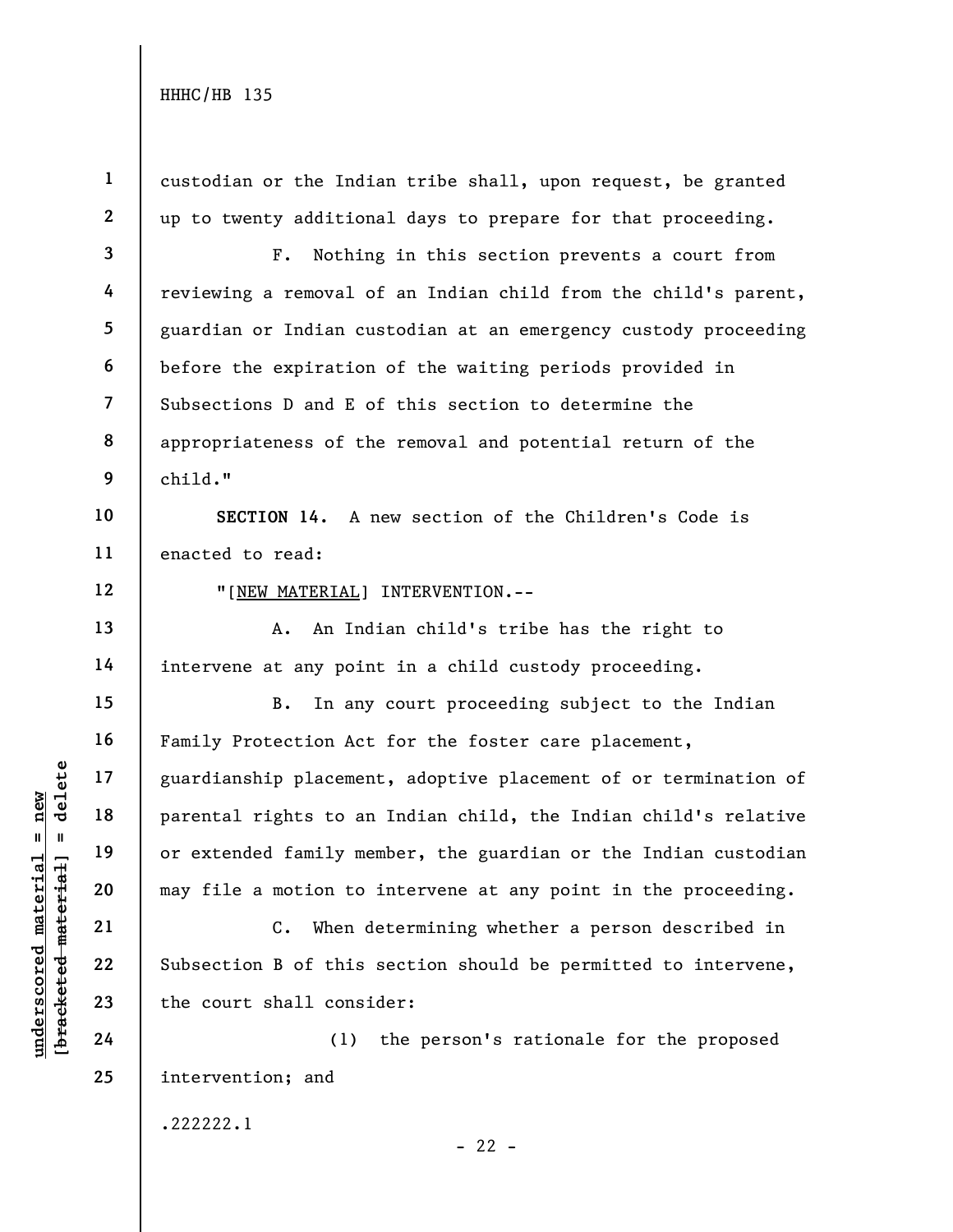|                                   | $\mathbf{1}$ | (2)<br>whether intervention is in the best                     |
|-----------------------------------|--------------|----------------------------------------------------------------|
|                                   | $\mathbf{2}$ | interest of the Indian child."                                 |
|                                   | 3            | SECTION 15. A new section of the Children's Code is            |
|                                   | 4            | enacted to read:                                               |
|                                   | 5            | "[NEW MATERIAL] PETITION--FORM AND CONTENT.--In a petition     |
|                                   | 6            | initiating a child custody proceeding, the department shall    |
|                                   | 7            | include a statement as to whether the child who is the subject |
|                                   | 8            | of the child custody proceeding is an Indian child and shall   |
|                                   | 9            | include information about:                                     |
|                                   | 10           | the Indian child's tribe;<br>A.                                |
|                                   | 11           | the tribal affiliations of the Indian child's<br>$B$ .         |
|                                   | 12           | parents;                                                       |
|                                   | 13           | active efforts made to provide remedial services<br>$C$ .      |
|                                   | 14           | and rehabilitative programs designed to prevent the breakup of |
|                                   | 15           | the Indian family and that these efforts were proven to be     |
|                                   | 16           | unsuccessful and the reasons these efforts were unsuccessful,  |
| delete                            | 17           | if known;                                                      |
| new                               | 18           | active efforts made to comply with the notice<br>$D$ .         |
| $\mathbf{II}$<br>$\blacksquare$   | 19           | requirements pursuant to the Indian Family Protection Act,     |
| underscored material              | 20           | including results of the contact and the names, addresses,     |
|                                   | 21           | titles and telephone numbers of the persons contacted. Copies  |
|                                   | 22           | of any correspondence with the Indian child's tribe shall be   |
|                                   | 23           | attached as exhibits to the petition; and                      |
| [ <del>bracketed material</del> ] | 24           | active efforts made to comply with the placement<br>Ε.         |
|                                   | 25           | preferences set forth in the Indian Family Protection Act or   |
|                                   |              |                                                                |

.222222.1

- 23 -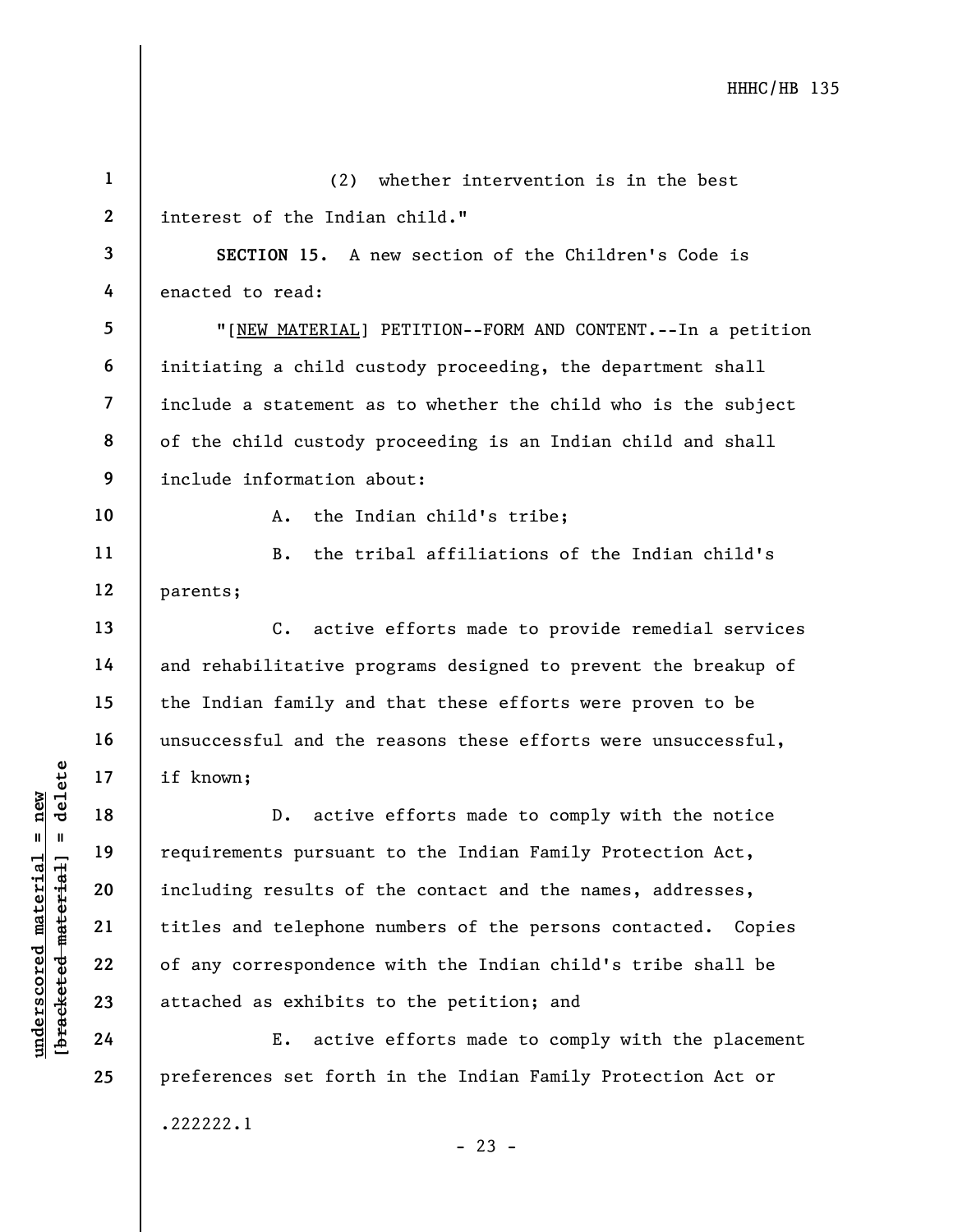|                                                           | $\mathbf{1}$   | the placement preferences of the Indian child's tribe."          |
|-----------------------------------------------------------|----------------|------------------------------------------------------------------|
|                                                           | $\mathbf{2}$   | SECTION 16.<br>A new section of the Children's Code is           |
|                                                           | 3              | enacted to read:                                                 |
|                                                           | 4              | "[NEW MATERIAL] RECORD OF INDIAN CHILD'S TRIBE--INDIAN           |
|                                                           | 5              | TRIBE'S RIGHT TO PARTICIPATE.--                                  |
|                                                           | 6              | The department shall keep a record of:<br>Α.                     |
|                                                           | $\overline{7}$ | an Indian tribe of which the Indian child<br>(1)                 |
|                                                           | 8              | is a member or eligible for membership, as determined by the     |
|                                                           | 9              | Indian child's tribe;                                            |
|                                                           | 10             | whether the Indian child is a member of<br>(2)                   |
|                                                           | 11             | one Indian tribe but is eligible for membership in one or more   |
|                                                           | 12             | other Indian tribes;                                             |
|                                                           | 13             | the Indian tribe designated by agreement<br>(3)                  |
|                                                           | 14             | between one or more Indian tribes if the Indian child is not a   |
|                                                           | 15             | member of each of those Indian tribes but is eligible for        |
|                                                           | 16             | membership in each of those Indian tribes; or                    |
| delete                                                    | 17             | the Indian tribe recorded by the court<br>(4)                    |
| $n$ ew                                                    | 18             | pursuant to Subsection D of this section if the Indian child is  |
| 11<br>Ш                                                   | 19             | eligible for membership in each of those Indian tribes and the   |
|                                                           | 20             | Indian tribes cannot agree on the designation of the Indian      |
|                                                           | 21             | child's tribe.                                                   |
| underscored material<br>[ <del>bracketed material</del> ] | 22             | If the department files a petition in court, the<br>B.           |
|                                                           | 23             | department shall inform the court of which Indian tribe or       |
|                                                           | 24             | tribes the Indian child is a member or eligible for membership.  |
|                                                           | 25             | $\mathsf{C}$ .<br>If there is no dispute, the court shall make a |
|                                                           |                | .222222.1                                                        |
|                                                           |                | $-24 -$                                                          |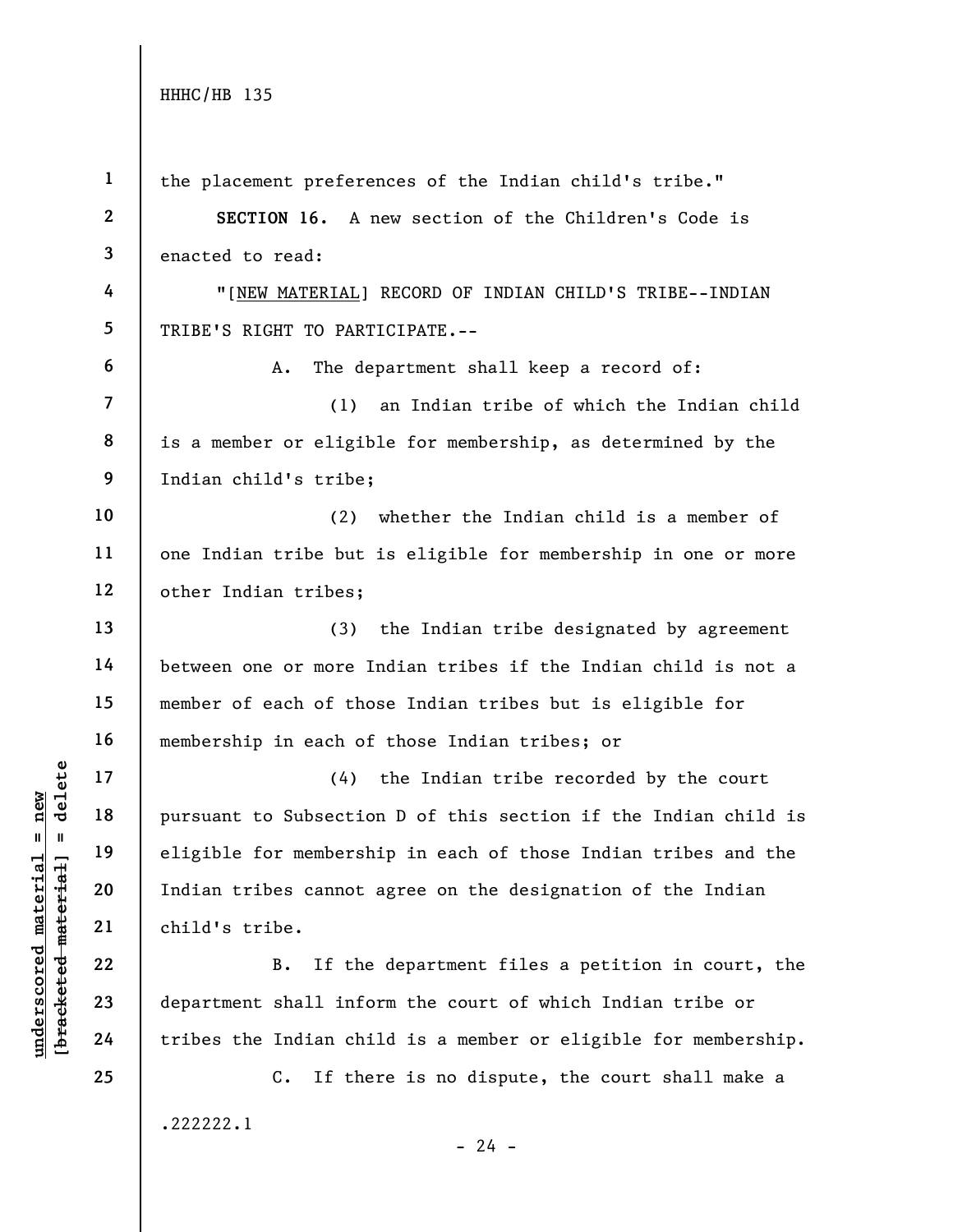underscored material material and the same of the Indian control of the Indian control of the Indian child.<br>
The Same of Sufficien<br>
22 state of Sufficien<br>
23 state of Sufficien<br>
24 for membership in more<br>
24 for membership 1 2 3 4 5 6 7 8 9 10 11 12 13 14 15 16 17 18 19 20 21 22 23 24 25 record of the Indian child's tribe. D. If there is a dispute as to which Indian tribe is the Indian child's tribe, the court shall, after a hearing, record the Indian tribe with which the Indian child has more significant contacts, taking into consideration: (1) the preference of each of the Indian child's parents; (2) the duration of the Indian child's current or prior domicile or residence on or near the reservation of each Indian tribe; (3) the tribal membership of the Indian child's custodial parent or Indian custodian; (4) the interests asserted by each Indian tribe; (5) whether the Indian tribe has previously adjudicated a case involving an Indian child; (6) the Indian tribe's custom and tradition; and (7) if the court determines that the Indian child is of sufficient age and capacity to meaningfully selfidentify the Indian child's tribe, the self-identification of the Indian child. E. If an Indian child is a member of or is eligible for membership in more than one Indian tribe, the court shall permit an Indian tribe, in addition to the Indian child's tribe .222222.1 - 25 -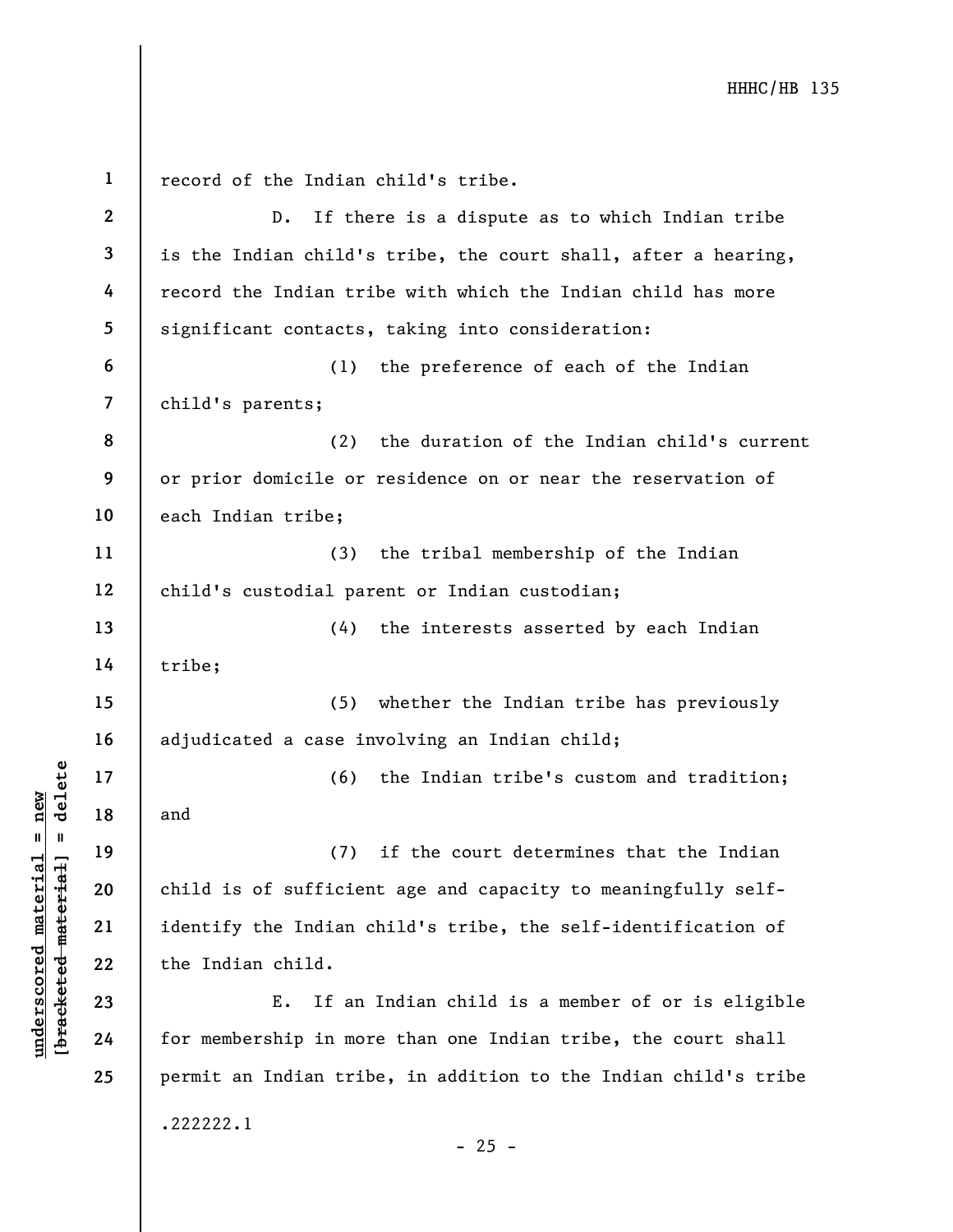2 as determined pursuant to Subsection D of this section, to participate in the child custody proceeding as an intervenor.

3 4 5 F. In a child custody proceeding involving an Indian child, the Indian child's tribe may be present and may participate at a closed hearing regardless of whether the Indian child's tribe has intervened.

G. The Indian child's tribe or any Indian tribe claiming the Indian child as a member, whether or not the Indian tribe has intervened, shall have the right to examine all reports or other documents filed with the court upon which a decision with respect to the action may be based."

SECTION 17. A new section of the Children's Code is enacted to read:

14

15

16

17

18

19

20

21

22

23

24

25

1

6

7

8

9

10

11

12

13

"[NEW MATERIAL] QUALIFIED EXPERT WITNESS.--

underscored material = new [bracketed material] = delete A. The court shall receive testimony from one or more qualified expert witnesses in all adjudicatory hearings pursuant to the Abuse and Neglect Act and all hearings to terminate parental rights. The court shall receive testimony from a qualified expert witness regardless of whether the parties to the proceeding have stipulated to a finding of abuse or neglect.

B. A person may be qualified by the court to serve as a qualified expert witness if the court finds that the person is:

(1) knowledgeable about the prevailing social .222222.1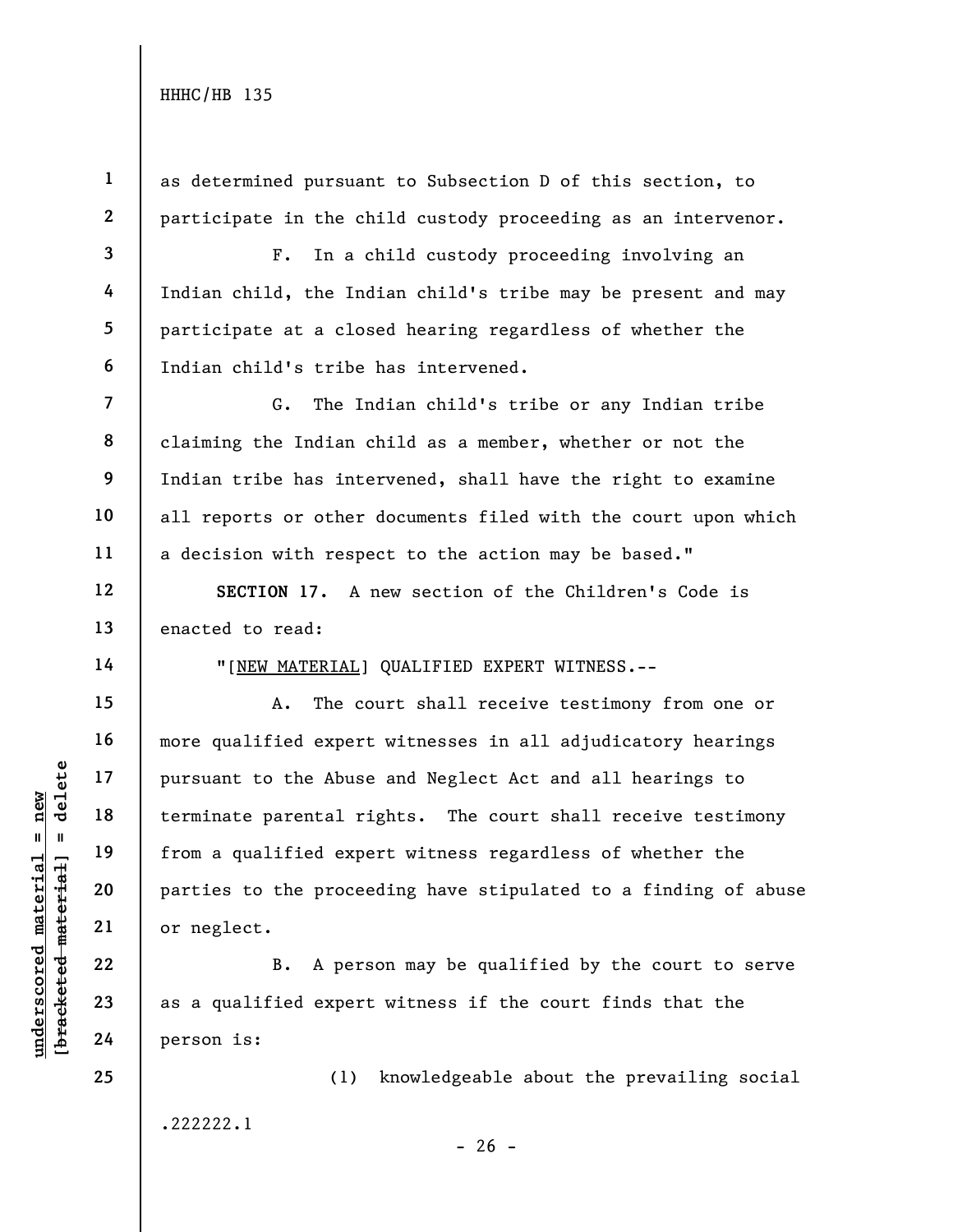1 2

3

4

5

6

7

8

9

10

11

12

13

14

15

16

17

18

19

20

21

22

23

24

25

and cultural standards of the tribe and is familiar with the family and child-rearing practices of the Indian child's tribe; and

(2) a member of the Indian child's tribe; or (3) a person recommended by the Indian child's tribe.

C. When the department notifies an Indian child's tribe of the pendency of an investigation involving an Indian child from that Indian tribe, the department shall request in writing that the Indian child's tribe designate a qualified expert witness to testify in any child custody or termination proceedings that result from the investigation. The department shall make active efforts to collaborate with the Indian tribe to identify a person to serve as a qualified expert witness.

underscored material end is a designation from the Indian child<br>
a designation from the Indian child<br>
a designation from the good faith efforts, if<br>  $\begin{array}{c|c} \text{13.4} & \text{14.5} \\ \text{26.5} & \text{27.6} \\ \text{28.6} & \text{29.7} \\ \text{20.7} &$ D. If, after active efforts and in no case later than forty-five days after requesting a designation in writing from the Indian child's tribe, the department does not receive a designation from the Indian tribe or if the department, after good faith efforts, is unable to retain the Indian tribe's designated qualified expert witness, the department may identify a qualified expert witness who meets the requirements provided in Paragraph (1) of Subsection B of this section from a list of qualified expert witnesses compiled through cooperation among the Indian tribes in the state and the department.

.222222.1

- 27 -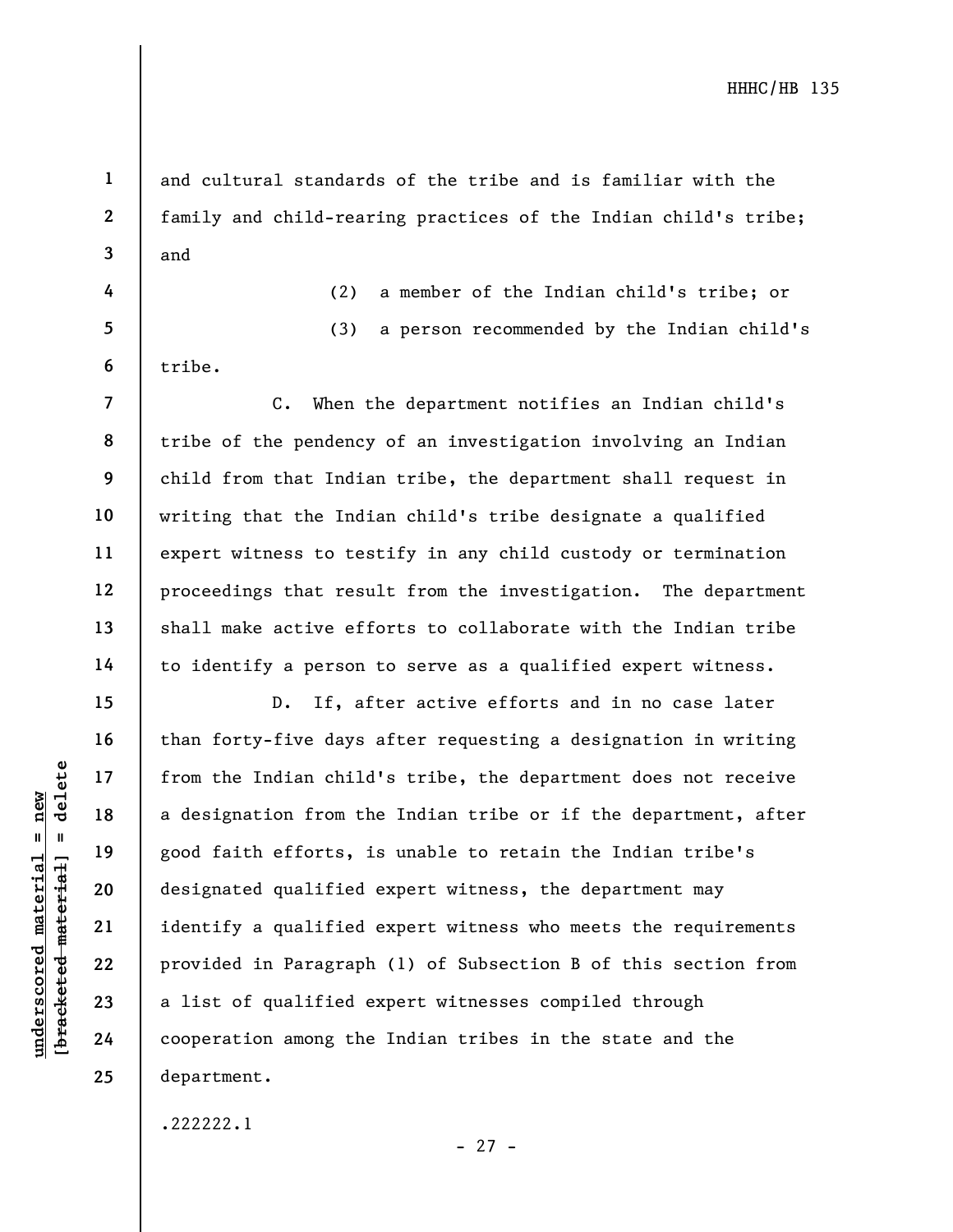1 2 3 4 5 6 7 E. If, sixty days following the initiation of an investigation, the department has not identified a qualified expert witness to testify as required by the Indian Family Protection Act, in considering a motion by the department for a continuance, the court shall consider whether it is in the best interest of the Indian child to remain in the department's custody for additional time.

F. At least thirty days prior to an adjudicatory hearing pursuant to the Abuse and Neglect Act and a hearing to terminate parental rights, the department shall disclose to the Indian child's tribe the name of the qualified expert witness designated by the department to testify at the hearing.

underscored material = new [bracketed material] = delete G. An Indian child's tribe shall have the opportunity to question a qualified expert witness in all hearings involving an Indian child in which the qualified expert witness testifies, regardless of whether the Indian child's tribe has intervened. An Indian child's tribe may designate a qualified expert witness to testify in addition to any qualified expert witness designated by the department.

H. Once designated to a case, a qualified expert witness shall become familiar with the case and provide comments on the case to the court.

I. An employee of the department shall not serve as a qualified expert witness pursuant to this section."

SECTION 18. A new section of the Children's Code is .222222.1 - 28 -

8

9

10

11

12

13

14

15

16

17

18

19

20

21

22

23

24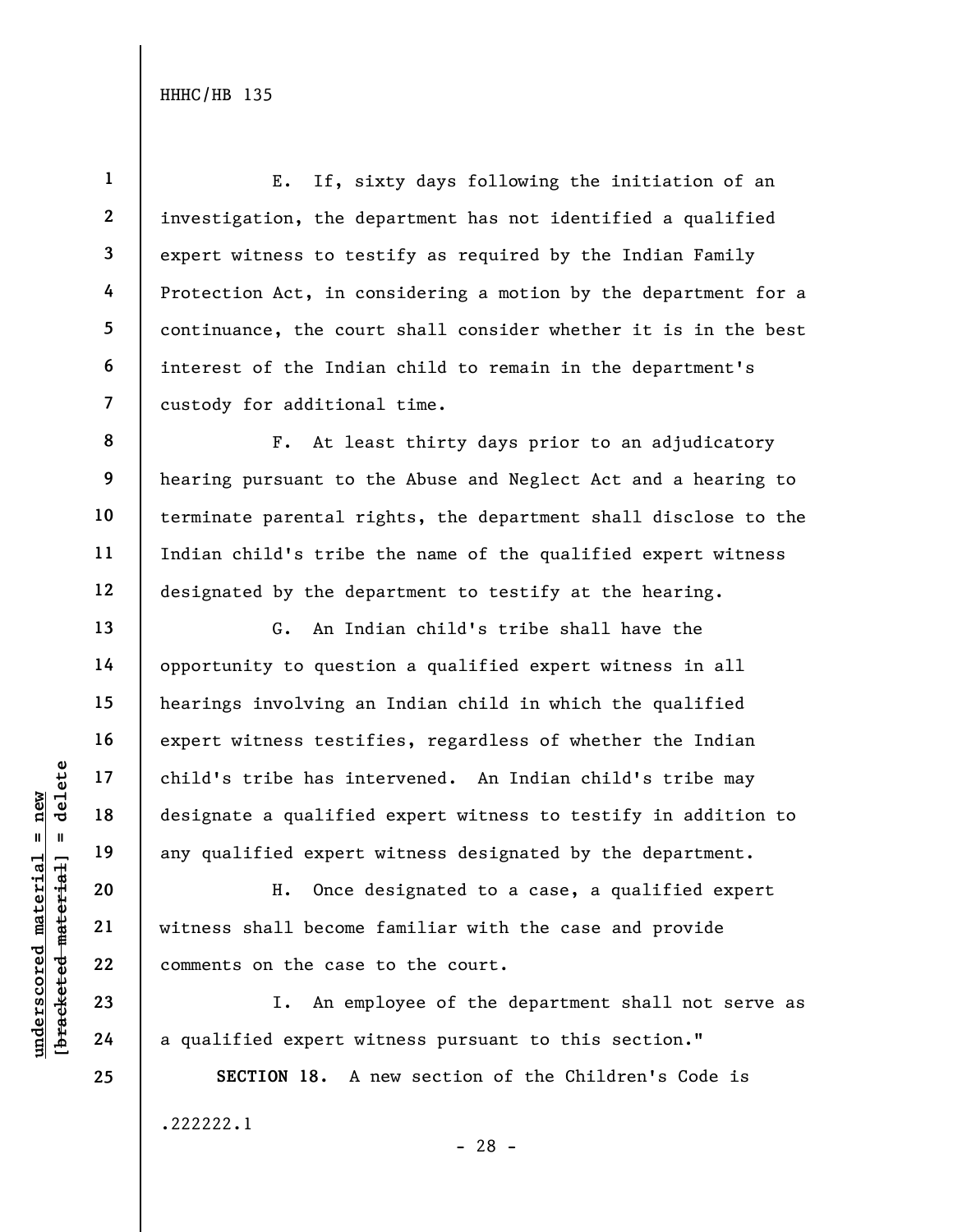1 enacted to read:

2

3

4

5

6

7

8

9

10

11

12

13

14

15

16

17

18

19

20

21

22

23

24

25

"[NEW MATERIAL] VOLUNTARY PLACEMENT AGREEMENTS--PARENTAL RIGHTS--CONSENT--WITHDRAWAL--FRAUD OR DURESS.--

A. Prior to entering any voluntary placement agreement, the department shall make active efforts to prevent the breakup of the Indian family pursuant to the Indian Family Protection Act.

B. In a voluntary foster care placement involving an Indian child, an Indian child's parent or guardian may enter into a voluntary placement agreement with the department. An Indian child's parent's or guardian's consent is voidable unless it is executed in writing and recorded before the court.

C. The department shall notify the Indian child's tribe by certified mail, with return receipt requested, of the pending voluntary placement agreement and of the department's right to intervene.

understandable to the<br>
understandable to the<br>
definition of the secured<br>
the record that:<br>
21<br>
22<br>
understandable to the<br>
24<br>
24<br>
24<br>
22<br>
24<br>
24<br>
22<br>
24<br>
22<br>
24<br>
22<br>
24<br>
22<br>
24<br>
22<br>
24<br>
22<br>
24<br>
22<br>
24<br>
22<br>
24 D. Before approving a voluntary placement agreement, the court shall ensure that the voluntary placement agreement is executed in writing. The court shall certify on the record that:

(1) the terms and consequences of the consent were fully explained in detail and in a manner that is understandable to the parent or guardian;

(2) the Indian child's parent or guardian fully understands the English language or that the voluntary .222222.1

- 29 -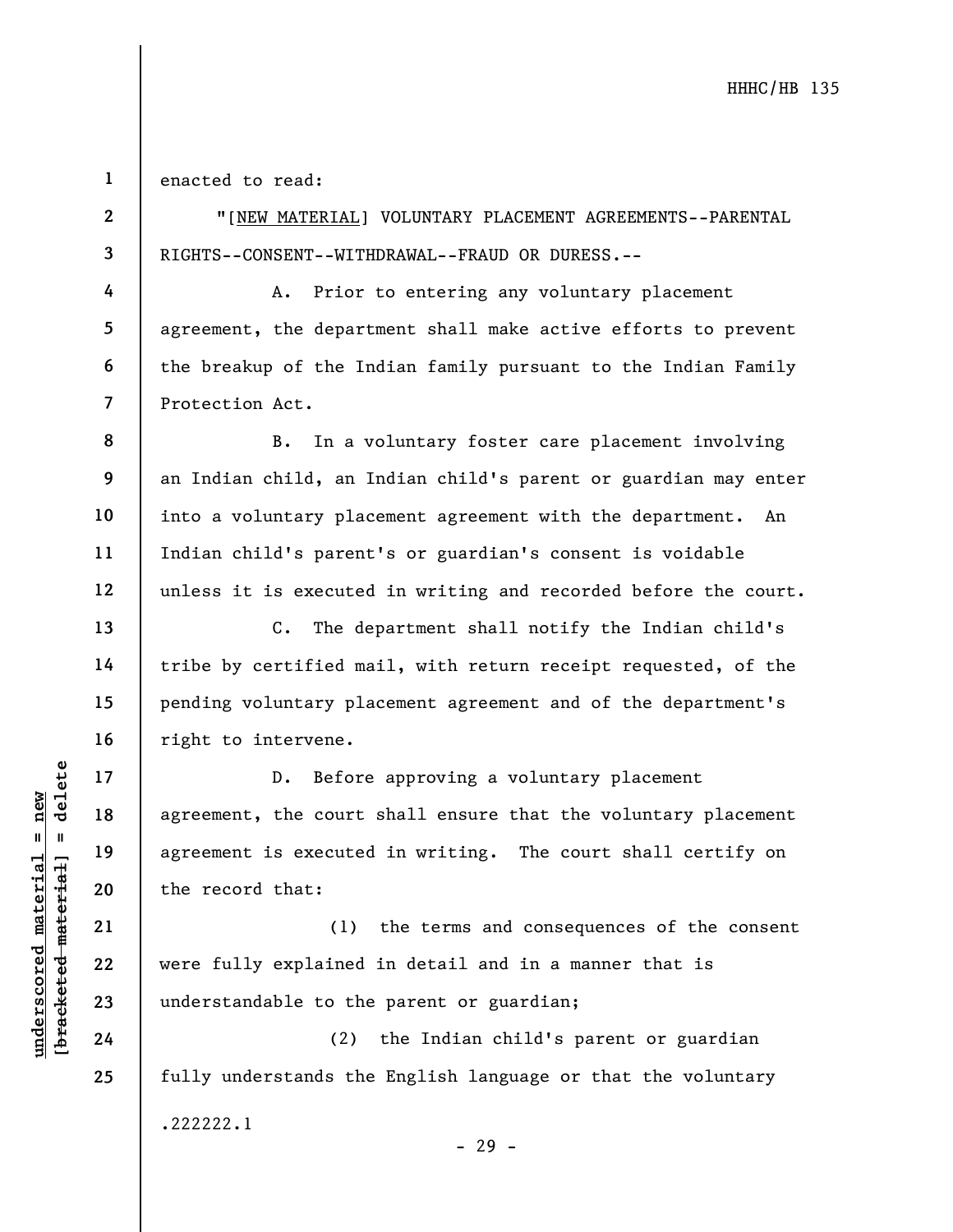understand material material parent or guardian is<br>  $\begin{array}{c|c|c|c} \text{u} & \text{u} & \text{u} & \text{u} & \text{u} \\ \hline \text{u} & \text{u} & \text{u} & \text{u} & \text{u} \\ \text{u} & \text{u} & \text{u} & \text{u} & \text{u} \\ \text{u} & \text{u} & \text{u} & \text{u} & \text{u} \\ \text{u} & \text{u} & \text{u} & \text{u} & \text{u} \\ \text{$ 1 2 3 4 5 6 7 8 9 10 11 12 13 14 15 16 17 18 19 20 21 22 23 24 25 placement agreement was interpreted into the primary language of the Indian child's parent or guardian; (3) the child is an Indian child; (4) there is no pending child abuse or neglect investigation involving the Indian child; (5) the Indian child's parent or guardian is entering into the voluntary placement voluntarily without any threat or removal of the Indian child's parent's or guardian's child by the department; (6) the department provided notice to the Indian child's tribe via certified or registered mail with return receipt requested; (7) confidentiality has been requested or indicated and execution of consent was made in a closed court proceeding not open to the public; (8) if not represented, the Indian child's parent or guardian is proceeding without an attorney and has the right to consult with an attorney of the Indian child's parent's or guardian's own choosing; and (9) the Indian child's parent or guardian is of sound mind and judgment. E. The request for voluntary placement shall be initiated in writing by the Indian child's parent or guardian, and if good cause is shown and the requirements of Subsection D of this section are met, the department may accept temporary .222222.1  $-30 -$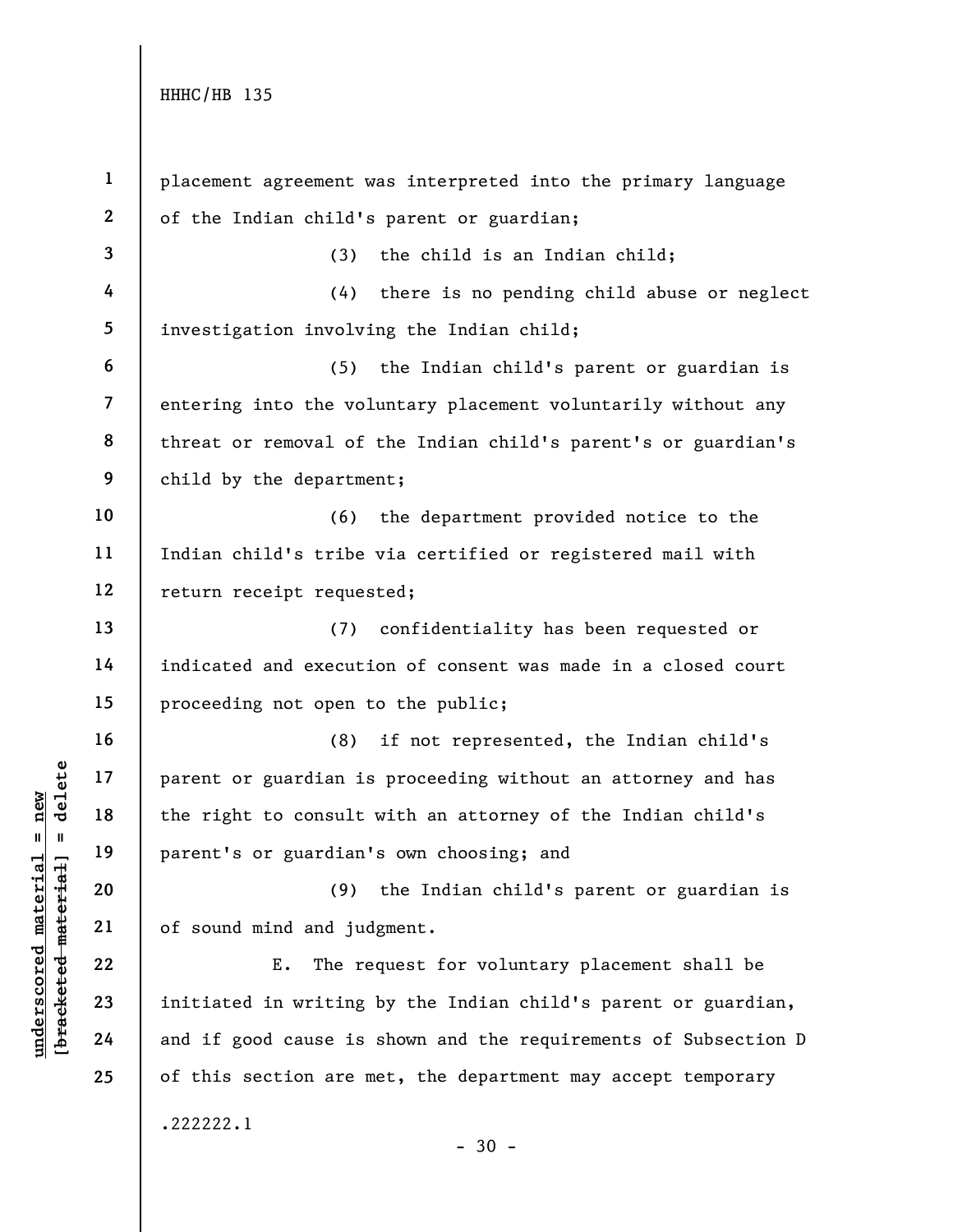8

13

14

15

16

17

18

19

20

21

22

23

24

25

1

custody or placement and care responsibility. Placement and care responsibility means that the department is legally accountable for the day-to-day care and protection of the Indian child in foster care. Responsibility for placement and care allows the department to make placement decisions about the Indian child, such as where the child is placed and the type of placement that is most appropriate for the Indian child.

9 10 11 12 F. During voluntary placement, the department shall make active efforts to provide tailored case planning to alleviate the causes and conditions leading to the voluntary placement agreement.

G. Any consent to a foster care placement that is given prior to or within ten days after birth of an Indian child is voidable.

underscored material = new [bracketed material] = delete H. An Indian child's parent or guardian may withdraw consent to a voluntary foster care placement of an Indian child pursuant to the Children's Code at any time. Upon receipt of a request to withdraw, the Indian child shall be returned to the Indian child's parent or guardian. The department shall have up to forty-eight hours after withdrawal of consent to allow for transition arrangements to be made for the Indian child's return to the Indian child's parent or guardian.

> I. An Indian child shall not remain in voluntary .222222.1

- 31 -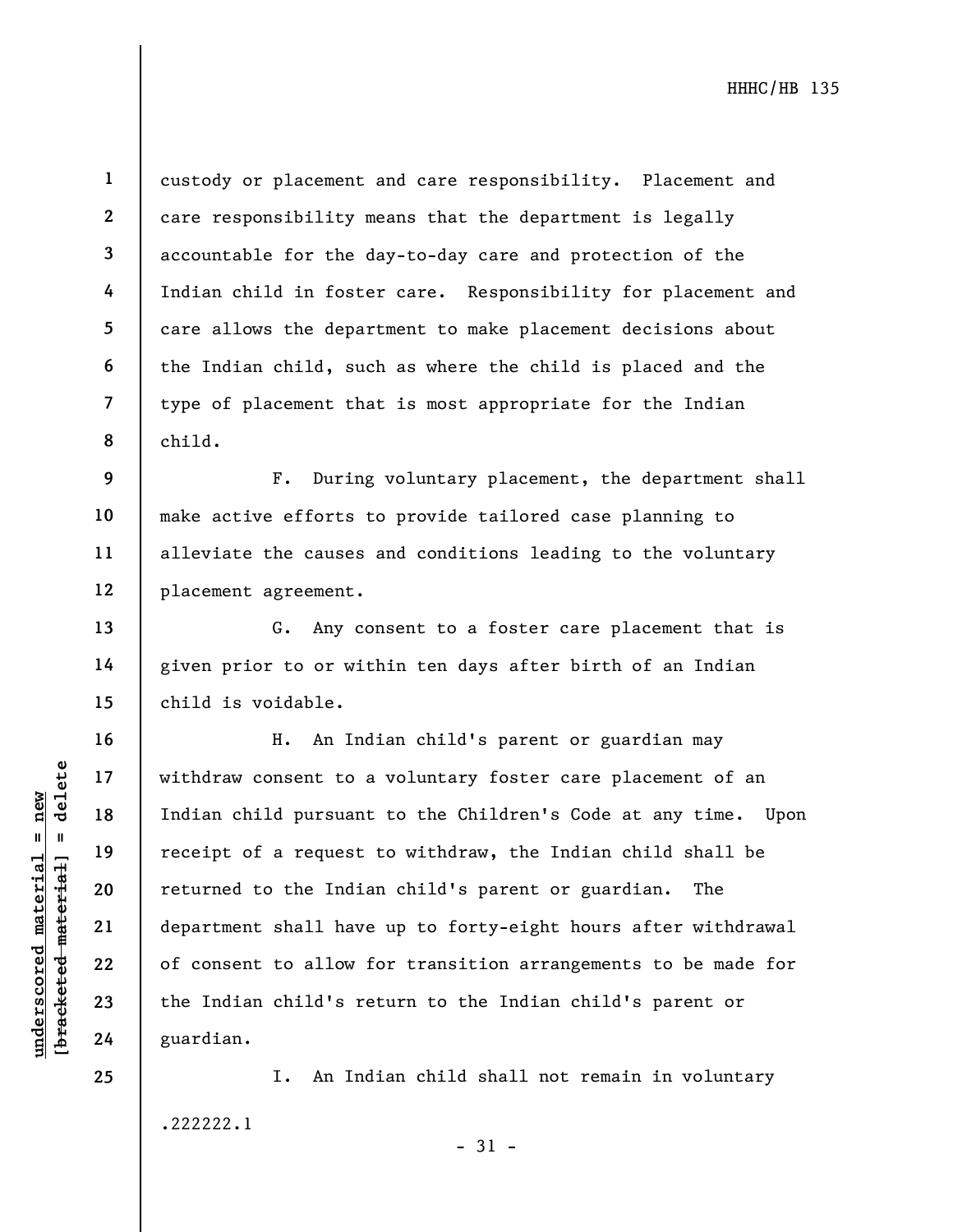1 2 3 4 5 6 7 8 9 10 11 12 placement for longer than one hundred eighty consecutive days or for more than one hundred eighty days in a calendar year; provided that a child may remain in voluntary placement up to an additional one hundred eighty consecutive days upon order of the court. If the Indian child's parent or guardian seeks to extend the voluntary placement, the department shall file a petition for an extension of voluntary placement prior to the expiration of the initial one-hundred-eighty-day period. The court shall hold a hearing and make a finding within the initial one-hundred-eighty-day period that the extension of voluntary placement is in the best interest of the Indian child.

J. If a request for an extension is not filed with the court prior the initial one-hundred-eighty-day period, the agreement expires. Within thirty days of the expiration of the initial agreement, the court shall hold a review hearing to determine if the voluntary placement should be extended.

understand material states of the volume of the volume of the volume of the volume of the volume of the volume of the volume of the volume of the volume of the volume of the volume of the volume of the volume of the volume K. In no event shall an Indian child remain in voluntary placement for a period in excess of three hundred sixty-five days in any two-year period.

L. Any voluntary placement pursuant to this section shall not be considered abandonment, neglect or abuse by an Indian child's parent, guardian or extended family member.

M. The parent or guardian whose Indian child is in voluntary placement pursuant to this section shall have the .222222.1 - 32 -

24

13

14

15

16

17

18

19

20

21

22

23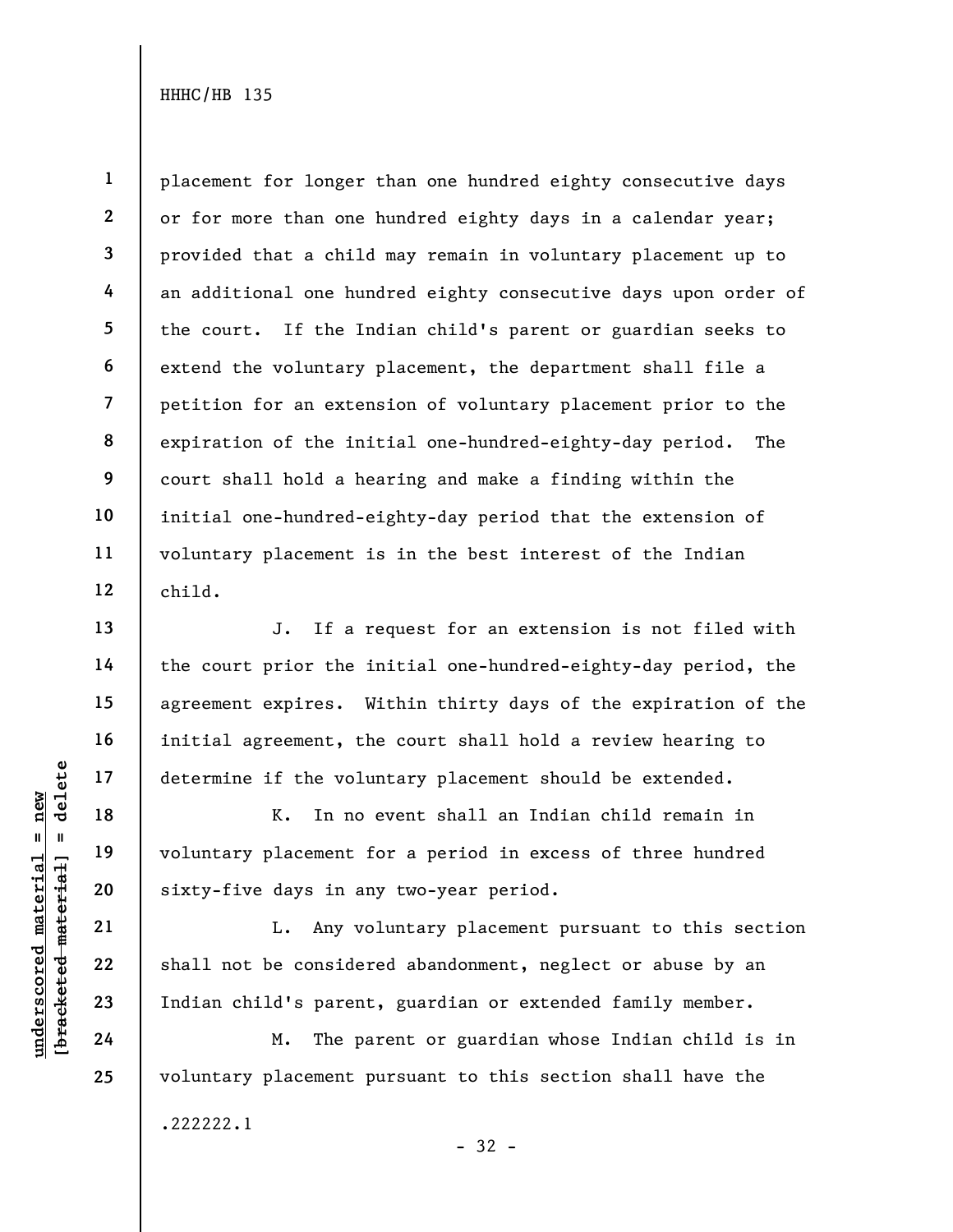understand material care<br>
understand material care<br>
were the contract material care<br>
were the contract material care<br>
21 traditional and culture<br>
22 tribe; and<br>
24 significance. 1 2 3 4 5 6 7 8 9 10 11 12 13 14 15 16 17 18 19 20 21 22 23 24 25 following rights to: (1) have visitation with the child; (2) be informed of changes in the Indian child's school or of changes in the child's placement by the department; (3) authorize decisions regarding medical and dental care and behavioral health services, including decisions that affect the daily care, support, safety and well-being of the child; (4) permit the department to consent to emergency services to ensure the safety and well-being of the Indian child, including medical, dental or behavioral health treatment, if the department is unable to make immediate prior contact with the parent or guardian. The department shall notify the parent or guardian within two hours of making emergency decisions due to inability to make prior contact; (5) consent to all non-emergency and nonroutine medical care provided for the child; (6) make decisions regarding participation and attendance in cultural and religious events, including traditional and cultural events offered by the Indian child's tribe; and (7) make decisions of substantial legal significance. N. If new safety concerns are identified during the .222222.1 - 33 -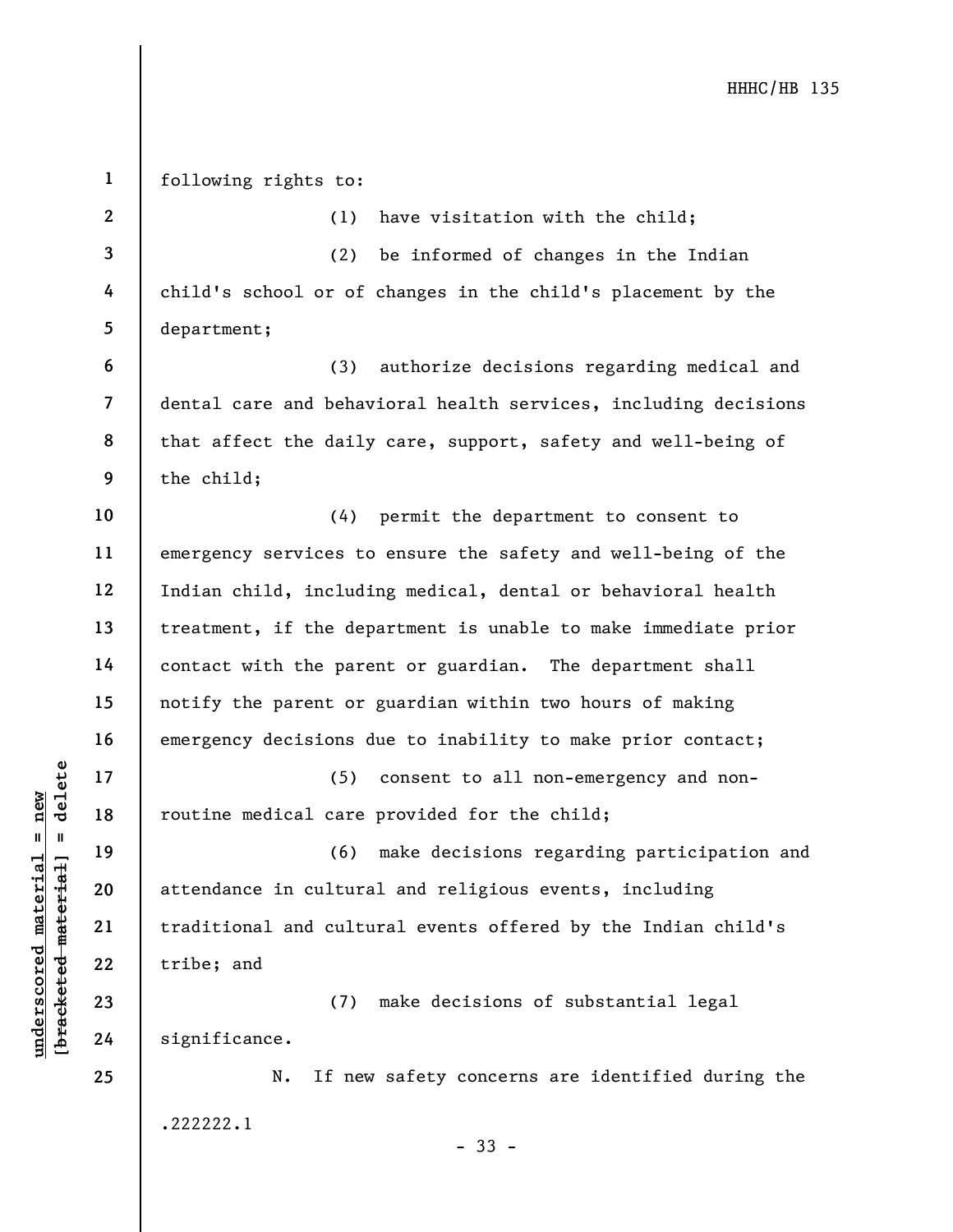6

12

13

14

15

16

17

18

19

20

21

22

23

24

25

1 2 3 4 voluntary placement, the department shall not extend a voluntary placement agreement, but instead shall make a new report of suspected abuse or neglect to be screened for determination of a new department investigation.

5 7 O. The voluntary placement shall adhere to and be in accordance with the placement preferences set forth in the Indian Family Protection Act.

8 9 10 11 P. All records or information concerning the voluntary placement shall be confidential in accordance with the confidentiality provision of the Indian Family Protection Act."

SECTION 19. A new section of the Children's Code is enacted to read:

"[NEW MATERIAL] TERMINATION OF PARENTAL RIGHTS.--

A. In a termination of parental rights proceeding, with respect to an Indian child, the court shall consider whether an alternative to termination of parental rights, including permanent guardianship of the child, would best support the Indian child.

underscored material = new [bracketed material] = delete B. In a termination of parental rights proceeding in court, when the court knows an Indian child is involved, the party seeking to effectuate the termination of parental rights shall notify the Indian child's tribe by certified mail, with return receipt requested, of the pending proceedings and of its right to intervene. The court shall not order a termination of .222222.1

```
- 34 -
```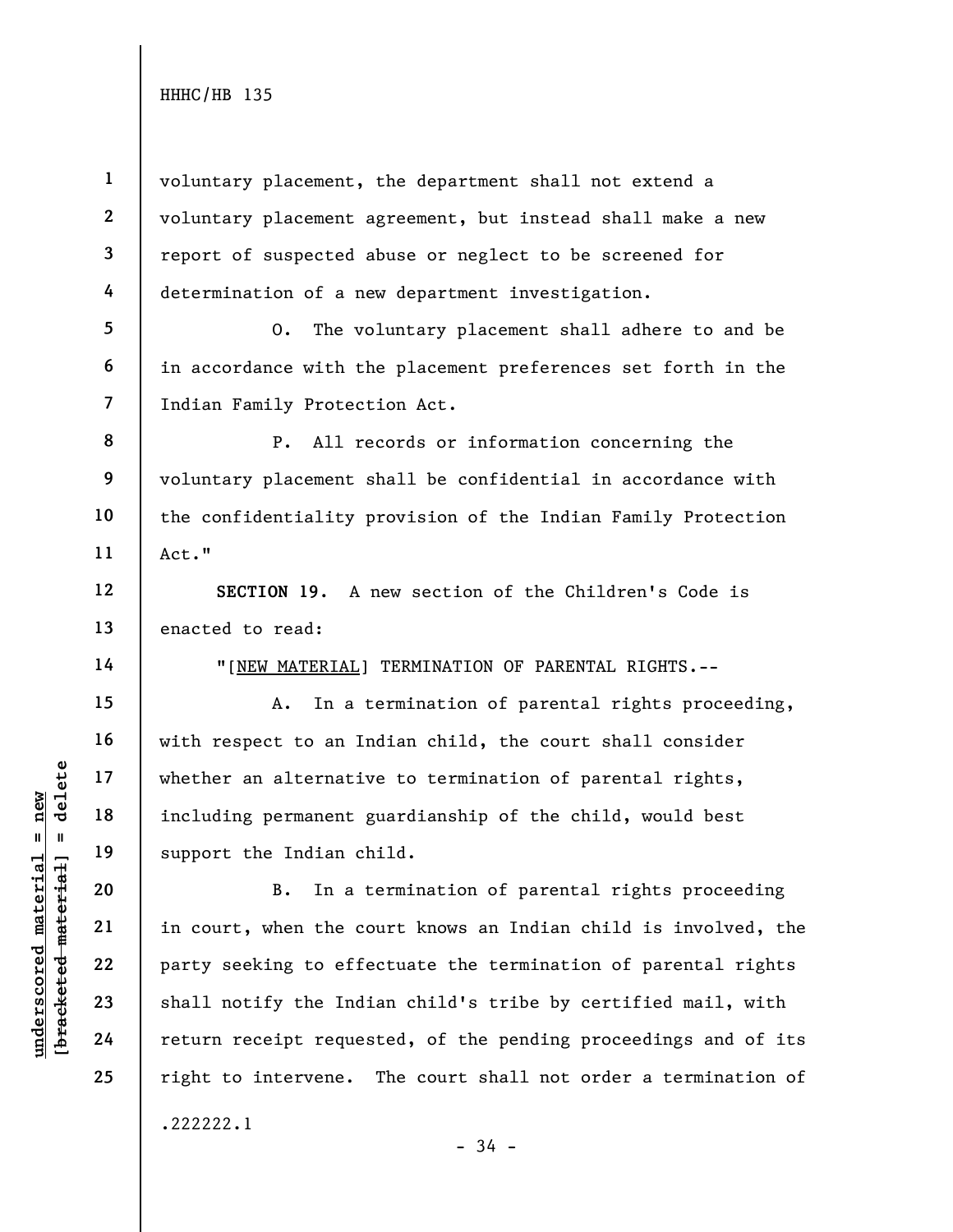parental rights proceeding until the department files documentation with the court that the Indian child's tribe received notice of the proceeding.

C. In a termination of parental rights proceeding, bonding between the Indian child and the Indian child's foster parent shall not be considered as a factor in terminating parental rights.

D. In a termination of parental rights proceeding, a termination shall not be ordered unless:

10 11 12 13 (1) the Indian child's tribe was provided timely notice of the proceeding in accordance with the Indian Family Protection Act and provided an opportunity to state whether it opposes the termination; and

(2) the Indian child's tribe proposes an alternate permanency plan, unless the department can show good cause supported by clear and convincing evidence why the alternate permanency plan should not be ordered.

understand material material external permanency<br>  $\begin{array}{c|c|c|c} \n\text{u} & \text{u} & \text{u} & \text{u} & \text{u} & \text{u} & \text{u} & \text{u} & \text{u} & \text{u} & \text{u} & \text{u} & \text{u} & \text{u} & \text{u} & \text{u} & \text{u} & \text{u} & \text{u} & \text{u} & \text{u} & \text{u} & \text{u} & \text{u} & \text{u} & \text{u} &$ E. In a proceeding involving an Indian child, the grounds for any attempted termination shall be proved beyond a reasonable doubt and shall meet the requirements set forth in the Indian Family Protection Act.

F. In a termination proceeding involving an Indian child, the court shall, in any termination order, make specific findings of all active efforts and ensure that all of the requirements of the Indian Family Protection Act have been met.

 $-35 -$ 

1

2

3

4

5

6

7

8

9

14

15

16

17

18

19

20

21

22

23

24

25

.222222.1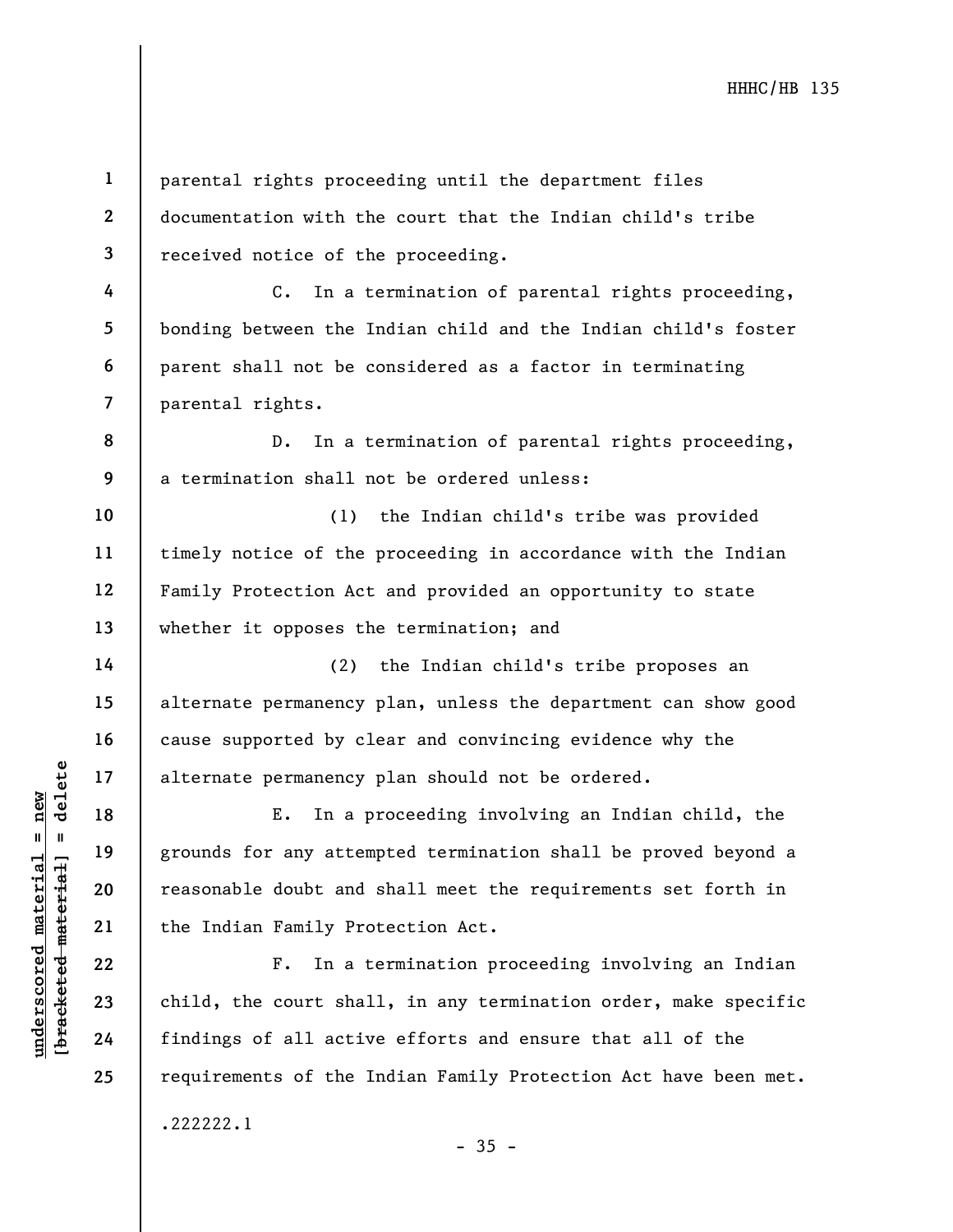1 2 3 4 5 6 7 8 9 10 G. After the entry of a final decree of adoption of an Indian child in a court that is made pursuant to the Adoption Act, the parent may withdraw consent to the adoption upon the grounds that consent was obtained through fraud or duress and may petition the court to vacate the decree. Upon a finding that the consent was obtained through fraud or duress, the court shall vacate the decree and return the Indian child to the parent. An adoption that has been in effect for at least two years shall not be invalidated except as otherwise provided by law."

SECTION 20. A new section of the Children's Code is enacted to read:

UNDERENT--ADOPTION-<br>
WE HALL TO SECTION 21. A<br>
WE HALL TO SECTION 21. A<br>
WE HALL TO SECTION 21. A<br>
22<br>
PLACEMENT--ADOPTION--<br>
24<br>
CHILDREN.--"[NEW MATERIAL] PETITION TO COURT TO INVALIDATE ACTION.-- An Indian child who is the subject a child custody proceeding, a parent, guardian or Indian custodian from whose custody the child was removed or the Indian child's tribe may petition the court to invalidate that action upon a showing that the action violated any provision of Section 4, 5, 7, 12, 13, 14, 17, 18, 19, 21 or 28 of the Indian Family Protection Act."

SECTION 21. A new section of the Children's Code is enacted to read:

"[NEW MATERIAL] PLACEMENT PREFERENCES--FOSTER CARE PLACEMENT--ADOPTION--GUARDIANSHIP--PLACEMENT OF INDIAN CHILDREN.--

A. In the case of a foster care placement of an .222222.1  $-36 -$ 

11

12

13

14

15

16

17

18

19

20

21

22

23

24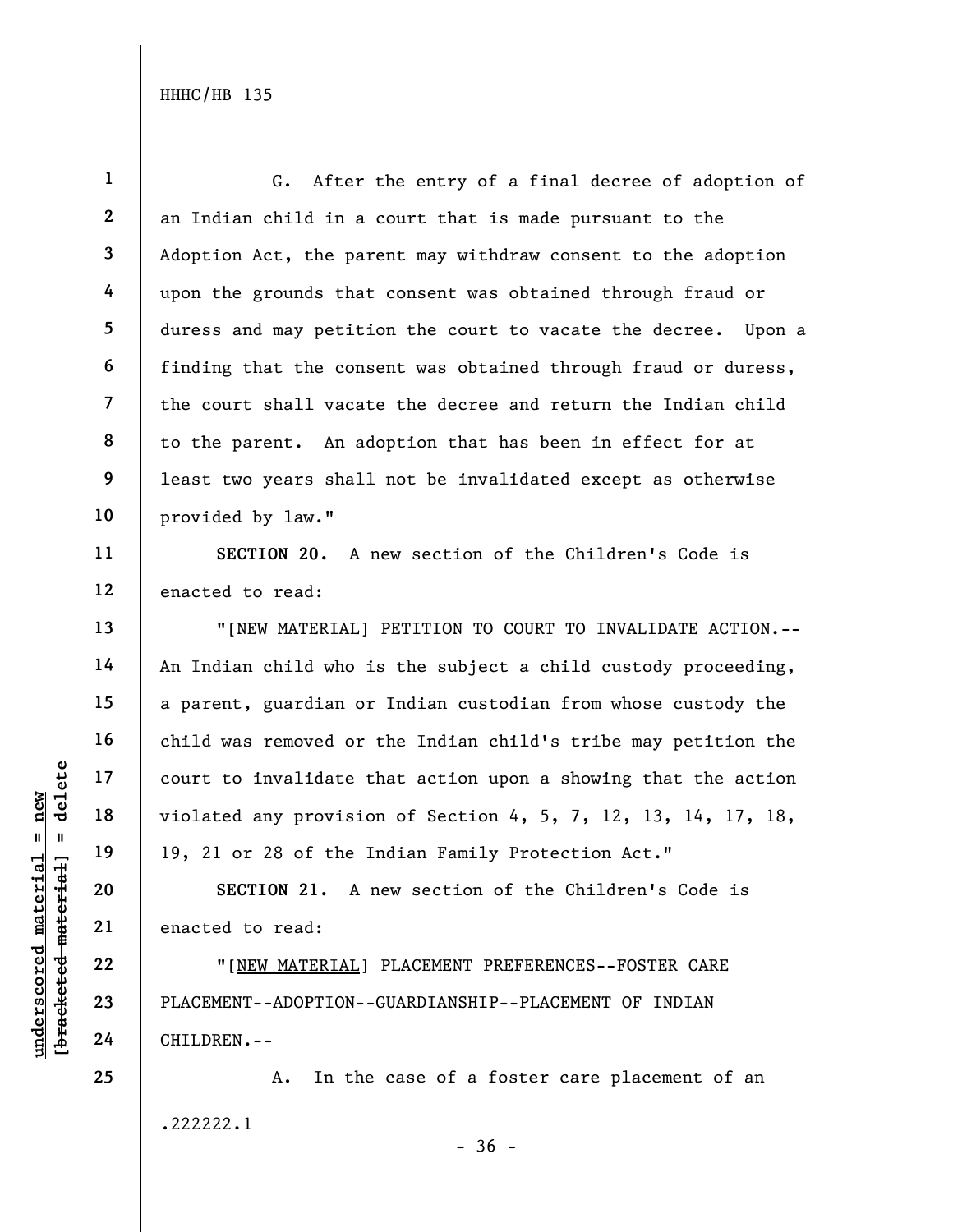underscored material = new [bracketed material] = delete 1 2 3 4 5 6 7 8 9 10 11 12 13 14 15 16 17 18 19 20 21 22 23 24 25 Indian child, except as provided in Subsection C of this section, the child shall be placed in the least restrictive setting that: (1) most closely approximates a family, taking into consideration the Indian child's sibling attachment; (2) allows the Indian child's special needs, if any, to be met; (3) is in reasonable geographic proximity to the Indian child's home, extended family members or siblings; and (4) is in accordance with the order of preference established by the Indian child's tribe by any means, or, if that Indian tribe has not established placement preferences, preference shall be given in accordance with the following order of preference: (a) an extended family member of the Indian child; (b) a foster home licensed, approved or specified by the Indian child's tribe; or (c) a foster home licensed or approved by a licensing authority in New Mexico and in which one or more of the licensed or approved foster parents is an Indian. B. Under no circumstances shall an Indian child under three months of age be placed outside of the placement preferences provided in this section. .222222.1 - 37 -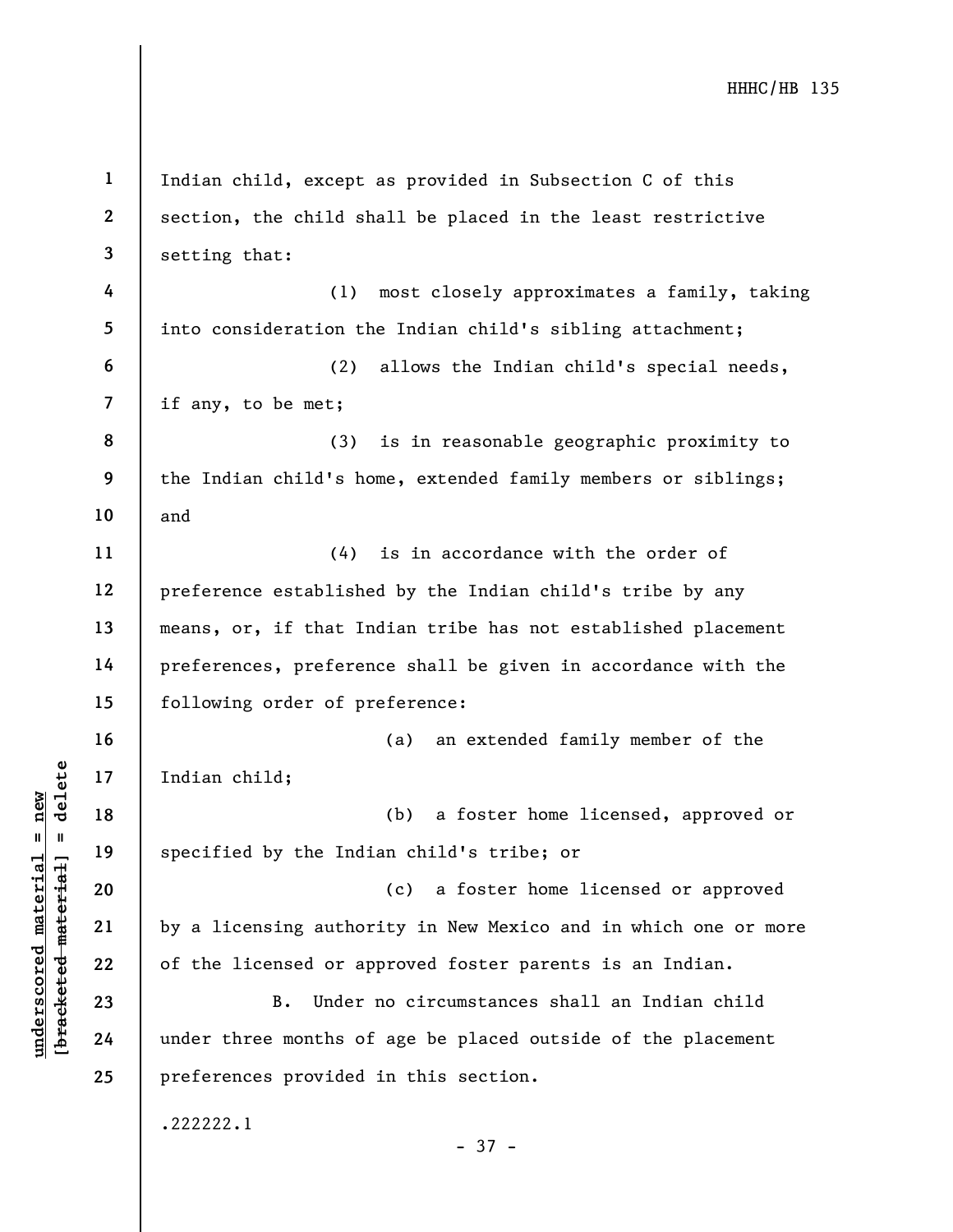understand material material material material material control is a search for and identified and throughout the case; 1 2 3 4 5 6 7 8 9 10 11 12 13 14 15 16 17 18 19 20 21 22 23 24 25 C. If an Indian child is placed in a foster care placement that is contrary to the placement preferences provided in this section, a secondary permanency plan shall not be simultaneously permitted, and before the child's placement may be changed to an adoptive or other permanent placement, the department shall: (1) conduct monitoring at least every thirty days to determine whether a placement that comports with the placement preferences provided in this section is available; (2) at the inception of the case and periodically through the pendancy of the case, make active efforts to identify a placement that aligns with the placement preferences as soon as practicable; and (3) at the inception of the case and periodically through the pendancy of the case, document all active efforts made to identify a placement that aligns with the placement preferences. At minimum, this shall include: (a) contacting the Indian child's tribe; (b) conducting a relative search; (c) interviewing relatives throughout the case; (d) making ongoing active efforts to search for and identify relatives to the Indian child throughout the case; (e) providing the Indian child's tribe .222222.1 - 38 -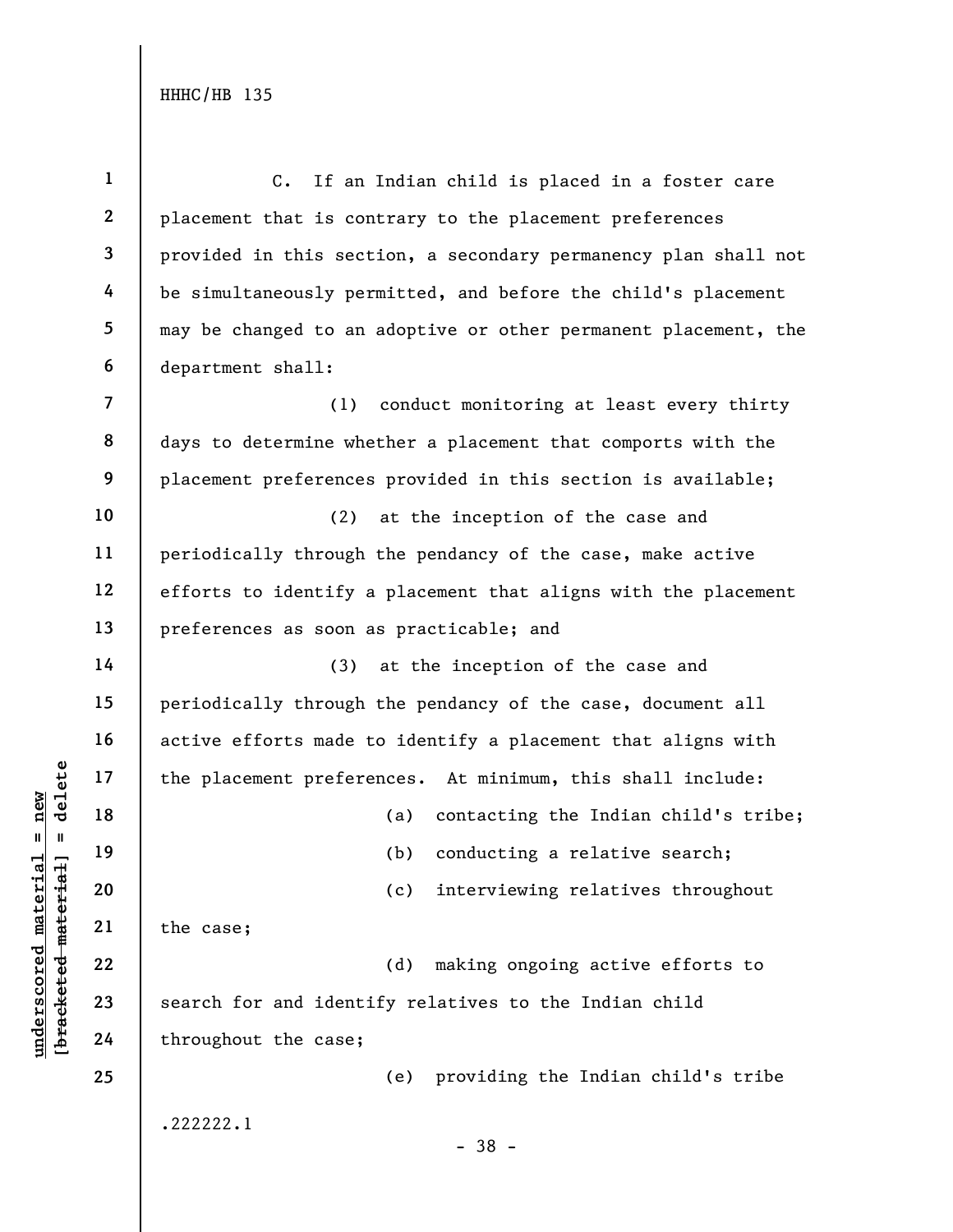under 17<br>
= 18<br>
= 18<br>
= 19<br>
= 19<br>
= 19<br>
= 19<br>
= 19<br>
= 11<br>
= 19<br>
= 11<br>
= 11<br>
= 11<br>
= 11<br>
= 11<br>
= 11<br>
= 11<br>
= 11<br>
= 11<br>
= 11<br>
= 11<br>
= 11<br>
= 11<br>
= 11<br>
= 11<br>
= 11<br>
= 11<br>
= 11<br>
= 11<br>
= 11<br>
= 11<br>
= 11<br>
= 11<br>
= 11<br>
= 11<br>
= 11<br>
= 1 2 3 4 5 6 7 8 9 10 11 12 13 14 15 16 17 18 19 20 21 22 23 24 25 with all information regarding family members; (f) offering relatives an expedited foster care license; (g) assisting relatives with practical supports through the licensing process and actively supporting relatives in overcoming barriers for licensure; (h) conducting timely home studies when identifying a placement that aligns with the placement preference; (i) providing continued contact, including visitation; and (j) providing access to culturally appropriate interventions. D. If the Indian child is in a foster care placement that is not a preferred placement, the court shall hold hearings no less than every six months. The department shall continue to bear the burden of establishing why good cause continues to exist for the current placement or why the Indian child is not in a preferred placement. E. Whenever there is any change in placement of an Indian child, the department shall file a notice of placement change with the court. The department shall also notify the Indian child's tribe, by certified mail with return receipt requested. F. If there is a voluntary placement agreement in .222222.1

- 39 -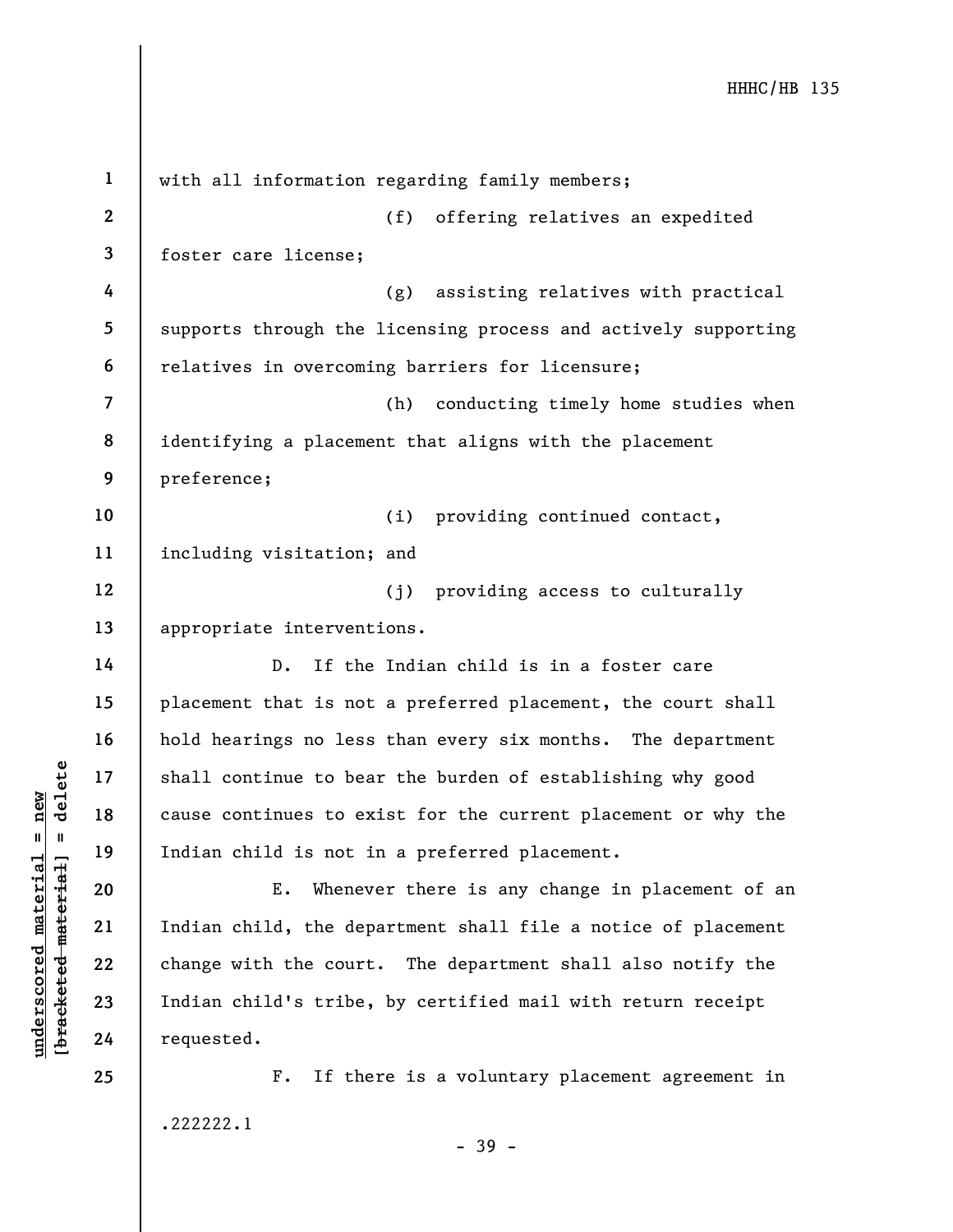4

5

6

14

15

16

17

18

19

20

21

22

23

24

25

1 2 3 which the Indian child at first was not determined to be an Indian child and was later determined to be an Indian child, the agreement is voided.

7 G. If the Indian child's tribe has established a different order of preference than that specified in the Indian Family Protection Act, the Indian child's tribe's placement preferences shall apply.

8 9 10 H. In determining whether good cause exists, the court shall not permit departure from the placement preferences based on:

11 12 13 (1) the socioeconomic status of the placement; (2) a home environment that does not impact the safety and well-being of the Indian child;

(3) ordinary bonding or attachment that occurred from time spent in a non-preferred placement that was made in violation of the Indian Family Protection Act; or

(4) the extent of the participation of the parents or the Indian child in tribal, cultural, social, religious or political activities.

underscored material material parents or the Indian<br>
religious or politica<br>
religious or politica<br>
religious or politica<br>
religious or politica<br>
21<br>
placement or guardian<br>
22<br>
children's Code, if t<br>
23<br>
different order of I. In the case of a foster care placement, adoptive placement or guardianship of an Indian child pursuant to the Children's Code, if the Indian child's tribe establishes a different order of preference, the adoption agency or court effecting the placement shall follow the order of preference established by the Indian child's tribe. When appropriate, the .222222.1

 $- 40 -$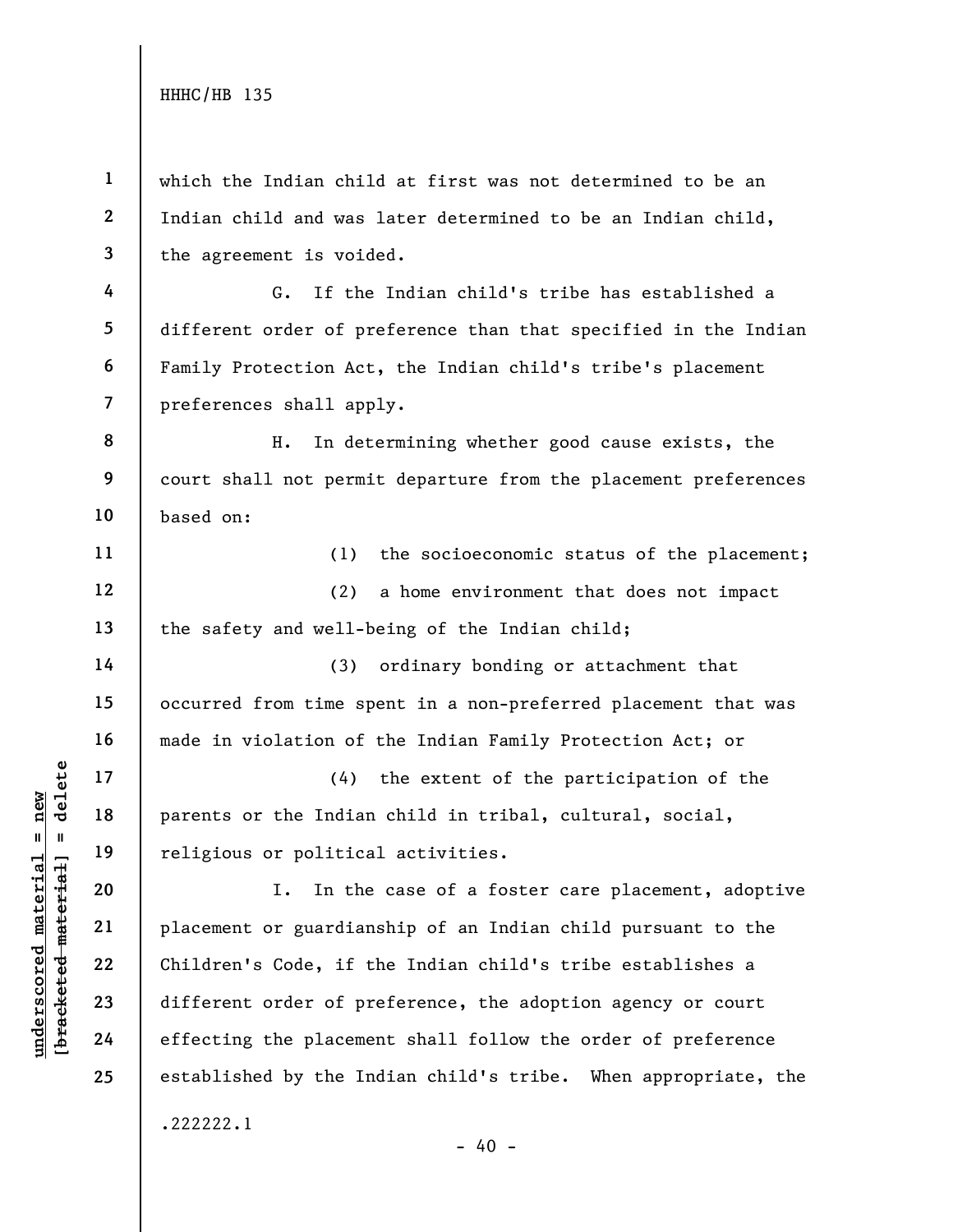1 2 3 preference of the Indian child or parent may be considered; provided that the court has not terminated the parental rights of the Indian child's parent.

J. The department shall support and not delay the placement of the Indian child with the Indian child's extended family members and adult relatives regardless of the stage of the case in the child custody proceedings.

K. Whenever there is any change in the placement of an Indian child, the department shall file notice of the placement change with the court.

L. If the court finds there was a delay in placement with the Indian child's extended family members or adult relatives pursuant to Paragraph (3) of Subsection C of Section 4 of the Indian Family Protection Act, this factor shall not be used in a finding for good cause to deviate from the placement preferences of this section or the placement preferences of the Indian child's tribe.

understand material material end of the Indian of the Indian 19<br>
with the placement properties of the Indian 19<br>
with the placement properties of the Indian 19<br>
with the placement properties of the place<br>
depart from the p M. An Indian child shall be placed in accordance with the placement preferences unless there is good cause to depart from the placement preferences as determined by the court after a hearing; provided that:

(1) the party that asserts good cause exists not to follow the placement preferences shall state the reasons for this assertion in writing to the court. The court shall make a record. The party making the assertion shall provide

 $- 41 -$ 

.222222.1

4

5

6

7

8

9

10

11

12

13

14

15

16

17

18

19

20

21

22

23

24

25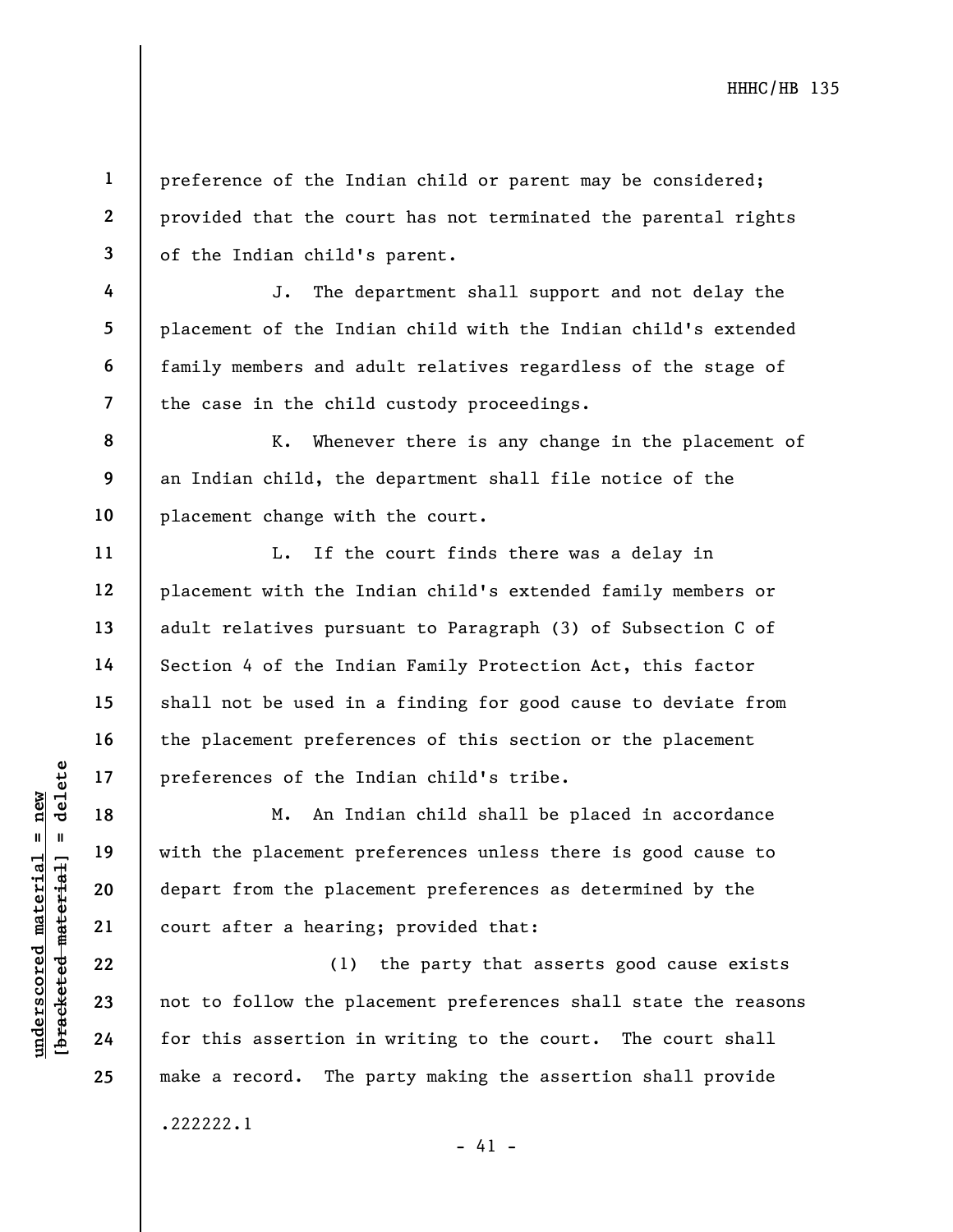UNDERTENT MATERIAL PRESPONSIVENESS TRAINI<br>
UNDERTRAINING THE MATERIAL PRESPONSIVENESS TRAINING<br>
20 A. The add<br>
22 annual mandatory training<br>
23 district court judges<br>
24 attorneys who are counter 1 2 3 4 5 6 7 8 9 10 11 12 13 14 15 16 17 18 19 20 21 22 23 24 25 all parties to the case and the Indian child's tribe with a copy; (2) the party seeking the departure from the placement preferences has the burden of proving by clear and convincing evidence that there is good cause to depart from the preferences; and (3) a court's determination of good cause to depart from the placement preferences shall be made in writing and be based on the considerations set forth by the Indian Family Protection Act. N. In an adoption proceeding involving a child who is an Indian child, the court-ordered mediation pursuant to Section 32A-4-29 NMSA 1978 shall not be waived and the Indian child's tribe shall be allowed to participate, whether or not the Indian child's tribe intervenes." SECTION 22. A new section of the Children's Code is enacted to read: "[NEW MATERIAL] INDIAN FAMILY PROTECTION ACT RESPONSIVENESS TRAINING.-- A. The administrative office of the courts in collaboration with the department shall develop and deliver annual mandatory training to all children's court judges, district court judges, attorneys, guardians ad litem and youth attorneys who are court appointed. The training shall include information on: .222222.1

 $- 42 -$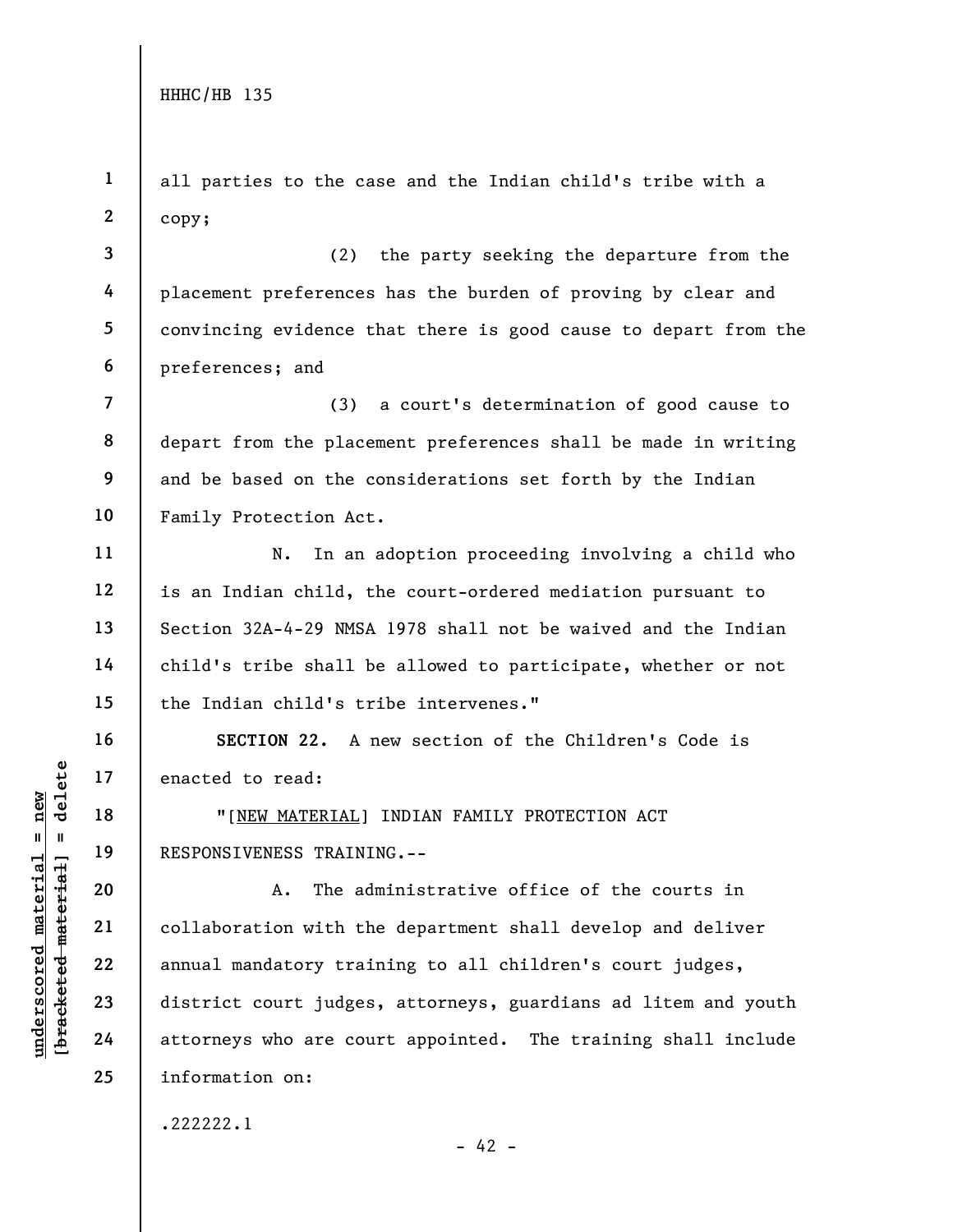underscored material = new [bracketed material] = delete 1 2 3 4 5 6 7 8 9 10 11 12 13 14 15 16 17 18 19 20 21 22 23 24 25 (1) the Indian Family Protection Act, including cultural compacts; and (2) the Indian tribes geographically located within the state. B. The training required in this section shall be required at least annually or no less than every fifteen months. The training shall be open for attorneys or other professionals to attend. C. If an Indian child is placed in a household that does not include a foster parent or guardian who is a member of the Indian child's tribe, upon placement and at least annually thereafter, the department shall provide mandatory training to the foster parent. Training shall address conditions on foster care placements under federal, state and tribal law. The department shall work with each Indian tribe in New Mexico to develop the training required in this section." SECTION 23. A new section of the Children's Code is enacted to read: "[NEW MATERIAL] ADOPTIVE AND GUARDIANSHIP PLACEMENTS-- MAINTENANCE OF CULTURE--CULTURAL COMPACTS.--To ensure that the Indian Family Protection Act is fully implemented and that all Indian children have the opportunity to maintain strong connections to their culture, if the household into which an Indian child is placed for adoption or guardianship does not include a parent who is a member of the Indian child's tribe, .222222.1  $- 43 -$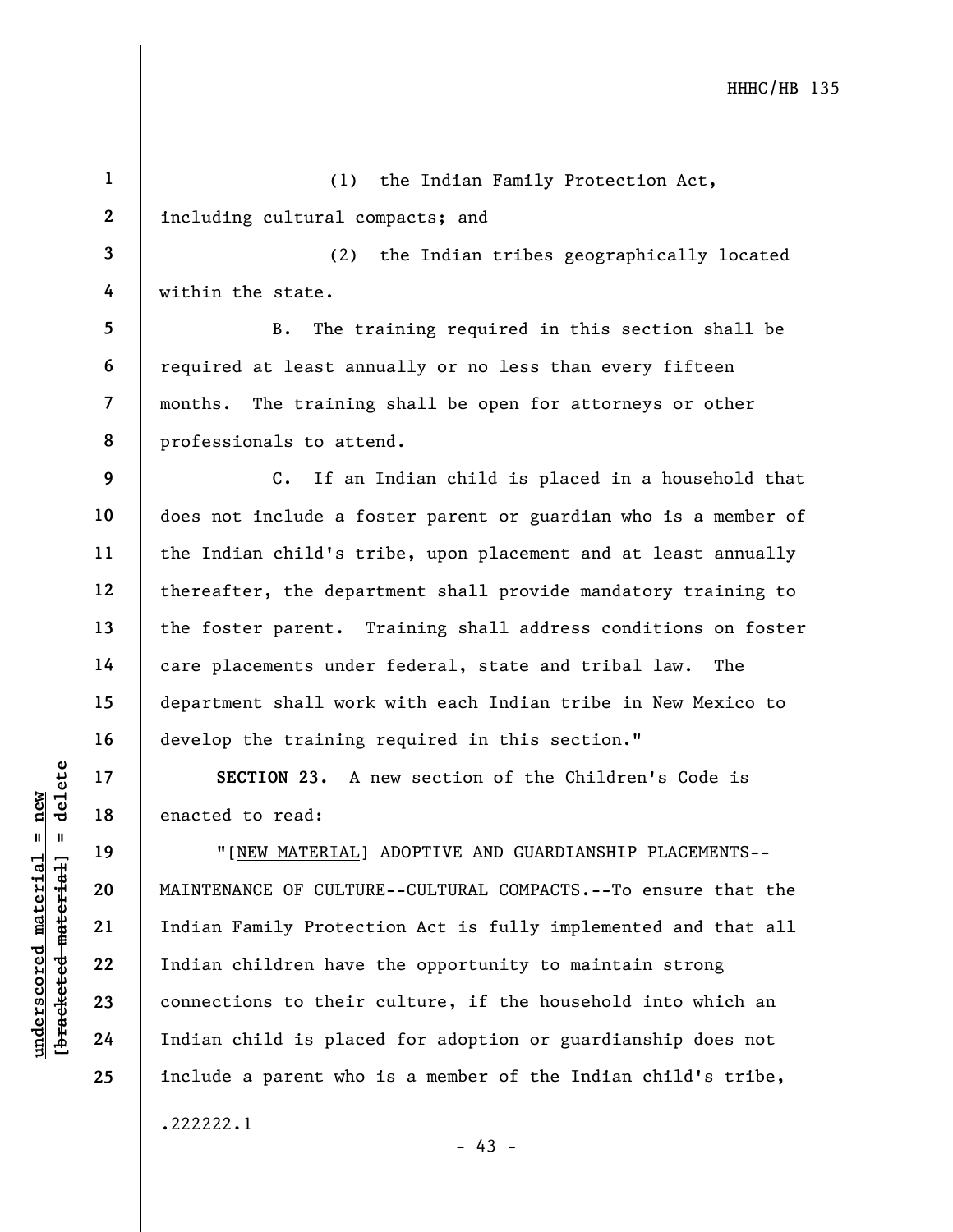1 2 3 4 5 6 7 8 9 10 11 the court shall require the parties to the adoption to enter a cultural compact, at the discretion of the Indian child's tribe, that documents the parties' agreement regarding how the Indian child will continue to actively participate in the Indian child's cultural learning and activities and engagement with family members. Each cultural compact shall be specific to the Indian child and shall articulate the Indian child's understanding as the Indian child grows and matures. The cultural compact shall become part of the court record, shall be enforced by the court and shall be included in the adoption decree."

SECTION 24. A new section of the Children's Code is enacted to read:

14

15

16

17

18

19

20

21

22

23

24

25

12

13

"[NEW MATERIAL] TRANSITION SERVICES.--

underscored material experiences in the Indian child's transported material others of the Indian family members, to de<br>shall assist the Indian child<br>example 22<br>underscore material meet the Indian child<br>eighteenth birthday, A. Prior to an Indian child's reaching seventeen years of age, the department shall meet with the Indian child, the Indian child's tribe, the Indian child's attorney and others of the Indian child's choosing, including biological family members, to develop a transition plan. The department shall assist the Indian child in identifying and planning to meet the Indian child's needs after the Indian child's eighteenth birthday, including maintenance of culture, housing, education, employment or income, health and mental health, local opportunities for mentors and continuing support services.

.222222.1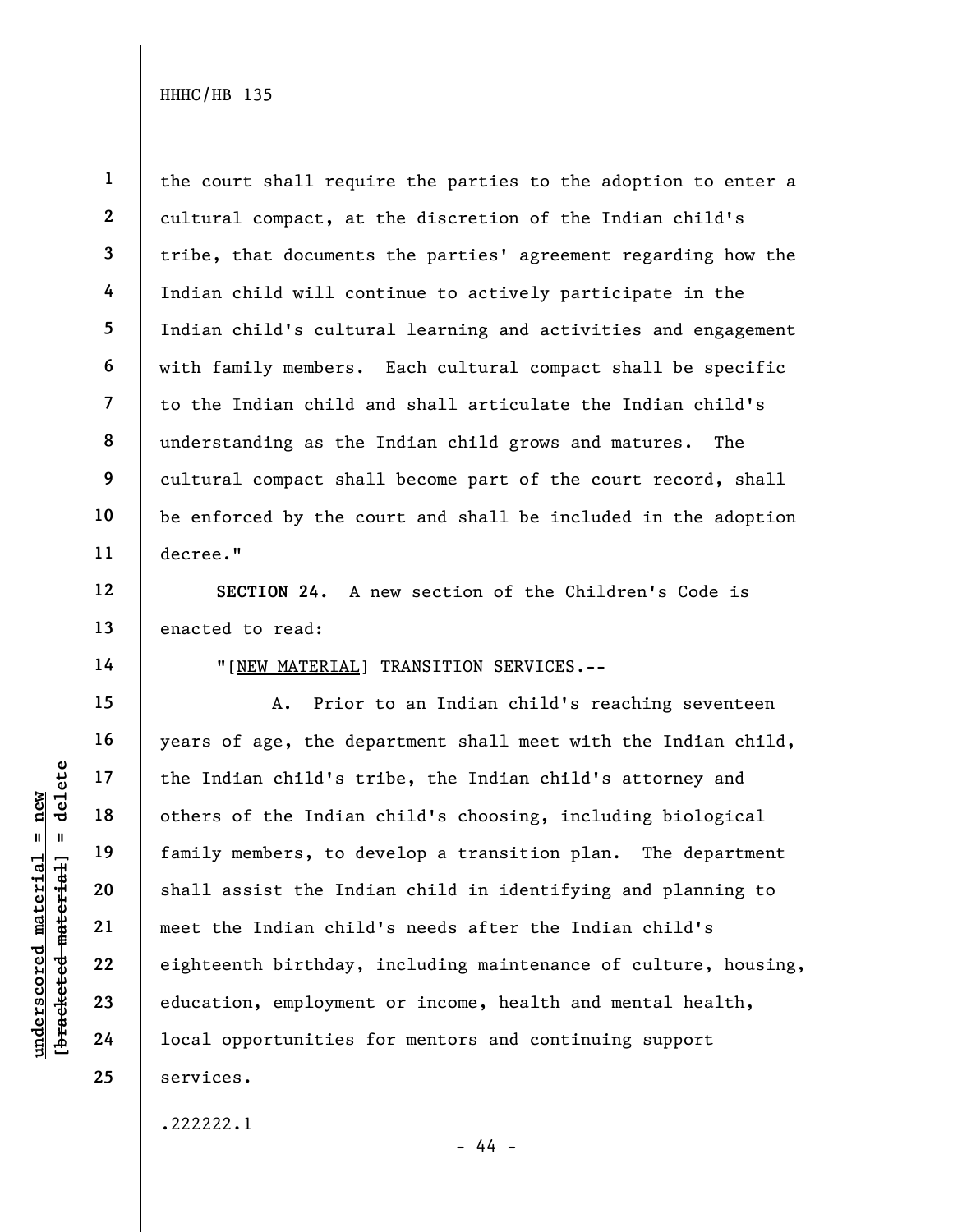B. The Indian child's tribe shall be included in developing the transition plan and shall be provided a copy of the transition plan prior to the presentation of the plan to the court pursuant to the Indian Family Protection Act." SECTION 25. A new section of the Children's Code is

6 enacted to read:

"[NEW MATERIAL] DISCHARGE HEARING.--

A. At the last review or permanency hearing held prior to the Indian child's eighteenth birthday, the court shall determine whether documentation of the Indian child's tribal membership and any information regarding the Indian child's tribal affiliation have been provided to the Indian child.

UNE DESCREED MATERIAL 24<br>
We are the count may dismiss<br>
and the court may dismiss<br>
child's eighteenth bi<br>
SECTION 26. A<br>
22<br>
23<br>
TINEW MATERIAL]<br>
24<br>
REPORTS AND EXAMINATI B. If the court finds that the department has not made active efforts to meet all of the requirements of Section 32A-4-25.3 NMSA 1978 and of Subsection A of this section and that termination of jurisdiction would be harmful to the Indian child, the court may continue to exercise its jurisdiction. The court may dismiss the case at any time after the Indian child's eighteenth birthday for good cause."

SECTION 26. A new section of the Children's Code is enacted to read:

"[NEW MATERIAL] ABUSE OR NEGLECT PREDISPOSITION STUDIES-- REPORTS AND EXAMINATIONS.--If the child is an Indian child, all predispositional studies and reports shall follow the

.222222.1

 $- 45 -$ 

1

2

3

4

5

7

8

9

10

11

12

13

14

15

16

17

18

19

20

21

22

23

24

25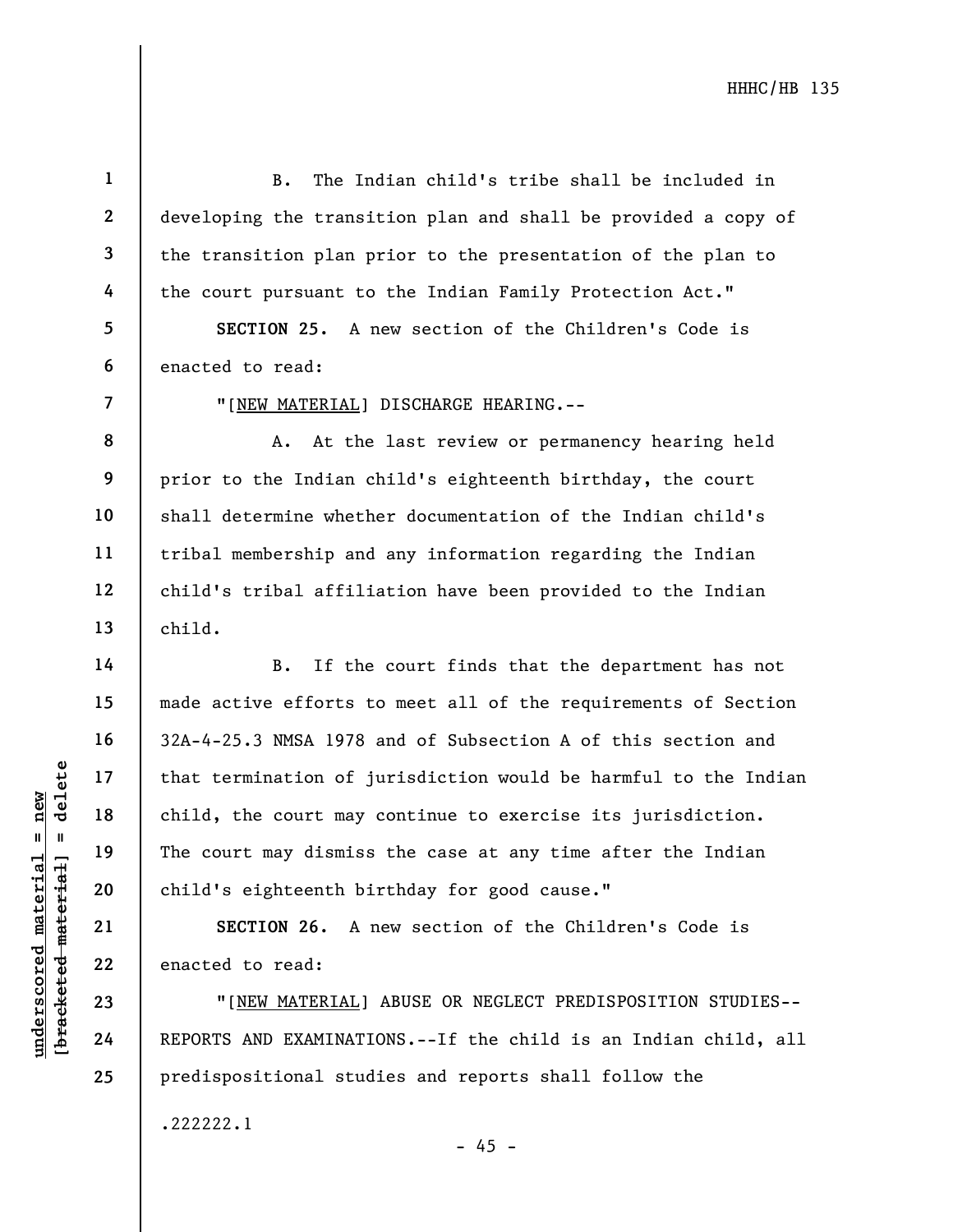3

4

5

6

7

8

9

10

11

12

13

14

15

16

17

18

19

20

21

22

23

24

25

1 2 requirements listed in Section 32A-4-21 NMSA 1978 and shall also document:

A. whether the placement preferences set forth in the Indian Family Protection Act or the placement preferences of the Indian child's tribe were followed;

B. whether the Indian child's case plan provides for maintaining the Indian child's cultural ties as well as the plan detailing how the department shall establish and maintain the Indian child's cultural connections, in conjunction with the Indian child's tribe and family;

C. whether active efforts were made by the department to prevent removal of the Indian child from the home prior to placement in substitute care and whether active efforts were made to attempt reunification of the Indian child with the natural parent;

understand material states of any of the sibling<br>
weight and the sibling<br>
weight and the sibling<br>
weight and the sibling<br>
21<br>
22<br>
23<br>
24<br>
24<br>
24<br>
25<br>
24<br>
26<br>
26<br>
26<br>
26<br>
26<br>
26<br>
26<br>
26<br>
26<br>
27<br>
27<br>
27<br>
28<br>
27<br>
28<br>
27<br>
28<br> D. whether active efforts were made by the department to place siblings in custody together, unless such joint placement would be contrary to the safety or well-being of any of the siblings in custody, and whether any siblings not jointly placed have been provided reasonable visitation or other ongoing interaction, unless visitation or other ongoing interaction would be contrary to the safety or well-being of any of the siblings; and

E. whether the department has provided notification to the Indian child's tribe consistent with the requirements of .222222.1  $- 46 -$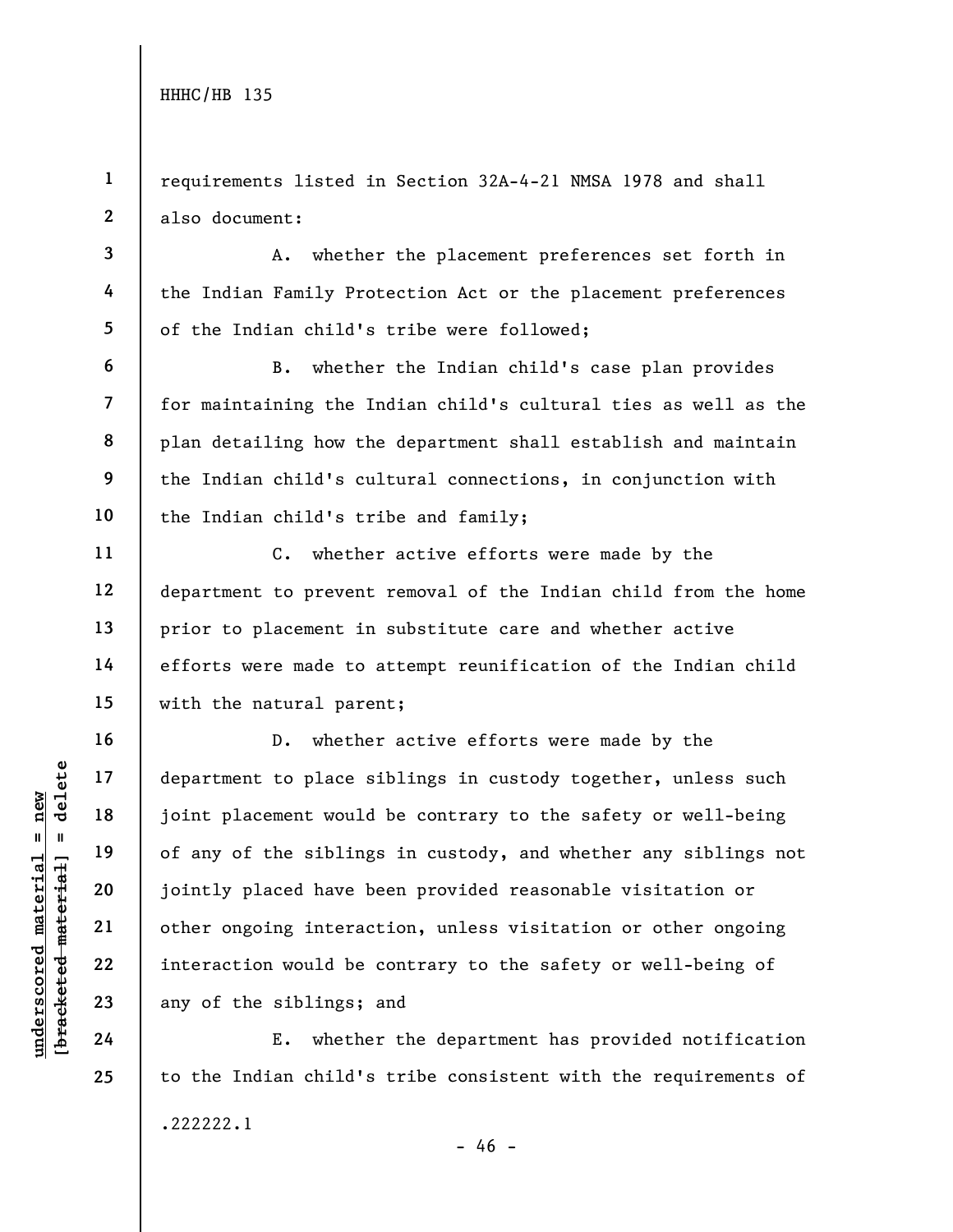|                     | $\mathbf{1}$   | the Indian Family Protection Act."                              |
|---------------------|----------------|-----------------------------------------------------------------|
|                     | $\mathbf{2}$   | SECTION 27. A new section of the Children's Code is             |
|                     | 3              | enacted to read:                                                |
|                     | 4              | "[NEW MATERIAL] PERMANENCY HEARINGS--PERMANENCY REVIEW          |
|                     | 5              | HEARINGS.--                                                     |
|                     | 6              | The department shall submit a copy of any<br>Α.                 |
|                     | $\overline{7}$ | continuation of the dispositional order and notice of any       |
|                     | 8              | permanency and permanency review hearings to the Indian child's |
|                     | 9              | tribe pursuant to notice requirements of the Indian Family      |
|                     | 10             | Protection Act.                                                 |
|                     | 11             | The department shall submit a progress report<br><b>B.</b>      |
|                     | 12             | that documents:                                                 |
|                     | 13             | that the Indian child's tribe has been<br>(1)                   |
|                     | 14             | invited to attend the pre-permanency meeting and is included in |
|                     | 15             | any attempt to settle issues attendant to the permanency        |
|                     | 16             | hearing and has the opportunity to participate in developing a  |
| delete              | 17             | proposed treatment plan that serves the Indian child's best     |
| new                 | 18             | interest;                                                       |
| Ш.<br>- 11          | 19             | (2) that active efforts were conducted to                       |
| material            | 20             | prevent the breakup of the Indian family or to reunify the      |
|                     | 21             | Indian family;                                                  |
| [bracketed material | 22             | that the placement preferences set forth<br>(3)                 |
| underscored         | 23             | in the Indian Family Protection Act or the placement            |
|                     | 24             | preferences of the Indian child's tribe were followed.<br>When  |
|                     | 25             | placement preferences have not been followed, good cause for    |
|                     |                | .222222.1                                                       |
|                     |                | $-47 -$                                                         |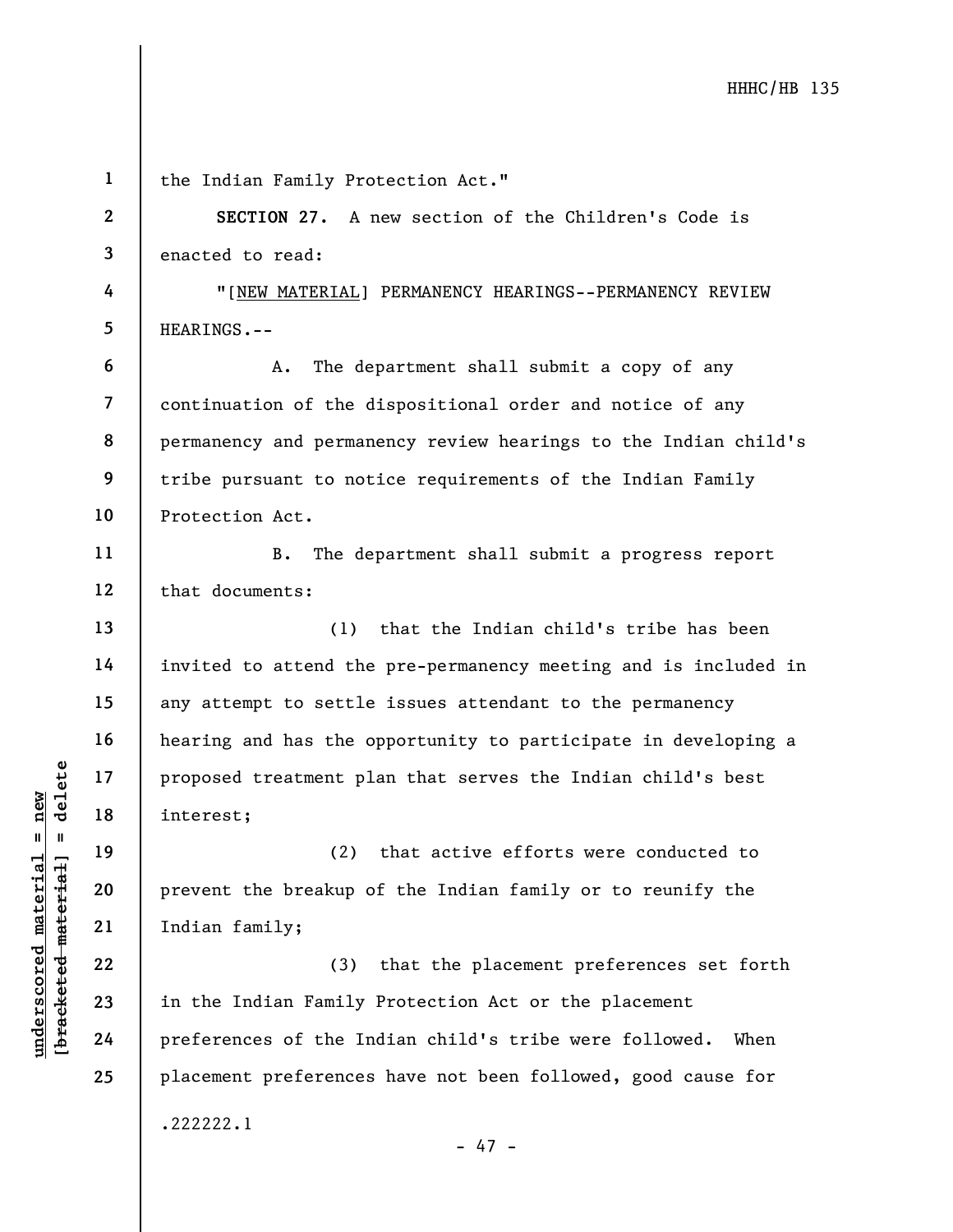| $\mathbf{1}$            | noncompliance shall be clearly stated and supported by clear   |
|-------------------------|----------------------------------------------------------------|
| $\overline{2}$          | and convincing evidence;                                       |
| 3                       | the active efforts made pursuant to the<br>(4)                 |
| 4                       | Indian Family Protection Act to implement the Indian child's   |
| 5                       | cultural maintenance plan in conjunction with the Indian       |
| 6                       | child's tribe and family;                                      |
| $\overline{\mathbf{7}}$ | (5)<br>the inclusion of the Indian child's tribe               |
| 8                       | in the department's active efforts for case planning and       |
| 9                       | documentation of the Indian tribe's input; and                 |
| 10                      | that all requirements pursuant to the<br>(6)                   |
| 11                      | Indian Family Protection Act were followed."                   |
| 12                      | SECTION 28. A new section of the Children's Code is            |
| 13                      | enacted to read:                                               |
| 14                      | "[NEW MATERIAL] DISPOSITIONAL JUDGMENTS--COURT FINDINGS.--     |
| 15                      | At the conclusion of a dispositional hearing in<br>Α.          |
| 16                      | a child custody proceeding involving an Indian child, in       |
| 17                      | addition to other requirements for a court's findings pursuant |
| 18                      | to the Children's Code, when the judgment is made in a child   |
| 19                      | custody proceeding held pursuant to the Family in Need of      |
| 20                      | Court-Ordered Services Act or the Abuse and Neglect Act, a     |
| 21                      | court shall include findings of:                               |
| 22                      | whether the placement preferences set<br>(1)                   |
| 23                      | forth in the Indian Family Protection Act have been            |
| 24                      | incorporated into a plan for family services made pursuant to  |
| 25                      | Section 32A-3B-15 NMSA 1978 or in a case plan as described in  |
|                         | .222222.1                                                      |

 $\frac{\text{underscored material = new}}{\text{beac detected-matter}+\text{d}}$  = delete

- 48 -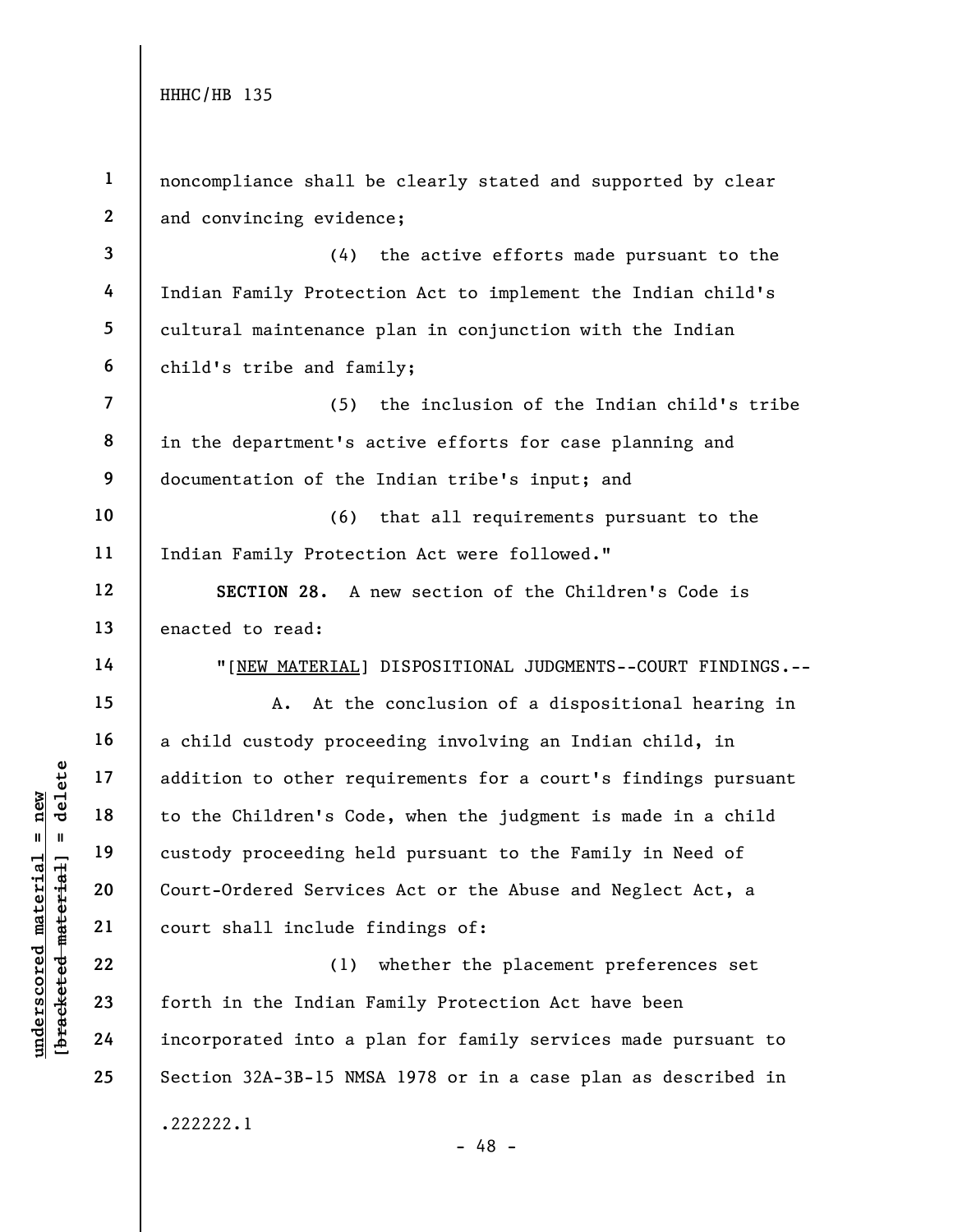Section 32A-4-21 NMSA 1978; provided that if those placement preferences are not incorporated into the plan for family services or the case plan, good cause for noncompliance shall be clearly stated and supported by clear and convincing evidence;

(2) whether the plan for family services or the case plan provides for maintenance of the Indian child's cultural ties;

(3) how the Indian child's cultural needs are considered and how, when reasonable, access to cultural practices and traditional treatment will be provided to the child; and

(4) whether the Indian child's tribe was included in developing the transition plan for the Indian child and was provided a copy of the transition plan prior to the presentation of the plan to the court.

underscored material = new [bracketed material] = delete B. The court shall determine during a review of a dispositional judgment involving an Indian child pursuant to Section 32A-4-25 NMSA 1978 whether the judgment complies with the placement preferences set forth in the Indian Family Protection Act or the placement preferences of the Indian child's tribe and whether the child's case plan as described in Section 32A-4-21 NMSA 1978 provides for maintaining the Indian child's cultural ties. When placement preferences are not followed, good cause for noncompliance shall be clearly stated .222222.1

- 49 -

1

2

3

4

5

6

7

8

9

10

11

12

13

14

15

16

17

18

19

20

21

22

23

24

25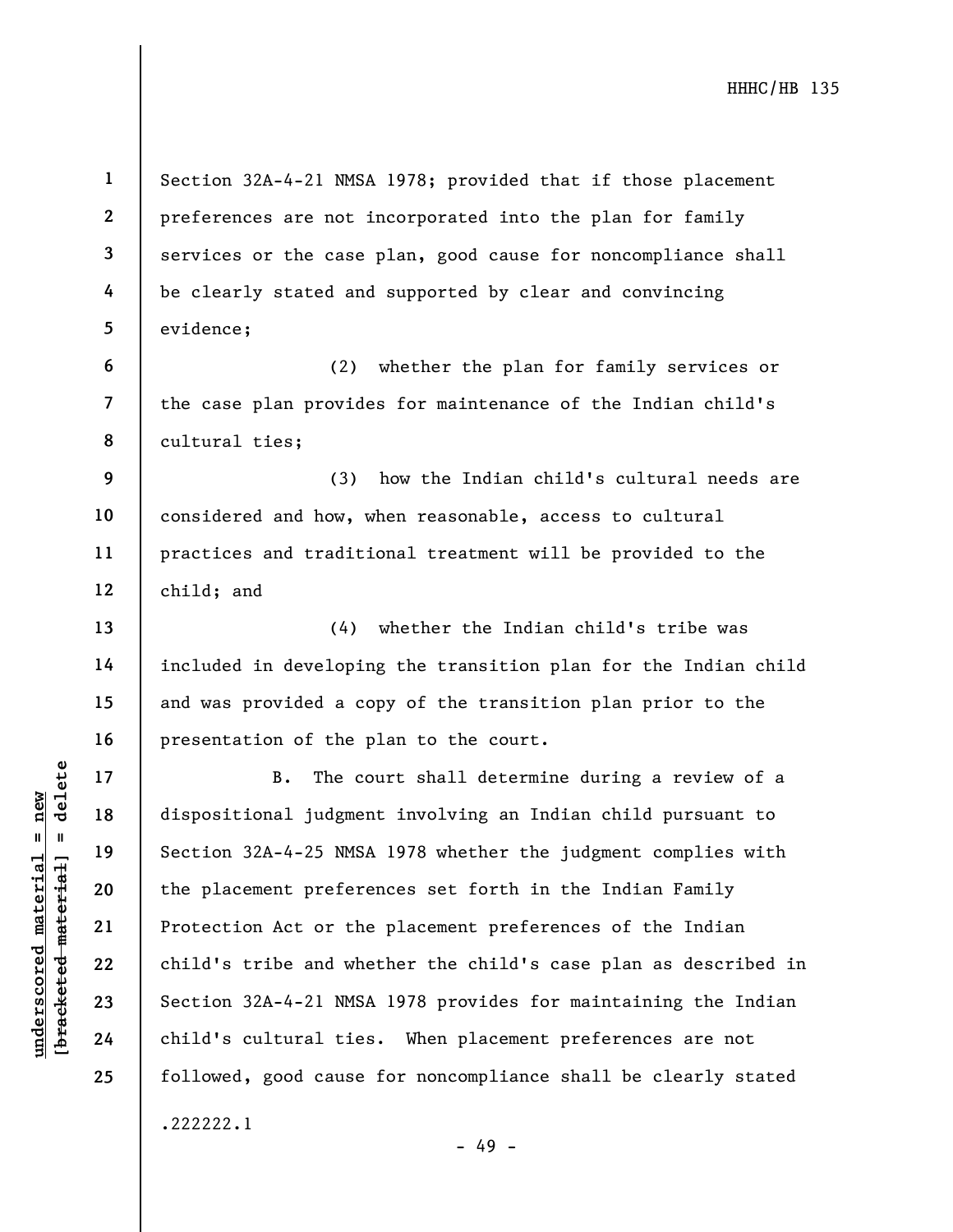1

2

3

4

5

6

7

9

10

11

12

13

14

15

16

17

18

19

20

21

22

23

24

25

and supported by clear and convincing evidence. A court's determination of good cause shall be made on the record or in writing and shall be based on the considerations set forth in the federal regulations or other factors authorized by federal and state law.

8 C. The court shall make findings determining that the department made active efforts pursuant to the Indian Family Protection Act to meet the requirements of this section and may continue to exercise its jurisdiction for a period not to exceed one year from the Indian child's eighteenth birthday. The young adult must consent to continued jurisdiction of the court. Additionally, the Indian child may volunteer to participate in the fostering connections program through the department. The court may dismiss the case at any time after the Indian child's eighteenth birthday for good cause.

UNDERENTS.--<br>
WE HAVE TO MATERIAL PROTECTION 29. A 1<br>
WE HAVE TO MATERIAL<br>
22<br>
UNDERENTS.--<br>
24<br>
PROTENTS.--<br>
24<br>
PROTENTS.--<br>
24<br>
A. The in D. When the child is an Indian child, the court shall determine during review of a dispositional order whether all requirements pursuant to Section 27 of the Indian Family Protection Act were followed."

SECTION 29. A new section of the Children's Code is enacted to read:

"[NEW MATERIAL] PERIODIC REVIEW OF DISPOSITIONAL JUDGMENTS.--

A. The initial judicial review shall be held within sixty days of the dispositional judgment. At the initial .222222.1  $-50 -$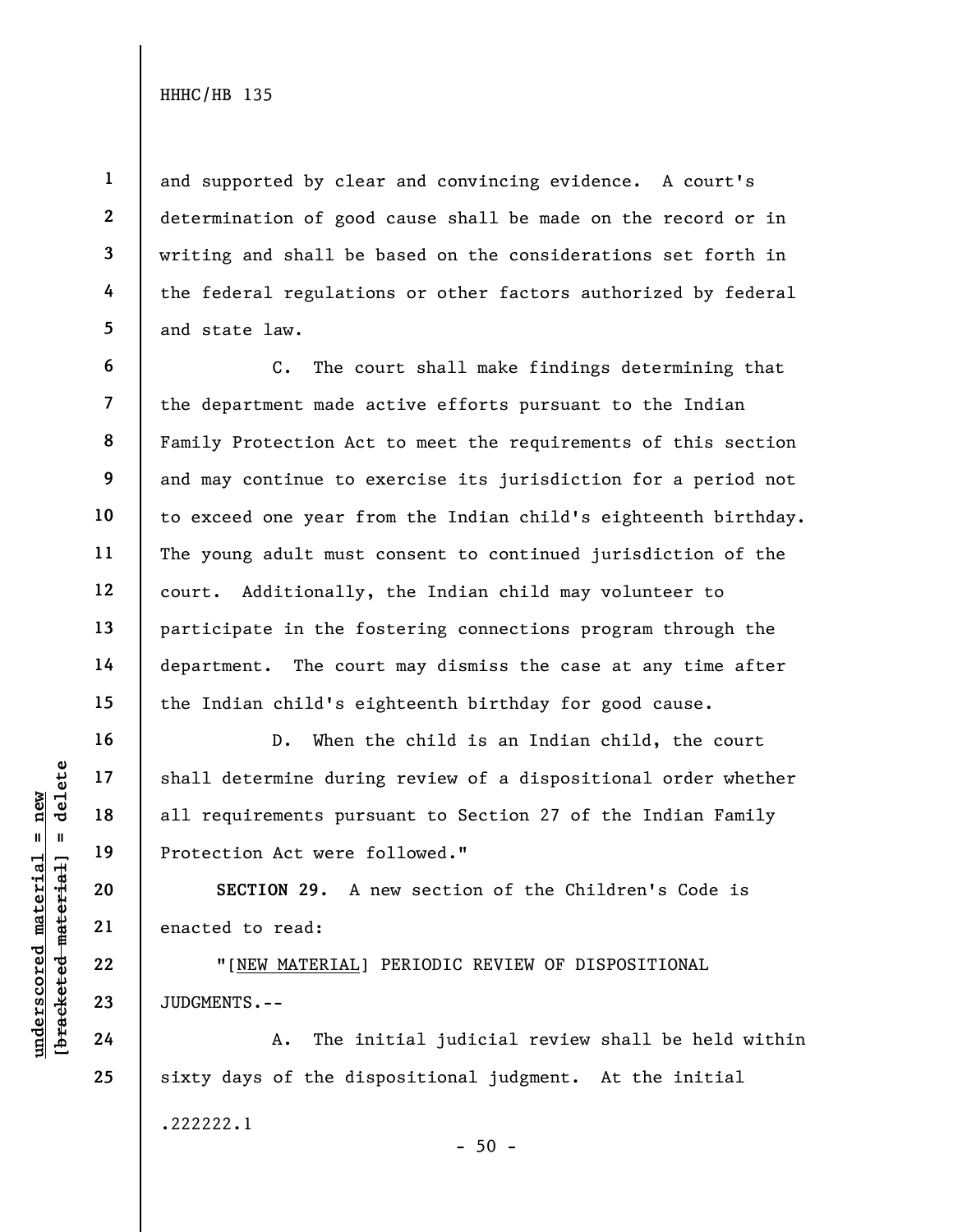1 judicial review:

| $\mathbf{2}$            | (1) the parties shall demonstrate to the court                  |
|-------------------------|-----------------------------------------------------------------|
| $\overline{\mathbf{3}}$ | the active efforts made to implement the treatment plan         |
| 4                       | approved by the court in its dispositional order; and           |
| $5\phantom{.0}$         | the court shall determine the extent to<br>(2)                  |
| 6                       | which the treatment plan has been implemented and make          |
| $\overline{7}$          | supplemental orders as necessary to ensure compliance with the  |
| 8                       | treatment plan and the safety of the Indian child.              |
| 9                       | The court shall determine during review of a<br>$B$ .           |
| 10                      | dispositional order whether the placement preferences set forth |
| 11                      | in the Indian Family Protection Act or the placement            |
| 12                      | preferences of the Indian child's tribe were followed and       |
| 13                      | whether the department has made active efforts pursuant to the  |
| 14                      | Indian Family Protection Act to implement the Indian child's    |
| 15                      | treatment plan and reunify the Indian family.                   |
| 16                      | $C$ .<br>The children's court attorney shall give notice        |
| 17                      | to the Indian child's tribe of the time, place and purpose of   |
| 18                      | any judicial review hearing held pursuant to the Indian Family  |
| 19                      | Protection Act.                                                 |
| 20                      | At any subsequent judicial review hearing held<br>$D$ .         |

understand material to the Indian child's<br>
any judicial review he<br>
any judicial review he<br>
Protection Act.<br>
D. At any<br>
pursuant to Section 3<br>
22<br>
23<br>
Plan approved by the<br>
24<br>
Present a treatment p pursuant to Section 32A-4-25 NMSA 1978, the department shall show that it has made active efforts to implement any treatment plan approved by the court in its dispositional order and shall present a treatment plan consistent with the purposes of the Children's Code for any period of extension of the

- 51 -

.222222.1

21

22

23

24

25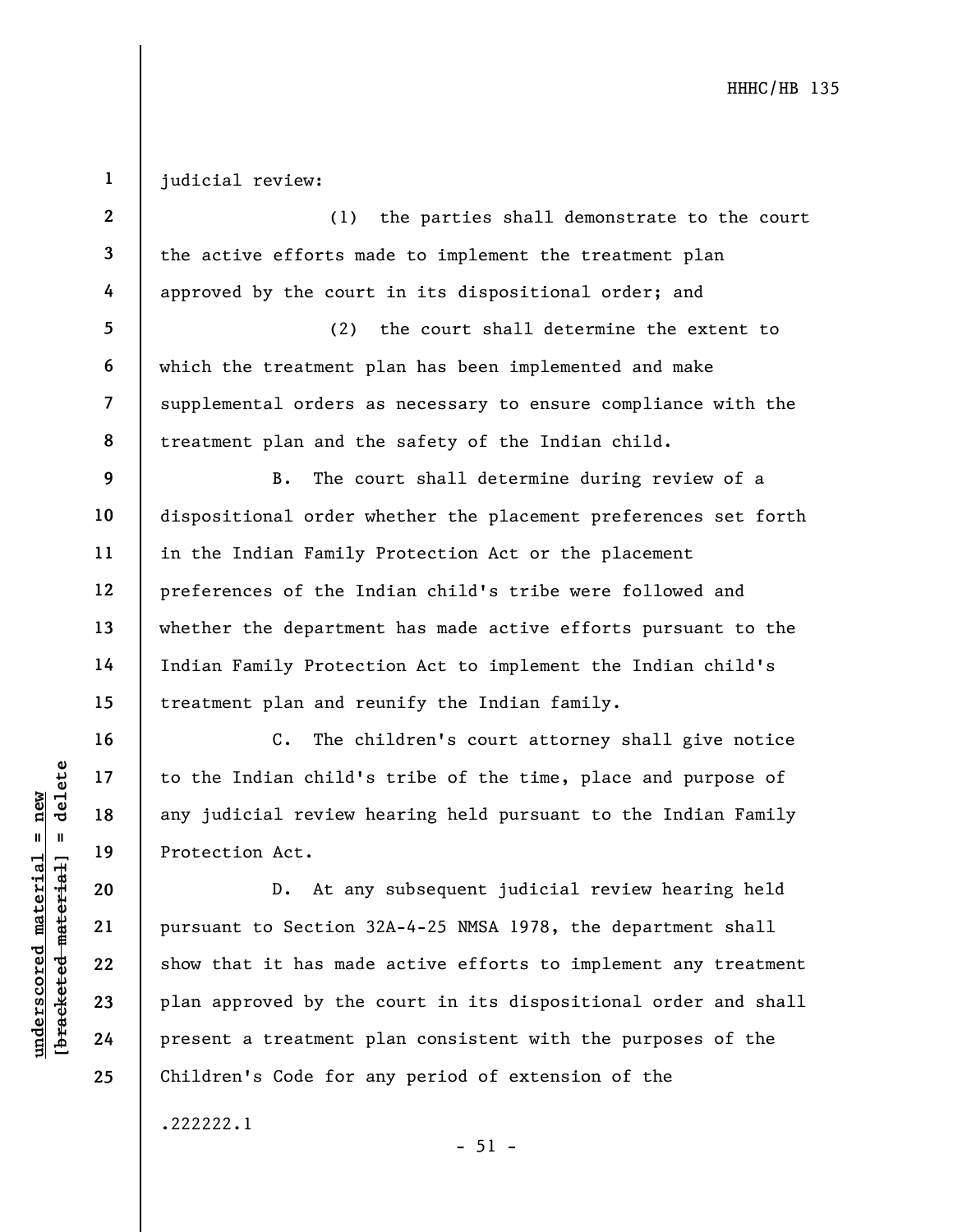understand material material experience of the<br>
material experience and any<br>
experience of the mail, with return recession<br>
22<br>
understand to any Indian tribes and any<br>
22<br>
experience of the and to any Indian<br>
24<br>
Protecti 1 2 3 4 5 6 7 8 9 10 11 12 13 14 15 16 17 18 19 20 21 22 23 24 25 dispositional order." SECTION 30. A new section of the Children's Code is enacted to read: "[NEW MATERIAL] PERMANENT GUARDIANSHIP.-- A. A motion for permanent guardianship shall set forth: (1) the tribal affiliations of the Indian child's parents; (2) the specific actions taken by the petitioner to notify the parents' Indian tribe and the results of the contacts, including the names, addresses, titles and telephone numbers of the persons contacted. Copies of any correspondence with the Indian tribes shall be attached as exhibits to the petition; (3) the specific active efforts made to comply with the placement preferences set forth in the Indian Family Protection Act or the placement preferences of the appropriate Indian tribes and any additional requirements for that motion as provided pursuant to the Indian Family Protection Act; and (4) that notice has been sent by certified mail, with return receipt requested, to the Indian child's tribe and to any Indian custodian pursuant to the Indian Family Protection Act. B. The grounds for permanent guardianship shall be proved beyond a reasonable doubt and meet the requirements of .222222.1

 $-52 -$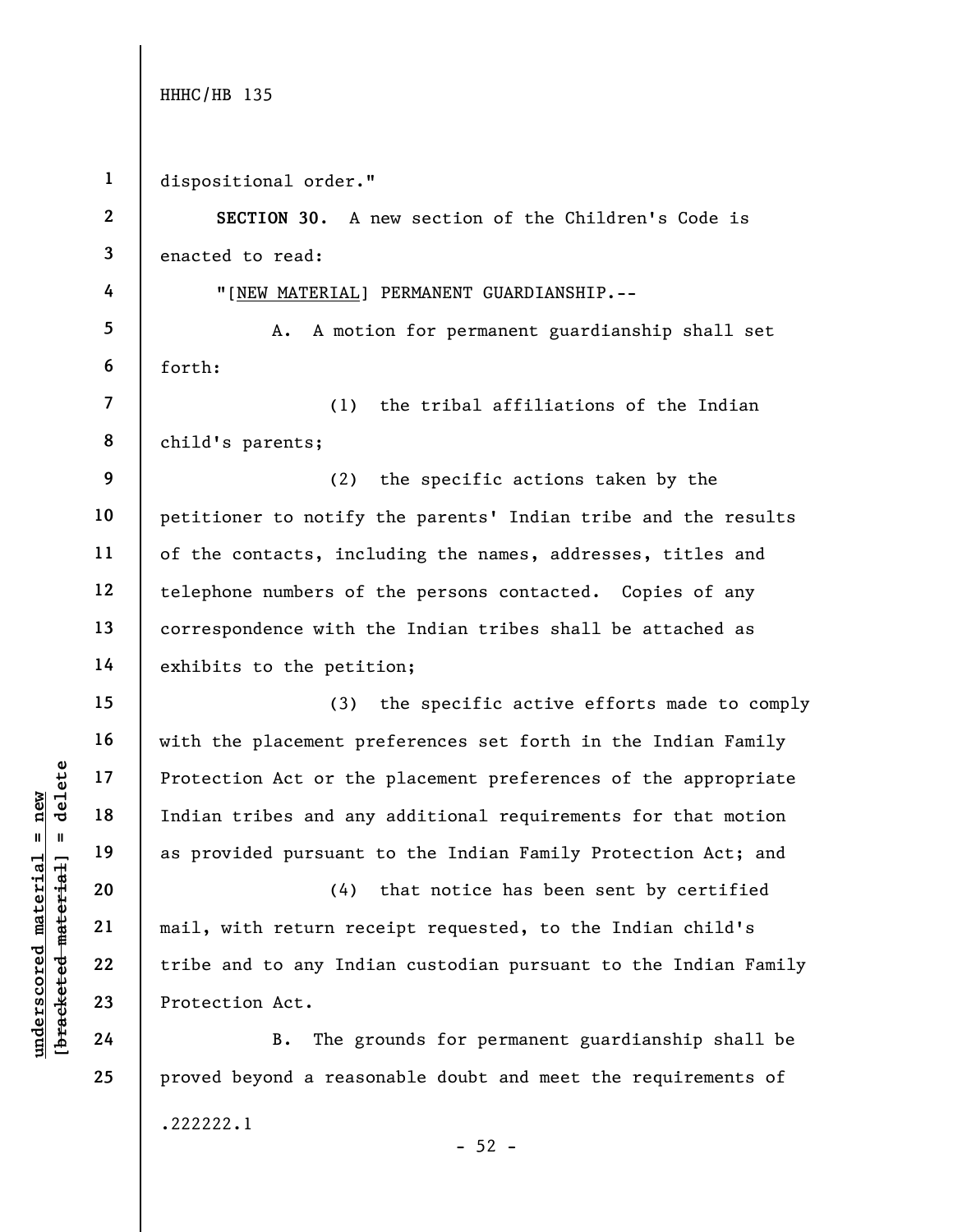|                                                          | $\mathbf{1}$             | the Indian Family Protection Act."                              |
|----------------------------------------------------------|--------------------------|-----------------------------------------------------------------|
|                                                          | $\mathbf{2}$             | SECTION 31. A new section of the Children's Code is             |
|                                                          | $\mathbf{3}$             | enacted to read:                                                |
|                                                          | 4                        | "[NEW MATERIAL] INDEPENDENT ADOPTIONS--PRE-PLACEMENT            |
|                                                          | 5                        | STUDIES.--To be certified to conduct pre-placement studies for  |
|                                                          | 6                        | the adoption of an Indian child, a person shall meet the        |
|                                                          | $\overline{\mathcal{L}}$ | standards adopted by the department."                           |
|                                                          | 8                        | SECTION 32. A new section of the Children's Code is             |
|                                                          | 9                        | enacted to read:                                                |
|                                                          | 10                       | "[NEW MATERIAL] TERMINATION PROCEDURES IN INDEPENDENT           |
|                                                          | 11                       | ADOPTIONS--NOTICE OF PETITION--BURDEN OF PROOF--REQUIRED        |
|                                                          | 12                       | FINDINGS.--                                                     |
|                                                          | 13                       | In addition to the requirements of the Adoption<br>A.           |
|                                                          | 14                       | Act, a petition for termination of parental rights involving an |
|                                                          | 15                       | Indian child shall set forth:                                   |
|                                                          | 16                       | the tribal affiliations of the Indian<br>(1)                    |
| delete                                                   | 17                       | child's parents;                                                |
| new                                                      | 18                       | the specific actions taken by the moving<br>(2)                 |
| $\mathbf{II}$<br>- 11                                    | 19                       | party to notify the parents' Indian tribe and the results of    |
| material<br>[ <del>brack</del> ete <del>d material</del> | 20                       | the contacts, including the names, addresses, titles and        |
|                                                          | 21                       | telephone numbers of the persons contacted. Copies of any       |
| $\bm{{\rm underscore}}$                                  | 22                       | correspondence with the Indian tribe shall be attached as       |
|                                                          | 23                       | exhibits to the petition; and                                   |
|                                                          | 24                       | the specific active efforts made to comply<br>(3)               |
|                                                          | 25                       | with the placement preferences of the Indian Family Protection  |
|                                                          |                          | .222222.1                                                       |

- 53 -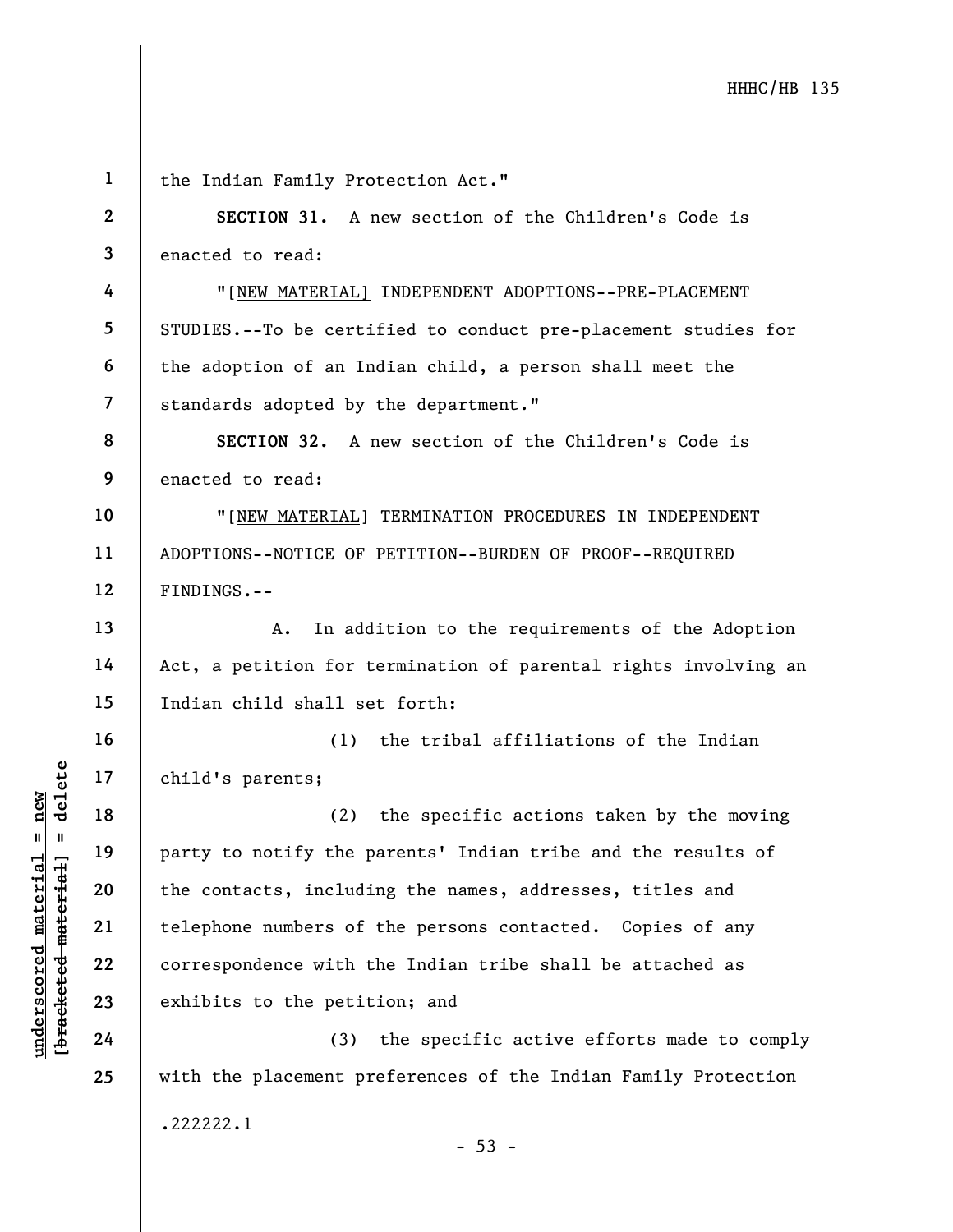Act.

1

7

8

14

15

16

17

18

19

20

21

22

23

24

25

2 3 4 5 6 B. Notice of the filing of the petition, accompanied by a copy of the petition, shall be served by the petitioner by certified or registered mail with return receipt requested on the Indian child's tribe and on the Indian child's parents or guardians.

C. The grounds for any attempted termination shall be proved beyond a reasonable doubt.

9 10 11 D. A judgment of the court terminating parental rights shall include findings establishing that each requirement of the Indian Family Protection Act was met."

12 13 SECTION 33. A new section of the Children's Code is enacted to read:

UNDERTRIAL PROPETION 34. A PROPETION 34. A PROPETION 34. A PROPETION 34. A PROPETION 34. A PROPETION --INVALIDATION--INVALIDATION 4. The compare of the compare of the compare of the compare of the compare of the compare of "[NEW MATERIAL] PERSONS WHOSE CONSENTS OR RELINQUISHMENTS ARE REQUIRED IN AN INDEPENDENT ADOPTION.--In an independent adoption, consent from the parent or guardian of an Indian child to adoption by the petitioner or relinquishment of parental rights shall be obtained in the manner required by the Indian Family Protection Act."

SECTION 34. A new section of the Children's Code is enacted to read:

"[NEW MATERIAL] ADJUDICATION--DISPOSITION--DECREE OF ADOPTION--INVALIDATION.--

A. The court shall grant a decree of adoption if it finds that:

.222222.1

 $-54 -$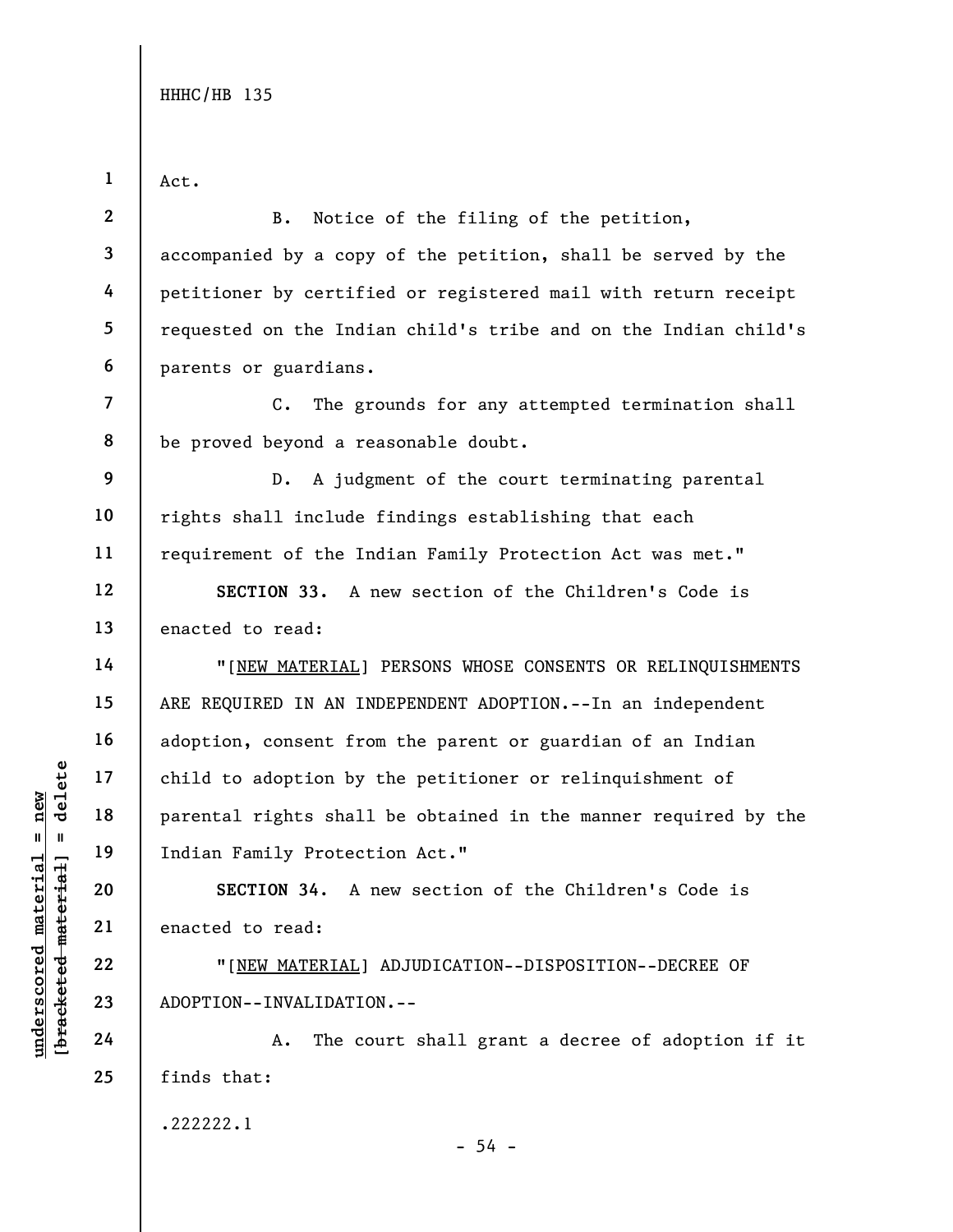under 17<br>
adoption of an Indian<br>
voluntary adoption up<br>
voluntary adoption up<br>
obtained by fraud or<br>
E. Upon f<br>
decree of adoption of<br>
22<br>
shall give notice to<br>
23<br>
and the Indian child'<br>
24<br>
hearing on the petiti 1 2 3 4 5 6 7 8 9 10 11 12 13 14 15 16 17 18 19 20 21 22 23 24 25 (1) the petitioner has proved by clear and convincing evidence that the placement preferences set forth in the Indian Family Protection Act, or the placement preferences established by the Indian child's tribe, have been followed or, if not followed, good cause for noncompliance has been proved by clear and convincing evidence; and (2) provision has been made to ensure that the Indian child's cultural ties to the Indian child's tribe are protected and fostered. B. In any adoption involving an Indian child, the clerk of the court shall provide the secretary with a copy of the final decree of adoption or adoptive placement order. C. A parent may withdraw consent to a voluntary adoption of the Indian child at any time before entry of the final decree of adoption. D. Within two years after a final decree of adoption of an Indian child, the court may invalidate a voluntary adoption upon finding that the parent's consent was obtained by fraud or duress. E. Upon filing of a petition to vacate the final decree of adoption of the parent's Indian child, the petitioner shall give notice to all parties to the adoption proceedings and the Indian child's tribe, and the court shall hold a hearing on the petition. F. Where the court finds that the parent's consent

.222222.1

 $- 55 -$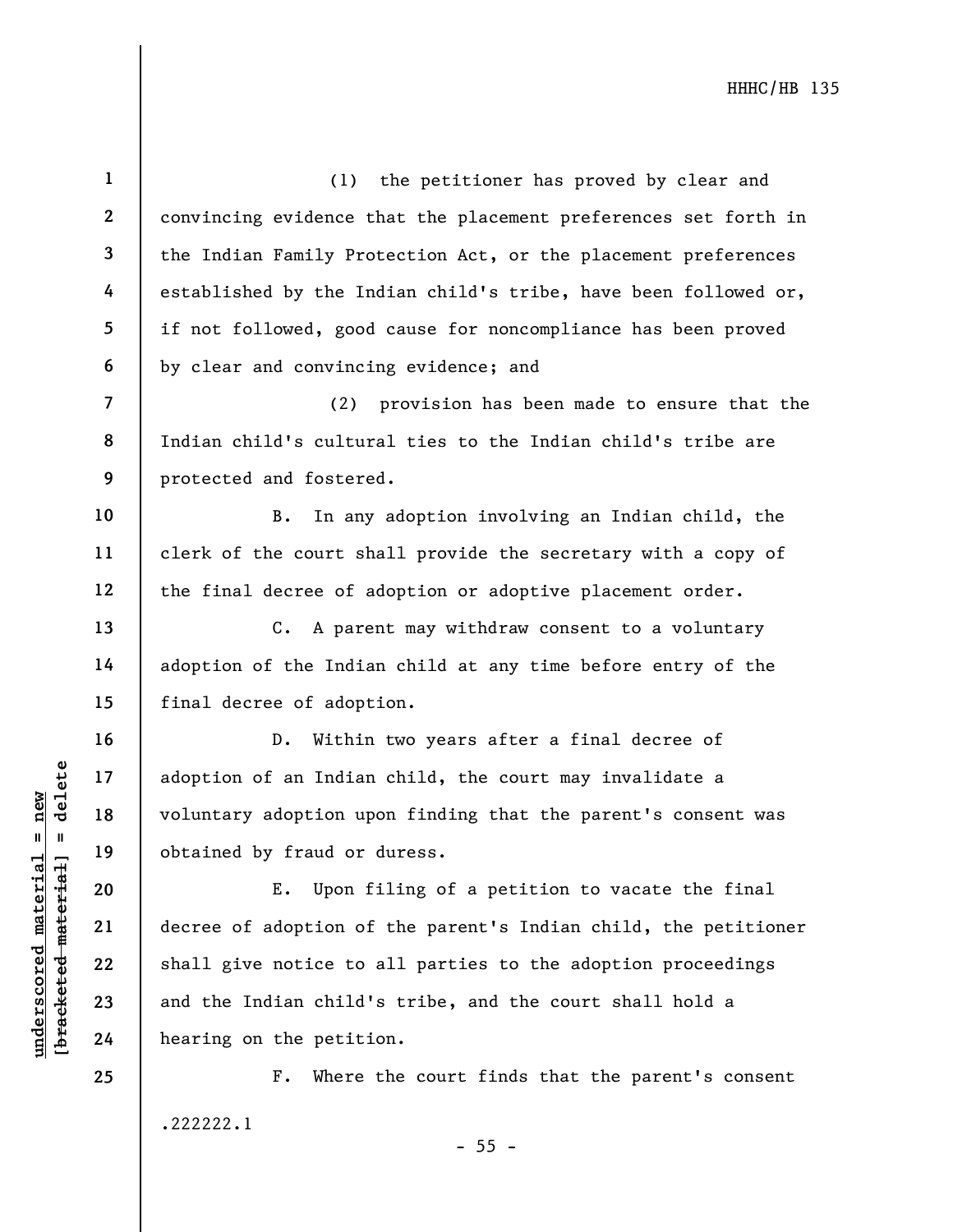1

2

3

4

5

6

7

8

9

10

11

12

13

14

15

16

17

18

19

20

21

22

23

24

25

was obtained through fraud or duress, the court shall vacate the final decree of adoption, order the consent revoked and order that the child be returned to the parent."

SECTION 35. A new section of the Children's Code is enacted to read:

"[NEW MATERIAL] RETURN OF CUSTODY.--Whenever an Indian child has been adopted and the relationship between the parent and the Indian child has been severed for any reason, a biological parent, guardian or prior Indian custodian may petition for return of custody, and there shall be a presumption that the Indian child shall be returned to the biological parent, guardian or prior Indian custodian, unless the return of custody is not in the best interests of the Indian child. The provisions of this section shall not be deemed to conflict with other provisions pertaining to return of custody in the Indian Family Protection Act."

SECTION 36. A new section of the Children's Code is enacted to read:

underscored material = new [bracketed material] = delete "[NEW MATERIAL] BEST INTERESTS OF INDIAN CHILD.--When making a determination regarding the best interests of an Indian child pursuant to the Indian Family Protection Act, a court shall, in discussion with the Indian child's tribe, consider the following relevant factors:

A. the prioritization of placement of the Indian child in accordance with the placement preferences provided by .222222.1  $-56 -$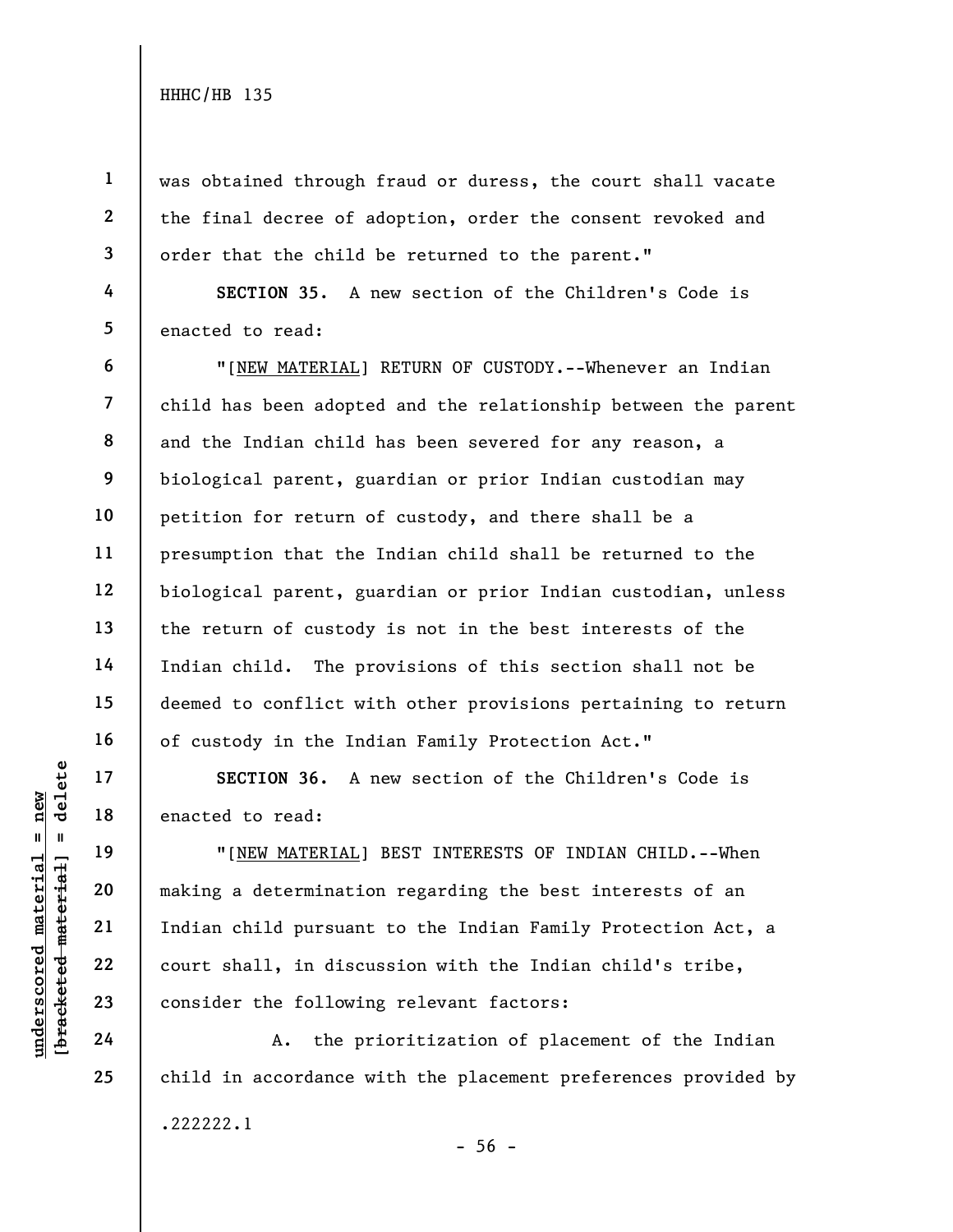underscored material = new [bracketed material] = delete 1 2 3 4 5 6 7 8 9 10 11 12 13 14 15 16 17 18 19 20 21 22 23 24 25 the Indian Family Protection Act; B. the prevention of unnecessary out-of-home placement of the Indian child; C. the critical importance to the Indian child of and family with unique cultural characteristics; D. the importance to the Indian child of the and integrity in promotion of the stability and security of Indian children and families; and E. the protection, safety and well-being of the Indian child." SECTION 37. A new section of the Children's Code is enacted to read: "[NEW MATERIAL] ACCESS TO POST-DECREE ADOPTION RECORDS-- TRIBAL AFFILIATION AND OTHER INFORMATION.-- A. Pursuant to the Indian Family Protection Act, an Indian tribe shall have access to the post-decree adoption records that involve an Indian child who is a member or eligible for membership in the Indian tribe. B. Upon application by an Indian person who has reached the age of eighteen and who was the subject of an adoptive placement in this state prior to the enactment of the .222222.1

 $- 57 -$ 

establishing, developing or maintaining a political, cultural, social and spiritual relationship with the Indian child's tribe and tribal community and with familial ties such as clanship

ability of the Indian child's tribe to maintain its existence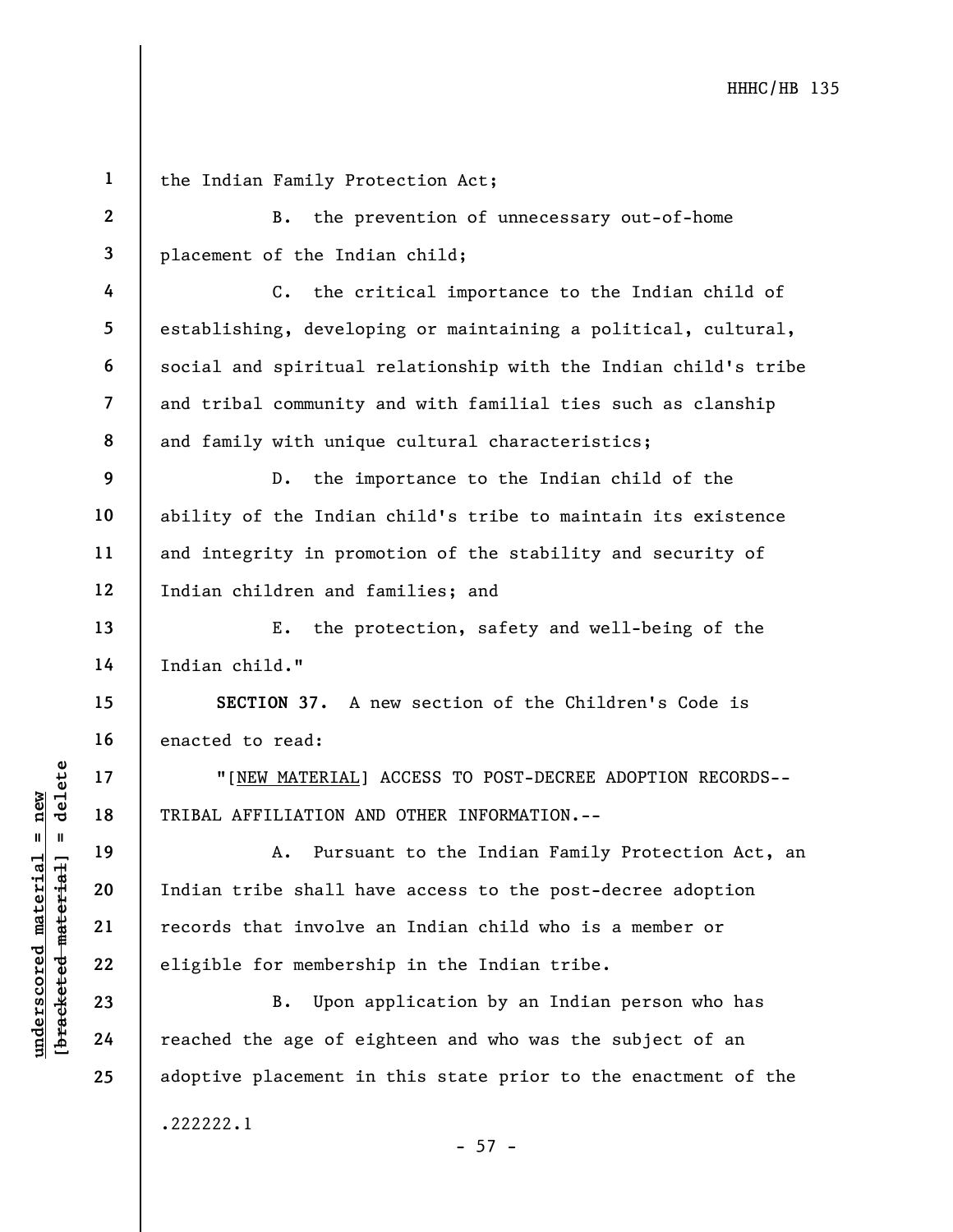1

2

3

4

5

6

11

13

14

17

18

19

20

21

22

23

24

25

Indian Family Protection Act, the court that entered the final decree shall inform that Indian person of the tribal affiliation, if any, of the Indian person's biological parents and provide any other information necessary to protect any rights flowing from the Indian person's tribal relationship.

7 8 9 10 12 15 16 C. If the adoption predated enactment of the federal Indian Child Welfare Act of 1978, the court shall attempt to find information related to the adoption and may order the department to assist. If the adoption of an Indian person was completed after enactment of the federal Indian Child Welfare Act of 1978, the Indian person may contact the secretary for necessary information regarding the Indian person's adoption. If the secretary certifies that the secretary does not have that information, the state court shall attempt to find the information and may order the department to assist.

UNDERTENTED 18<br>
UNDERTRESS TO LET A 19<br>
UNDERTRESS TO LET A 19<br>
UNDERTRESS TO LET A 19<br>
UNDERTRESS TO LET A 1<br>
UNDERTRESS POSTAGE MATERIAL<br>
23<br>
UNDERTRESS POSTAGE MATERIAL<br>
24<br>
TINEW MATERIAL] D. If an Indian person does not know the court that issued the adoption decree, the Indian person may request that information from the department. The department shall provide to the Indian person the name and location of the court that entered the final decree, if known."

SECTION 38. A new section of the Children's Code is enacted to read:

"[NEW MATERIAL] ADOPTION DECREES--INFORMATION AVAILABILITY.--

.222222.1

- 58 -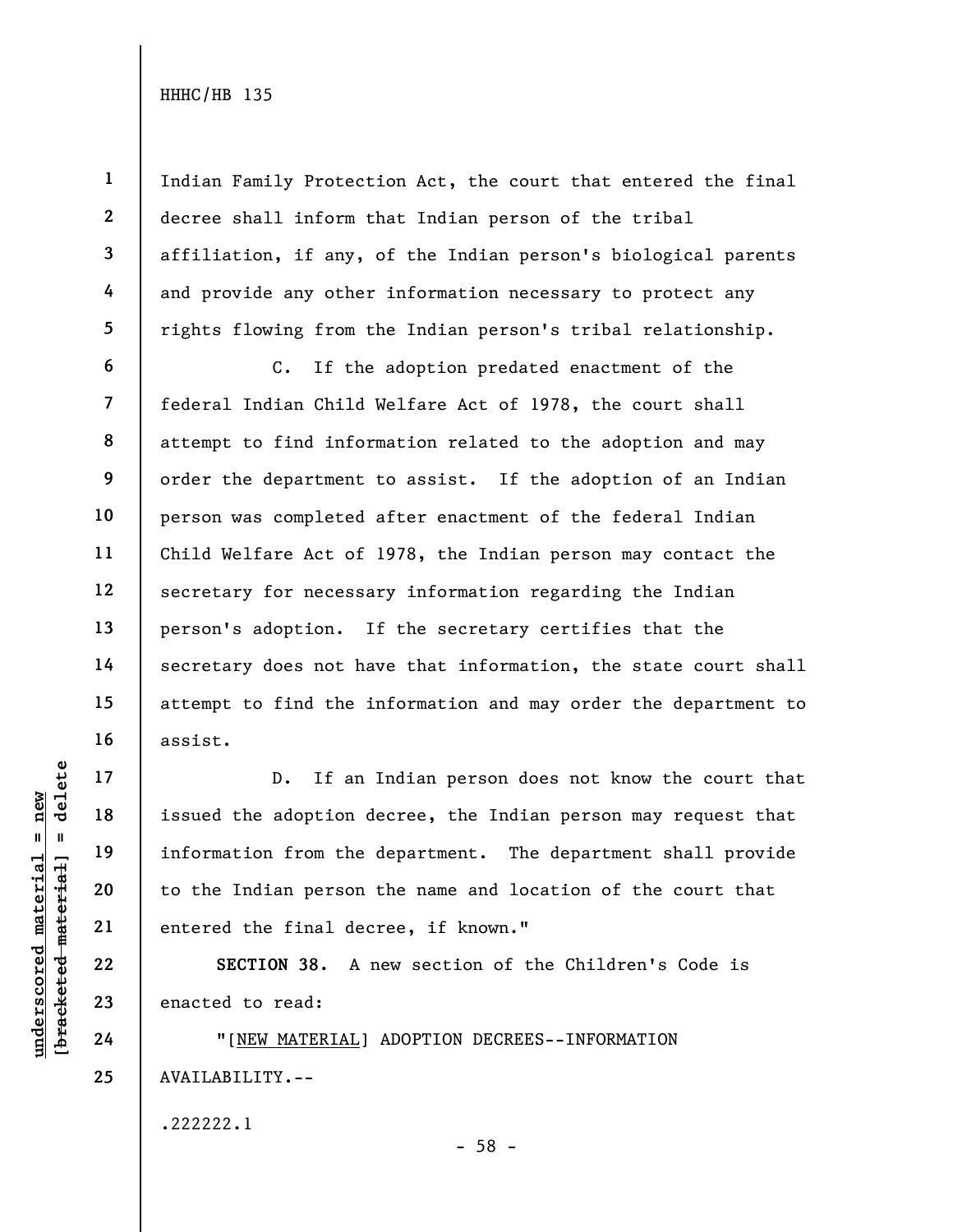understand material and<br>  $\begin{array}{c|c|c|c} \mathbf{u} & \mathbf{u} & \mathbf{u} & \mathbf{u} \\ \hline \mathbf{u} & \mathbf{u} & \mathbf{u} & \mathbf{u} \\ \hline \mathbf{u} & \mathbf{u} & \mathbf{u} & \mathbf{u} \\ \hline \mathbf{u} & \mathbf{u} & \mathbf{u} & \mathbf{u} \\ \hline \mathbf{u} & \mathbf{u} & \mathbf{u} & \mathbf{u} \\ \hline \mathbf{u} & \mathbf{u} & \mathbf{u} & \mathbf{u} \\$ 1 2 3 4 5 6 7 8 9 10 11 12 13 14 15 16 17 18 19 20 21 22 23 24 25 A. The clerk of a court entering a final decree or order in an adoptive placement of an Indian child shall provide the secretary with a copy of that decree, adoptive placement order and any other information necessary to show: (1) the birth name and birthdate of the Indian child; (2) any information relating to tribal membership or eligibility for membership of the adopted Indian child; (3) the tribal affiliation and name of the Indian child after adoption; (4) the names and addresses of the biological parents; (5) the names and addresses of the adoptive parents; (6) the name and contact information of any agency having files or information relating to the adoption; and (7) any affidavit signed by the biological parent or parents asking that their identity remain confidential. B. The attorney for the petitioner shall provide to the clerk of the court a copy of the decree of adoption, an adoptive placement order or any other information required by the Indian Family Protection Act and a stamped envelope .222222.1 - 59 -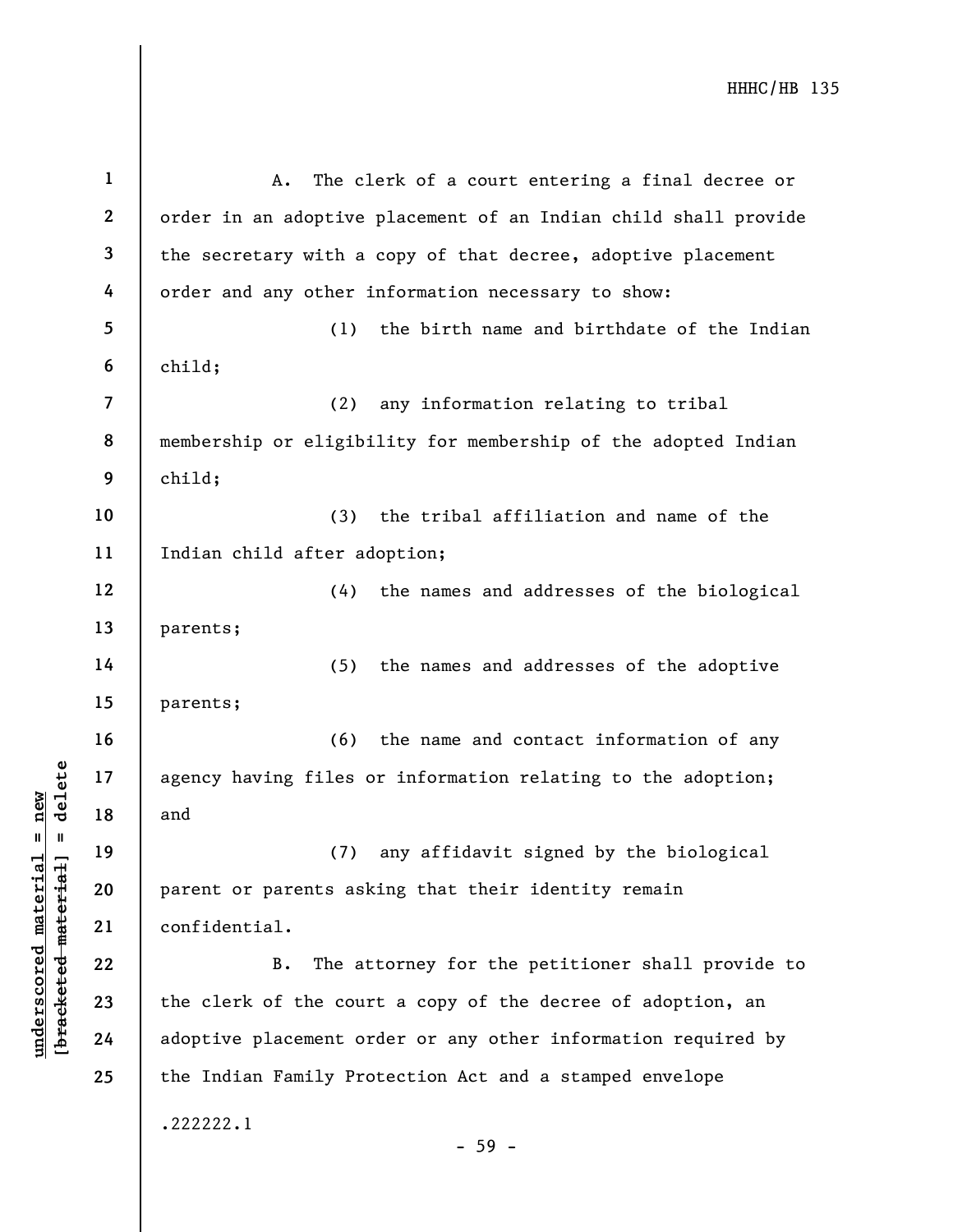1

2

3

4

5

6

7

8

9

25

addressed to the secretary marked "Confidential"."

SECTION 39. A new section of the Children's Code is enacted to read:

"[NEW MATERIAL] CONFIDENTIALITY--RECORDS--PENALTY.--

A. All records or information, whether on file with the court, an agency, the department, an attorney or other provider of professional services, concerning a party to any proceedings pursuant to the Indian Family Protection Act, including social records, diagnostic evaluations, psychiatric or psychological reports, videotapes, transcripts and audio recordings of an Indian child's statement of abuse or medical reports incident to or obtained as a result of an investigation or proceeding pursuant to the Indian Family Protection Act or that were produced or obtained during an investigation in anticipation of or incident to any proceeding pursuant to the Indian Family Protection Act, shall be confidential and closed to the public.

B. The records described in Subsection A of this section shall be disclosed only to the parties and:

understand material material entire material entire material entire material entire den access<br>graduate de material de disconstructure de la contracte de la contracte de la contracte de la contracte de la contracte de la c (1) court personnel and persons or entities authorized by contract with the court to review, inspect or otherwise have access to records or information in the court's possession;

(2) court-appointed special advocates appointed to the Indian child in a child custody proceeding; .222222.1

 $- 60 -$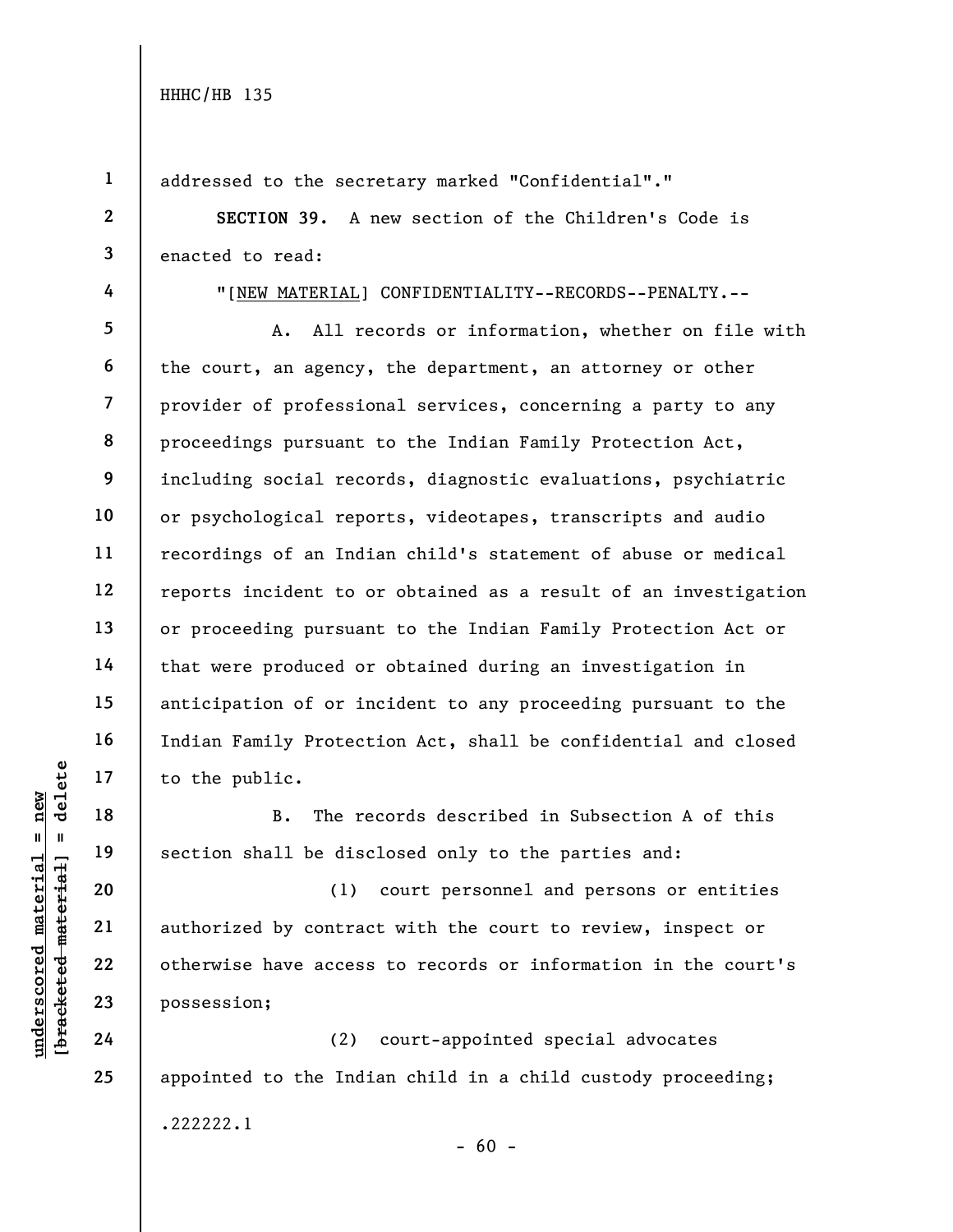| $\mathbf{1}$            | (3)<br>the Indian child's guardian ad litem;                    |
|-------------------------|-----------------------------------------------------------------|
| $\mathbf{2}$            | the attorney, including a public defender,<br>(4)               |
| $\overline{\mathbf{3}}$ | representing the Indian child in any child custody proceeding   |
| 4                       | pursuant to the Indian Family Protection Act;                   |
| 5                       | (5) department personnel and persons or                         |
| 6                       | entities authorized by contract with the department to review,  |
| $\overline{7}$          | inspect or otherwise have access to records or information in   |
| 8                       | the department's possession;                                    |
| 9                       | (6) any local substitute care review board or                   |
| 10                      | any agency contracted to implement local substitute care review |
| 11                      | boards;                                                         |
| 12                      | (7)<br>law enforcement officials, except when use               |
| 13                      | immunity is granted pursuant to Section 32A-4-11 NMSA 1978;     |
| 14                      | (8) district attorneys, except when use                         |
| 15                      | immunity is granted pursuant to Section 32A-4-11 NMSA 1978;     |
| 16                      | (9)<br>any state social services agency in any                  |
| 17                      | state or when, in the opinion of the department it is in the    |
| 18                      | best interest of the Indian child, a governmental social        |
| 19                      | services agency of another country;                             |
| 20                      | (10) an Indian child's tribe;                                   |
| 21                      | (11)<br>a foster parent, if the records are those               |
| 22                      | of an Indian child currently placed with that foster parent or  |
| 23                      | of an Indian child being considered for placement with that     |
| 24                      | foster parent and the records concern the cultural, social,     |
| 25                      | medical, psychological or educational needs of the Indian       |
|                         | .222222.1<br>$-61 -$                                            |

 $\frac{\text{underscored material = new}}{\text{beac detected-matter}+\text{d}}$  = delete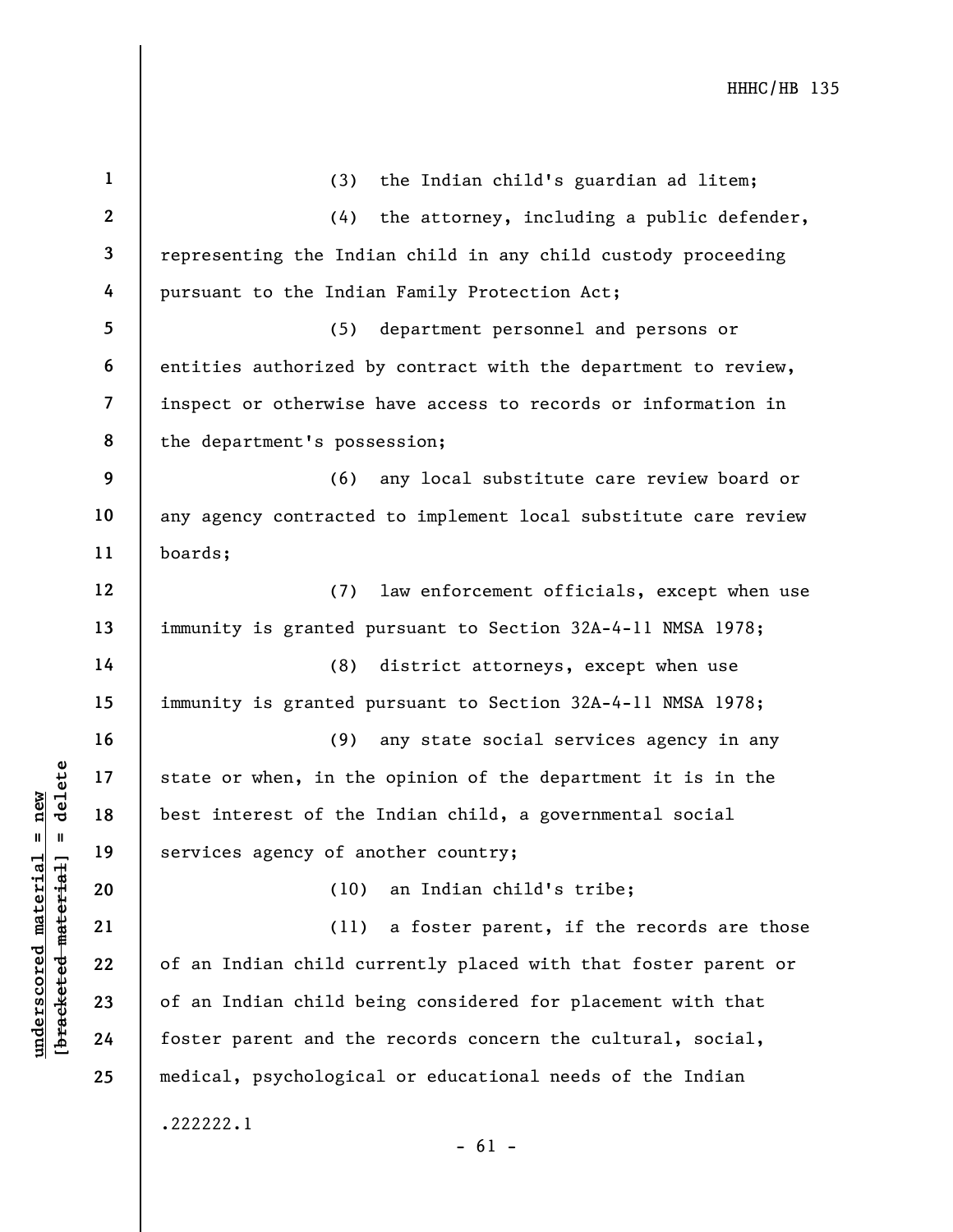under 17<br>
and Bill of Rights Actions of the feder<br>
and Bill of Rights Actions and Bill of Rights Actions (16)<br>
deleted the set of the set of the set of the set of their contractors<br>
24 or their contractors 1 2 3 4 5 6 7 8 9 10 11 12 13 14 15 16 17 18 19 20 21 22 23 24 25 child; (12) school personnel involved with the Indian child if the records concern the Indian child's cultural, social or educational needs; (13) a grandparent, parent of a sibling, relative or fictive kin, if the records or information pertain to an Indian child being considered for placement with that grandparent, parent of a sibling, relative or fictive kin and the records or information concern the cultural, social, medical, psychological or educational needs of the Indian child; (14) health care or mental health professionals involved in the evaluation or treatment of the Indian child or of the Indian child's parents or guardian, or other family members; (15) protection and advocacy representatives pursuant to the federal Developmental Disabilities Assistance and Bill of Rights Act and the federal Protection and Advocacy for Mentally Ill Individuals Amendments Act of 1991; (16) children's safehouse organizations conducting investigatory interviews of children on behalf of a law enforcement agency or the department; (17) representatives of the federal government or their contractors authorized by federal statute or regulation to review, inspect, audit or otherwise have access .222222.1  $- 62 -$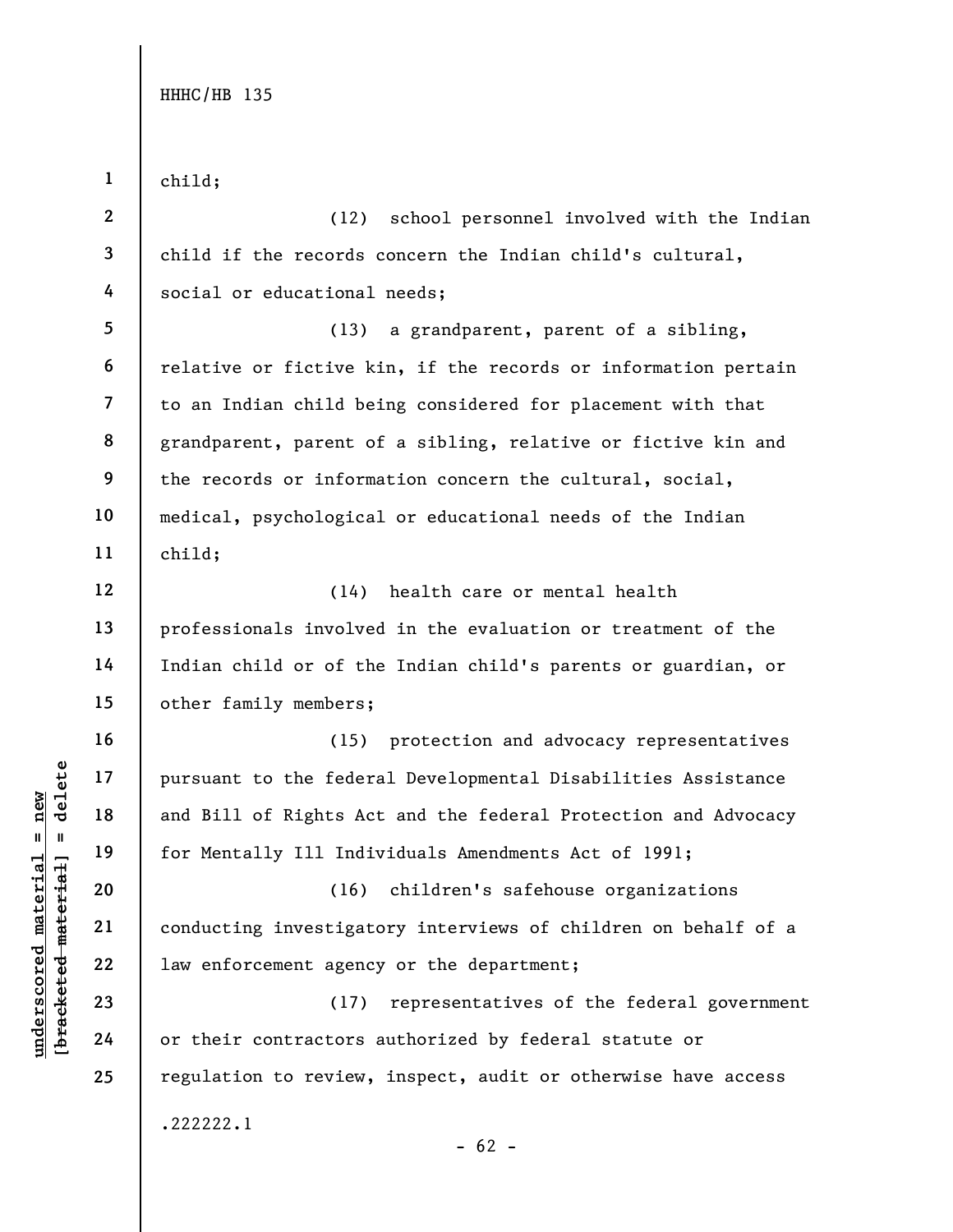1 2 to records and information pertaining to neglect or abuse proceedings;

(18) any person or entity attending a meeting arranged by the department to discuss the safety, well-being and permanency of an Indian child, when the parent or child, or parent or guardian on behalf of a child younger than fourteen years of age, has consented to the disclosure; and

8 9 10 (19) any other person or entity, by order of the court, having a legitimate interest in the case or the work of the court.

understand material material space of the deleted. The pare<br>
understand to the results of the<br>
except the court for full ace<br>
understand the court for full ace<br>
out for full ace<br>
out for full ace<br>
out for full ace<br>
out for C. A parent or guardian whose Indian child has been the subject of an investigation of abuse or neglect where no petition has been filed shall have the right to inspect any medical report, psychological evaluation, law enforcement reports or other investigative or diagnostic evaluation; provided that any identifying information related to the reporting party or any other party providing information shall be deleted. The parent or guardian shall also have the right to the results of the investigation and the right to petition the court for full access to all department records and information except those records and information the department finds would be likely to endanger the life or safety of any person providing information to the department.

D. In an adoption proceeding, all hearings held pursuant to the Indian Family Protection Act shall be

.222222.1

3

4

5

6

7

11

12

13

14

15

16

17

18

19

20

21

22

23

24

25

 $- 63 -$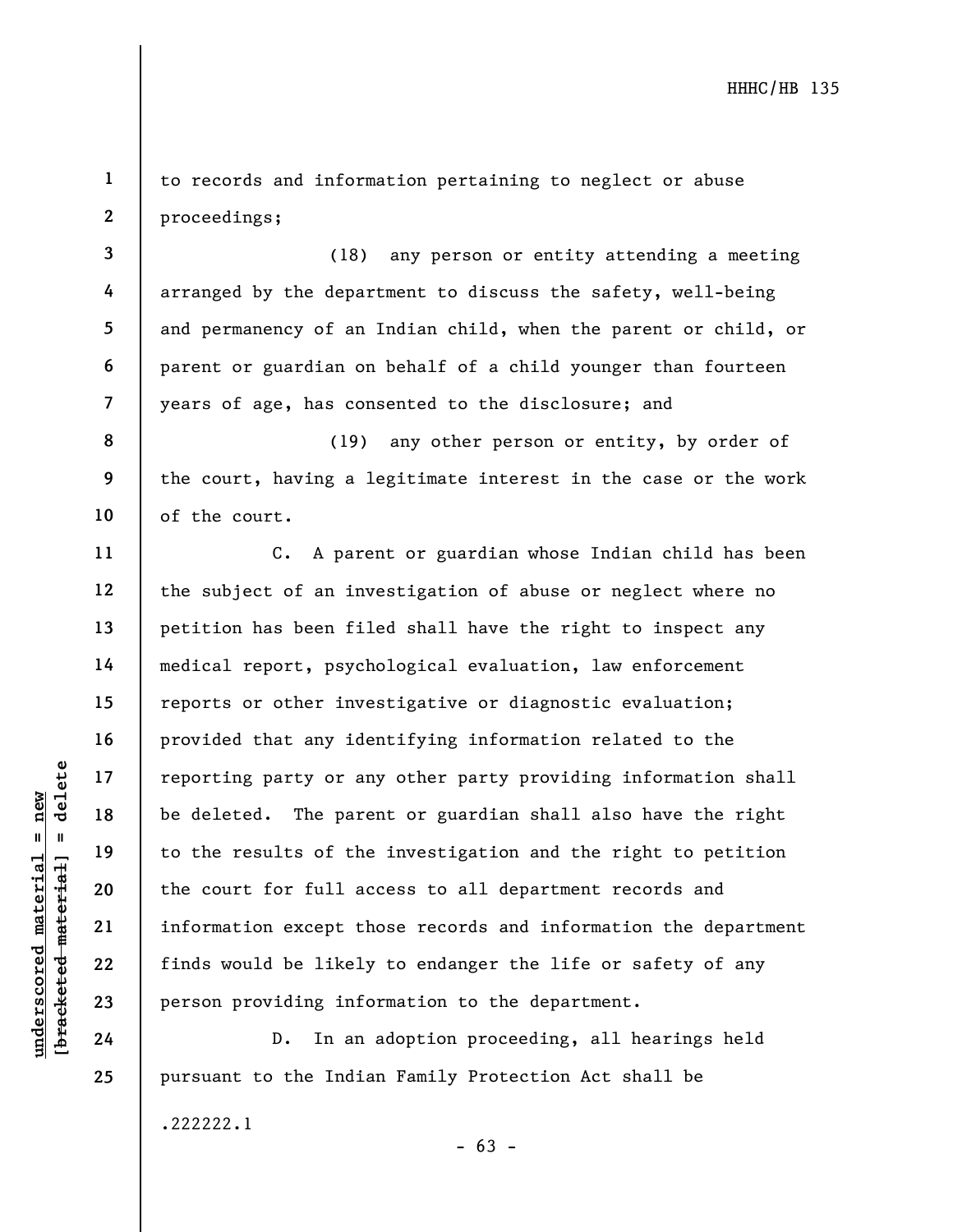6

1 2 3 confidential and shall be held in closed court without admittance of any person other than parties and their counsel and the Indian child's tribe.

4 5 7 8 9 10 11 12 13 14 15 16 17 E. In an adoption proceeding, unless the petitioner agrees to be contacted or agrees to the release of the petitioner's identity to the parent and the parent agrees to be contacted or agrees to the release of the parent's identity to the petitioner, the attorneys, the court, the adoption agency and the department shall maintain confidentiality regarding the names of the parties, unless the information is already otherwise known. After the petition is filed and prior to the entry of the decree, the records in adoption proceedings shall be open to inspection only by the attorney for the petitioner, the department or the adoption agency, any attorney appointed as a guardian ad litem or attorney for the adoptee, the Indian child's tribe, any attorney retained by the adoptee or other persons upon order of the court for good cause shown.

under order of<br>  $\begin{array}{c|c|c|c} \n\text{u} & \text{u} & \text{u} & \text{u} & \text{u} & \text{u} & \text{u} & \text{u} & \text{u} & \text{u} & \text{u} & \text{u} & \text{u} & \text{u} & \text{u} & \text{u} & \text{u} & \text{u} & \text{u} & \text{u} & \text{u} & \text{u} & \text{u} & \text{u} & \text{u} & \text{u} & \text{u} & \text{u} & \text{u} & \text{u} & \text{u} & \text{u$ F. In an adoption proceeding, all information and documentation provided for the purpose of full disclosure is confidential. Documentation provided for the purpose of full disclosure shall remain the property of the person making full disclosure when a prospective adoptive parent decides not to accept a placement. Immediately upon refusal of the placement, the prospective adoptive parent shall return all full disclosure documentation to the person providing full

.222222.1

18

19

20

21

22

23

24

25

- 64 -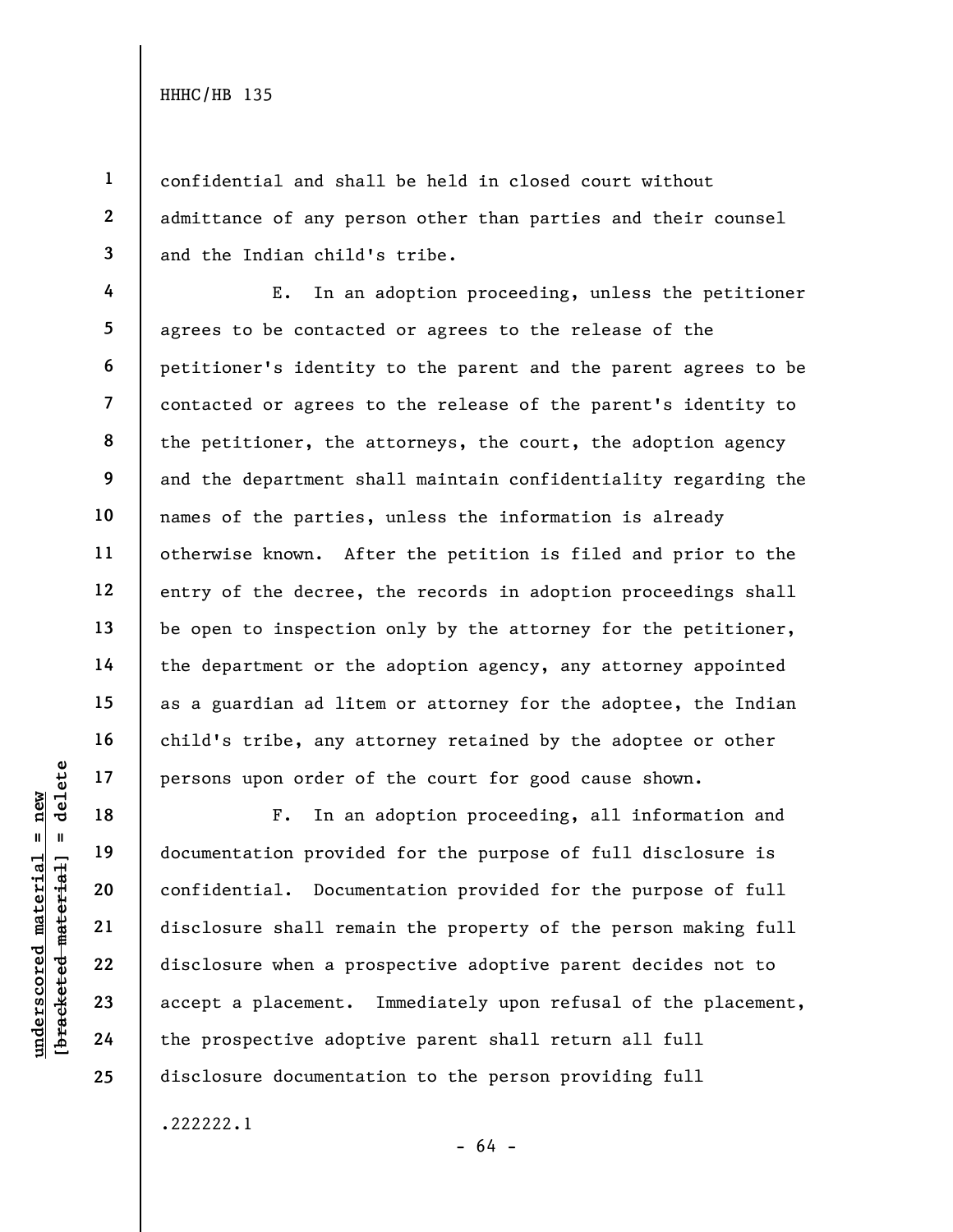disclosure. A prospective adoptive parent shall not disclose any confidential information received during the full disclosure process, except as necessary to make a placement decision or to provide information to an Indian child's guardian ad litem or attorney or the court.

G. In an adoption proceeding, prior to the entry of the decree of adoption, the parent consenting to the adoption or relinquishing parental rights to an agency or the department shall execute an affidavit stating whether the parent will permit contact or the disclosure of the parent's identity to the adoptee or the adoptee's prospective adoptive parents.

H. Whoever intentionally and unlawfully releases any information or records closed to the public pursuant to the Indian Family Protection Act or releases or makes other unlawful use of records in violation of that act is guilty of a petty misdemeanor and shall be sentenced pursuant to the provisions of Section 31-19-1 NMSA 1978.

underscored material = new [bracketed material] = delete I. The department shall promulgate rules for implementing disclosure of records pursuant to the Indian Family Protection Act and in compliance with state and federal law and the Children's Court Rules."

SECTION 40. A new section of the Children's Code is enacted to read:

"[NEW MATERIAL] INDIAN FAMILY PROTECTION ACT SUPPLEMENTAL TO OTHER PROVISIONS OF LAW--CONFLICT OF LAWS.--

 $- 65 -$ 

.222222.1

1

2

3

4

5

6

7

8

9

10

11

12

13

14

15

16

17

18

19

20

21

22

23

24

25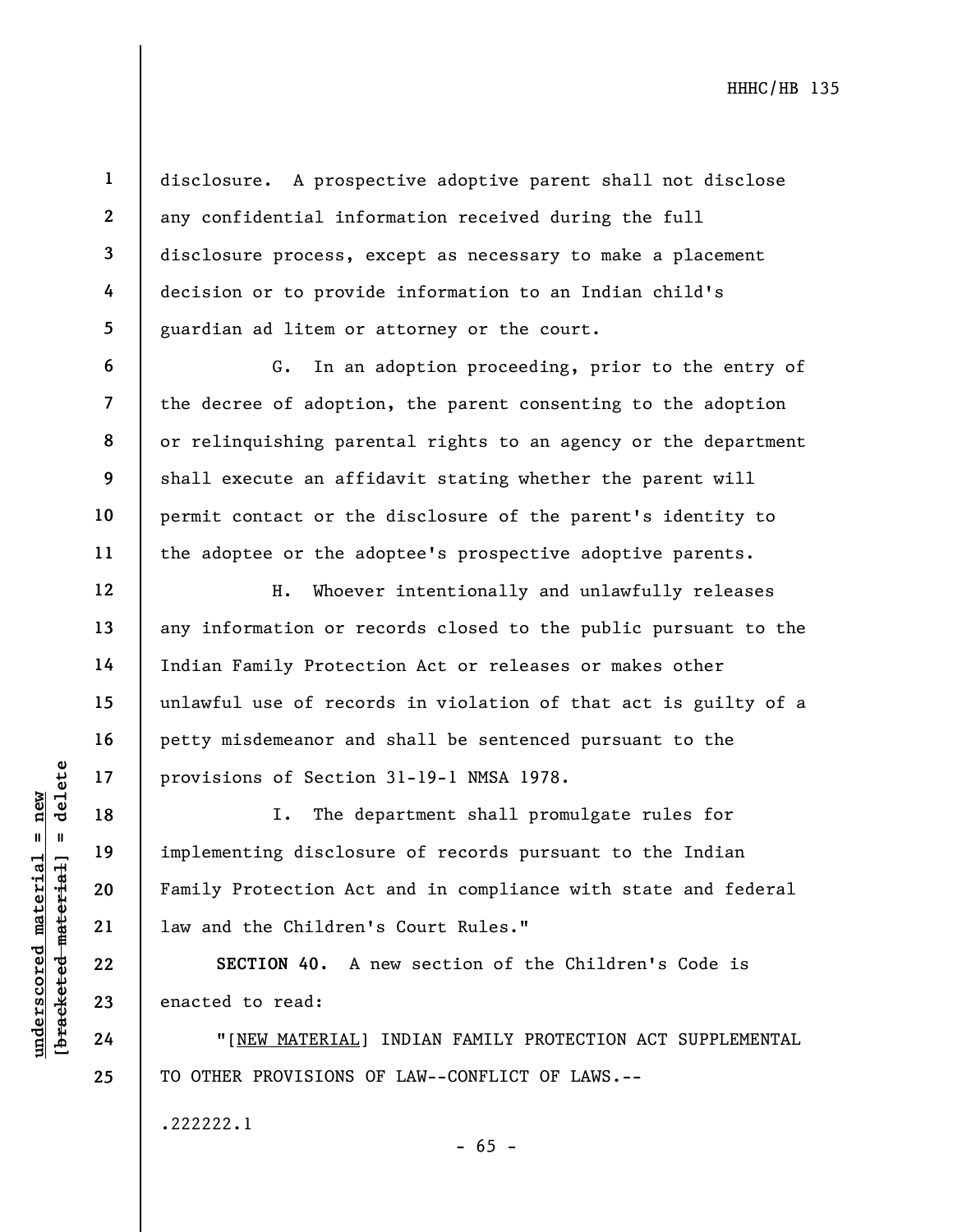4

5

6

7

8

9

10

11

12

13

14

15

16

17

18

19

20

21

22

23

24

25

1 2 3 A. To the greatest extent possible, the Indian Family Protection Act shall be read as in harmony with the federal Indian Child Welfare Act of 1978.

B. The provisions of the Children's Code and the Kinship Guardianship Act are supplemental to and in harmony with the Indian Family Protection Act. The provisions of the Indian Family Protection Act govern child custody proceedings involving Indian children. To the extent the provisions of those acts or any provision of New Mexico state law conflicts with the provisions of the Indian Family Protection Act, the provisions of the Indian Family Protection Act shall apply."

SECTION 41. A new section of the Children's Code is enacted to read:

"[NEW MATERIAL] OFFICE OF TRIBAL AFFAIRS--CREATION.--The "office of tribal affairs" is created in the department. The office shall be dedicated to ensuring the department's compliance with and full implementation of the Indian Family Protection Act."

SECTION 42. A new section of the Children's Code is enacted to read:

UNE MATERIAL)<br>
UNE 18<br>
Protection Act."<br>
Protection Act."<br>
SECTION 42. A<br>
Protection Act."<br>
SECTION 42. A<br>
SECTION 42. A<br>
SECTION 42. A<br>
PROTEION 42. A<br>
PROTEION 42. A<br>
PROTEION 42. A<br>
PROTEION 42. A<br>
PROTEION 42. A<br>
PROTE "[NEW MATERIAL] INDIAN CHILD WELFARE RULES.--The department, through discussion with the Indian nations, tribes and pueblos of the state, shall promulgate rules to implement the provisions of the Indian Family Protection Act. The administrative office of the courts shall also discuss with the .222222.1

- 66 -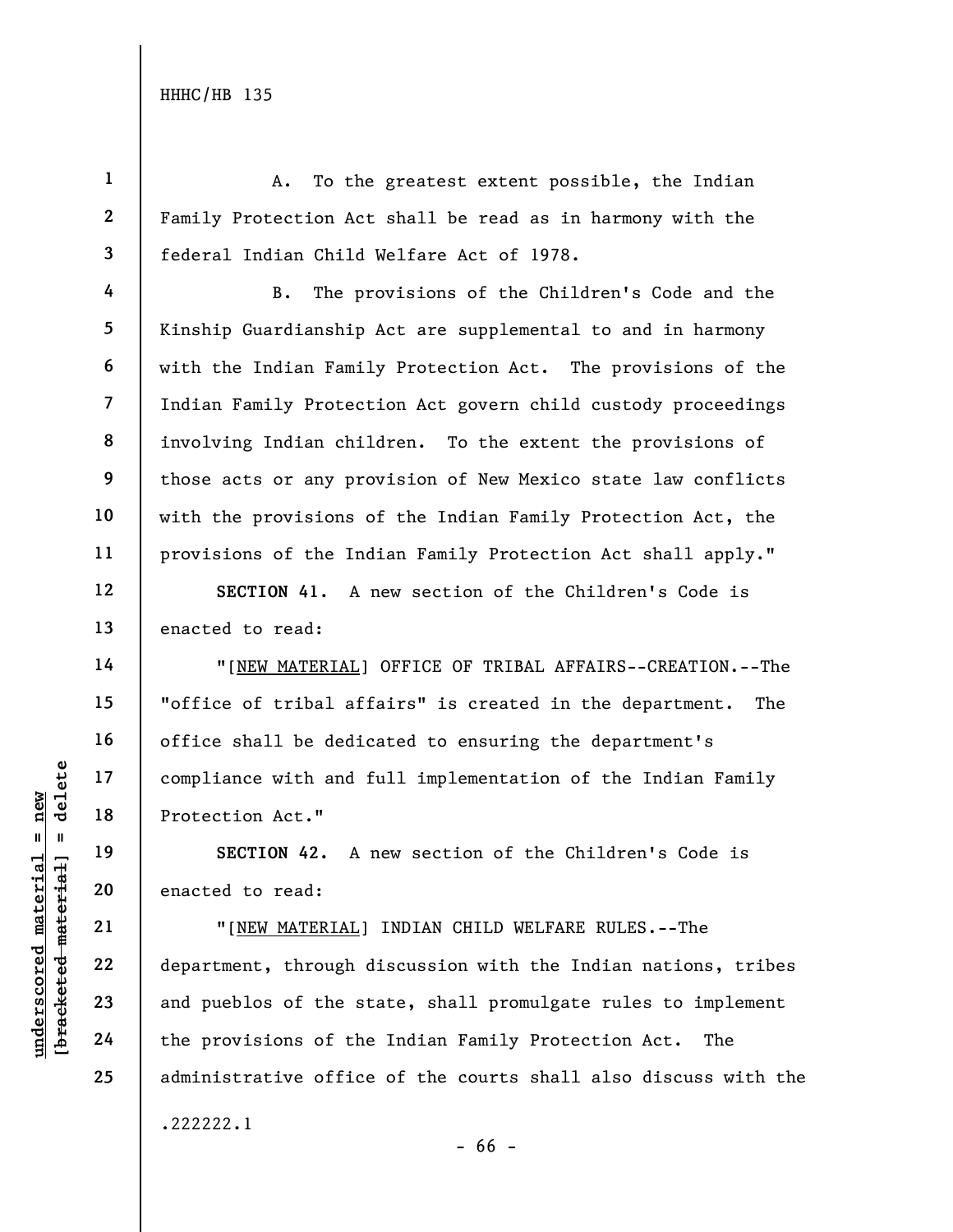1

2

3

4

5

6

7

8

9

10

11

12

13

14

15

16

17

18

19

20

21

22

23

24

25

Indian nations, tribes and pueblos of the state the recommendation of court rules for potential adoption by the courts of the state."

SECTION 43. A new section of Chapter 32A, Article 1 NMSA 1978 is enacted to read:

"[NEW MATERIAL] DETERMINATION OF WHETHER A CHILD IS AN INDIAN CHILD.--

A. At the commencement of any hearing in a child custody proceeding, the court shall determine whether the child is an Indian child by asking, on the record, each individual present on the matter whether the individual knows or has reason to know that the child is an Indian child. If no individual present at the hearing knows or has reason to know that the child is an Indian child, the court shall instruct each party to inform the court immediately if the individual later receives information that provides reason to know that the child is an Indian child.

B. A court has reason to know that a child is an Indian child if:

underscored material states of the child is an India<br>
and the child is an India<br>
material is an India<br>
material of the court involved in<br>
22<br>
23<br>
The court involved in<br>
23<br>
Indian child;<br>
24 (2) (1) each party in the proceeding, officer of the court involved in the proceeding, Indian tribe or Indian organization or agency informs the court that the child is an Indian child;

(2) each party at the hearing, officer of the court present at the hearing, Indian tribe or Indian

.222222.1

- 67 -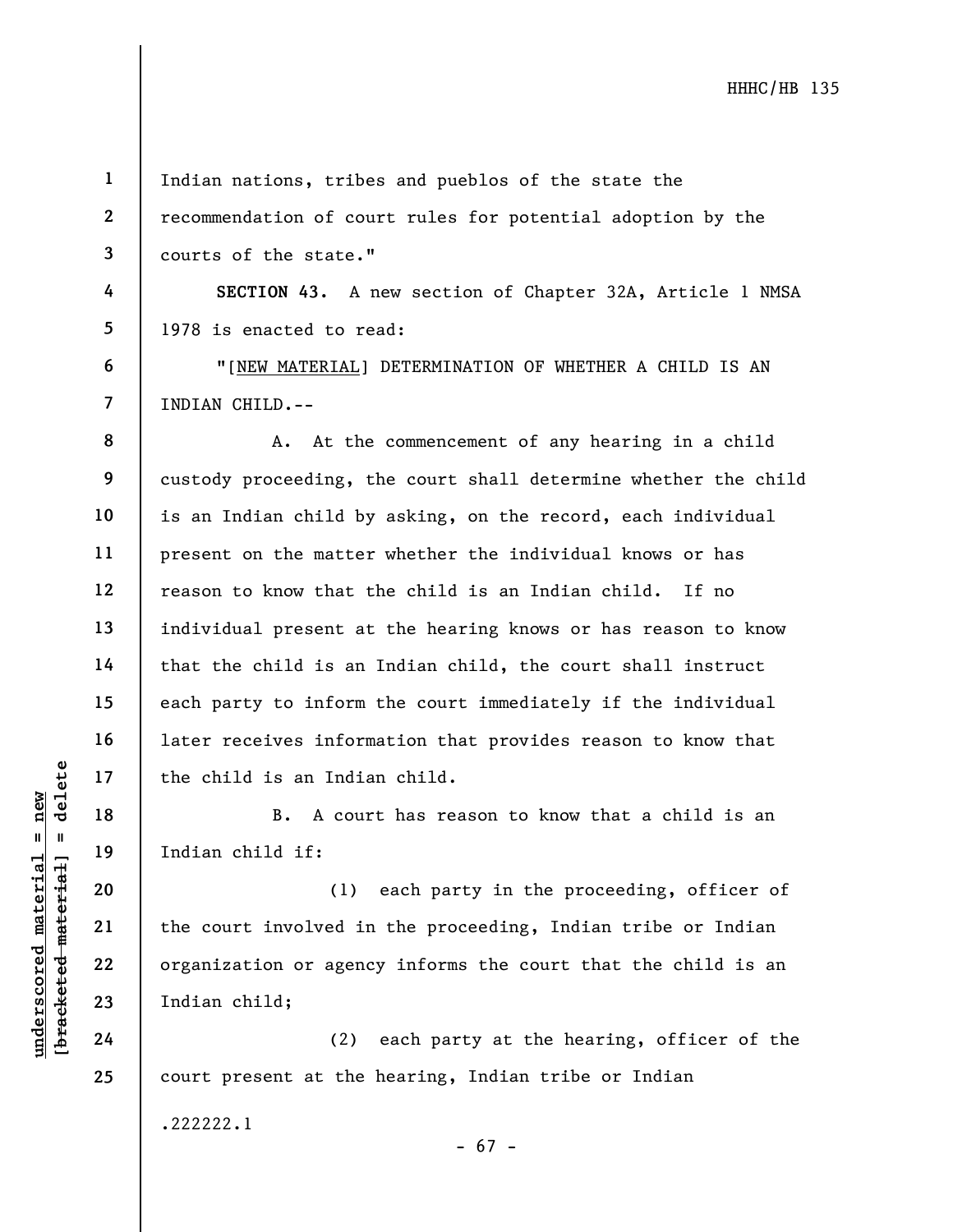| $\mathbf{1}$   | organization or agency informs the court that information has      |
|----------------|--------------------------------------------------------------------|
| $\mathbf{2}$   | been discovered indicating that the child is an Indian child;      |
| 3              | (3) the child indicates to the court that the                      |
| 4              | child is an Indian child;                                          |
| 5              | the court is informed that the domicile or<br>(4)                  |
| 6              | residence of the child, the child's parent, the child's            |
| $\overline{7}$ | guardian or the child's Indian custodian is on a reservation or    |
| 8              | in an Alaska native village;                                       |
| 9              | (5) the court is informed that the child is or                     |
| 10             | has been a ward of a tribal court;                                 |
| 11             | (6) the court is informed that the child or                        |
| 12             | the child's parent possesses an identification card or other       |
| 13             | record indicating membership in an Indian tribe;                   |
| 14             | (7) testimony or documents presented to the                        |
| 15             | court indicate that the child may be an Indian child; or           |
| 16             | (8) any other indicia provided to the court or                     |
| 17             | within the court's knowledge indicate that the child is an         |
| 18             | Indian child.                                                      |
| 19             | $\mathsf{C}$ .<br>If a court has reason to know that a child is an |
| 20             | Indian child but does not have sufficient evidence to determine    |
| 21             | whether the child is an Indian child, the court shall:             |
| 22             | (1)<br>treat the child as an Indian child until                    |
| 23             | the court determines, on the record, that the child is not an      |
| 24             | Indian child; and                                                  |
| 25             | require the department or another party to<br>(2)                  |
|                | .222222.1                                                          |
|                | $-68 -$                                                            |

 $\frac{\text{underscored material = new}}{\text{beac detected-matter}+\text{d}}$  = delete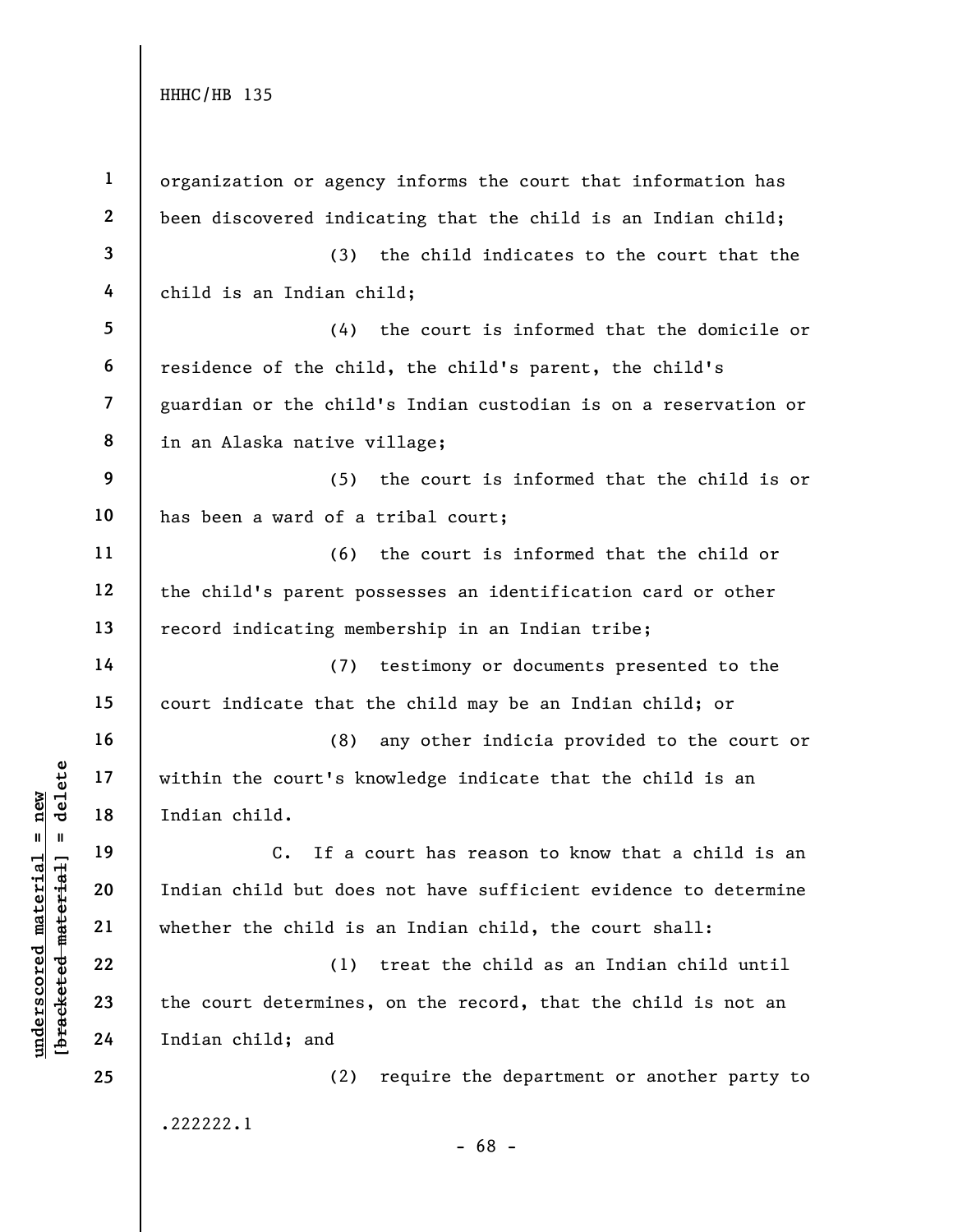6

7

8

9

10

11

12

13

14

15

16

17

18

19

20

21

22

23

1

submit a report, declaration or testimony on the record that the department or other party made active efforts to identify and work with all of the Indian tribes of which there is reason to know the child may be a member or be eligible for membership to verify whether the child is an Indian child.

D. In a case in which a court determines indigency, the parent, guardian or Indian custodian shall have the right to court-appointed counsel in any removal, placement or termination proceeding. The court may appoint counsel for the child upon a finding that the appointment is in the best interest of the child. To the extent appropriations from the state are insufficient to provide for the appointment of counsel in the proceeding, the court shall promptly notify the secretary upon appointment of counsel so that the secretary may pay for reasonable fees and expenses as provided pursuant to 25 U.S.C. Section 1912 upon certification of the presiding judge."

SECTION 44. Section 32A-1-4 NMSA 1978 (being Laws 1993, Chapter 77, Section 13, as amended) is amended to read:

"32A-1-4. DEFINITIONS.--As used in the Children's Code:

UN SECTION 44. Section 1<br>
19 18 Chapter 77, Section 1<br>
19 132A-1-4. DEFII<br>
19 132A-1-4. DEFII<br>
19 132A-1-4. DEFII<br>
19 132A-1-4. DEFII<br>
19 132A-1-4. DEFII<br>
19 132A-1-4. DEFII<br>
19 132A-1-4. DEFII<br>
19 132A-1-4. DEFII<br>
19 132A A. "active efforts" means efforts that are affirmative, active, thorough and timely and that represent a higher standard of conduct than reasonable efforts;

 $[A<sub>1</sub>]$  B. "adult" means a person who is eighteen years of age or older;

[B.] C. "child" means a person who is less than .222222.1 - 69 -

24 25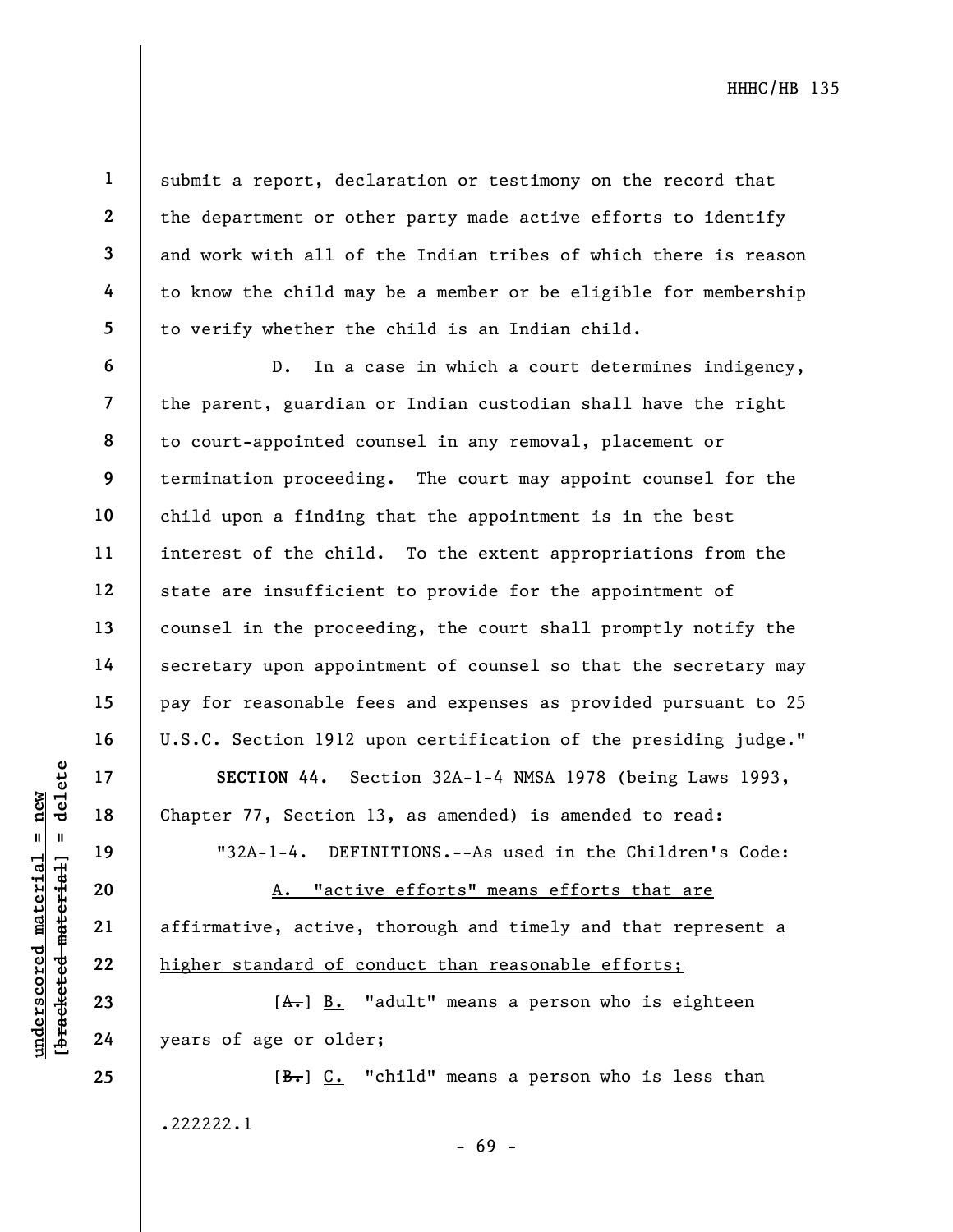2

3

4

10

11

12

13

14

15

16

17

18

19

20

21

22

23

24

25

1 eighteen years old;

 $[G<sub>1</sub>]$   $D.$  "council" means the substitute care advisory council established pursuant to Section 32A-8-4 NMSA 1978;

5 6 7 8 9 [ $\theta$ .] E. "court", when used without further qualification, means the children's court division of the district court and includes the judge, special master or commissioner appointed pursuant to the provisions of the Children's Code or supreme court rule;

[E.] F. "court-appointed special advocate" means a person appointed pursuant to the provisions of the Children's Court Rules to assist the court in determining the best interests of the child by investigating the case and submitting a report to the court;

 $[F-]$  G. "custodian" means an adult with whom the child lives who is not a parent or guardian of the child;

[G.] H. "department" means the children, youth and families department, unless otherwise specified;

underscored material = new [bracketed material] = delete [H.] I. "disproportionate minority contact" means the involvement of a racial or ethnic group with the criminal or juvenile justice system at a proportion either higher or lower than that group's proportion in the general population;

J. "federal Indian Child Welfare Act of 1978" means the federal Indian Child Welfare Act of 1978, as that act may be amended or its sections renumbered;

 $- 70 -$ 

.222222.1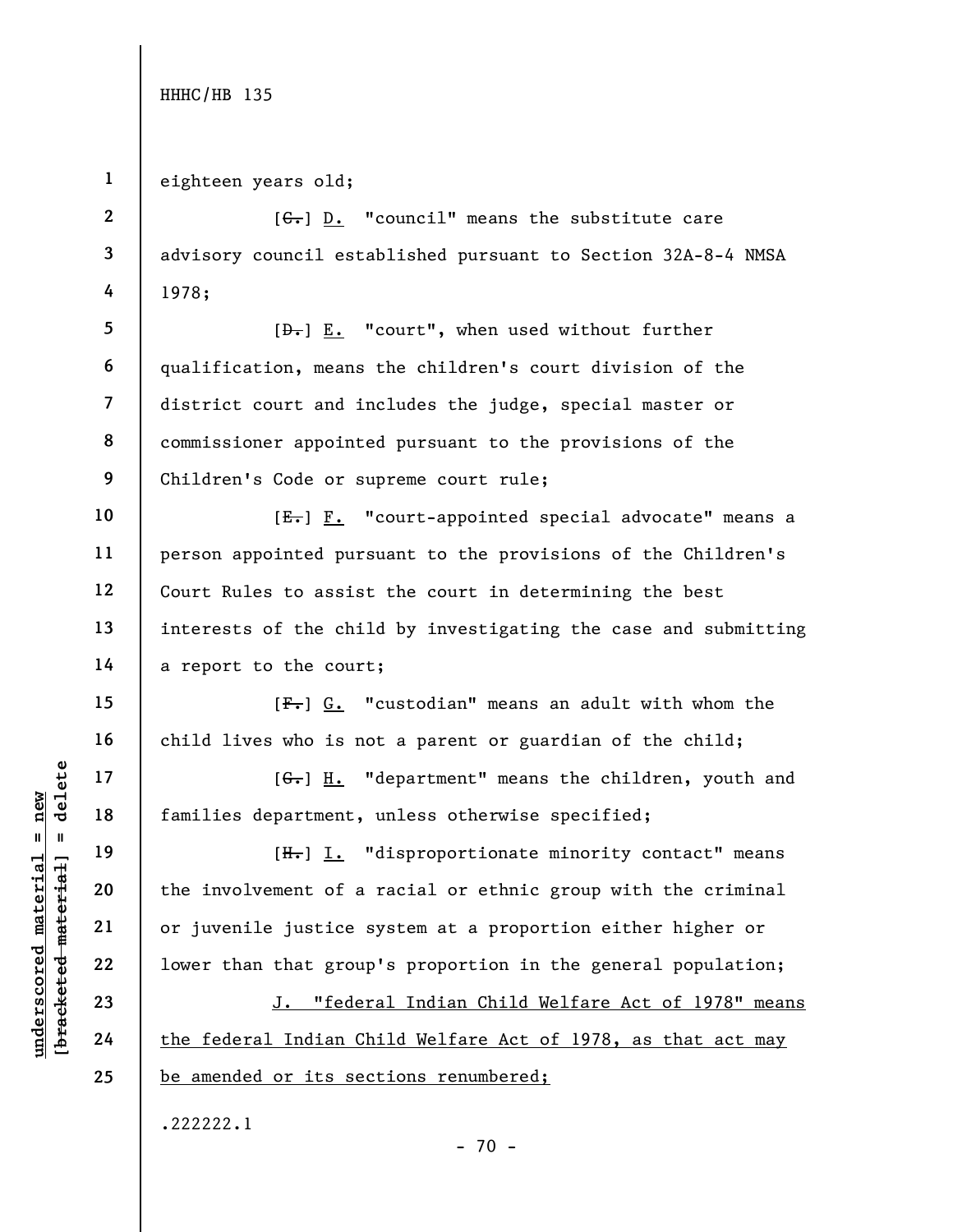|                                                           | $\mathbf{1}$   | [ <del>I.</del> ] K. "foster parent" means a person, including a     |
|-----------------------------------------------------------|----------------|----------------------------------------------------------------------|
|                                                           | $\mathbf{2}$   | relative of the child, licensed or certified by the department       |
|                                                           | 3              | or a child placement agency to provide care for children in the      |
|                                                           | 4              | custody of the department or agency;                                 |
|                                                           | 5              | [ <del>J.</del> ] L. "guardian" means a person appointed as a        |
|                                                           | 6              | guardian by a court or Indian tribal authority or a person           |
|                                                           | $\overline{7}$ | authorized to care for the child by a parental power of              |
|                                                           | 8              | attorney as permitted by law;                                        |
|                                                           | 9              | [ <del>K.</del> ] M. "guardian ad litem" means an attorney           |
|                                                           | 10             | appointed by the children's court to represent and protect the       |
|                                                           | 11             | best interests of the child in a case; provided that no party        |
|                                                           | 12             | or employee or representative of a party to the case shall be        |
|                                                           | 13             | appointed to serve as a guardian ad litem;                           |
|                                                           | 14             | "Indian" means, whether an adult or child, a<br>N.                   |
|                                                           | 15             | person who is:                                                       |
|                                                           | 16             | a member of an Indian tribe; or<br>(1)                               |
| delete                                                    | 17             | eligible for membership in an Indian<br>(2)                          |
| $n$ ew<br>Ш<br>- II                                       | 18             | tribe;                                                               |
|                                                           | 19             | "Indian child" means an [unmarried person<br>$[\frac{L}{\cdot},]$ 0. |
|                                                           | 20             | <del>who is</del>                                                    |
|                                                           | 21             | (1) less than eighteen years old;                                    |
| underscored material<br>[ <del>bracketed material</del> ] | 22             | (2) a member of an Indian tribe or is eligible                       |
|                                                           | 23             | for membership in an Indian tribe; and                               |
|                                                           | 24             | (3) the biological child of a member of an                           |
|                                                           | 25             | Indian tribe) Indian child, or a child whom there is reason to       |
|                                                           |                | .222222.1<br>$-71 -$                                                 |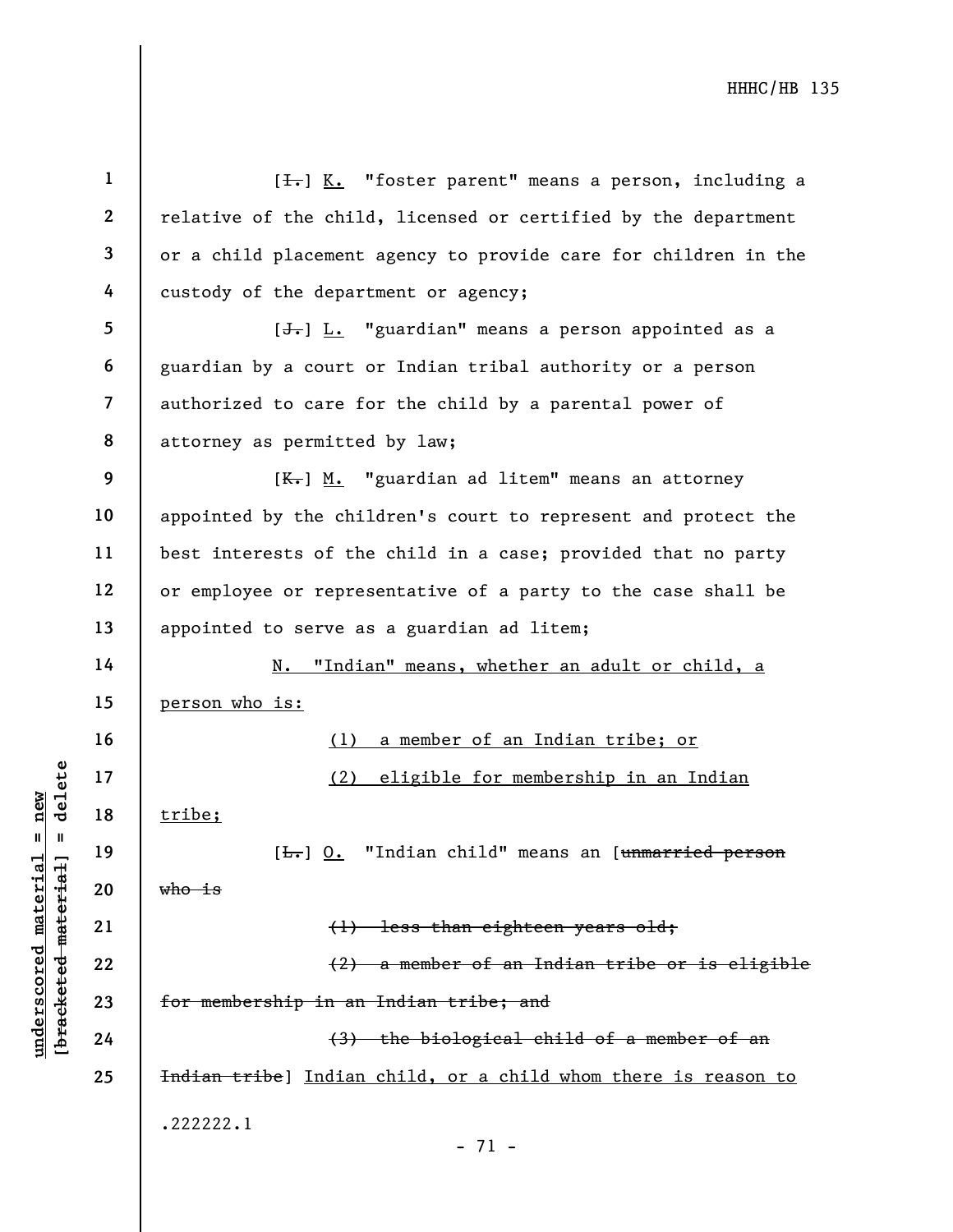under 17<br>
= 18<br>
= 18<br>
= 19<br>
= 19<br>
= 19<br>
= 19<br>
= 19<br>
= 19<br>
= 19<br>
= 19<br>
= 19<br>
= 19<br>
= 19<br>
= 19<br>
= 19<br>
= 19<br>
= 19<br>
= 1903(1<br>
= 1903(1<br>
= 1903(1<br>
= 1903(1<br>
= 1903(1<br>
= 1903(1<br>
= 1903(1<br>
= 1903(1<br>
= 1903(1<br>
= 1903(1<br>
= 1903(1<br> 1 2 3 4 5 6 7 8 9 10 11 12 13 14 15 16 17 18 19 20 21 22 23 24 25 know is an Indian child, under eighteen years of age, who is neither: (1) married; or (2) emancipated;  $[M_{\bullet}]$  P. "Indian child's tribe" means: (1) the Indian tribe in which an Indian child is a member or eligible for membership; or (2) in the case of an Indian child who is a member or eligible for membership in more than one tribe, the Indian tribe with which the Indian child has more significant contacts; Q. "Indian custodian" means an Indian who, pursuant to tribal law or custom or pursuant to state law: (1) is an adult with legal custody of an Indian child; or (2) has been transferred temporary physical care, custody and control by the parent of the Indian child;  $[N_r]$  R. "Indian tribe" means  $[a-federally]$ recognized Indian tribe, community or group pursuant to 25 U.S.C. Section 1903(1)] an Indian nation, tribe, pueblo or other band, organized group or community of Indians recognized as eligible for the services provided to Indians by the secretary because of their status as Indians, including an Alaska native village as defined in 43 U.S.C. Section 1602(c) or a regional corporation as defined in 43 U.S.C. Section 1606. .222222.1

- 72 -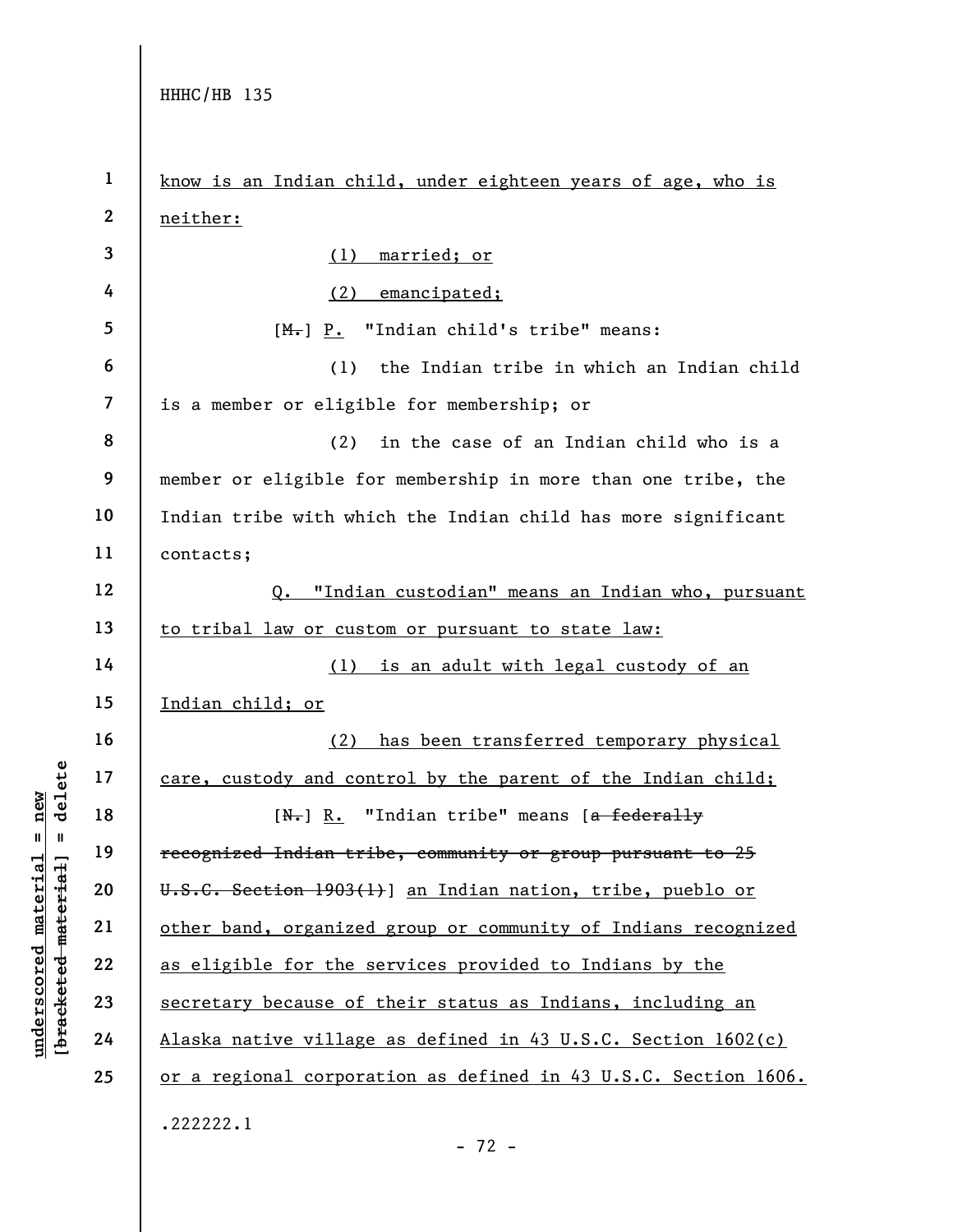1 2

3

4

5

6

7

9

10

11

13

14

15

16

17

18

19

20

21

22

23

24

25

For the purposes of notification to and communication with a tribe as required in the Indian Family Protection Act, "Indian tribe" also includes those tribal officials and staff who are responsible for child welfare and social services matters;

 $[ $\theta$  -] S. "judge", when used without further$ qualification, means the judge of the court;

UN DESCRIPTION OF THE MATH OF THE MATH OF THE MATH OF THE MATH OF THE MATH OF THE MATH OF THE MATH OF THE MATH OF THE MATH OF THE MATH OF THE MATH OF THE MATH OF THE MATH OF THE MATH OF THE MATH OF THE MATH OF THE MATH OF 8 12 [P.] T. "legal custody" means a legal status created by order of the court or other court of competent jurisdiction or by operation of statute that vests in a person, department or agency the right to determine where and with whom a child shall live; the right and duty to protect, train and discipline the child and to provide the child with food, shelter, personal care, education and ordinary and emergency medical care; the right to consent to major medical, psychiatric, psychological and surgical treatment and to the administration of legally prescribed psychotropic medications pursuant to the Children's Mental Health and Developmental Disabilities Act; and the right to consent to the child's enlistment in the armed forces of the United States;

U. "member" or "membership" means a determination made by an Indian tribe that a person is a member of or eligible for membership in that Indian tribe;

[Q.] V. "parent" or "parents" [includes] means a biological or adoptive parent if the biological or adoptive parent has a constitutionally protected liberty interest in the .222222.1 - 73 -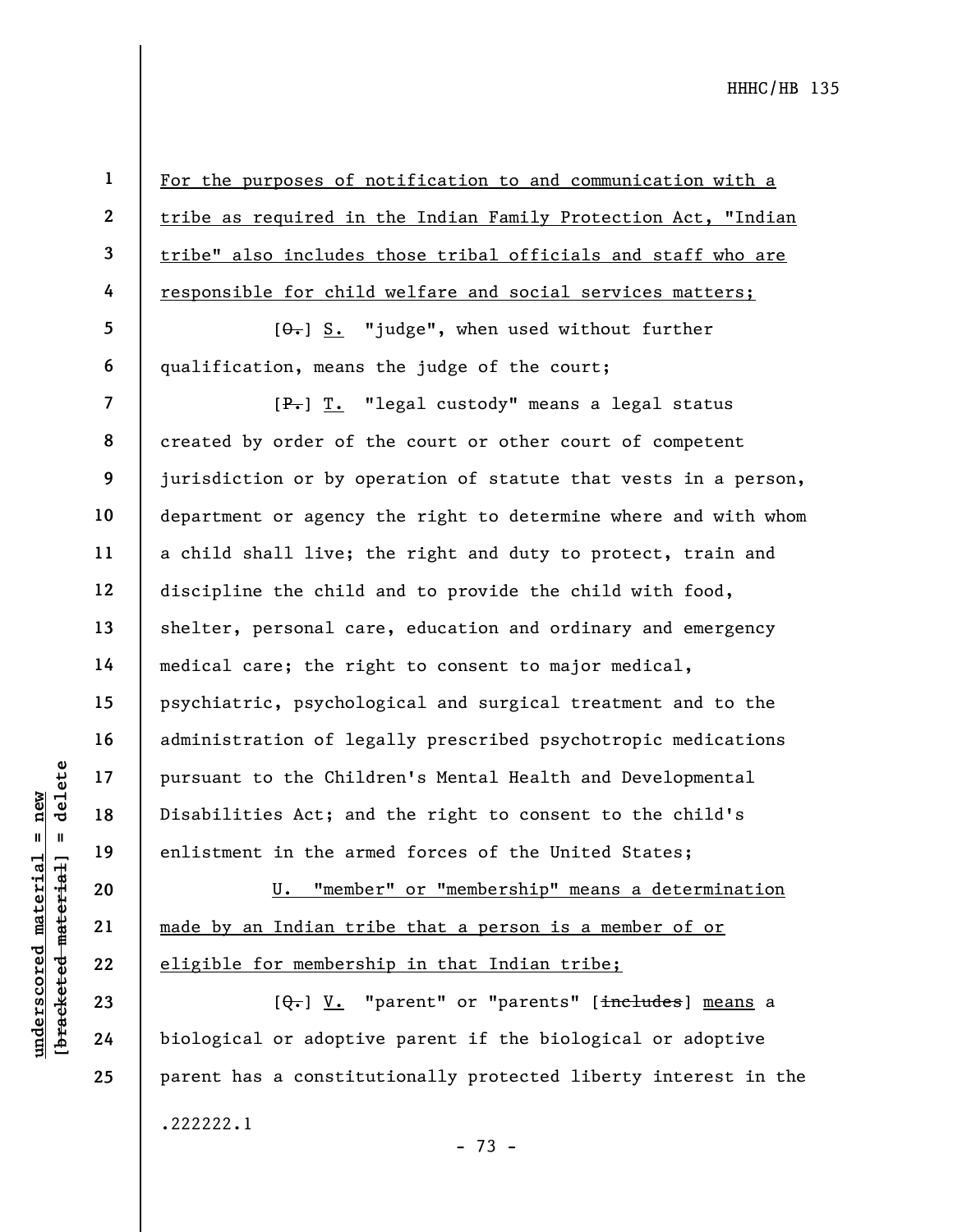$\begin{array}{c|c|c|c} \multicolumn{1}{|c|}{\text{B}} & \multicolumn{1}{|c|}{\text{B}} & \multicolumn{1}{|c|}{\text{form of entity recognition}} \\ \hline \multicolumn{1}{|c|}{\text{of } 18} & \multicolumn{1}{|c|}{\text{form of entity recognition}} \\ \multicolumn{1}{|c|}{\text{from of entity recognition}} \\ \multicolumn{1}{|c|}{\text{from of entity recognition}} \\ \multicolumn{1}{|c|}{\text{from of entity recognition}} \\ \multicolumn{1}{|c|}{\text{from of entity recognition}} \\ \multicolumn{1}{|c|}{\text{from of entity recognition}} \\ \multicolumn{1}{|c$ 1 2 3 4 5 6 7 8 9 10 11 12 13 14 15 16 17 18 19 20 21 22 23 24 25 care and custody of the child or a person who has lawfully adopted an Indian child pursuant to state law or tribal law or tribal custom;  $[R_r]$  W. "permanency plan" means a determination by the court that the child's interest will be served best by: (1) reunification; (2) placement for adoption after the parents' rights have been relinquished or terminated or after a motion has been filed to terminate parental rights; (3) placement with a person who will be the child's permanent guardian; (4) placement in the legal custody of the department with the child placed in the home of a fit and willing relative; or (5) placement in the legal custody of the department under a planned permanent living arrangement;  $[**S**$ . "person" means an individual or any other form of entity recognized by law;  $[T_r]$   $Y.$  "plan of care" means a plan created by a health care professional intended to ensure the safety and well-being of a substance-exposed newborn by addressing the treatment needs of the child and any of the child's parents, relatives, guardians, family members or caregivers to the extent those treatment needs are relevant to the safety of the child; .222222.1

- 74 -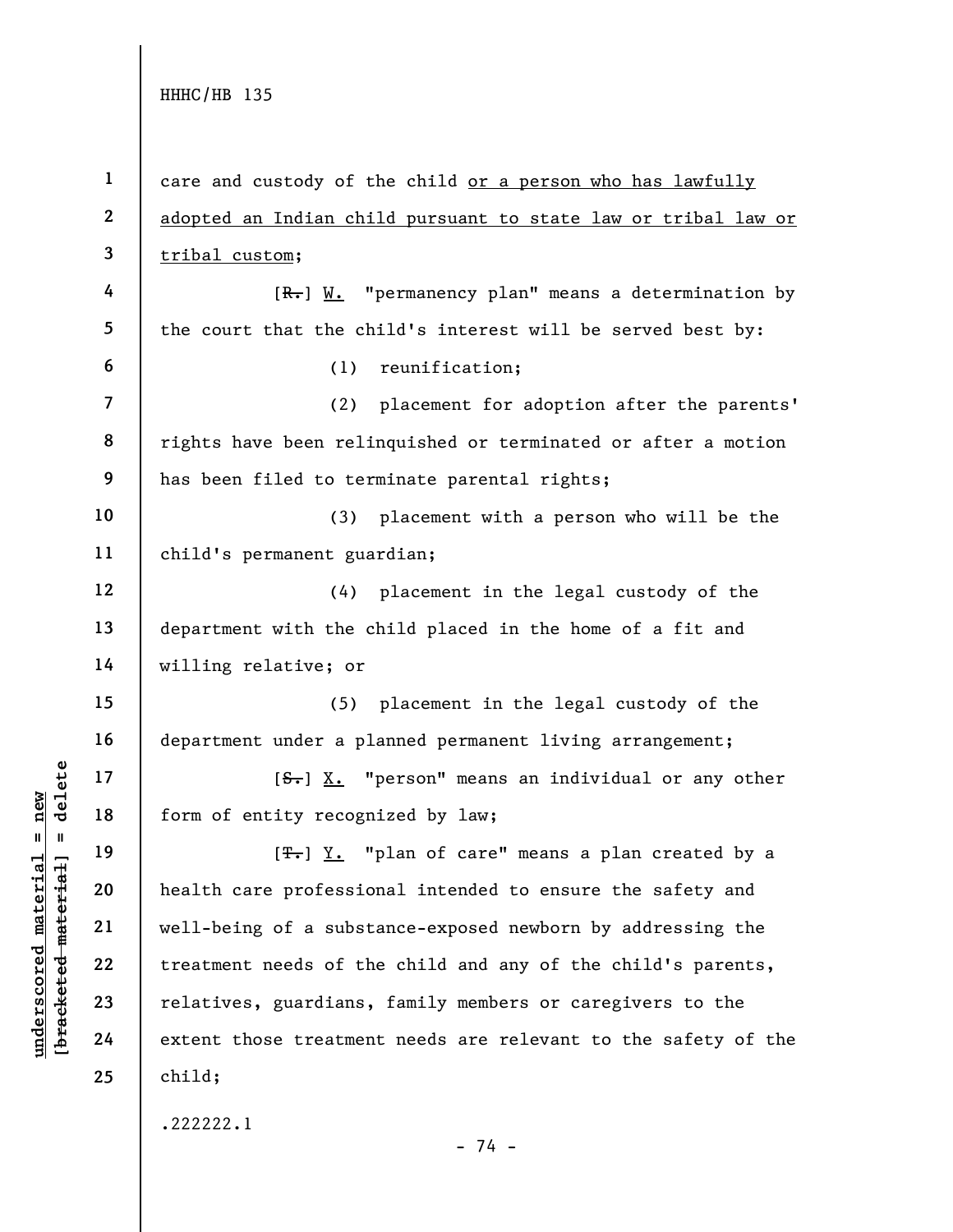|                                             | $\mathbf 1$    | $[\theta_{\tau}]$ Z. "preadoptive parent" means a person with            |
|---------------------------------------------|----------------|--------------------------------------------------------------------------|
|                                             | $\mathbf{2}$   | whom a child has been placed for adoption;                               |
|                                             | $\overline{3}$ | $[\overline{\mathbf{u}}_r]$ AA. "protective supervision" means the right |
|                                             | $\overline{4}$ |                                                                          |
|                                             |                | to visit the child in the home where the child is residing,              |
|                                             | 5              | inspect the home, transport the child to court-ordered                   |
|                                             | 6              | diagnostic examinations and evaluations and obtain information           |
|                                             | $\overline{7}$ | and records concerning the child;                                        |
|                                             | 8              | $[W_r]$ BB. "relative" means a person related to                         |
|                                             | 9              | another person:                                                          |
|                                             | 10             | by blood within the fifth degree of<br>(1)                               |
|                                             | 11             | consanguinity or through marriage by the fifth degree of                 |
|                                             | 12             | affinity; or                                                             |
|                                             | 13             | with respect to an Indian child, as<br>(2)                               |
|                                             | 14             | established or defined by the Indian child's tribe's custom or           |
|                                             | 15             | $\frac{1aw}{1}$                                                          |
|                                             | 16             | CC.<br>"reservation" means:                                              |
|                                             | 17             | "Indian country" as defined in 18 U.S.C.<br>(1)                          |
| delete<br>new                               | 18             | Section 1151;                                                            |
| $\mathbf{II}$<br>- II                       | 19             | any lands to which the title is held by<br>(2)                           |
|                                             | 20             | the United States in trust for the benefit of an Indian tribe            |
| underscored material<br>[bracketed material |                |                                                                          |
|                                             | 21             | or individual; or                                                        |
|                                             | 22             | any lands held by an Indian tribe or<br>(3)                              |
|                                             | 23             | individual subject to a restriction by the United States                 |
|                                             | 24             | against alienation;                                                      |
|                                             | 25             | "reunification" means either a return of<br>$[X-]$ DD.                   |
|                                             |                | .222222.1                                                                |
|                                             |                | $-75 -$                                                                  |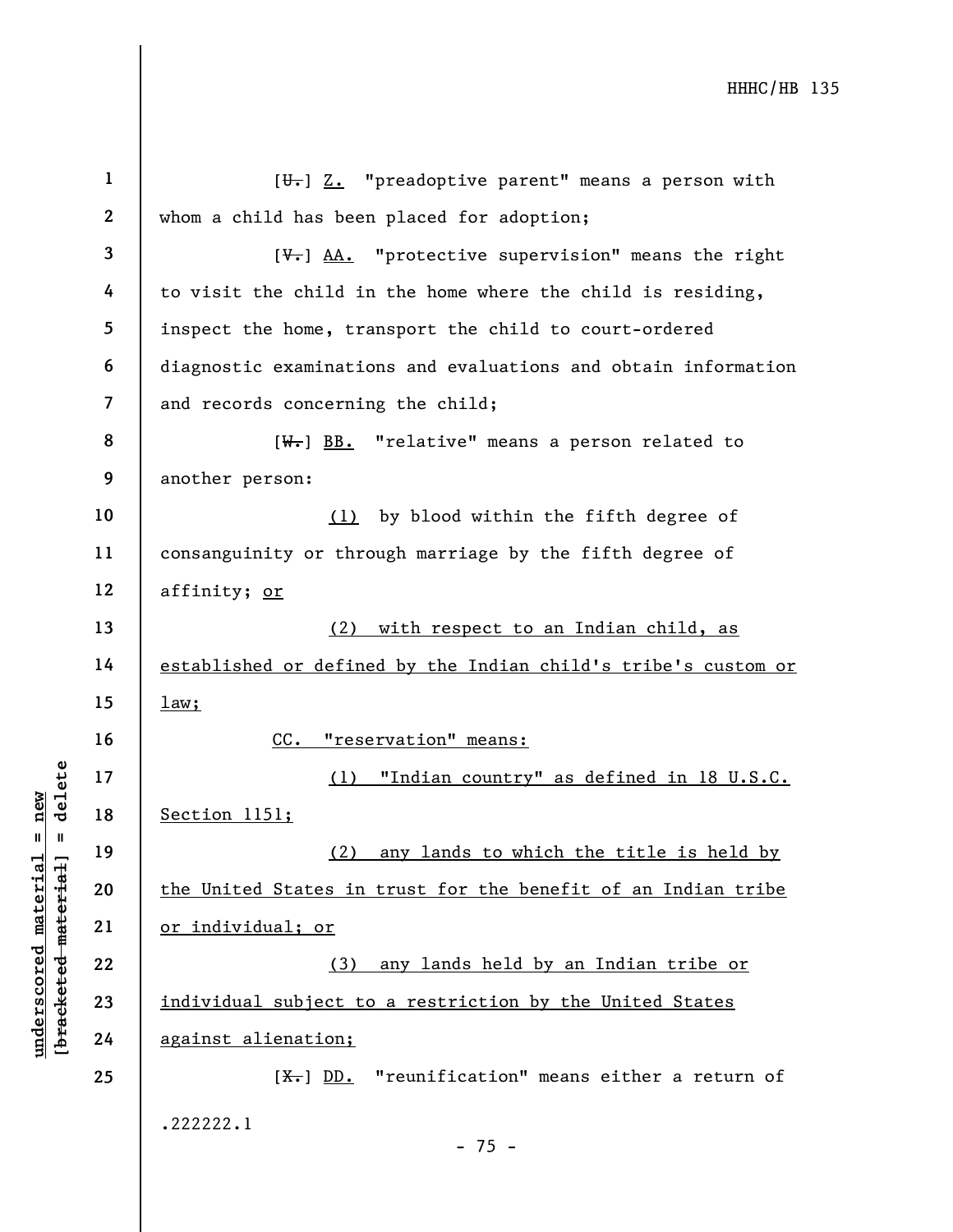underscored material = new [bracketed material] = delete 1 2 3 4 5 6 7 8 9 10 11 12 13 14 15 16 17 18 19 20 21 22 23 24 25 the child to the parent or to the home from which the child was removed or a return to the noncustodial parent; EE. "secretary" means the United States secretary of the interior;  $[\frac{V}{N}]$  FF. "tribal court" means [(1) a court established and operated pursuant to a code or custom of an Indian tribe; or (2) any administrative body of an Indian tribe that is vested with judicial authority] a court with jurisdiction over child custody proceedings that is either a court of Indian offenses, a court established and operated under the law or custom of an Indian tribe or any other administrative body that is vested by an Indian tribe with authority over child custody proceedings;  $[**Z**]<sub>+</sub>$  GG. "tribal court order" means a document issued by a tribal court that is signed by an appropriate authority, including a judge, governor or tribal council member, and that orders an action that is within the tribal court's jurisdiction; and [AA.] HH. "tribunal" means any judicial forum other than the court." SECTION 45. Section 32A-1-8 NMSA 1978 (being Laws 1993, Chapter 77, Section 17, as amended) is amended to read: "32A-1-8. JURISDICTION OF THE COURT--TRIBAL COURT JURISDICTION--EXCEPTION.--.222222.1

- 76 -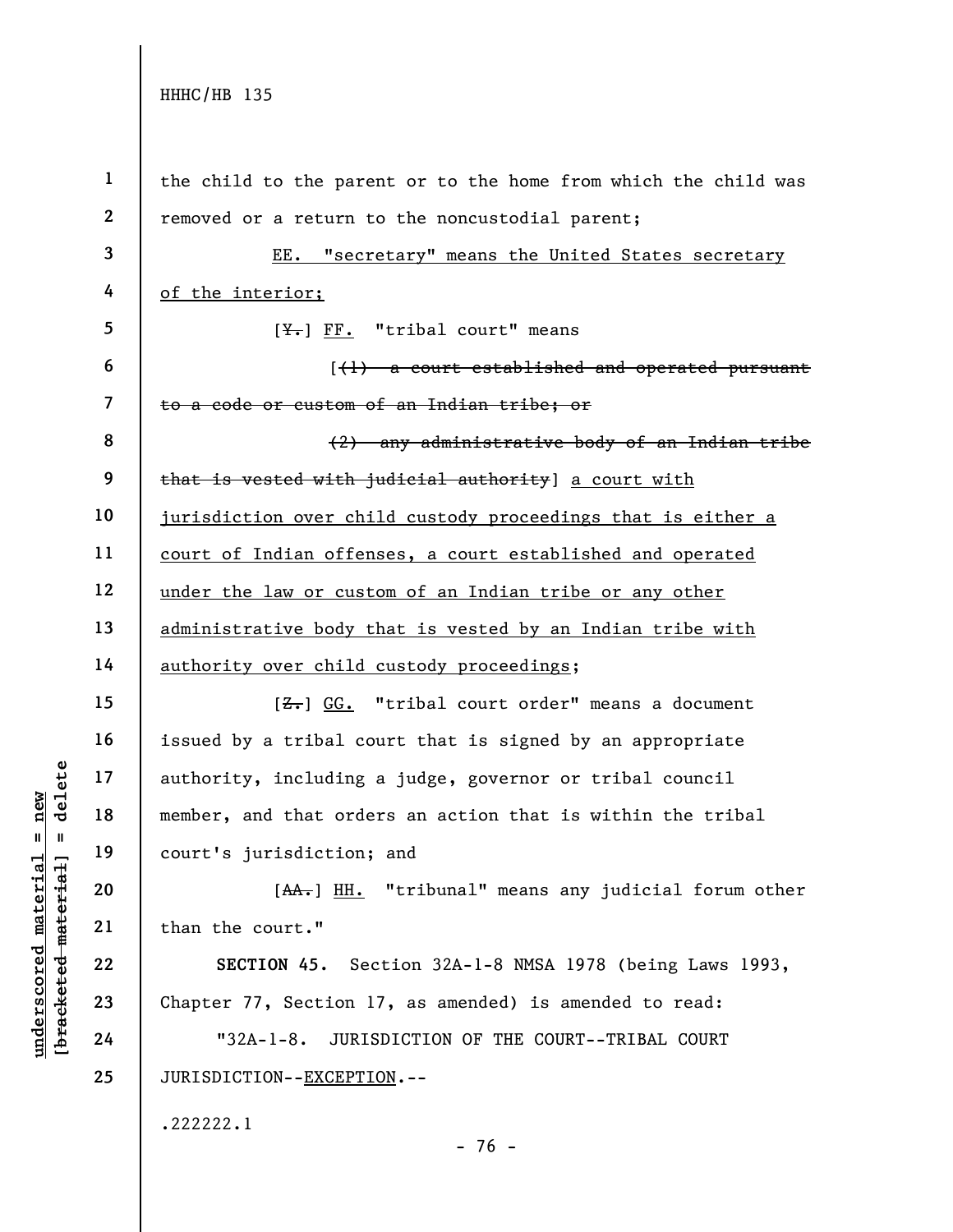UN EXTERN 17<br>
UN EXTERN 18<br>
Indian Family Protect<br>
To the extent the protect<br>
21<br>
UN EXTERN 19<br>
22<br>
23<br>
UN EXTERN 19<br>
23<br>
UN EXTERN 19<br>
24<br>
Of the Uniform Child-1 2 3 4 5 6 7 8 9 10 11 12 13 14 15 16 17 18 19 20 21 22 23 24 25 A. The court has exclusive original jurisdiction of all proceedings under the Children's Code in which a person is eighteen years of age or older and was a child at the time the alleged act in question was committed or is a child alleged to be: (1) a delinquent child; (2) a child of a family in need of court-ordered services or a child in need of services pursuant to the Family in Need of Court-Ordered Services Act; (3) a neglected child; (4) an abused child; (5) a child subject to adoption; or (6) a child subject to placement for a developmental disability or a mental disorder. B. The court has exclusive original jurisdiction to emancipate a minor. C. The provisions of the Indian Family Protection Act govern child custody proceedings involving Indian children. To the extent the provisions of the Indian Family Protection Act conflict with the Children's Code, the provisions of the Indian Family Protection Act shall apply.  $[G<sub>r</sub>]$  D. During abuse or neglect proceedings in which New Mexico is the home state, pursuant to the provisions of the Uniform Child-Custody Jurisdiction and Enforcement Act, the court shall have jurisdiction over both parents to .222222.1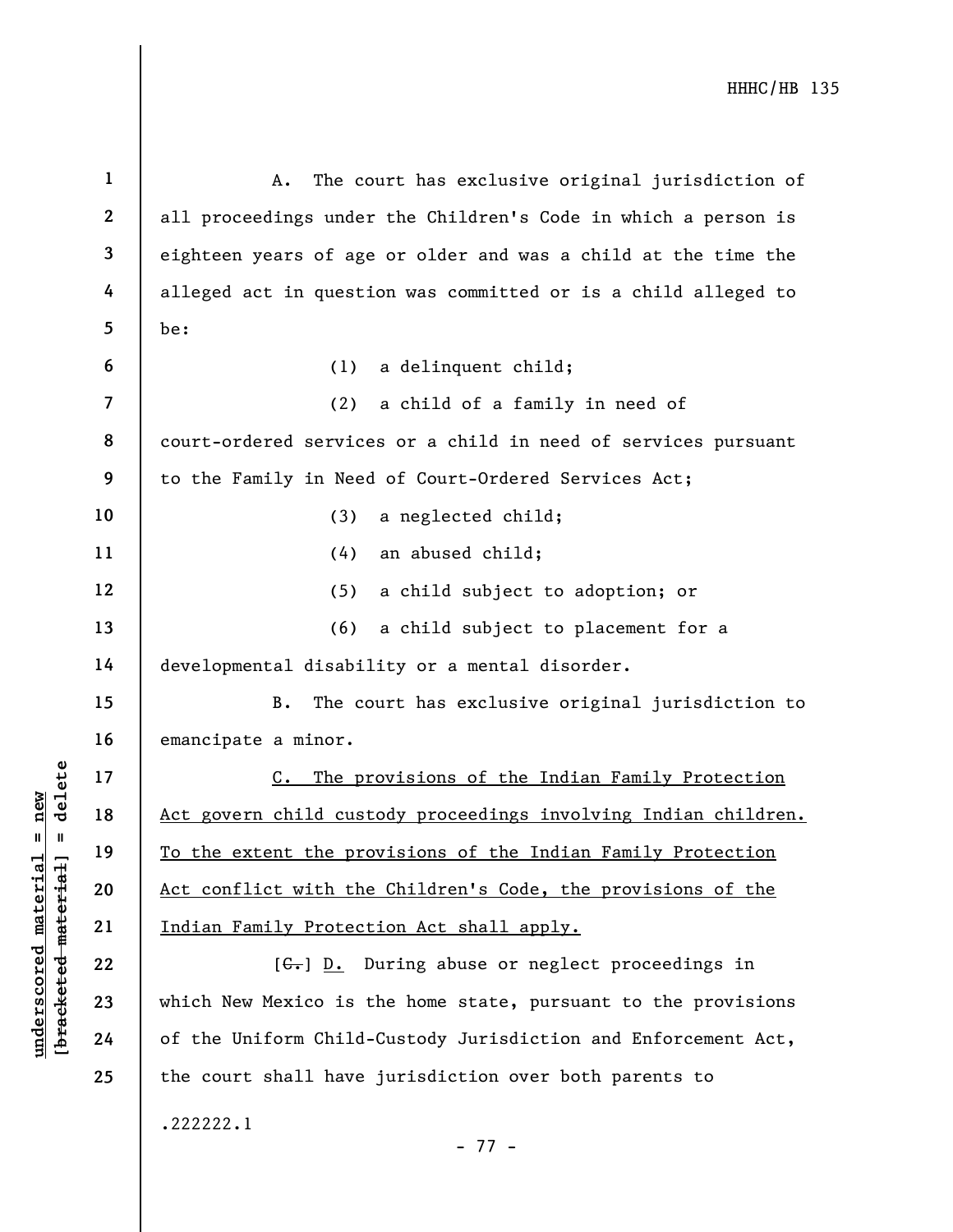25

1

2

3

4

5

6

determine the best interest of the child and to decide all matters incident to the court proceedings.

[D. Nothing in this section shall be construed to in any way abridge the rights of any Indian tribe to exercise jurisdiction over child custody matters as defined by and in accordance with the federal Indian Child Welfare Act of 1978.

understand material etch material and that are available to<br>
intergovernmental agreemental agreemental agreemental agreemental agreemental<br>
undergovernmental agreemental agreemental<br>
deleted to an Indian<br>
etch material for 7 8 9 10 16 17 18 19 21 22 23 24 E. A tribal court order pertaining to an Indian child in an action under the Children's Code shall be recognized and enforced by the district court for the judicial district in which the tribal court is located. A tribal court order pertaining to an Indian child that accesses state resources shall be recognized and enforced pursuant to the provisions of intergovernmental agreements entered into by the Indian child's tribe and the department or another state agency. An Indian child residing on or off a reservation, as a citizen of this state, shall have the same right to services that are available to other children of the state, pursuant to intergovernmental agreements. The cost of the services provided to an Indian child shall be determined and provided for in the same manner as services are made available to other children of the state, utilizing tribal, state and federal funds and pursuant to intergovernmental agreements. The tribal court, as the court of original jurisdiction, shall retain jurisdiction and authority over the Indian child.

> $F-$ ]  $E.$  The court may acquire jurisdiction over a .222222.1 - 78 -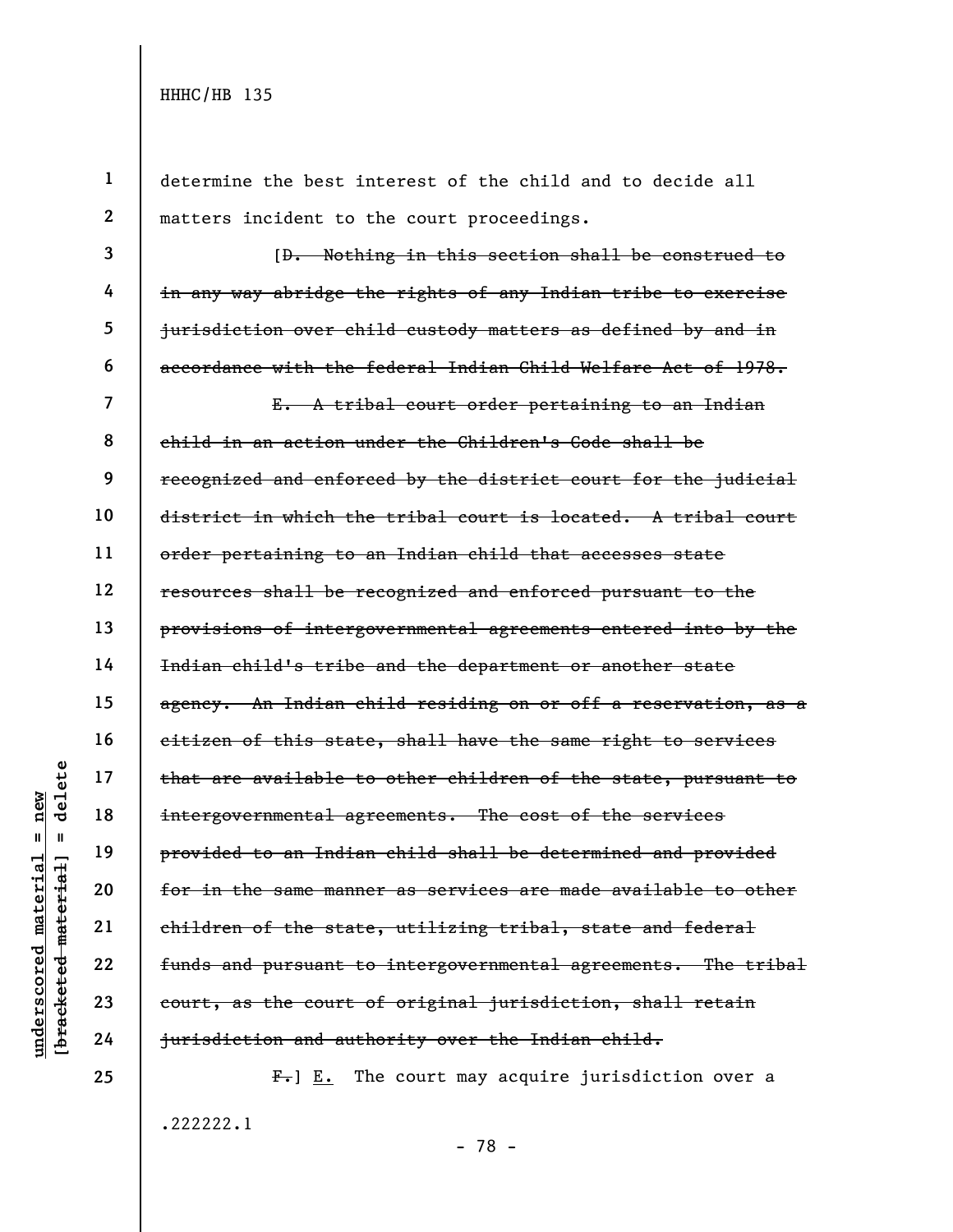|                                            | $\mathbf{1}$   | Motor Vehicle Code or municipal traffic code violation as set   |
|--------------------------------------------|----------------|-----------------------------------------------------------------|
|                                            | $\mathbf{2}$   | forth in Section 32A-2-29 NMSA 1978."                           |
|                                            | $\mathbf{3}$   | SECTION 46. Section 32A-1-11 NMSA 1978 (being Laws 1993,        |
|                                            | 4              | Chapter 77, Section 20, as amended) is amended to read:         |
|                                            | 5              | "32A-1-11. PETITION--FORM AND CONTENT.--A petition              |
|                                            | 6              | initiating proceedings pursuant to the provisions of Chapter    |
|                                            | $\overline{7}$ | 32A, Article 2, 3B, 4 or 6 NMSA 1978 shall be entitled, "In the |
|                                            | 8              | Matter of , a child", and shall set forth with                  |
|                                            | 9              | specificity:                                                    |
|                                            | 10             | the facts necessary to invoke the jurisdiction<br>Α.            |
|                                            | 11             | of the court;                                                   |
|                                            | 12             | if violation of a criminal statute or other law<br><b>B.</b>    |
|                                            | 13             | or ordinance is alleged, the citation to the appropriate law;   |
|                                            | 14             | the name, birth date and residence address of<br>$\mathbf{C}$ . |
|                                            | 15             | the child;                                                      |
|                                            | 16             | the name and residence address of the parents,<br>$D$ .         |
| delete                                     | 17             | guardian, custodian or spouse, if any, of the child; and if no  |
| new<br>II                                  | 18             | parent, guardian, custodian or spouse, if any, resides or can   |
|                                            | 19             | be found within the state or if a residence address is unknown, |
|                                            | 20             | the name of any known adult relative residing within the state  |
|                                            | 21             | or, if there be none, the known adult relative residing nearest |
| underscored materia<br>[bracketed-material | 22             | to the court;                                                   |
|                                            | 23             | Ε.<br>whether the child is in custody or detention              |
|                                            | 24             | pursuant to the Delinquency Act and, if so, the place of        |
|                                            | 25             | custody or detention and the time the child was taken into      |
|                                            |                | .222222.1                                                       |

- 79 -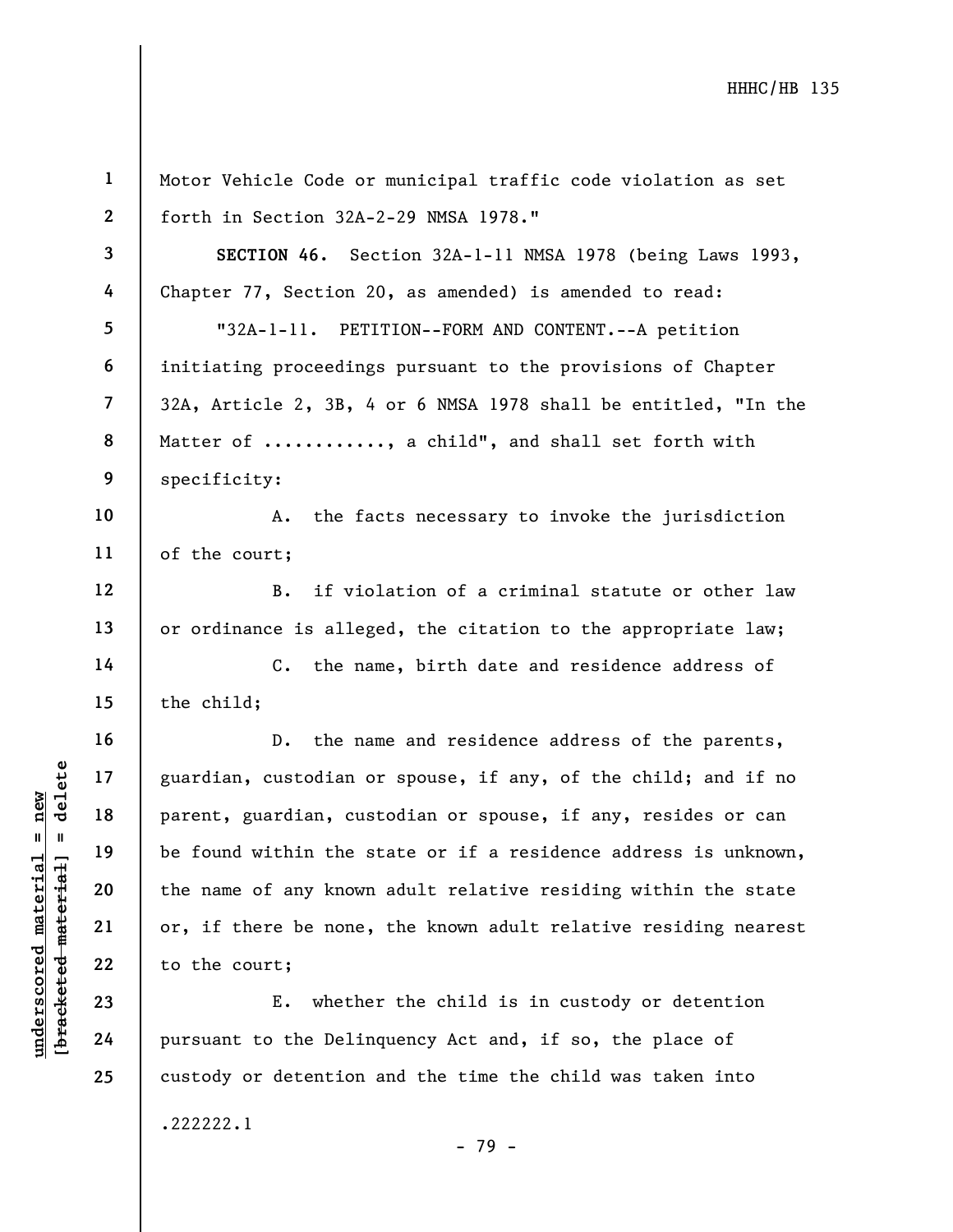underscored material material entity;<br>
and the child with the child with the child with the child with the child with the child with the child with the child with the child with the child with the child with the child with 1 2 3 4 5 6 7 8 9 10 11 12 13 14 15 16 17 18 19 20 21 22 23 24 25 custody; F. whether the child is an Indian child and, if so, any additional information required pursuant to the Indian Family Protection Act; and G. if any of the matters required to be set forth by this section are not known, a statement of those matters and the fact that they are not known." SECTION 47. Section 32A-3B-16 NMSA 1978 (being Laws 1993, Chapter 77, Section 88, as amended) is amended to read: "32A-3B-16. DISPOSITIONAL JUDGMENT.-- A. At the conclusion of the dispositional hearing, the court shall set forth its findings on the following issues in the dispositional judgment: (1) the ability of the parent and child to share a residence; (2) the interaction and interrelationship of the child with the child's parent, siblings and any other person who may significantly affect the child's best interest; (3) the child's adjustment to home, school and community; (4) whether the child's educational needs are being met; (5) the mental and physical health of all individuals involved; (6) the wishes of the child as to the child's .222222.1 - 80 -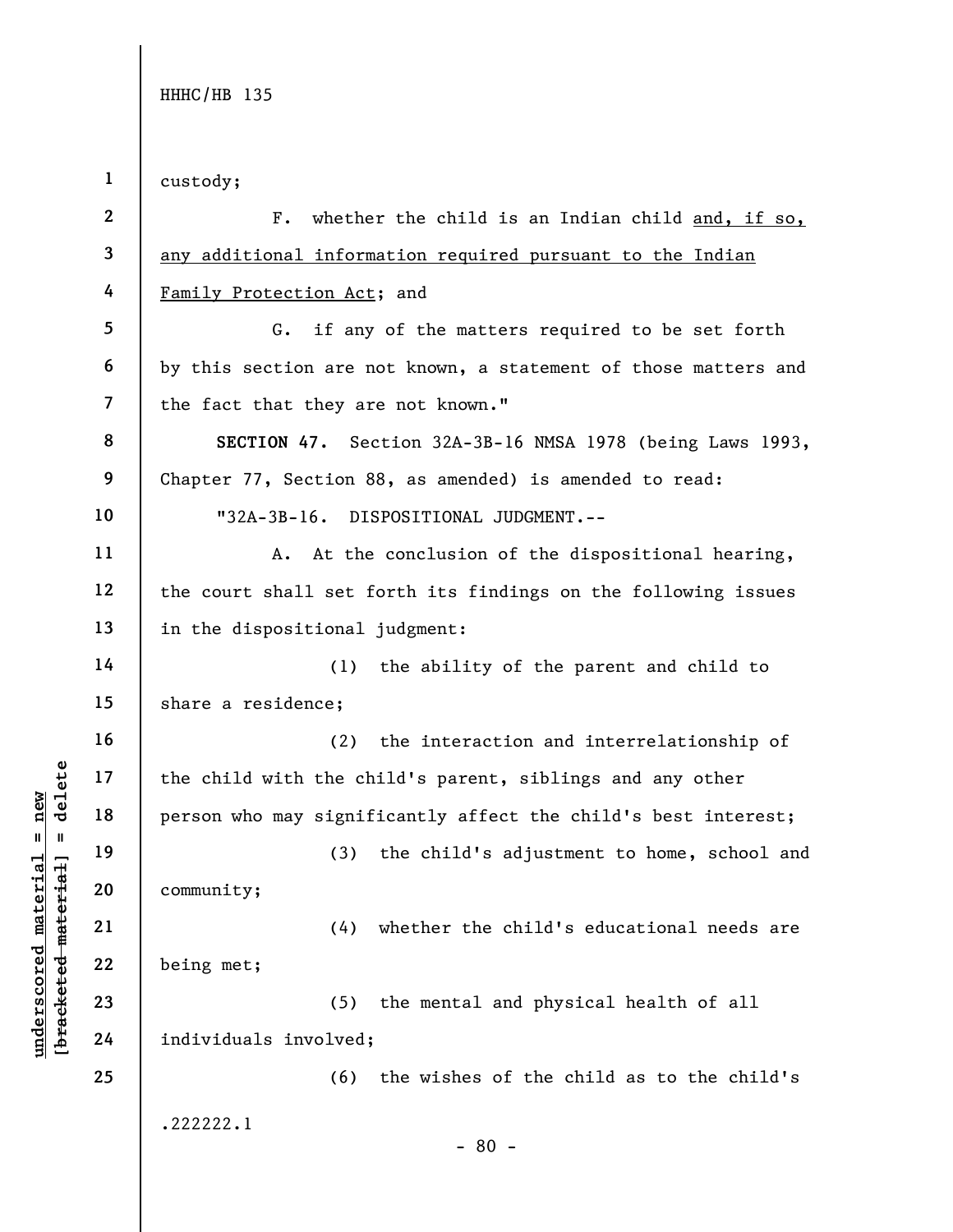|                                                                | $\mathbf{1}$            | custodian;                                                      |
|----------------------------------------------------------------|-------------------------|-----------------------------------------------------------------|
|                                                                | $\boldsymbol{2}$        | the wishes of the child's parent, guardian<br>(7)               |
|                                                                | 3                       | or custodian as to the child's custody;                         |
|                                                                | 4                       | whether there exists a relative of the<br>(8)                   |
|                                                                | 5                       | child or any other individual who, after study by the           |
|                                                                | 6                       | department, is found to be qualified to receive and care for    |
|                                                                | $\overline{\mathbf{z}}$ | the child;                                                      |
|                                                                | 8                       | the availability of services recommended<br>(9)                 |
|                                                                | 9                       | in the treatment plan;                                          |
|                                                                | 10                      | (10) the department's efforts to work with the                  |
|                                                                | 11                      | parent and child in the home and a description of the in-home   |
|                                                                | 12                      | treatment programs that the department has considered and       |
|                                                                | 13                      | rejected; and                                                   |
|                                                                | 14                      | [(11) whether the placement preferences set                     |
|                                                                | 15                      | forth in the federal Indian Child Welfare Act of 1978 or the    |
|                                                                | 16                      | placement preferences of the child's Indian tribe have been     |
| delete                                                         | 17                      | incorporated into the plan. When placement preferences have     |
| new                                                            | 18                      | not been incorporated into the plan, an explanation shall be    |
| Ш<br>- 11                                                      | 19                      | clearly stated and supported;                                   |
| material<br>material                                           | 20                      | (12) when the child is an Indian child,                         |
|                                                                | 21                      | whether the plan provides for maintaining the Indian child's    |
| $\bm{{\rm underscore}}$<br>[ <del>brack</del> ete <del>d</del> | 22                      | eultural ties; and                                              |
|                                                                | 23                      | $(13)$ ] (11) when the child is an undocumented                 |
|                                                                | 24                      | immigrant child, whether the family services plan included      |
|                                                                | 25                      | referral to nongovernmental agencies that may be able to assist |
|                                                                |                         | .222222.1                                                       |
|                                                                |                         | $-81 -$                                                         |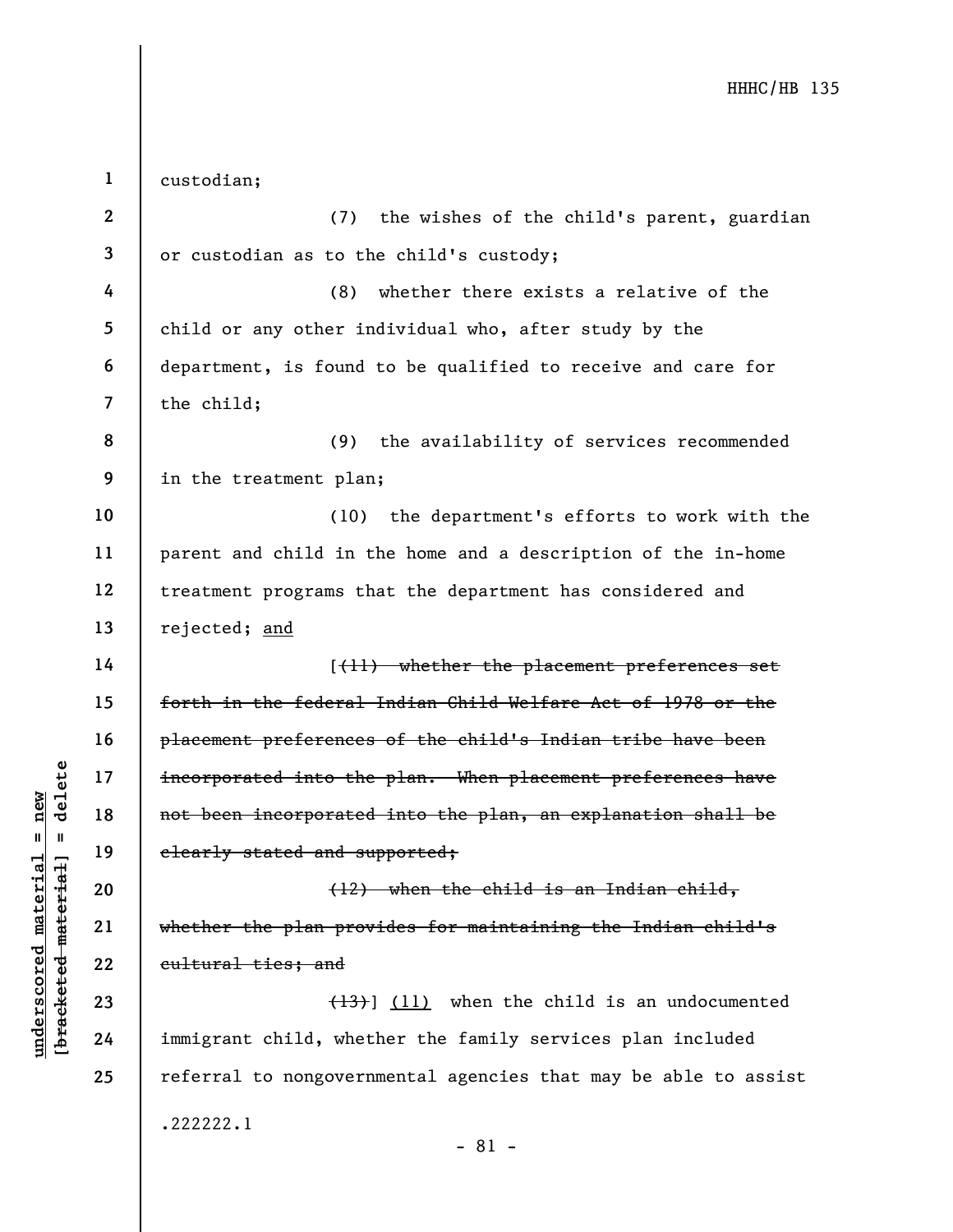|                         | $\mathbf{1}$     | the child, and family when appropriate, in addressing             |
|-------------------------|------------------|-------------------------------------------------------------------|
|                         | $\boldsymbol{2}$ | immigration status.                                               |
|                         | 3                | When there is an adjudication regarding a family<br>В.            |
|                         | 4                | in need of court-ordered services, the court shall enter          |
|                         | 5                | judgment and make any of the following dispositions:              |
|                         | 6                | permit the child to remain with the<br>(1)                        |
|                         | $\overline{7}$   | child's parent, guardian or custodian, subject to conditions      |
|                         | 8                | and limitations the court may prescribe;                          |
|                         | 9                | place the child under the protective<br>(2)                       |
|                         | 10               | supervision of the department;                                    |
|                         | 11               | (3)<br>transfer legal custody of the child to:                    |
|                         | 12               | the department;<br>(a)                                            |
|                         | 13               | (b)<br>an agency responsible for the care                         |
|                         | 14               | of neglected or abused children; or                               |
|                         | 15               | (c)<br>the child's noncustodial parent, if                        |
|                         | 16               | that is found to be in the child's best interests; or             |
| delete                  | 17               | if the evidence indicates that the child's<br>(4)                 |
| new                     | 18               | educational needs are not being met, the local education agency   |
| $\mathbf{u}$<br>$\,$ II | 19               | may be joined as a party and directed to assess the child's       |
| [bracketed material     | 20               | needs within forty-five days, attempt to meet the child's         |
|                         | 21               | educational needs and document its efforts to meet the child's    |
|                         | 22               | educational needs.                                                |
|                         | 23               | $\mathsf{C}$ .<br>Unless a child of an adjudicated family in need |
| underscored material    | 24               | of court-ordered services is also found to be a delinquent        |
|                         | 25               | child, the child shall not be confined in an institution          |
|                         |                  |                                                                   |

.222222.1

- 82 -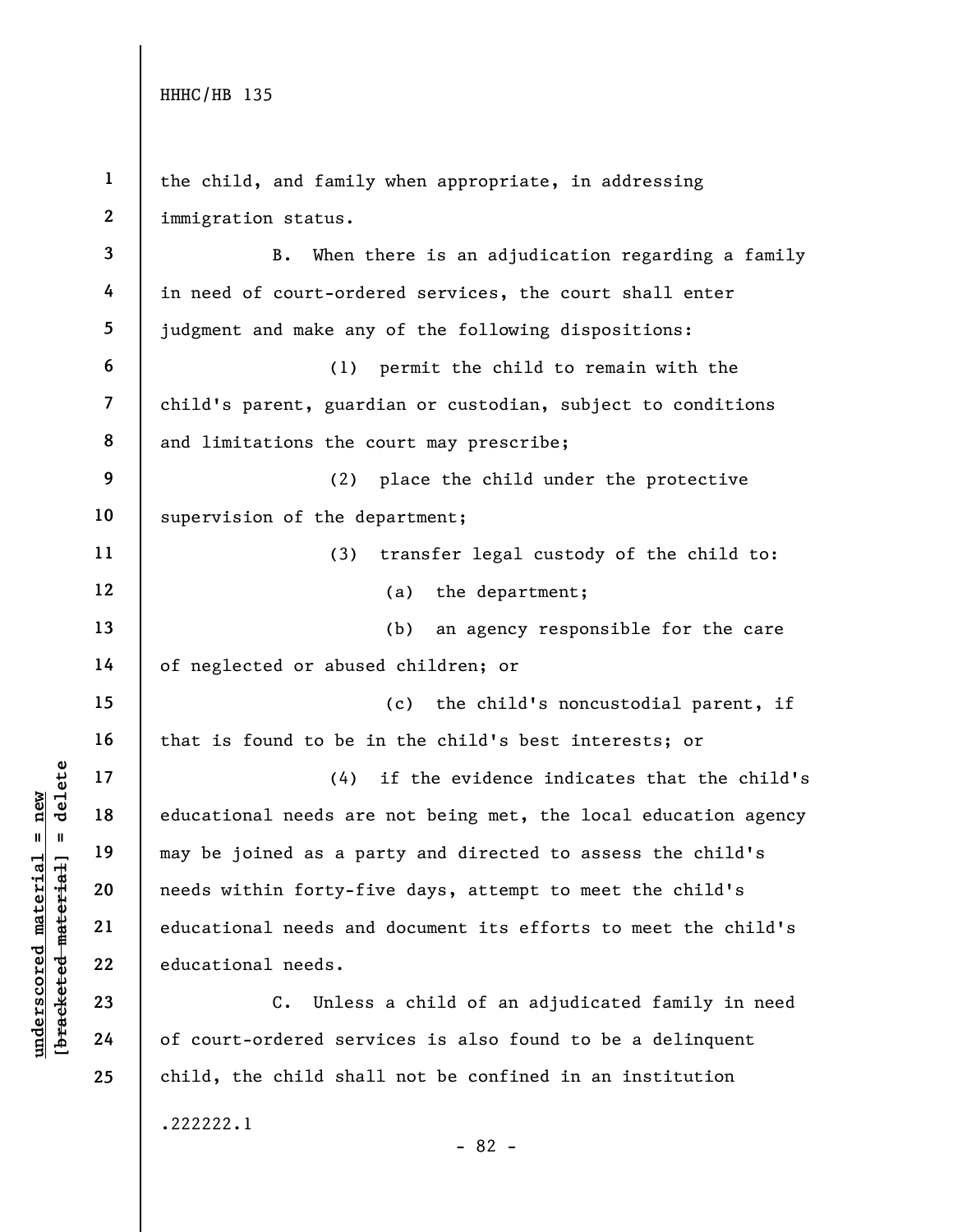11

12

13

14

15

16

17

18

19

20

21

22

23

24

25

1

2

3

established for the long-term care and rehabilitation of delinquent children or in a facility for the detention of alleged delinquent children.

4 5 6 7 8 9 10 [D. When the child is an Indian child, the child's cultural needs shall be considered during dispositional judgment and, when reasonable, access to cultural practices and traditional treatment shall be provided to the Indian child.]" SECTION 48. Section 32A-4-6 NMSA 1978 (being Laws 1993, Chapter 77, Section 100, as amended) is amended to read: "32A-4-6. TAKING INTO CUSTODY--PENALTY.--

A. A child may be held or taken into custody:

understand to conduct<br>  $\begin{array}{c|c|c|c} \n \multicolumn{1}{|c|}{\text{a}} & \multicolumn{1}{|c|}{\text{d}} & \multicolumn{1}{|c|}{\text{d}} & \multicolumn{1}{|c|}{\text{d}} & \multicolumn{1}{|c|}{\text{d}} & \multicolumn{1}{|c|}{\text{d}} & \multicolumn{1}{|c|}{\text{d}} & \multicolumn{1}{|c|}{\text{d}} & \multicolumn{1}{|c|}{\text{d}} & \multicolumn{1}{|c|}{\text{d}} & \multicolumn{1}{|c|}{\text$ (1) by a law enforcement officer when the officer has evidence giving rise to reasonable grounds to believe that the child is abused or neglected and that there is an immediate threat to the child's safety; provided that the law enforcement officer contacts the department to enable the department to conduct an on-site safety assessment to determine whether it is appropriate to take the child into immediate custody, except that a child may be taken into custody by a law enforcement officer without a protective services assessment being conducted if:

(a) the child's parent, guardian or custodian has attempted, conspired to cause or caused great bodily harm to the child or great bodily harm or death to the child's sibling;

.222222.1

- 83 -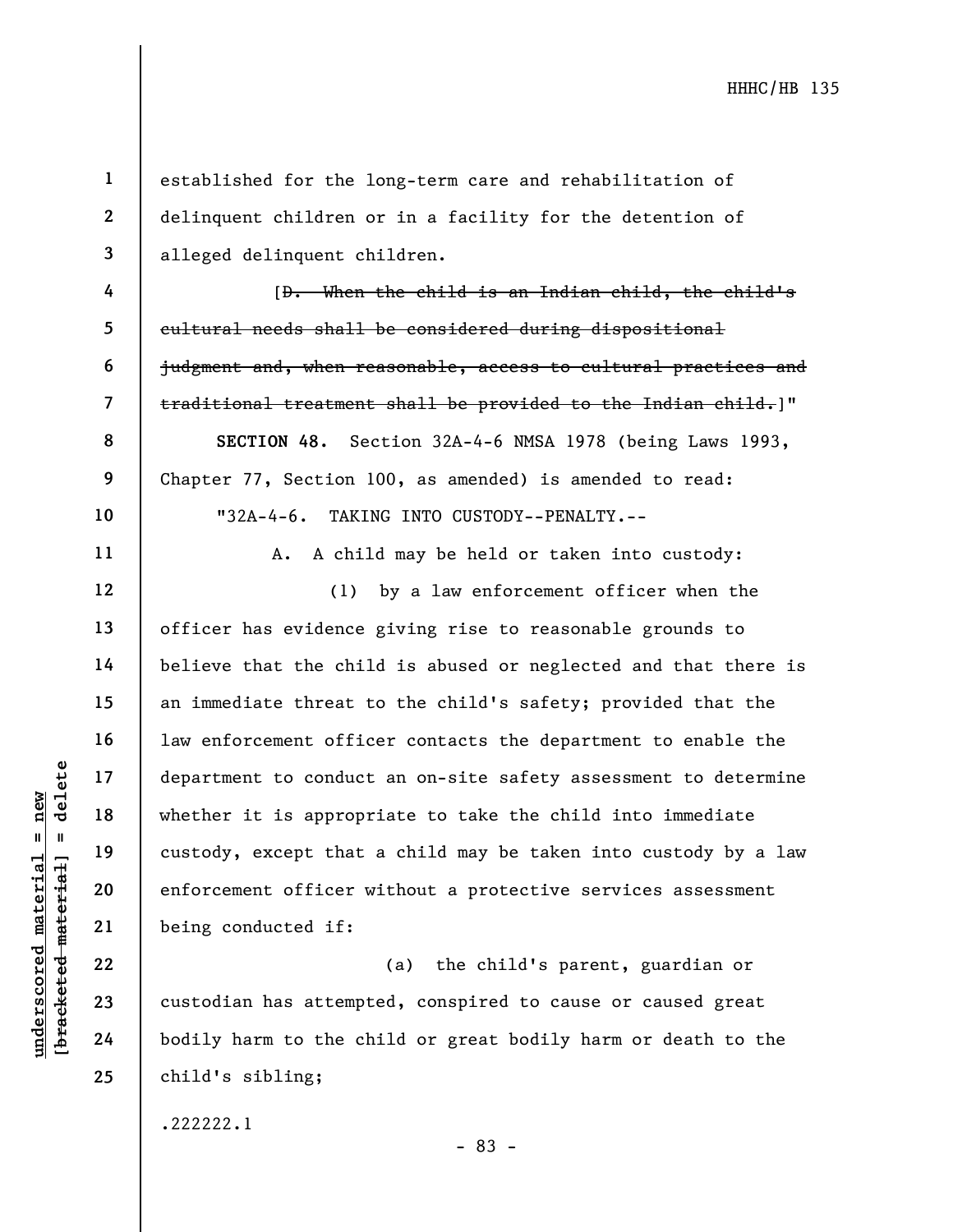|                         | $\mathbf{1}$            | (b)<br>the child's parent, guardian or                          |
|-------------------------|-------------------------|-----------------------------------------------------------------|
|                         | $\boldsymbol{2}$        | custodian has attempted, conspired to cause or caused great     |
|                         | 3                       | bodily harm or death to another parent, guardian or custodian   |
|                         | 4                       | of the child;                                                   |
|                         | 5                       | the child has been abandoned;<br>(c)                            |
|                         | 6                       | (d)<br>the child is in need of emergency                        |
|                         | $\overline{\mathbf{z}}$ | medical care;                                                   |
|                         | 8                       | the department is not available to<br>(e)                       |
|                         | 9                       | conduct a safety assessment in a timely manner; or              |
|                         | 10                      | the child is in imminent risk of<br>(f)                         |
|                         | 11                      | abuse; or                                                       |
|                         | 12                      | (2)<br>by medical personnel when there are                      |
|                         | 13                      | reasonable grounds to believe that the child has been injured   |
|                         | 14                      | as a result of abuse or neglect and that the child may be at    |
|                         | 15                      | risk of further injury if returned to the child's parent,       |
|                         | 16                      | guardian or custodian. The medical personnel shall hold the     |
| delete                  | 17                      | child until a law enforcement officer is available to take      |
| new                     | 18                      | custody of the child pursuant to Paragraph (1) of this          |
| Ш                       | 19                      | subsection.                                                     |
| materia<br>material     | 20                      | A child shall not be taken into protective<br>B.                |
|                         | 21                      | custody solely on the grounds that the child's parent, guardian |
| underscored             | 22                      | or custodian refuses to consent to the administration of a      |
| [ <del>brack</del> eted | 23                      | psychotropic medication to the child.                           |
|                         | 24                      | When a child is taken into custody by law<br>C.                 |
|                         | 25                      | enforcement, the department is not compelled to place the child |
|                         |                         | .222222.1                                                       |

- 84 -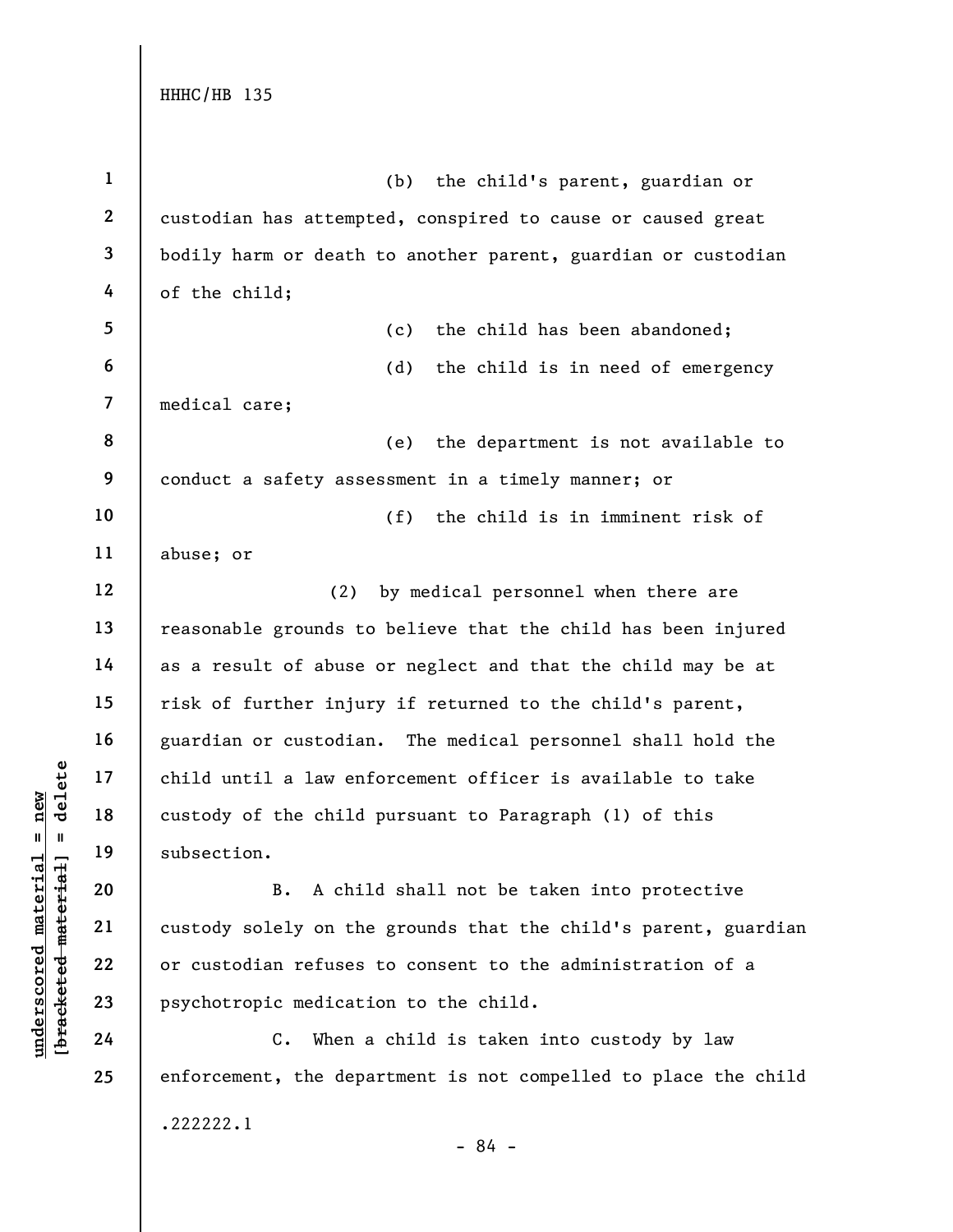1 2 in an out-of-home placement and may release the child to the child's parent, guardian or custodian.

3 4 5 6 D. When a child is taken into custody, the department shall make [reasonable] active efforts to determine whether the child is an Indian child as required pursuant to the Indian Family Protection Act.

8 9 [E. If a child taken into custody is an Indian child and is alleged to be neglected or abused, the department shall give notice to the agent of the Indian child's tribe in accordance with the federal Indian Child Welfare Act of 1978.

 $F_{\tau}$ ] E. Any person who intentionally interferes with protection of a child, as provided by Subsection A of this section, is guilty of a petty misdemeanor."

SECTION 49. Section 32A-4-18 NMSA 1978 (being Laws 1993, Chapter 77, Section 112, as amended) is amended to read:

"32A-4-18. CUSTODY HEARINGS--TIME LIMITATIONS--NOTICE-- PROBABLE CAUSE.--

under 17<br>
= 18<br>
= 18<br>
= 19<br>
= 19<br>
= 19<br>
= 19<br>
= 19<br>
= 19<br>
= 19<br>
= 19<br>
= 19<br>
= 19<br>
= 19<br>
= 19<br>
= 19<br>
= 19<br>
= 19<br>
= 19<br>
= 19<br>
= 19<br>
= 19<br>
= 19<br>
= 19<br>
= 19<br>
= 19<br>
= 19<br>
= 19<br>
= 19<br>
= 19<br>
= 19<br>
= 19<br>
= 19<br>
= 19<br>
= 19<br>
= 19<br>
= A. When a child alleged to be neglected or abused has been placed in the legal custody of the department or the department has petitioned the court for temporary custody, a custody hearing shall be held within ten days from the date the petition is filed to determine if the child should remain in or be placed in the department's custody pending adjudication. Upon written request of the respondent, the hearing may be held earlier, but in no event shall the hearing be held sooner than .222222.1

7

10

11

12

13

14

15

16

17

18

19

20

21

22

23

24

25

 $-85 -$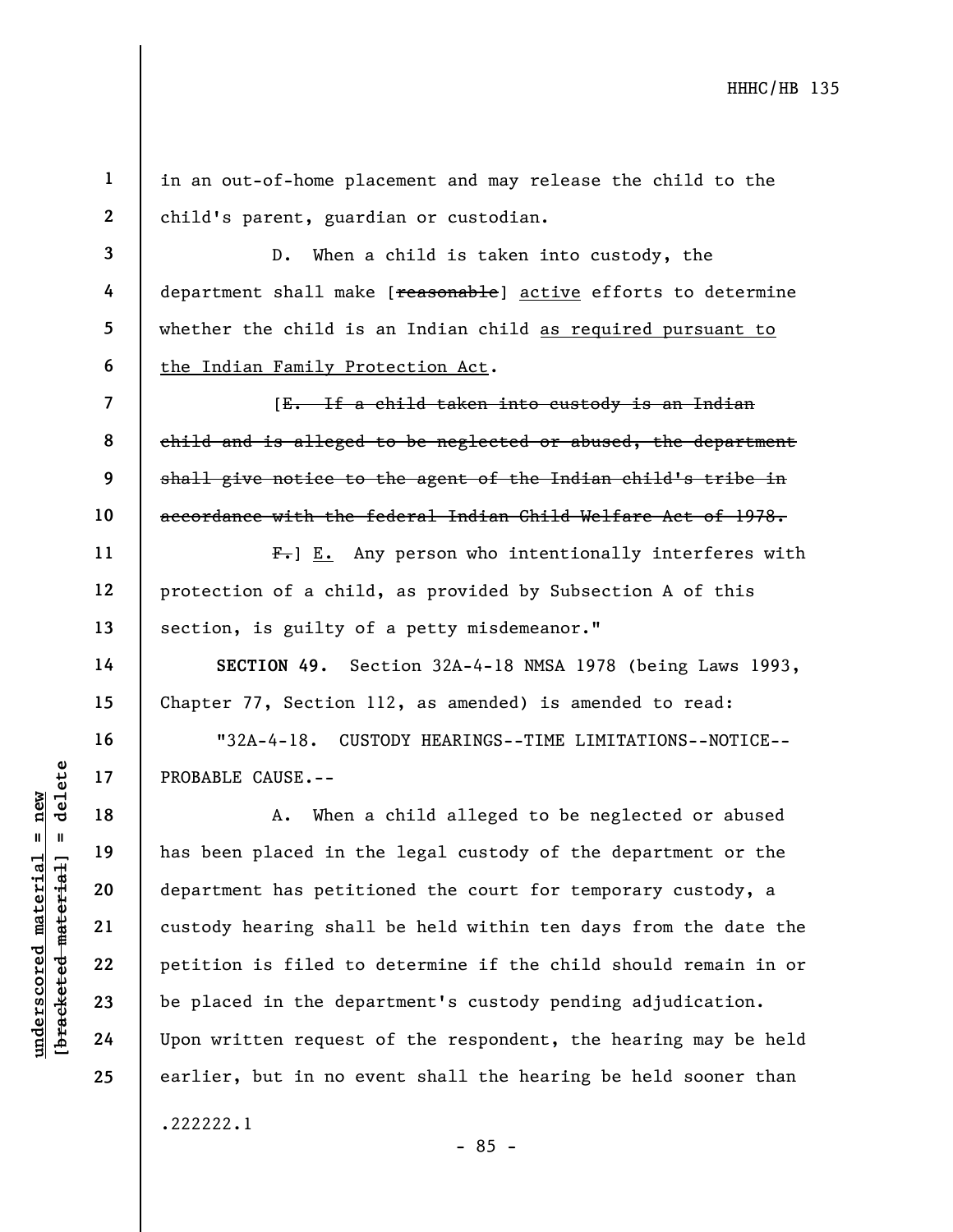| $\mathbf{1}$             | two days after the date the petition was filed.                |
|--------------------------|----------------------------------------------------------------|
| $\boldsymbol{2}$         | <b>B.</b><br>The parent, guardian or custodian of the child    |
| $\mathbf{3}$             | alleged to be abused or neglected shall be given reasonable    |
| 4                        | notice of the time and place of the custody hearing.           |
| 5                        | C. At the custody hearing, the court shall return              |
| 6                        | legal custody of the child to the child's parent, guardian or  |
| $\overline{\phantom{a}}$ | custodian unless probable cause exists to believe that:        |
| 8                        | the child is suffering from an illness or<br>(1)               |
| 9                        | injury, and the parent, guardian or custodian is not providing |
| 10                       | adequate care for the child;                                   |
| 11                       | (2)<br>the child is in immediate danger from the               |
| 12                       | child's surroundings and removal from those surroundings is    |
| 13                       | necessary for the child's safety or well-being;                |
| 14                       | (3)<br>the child will be subject to injury by                  |
| 15                       | others if not placed in the custody of the department;         |
| 16                       | there has been an abandonment of the child<br>(4)              |
| 17                       | by the child's parent, guardian or custodian; or               |
| 18                       | the parent, guardian or custodian is not<br>(5)                |
| 19                       | able or willing to provide adequate supervision and care for   |
| 20                       | the child.                                                     |
| 21                       | At the conclusion of the custody hearing, if the<br>$D$ .      |
| 22                       | court determines that probable cause exists pursuant to        |
| 23                       | Subsection C of this section, the court may:                   |
| 24                       | return legal custody of the child to the<br>(1)                |
| 25                       | child's parent, guardian or custodian upon such conditions as  |
|                          | .222222.1<br>$-86 -$                                           |

# $\frac{\text{underscored material = new}}{\text{beac detected-matter}+\text{d}}$  = delete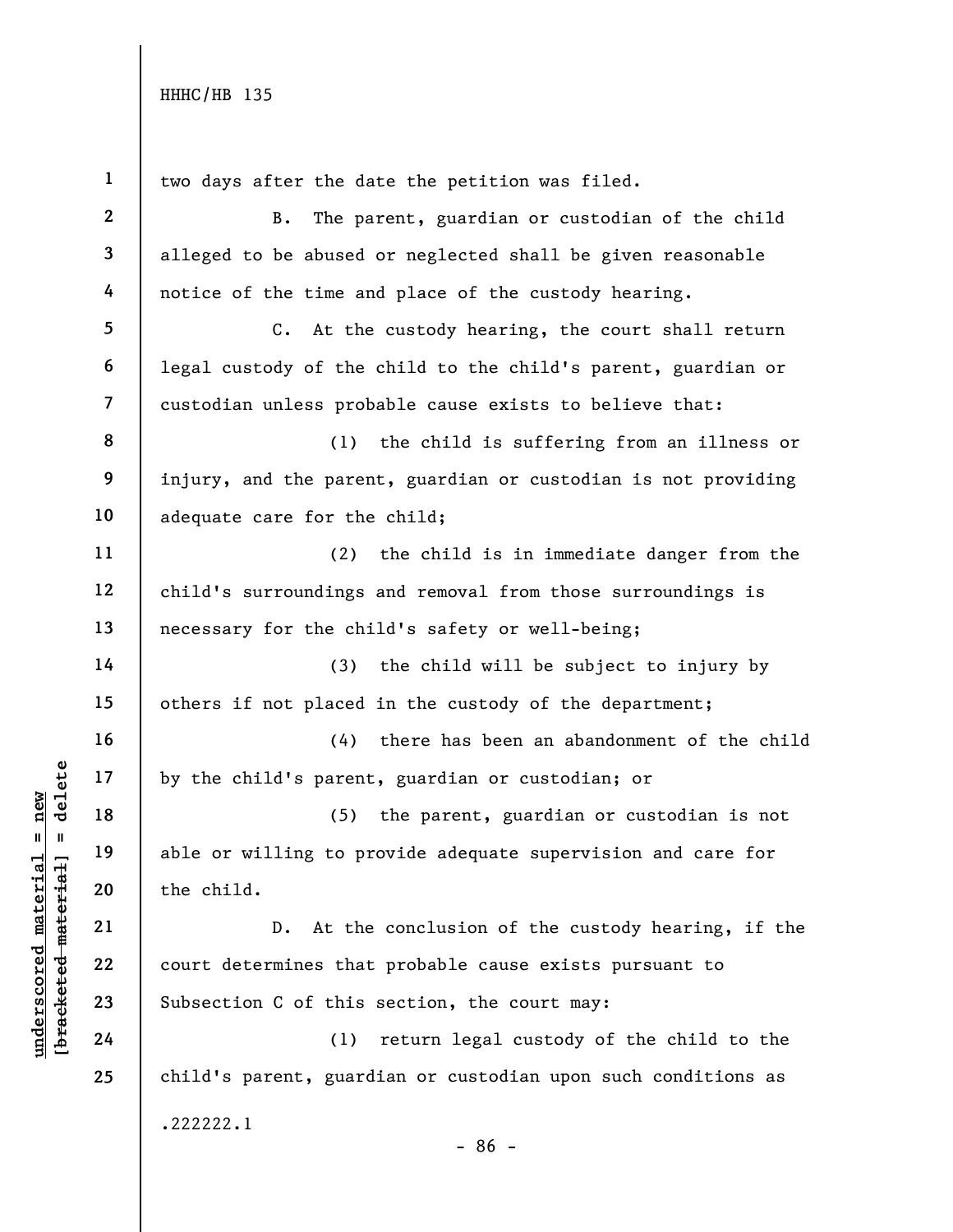8

9

10

11

12

13

14

15

16

17

18

19

20

21

22

23

24

25

1

2

will reasonably ensure the safety and well-being of the child, including protective supervision or maintenance at home by the department or participation in programs or services aimed at addressing the underlying causative factors that impact the safety or well-being of the child; or

(2) award legal custody of the child to the department.

E. Reasonable efforts shall be made to preserve and reunify the family, with the paramount concern being the child's health and safety. When the department determines that the home of an adult relative of the child meets all relevant child protection and licensing standards and placement in the home would be in the best interest of the child, the department shall give a preference to placement of the child in that home. The department shall make reasonable efforts to conduct home studies on appropriate relatives who express an interest in providing placement for the child.

F. At the conclusion of the custody hearing, if the court determines that probable cause does not exist pursuant to Subsection C of this section, the court shall:

understand material material providing placement for all the determines that<br>  $\begin{array}{ccc}\n\text{Equation 19}\n\text{Equation 20}\n\text{Equation 32}\n\text{Equation 4}\n\end{array}\n\quad\n\begin{array}{c}\n\text{Equation 19}\n\text{Equation 21}\n\text{Equation 3}\n\end{array}\n\quad\n\begin{array}{c}\n\text{Equation 21}\n\text{Equation 3}\n\end{array}\n\quad\n\begin{array}{$ (1) retain jurisdiction and, unless the court permits otherwise, order that the respondent and child remain in the jurisdiction of the court pending the adjudication;

(2) return legal custody of the child to the child's parent, guardian or custodian with conditions to .222222.1

- 87 -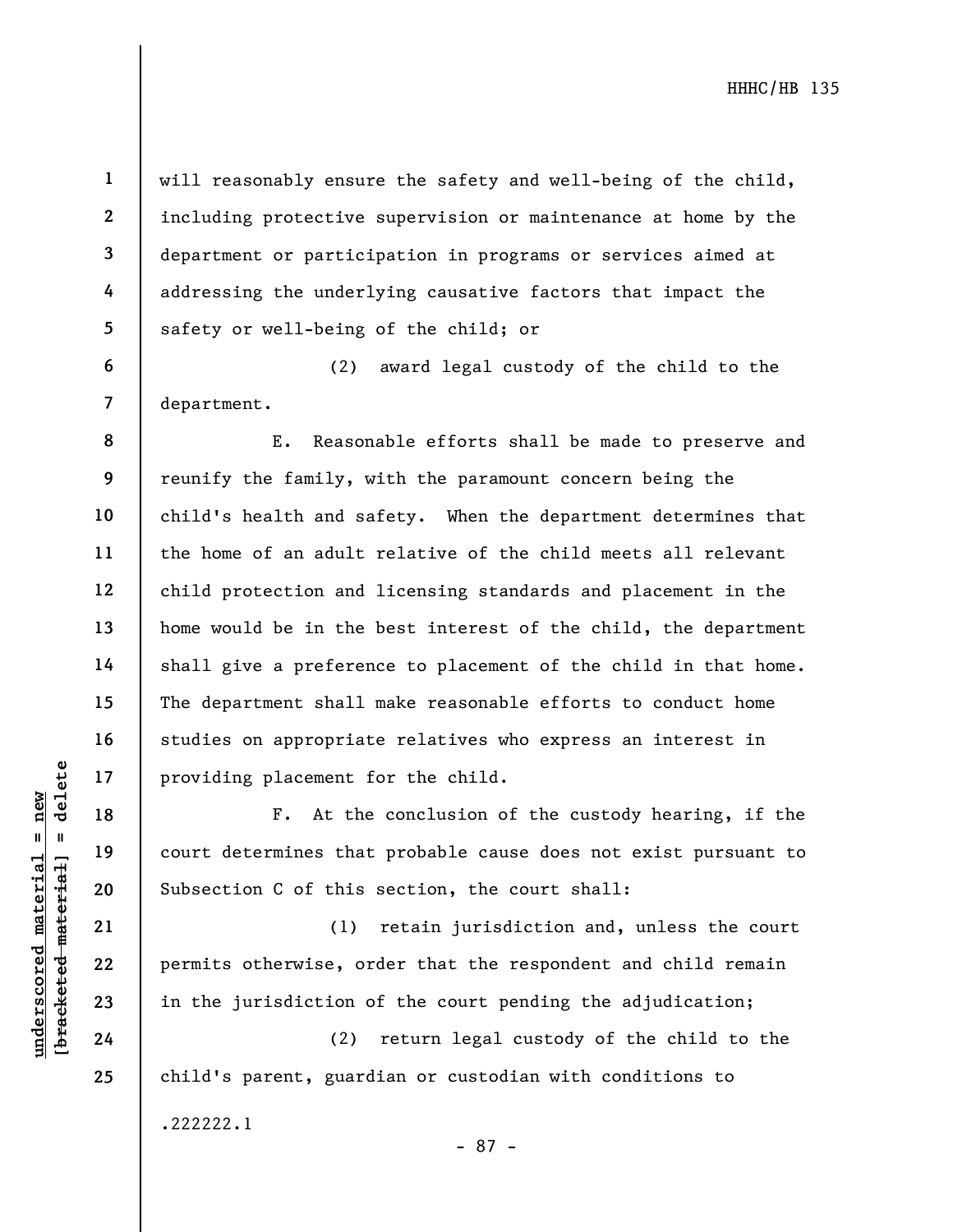25

2

3

4

5

6

7

8

9

1 provide for the safety and well-being of the child; and

(3) order that the child's parent, guardian or custodian allow the child necessary contact with the child's guardian ad litem or attorney.

G. At the conclusion of the custody hearing, the court may order the respondent or the child alleged to be neglected or abused, or both, to undergo appropriate diagnostic examinations or evaluations. If the court determines that probable cause does not exist, the court may order the respondent or the child alleged to be neglected or abused, or both, to undergo appropriate diagnostic examinations or evaluations as necessary to protect the child's best interests, based upon the allegations in the petition and the evidence presented at the custody hearing. Copies of any diagnostic or evaluation reports ordered by the court shall be provided to the parties at least five days before the adjudicatory hearing is scheduled. The reports shall not be sent to the court.

H. The Rules of Evidence shall not apply to custody hearings.

understand material is scheduled. The reading of the Runder of H. The Runder of H. The Runder of the child to or with the child to or with the child to or with the child to or with  $\frac{1}{2}$  and  $\frac{1}{2}$  and  $\frac{1}{2}$  and I. Notwithstanding any other provision of law, a party aggrieved by an order entered pursuant to this section shall be permitted to file an immediate appeal as a matter of right. If the order appealed from grants the legal custody of the child to or withholds it from one or more of the parties to the appeal, the appeal shall be expedited and shall be heard at .222222.1

- 88 -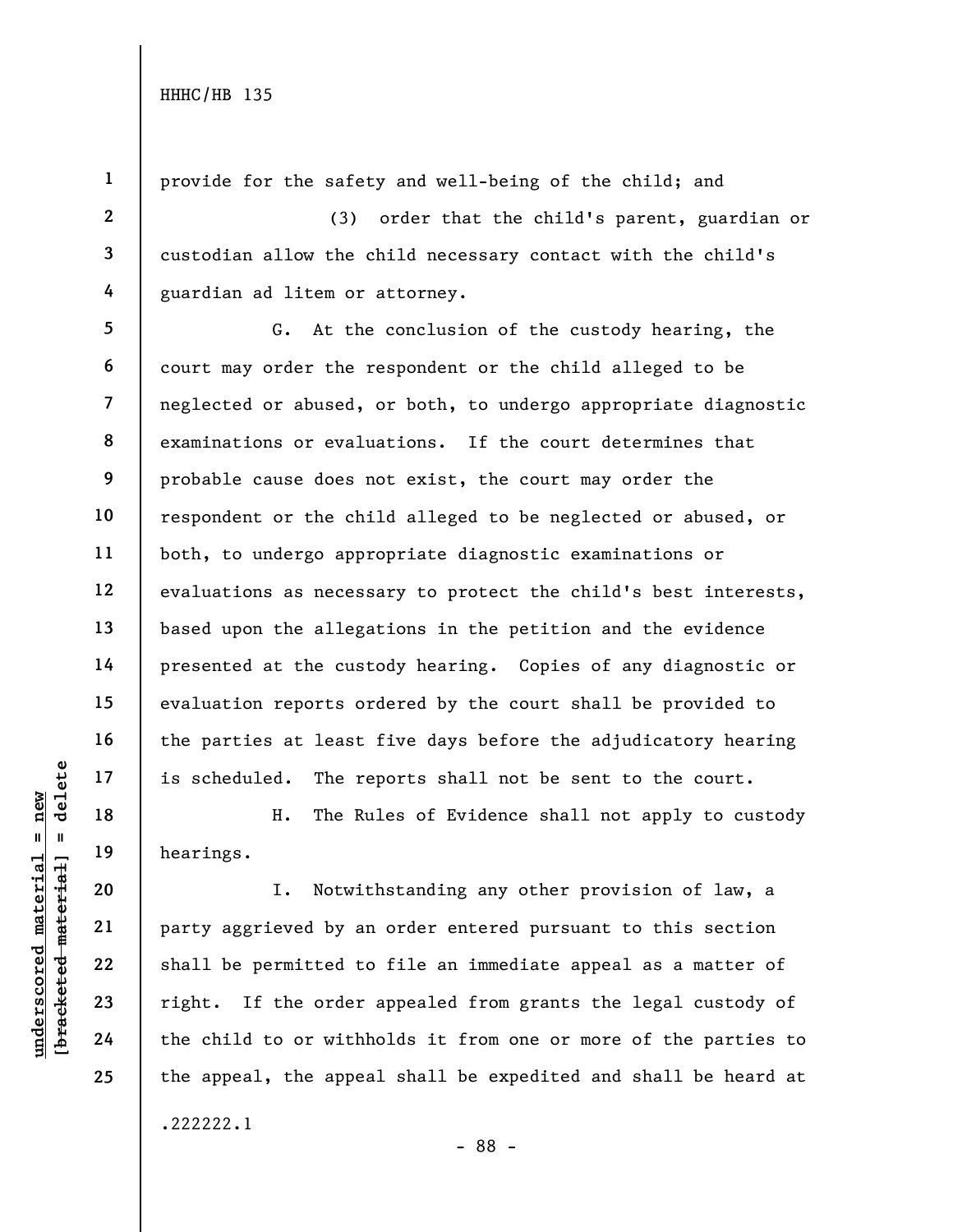underscored material = new [bracketed material] = delete 1 2 3 4 5 6 7 8 9 10 11 12 13 14 15 16 17 18 19 20 21 22 23 24 25 the earliest practicable time. While an appeal pursuant to this section is pending, the court shall have jurisdiction to take further action in the case pursuant to Subsection B of Section 32A-1-17 NMSA 1978. [J. Nothing in this section shall be construed to abridge the rights of Indian children pursuant to the federal Indian Child Welfare Act of 1978.]" SECTION 50. Section 32A-4-21 NMSA 1978 (being Laws 1993, Chapter 77, Section 115, as amended) is amended to read: "32A-4-21. NEGLECT OR ABUSE PREDISPOSITION STUDIES, REPORTS AND EXAMINATIONS.-- A. Prior to holding a dispositional hearing, the court shall direct that a predisposition study and report be submitted in writing to the court by the department. B. The predisposition study required pursuant to Subsection A of this section shall contain the following information: (1) a statement of the specific reasons for intervention by the department or for placing the child in the department's custody and a statement of the parent's ability to care for the child in the parent's home without causing harm to the child; (2) a statement of how an intervention plan is designed to achieve placement of the child in the least restrictive setting available, consistent with the best .222222.1 - 89 -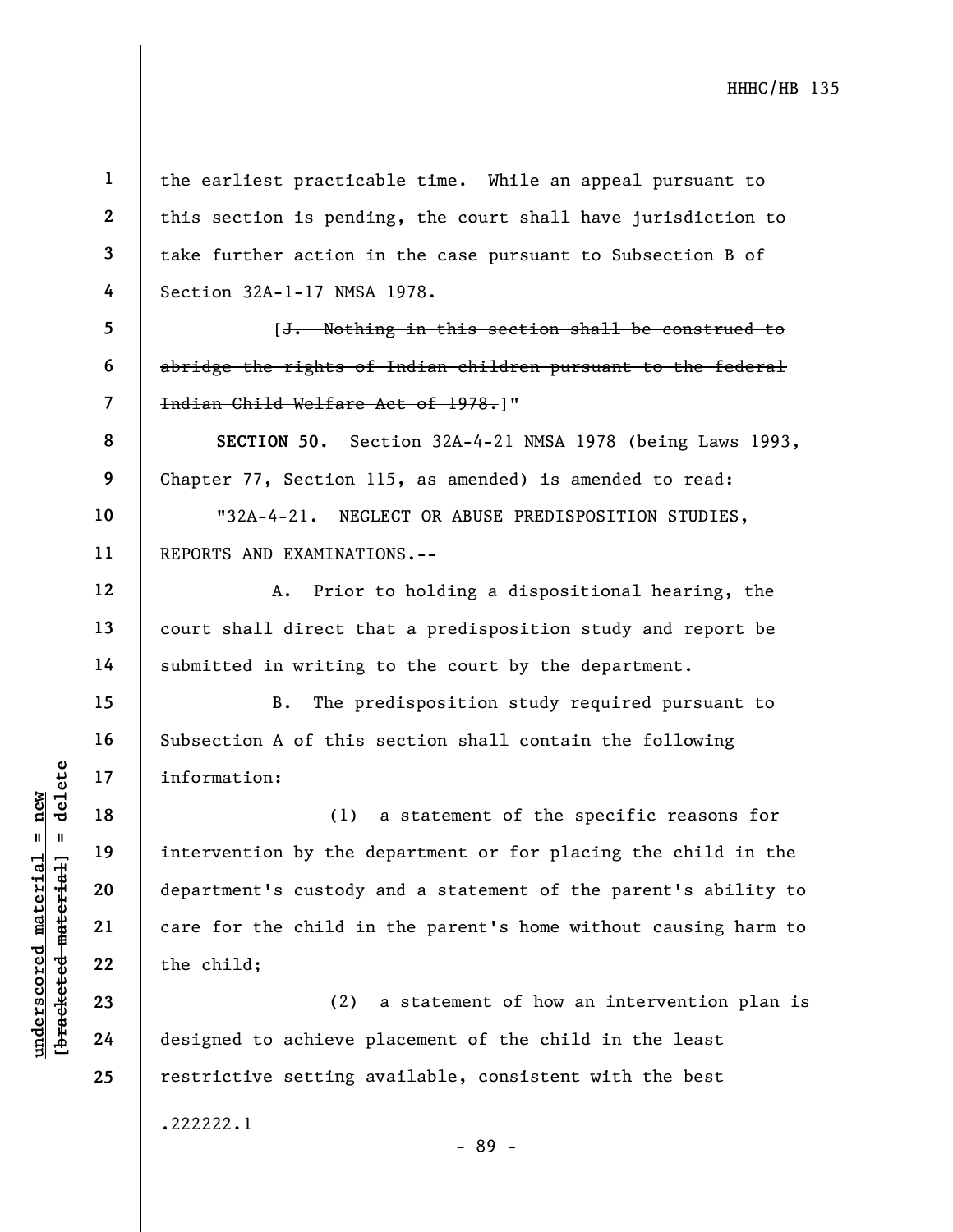1 2 3 4 5 6 7 8 9 interests and special needs of the child, including a statement of the likely harm the child may suffer as a result of being removed from the parent's home, including emotional harm that may result due to separation from the child's parents, and a statement of how the intervention plan is designed to place the child in close proximity to the parent's home without causing harm to the child due to separation from parents, siblings or any other person who may significantly affect the child's best interest;

10 11 (3) the wishes of the child as to the child's custodian;

(4) a statement of the efforts the department has made to identify and locate all grandparents and other relatives and to conduct home studies on any appropriate relative expressing an interest in providing care for the child, and a statement as to whether the child has a family member who, subsequent to study by the department, is determined to be qualified to care for the child;

underscored material = new [bracketed material] = delete (5) a description of services offered to the child, the child's family and the child's foster care family and a summary of reasonable efforts made to prevent removal of the child from the child's family or reasonable efforts made to reunite the child with the child's family;

(6) a description of the home or facility in which the child is placed and the appropriateness of the .222222.1

- 90 -

12

13

14

15

16

17

18

19

20

21

22

23

24

25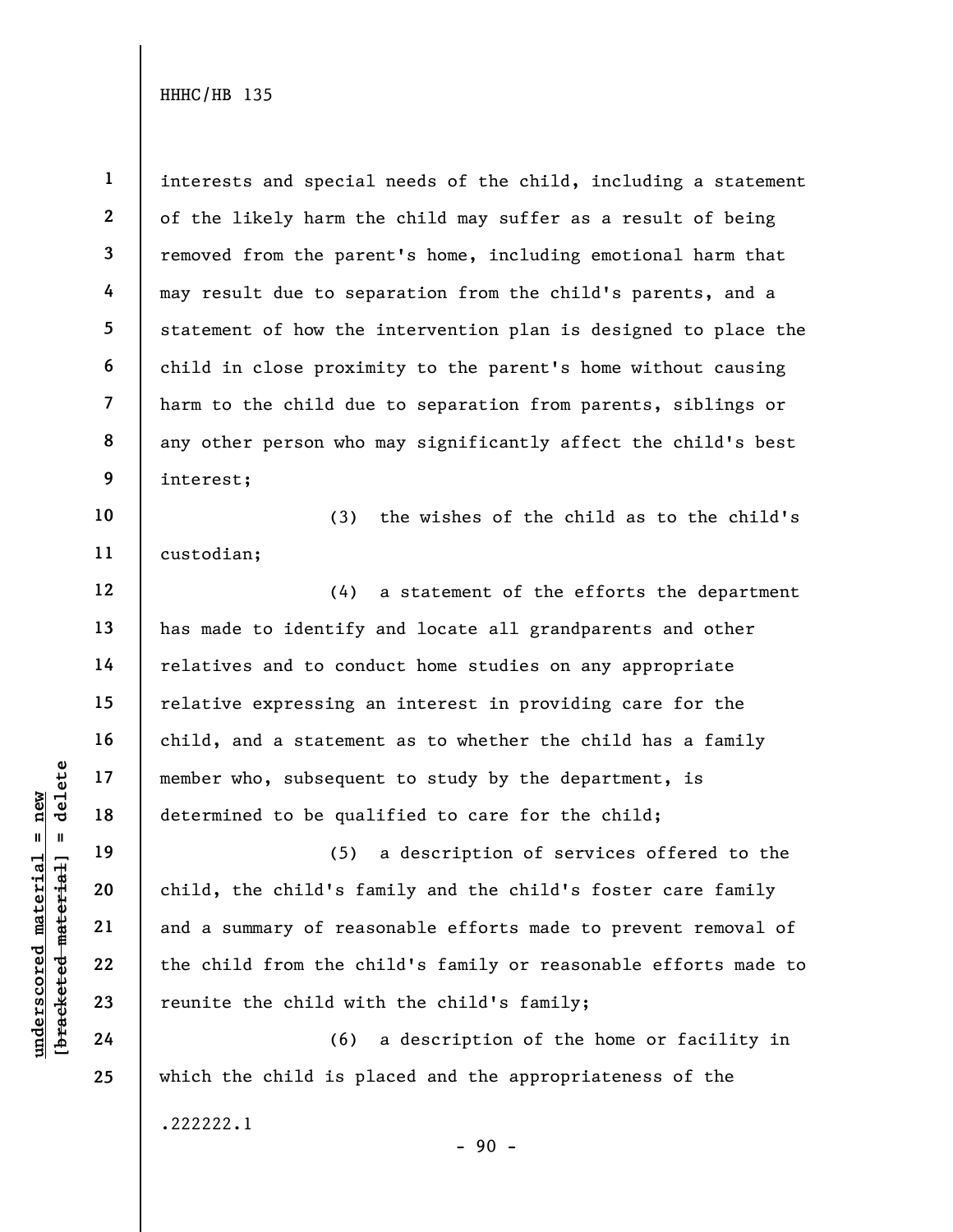$\begin{array}{c|c|c|c} \mathbf{u} & \mathbf{u} & \mathbf{u} & \mathbf{v} & \mathbf{v} & \mathbf{v} & \mathbf{v} & \mathbf{v} & \mathbf{v} & \mathbf{v} & \mathbf{v} & \mathbf{v} & \mathbf{v} & \mathbf{v} & \mathbf{v} & \mathbf{v} & \mathbf{v} & \mathbf{v} & \mathbf{v} & \mathbf{v} & \mathbf{v} & \mathbf{v} & \mathbf{v} & \mathbf{v} & \mathbf{v} & \mathbf{v} & \mathbf{v} & \mathbf{v} & \mathbf{v} & \mathbf{$ 1 2 3 4 5 6 7 8 9 10 11 12 13 14 15 16 17 18 19 20 21 22 23 child's placement; (7) the results of any diagnostic examination or evaluation ordered at the custody hearing; (8) a statement of the child's medical and educational background;  $(1, 9)$  if the child is an Indian child, whether the placement preferences set forth in the federal Indian Child Welfare Act of 1978 or the placement preferences of the child's Indian tribe were followed, and whether the child's case plan provides for maintaining the child's cultural ties;  $(10)$ ] (9) a case plan that sets forth steps to ensure that the child's physical, medical, cultural, psychological and educational needs are met and that sets forth services to be provided to the child and the child's parents to facilitate permanent placement of the child in the parent's home;  $[\frac{11}{1}]$  (10) for children sixteen years of age and older, a plan for developing the specific skills the child requires for successful transition into independent living as an adult, regardless of whether the child is returned to the child's parent's home;  $[\frac{12}{12}]$  (11) a case plan that sets forth steps

to ensure that the child's educational needs are met and, for a child fourteen years of age or older, a case plan that specifically sets forth the child's educational and post-

- 91 -

24

25

.222222.1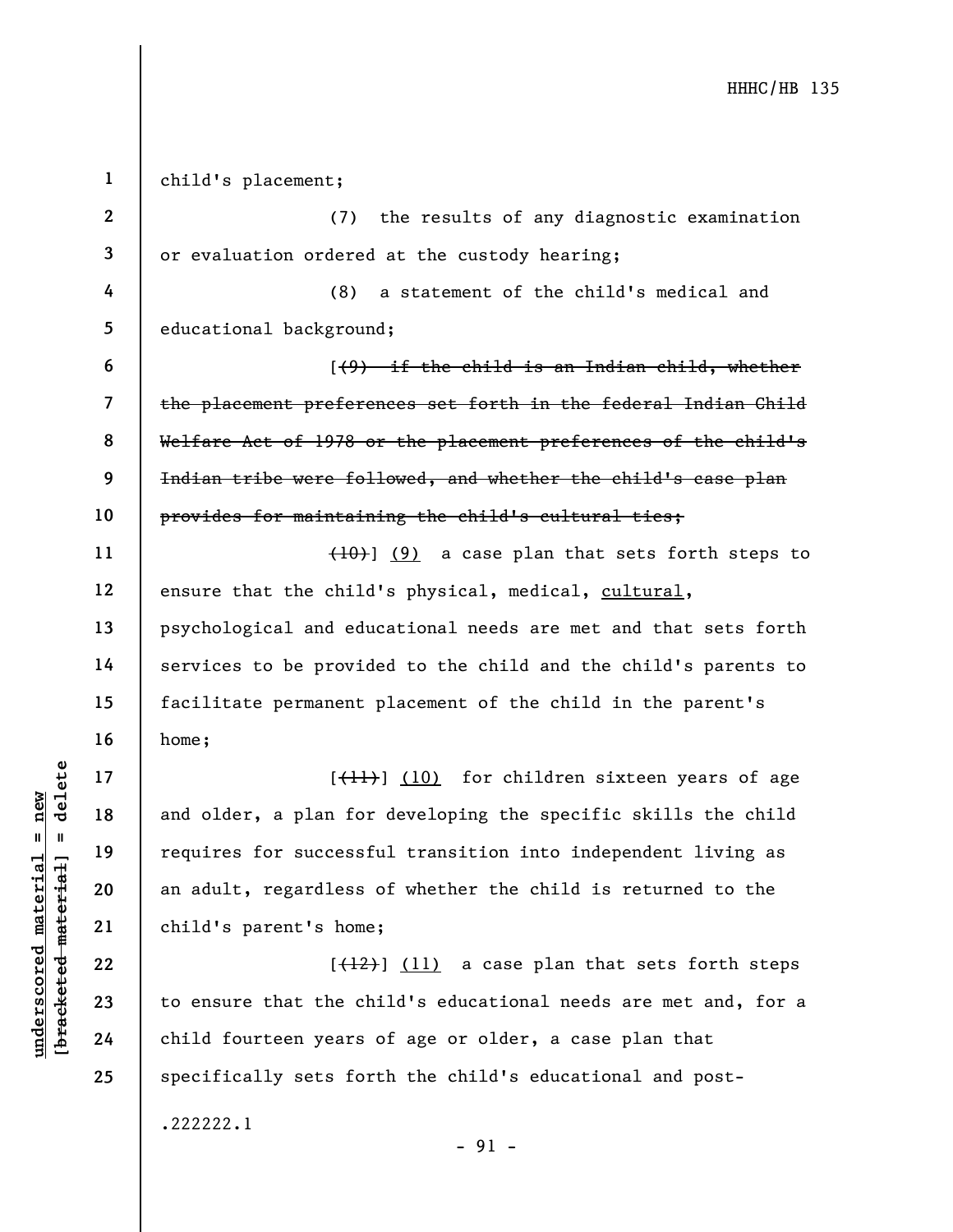6

12

13

14

15

16

17

18

19

20

21

22

23

24

25

1 secondary goals; and

2 3 4 5 7 8  $[$ (13)]  $(12)$  a description of the child's foster care placement and whether it is appropriate in terms of the educational setting and proximity to the school the child was enrolled in at the time of the placement, including plans for travel for the child to remain in the school in which the child was enrolled at the time of placement, if reasonable and in the child's best interest.

9 10 11 C. A copy of the predisposition report shall be provided by the department to counsel for all parties five days before the dispositional hearing.

D. If the child is an adjudicated abused child, any temporary custody orders shall remain in effect until the court has received and considered the predispositional study at the dispositional hearing."

SECTION 51. Section 32A-4-22 NMSA 1978 (being Laws 1993, Chapter 77, Section 116, as amended) is amended to read:

"32A-4-22. DISPOSITION OF ADJUDICATED ABUSED OR NEGLECTED CHILD.--

underscored material = new [bracketed material] = delete A. If not held in conjunction with the adjudicatory hearing, the dispositional hearing shall be commenced within thirty days after the conclusion of the adjudicatory hearing. At the conclusion of the dispositional hearing, the court shall make and include in the dispositional judgment its findings on the following:

.222222.1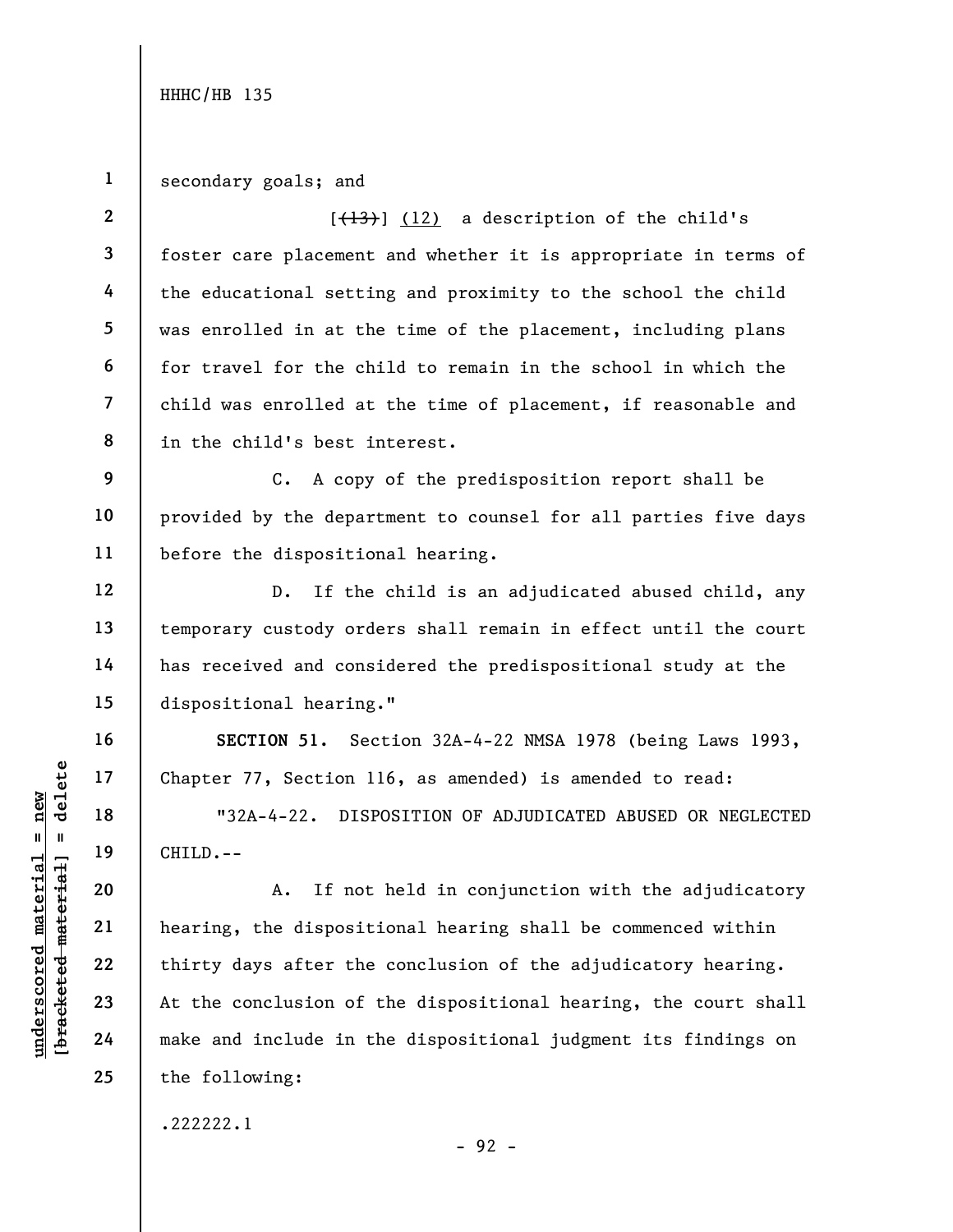|                                | $\mathbf{1}$             | (1) the interaction and interrelationship of                    |
|--------------------------------|--------------------------|-----------------------------------------------------------------|
|                                | $\mathbf{2}$             | the child with the child's parent, siblings and any other       |
|                                | 3                        | person who may significantly affect the child's best interest;  |
|                                | 4                        | (2)<br>the child's adjustment to the child's                    |
|                                | 5                        | home, school and community;                                     |
|                                | 6                        | (3)<br>the mental and physical health of all                    |
|                                | $\overline{\mathcal{L}}$ | individuals involved;                                           |
|                                | 8                        | the wishes of the child as to the child's<br>(4)                |
|                                | 9                        | placement;                                                      |
|                                | 10                       | (5)<br>the wishes of the child's parent, guardian               |
|                                | 11                       | or custodian as to the child's custody;                         |
|                                | 12                       | whether reasonable efforts have been made<br>(6)                |
|                                | 13                       | by the department to identify, locate and give notice to all    |
|                                | 14                       | grandparents and other relatives and to conduct home studies on |
|                                | 15                       | any appropriate relative who expresses an interest in providing |
|                                | 16                       | care for the child. If the court finds that reasonable efforts  |
| delete                         | 17                       | in these areas have not been made, the court may make           |
| new                            | 18                       | supplemental orders as necessary and may reconsider the matter  |
| Ш.<br>- II                     | 19                       | at the initial judicial review and subsequent periodic review   |
| materia<br>[bracketed material | 20                       | hearings;                                                       |
|                                | 21                       | (7)<br>whether consideration has been given to                  |
| $\bm{{\rm underscore}}$        | 22                       | the child's familial identity and connections;                  |
|                                | 23                       | whether there exists a relative of the<br>(8)                   |
|                                | 24                       | child or other individual who, after study by the department,   |
|                                | 25                       | is found to be qualified to receive and care for the child;     |
|                                |                          | .222222.1                                                       |

- 93 -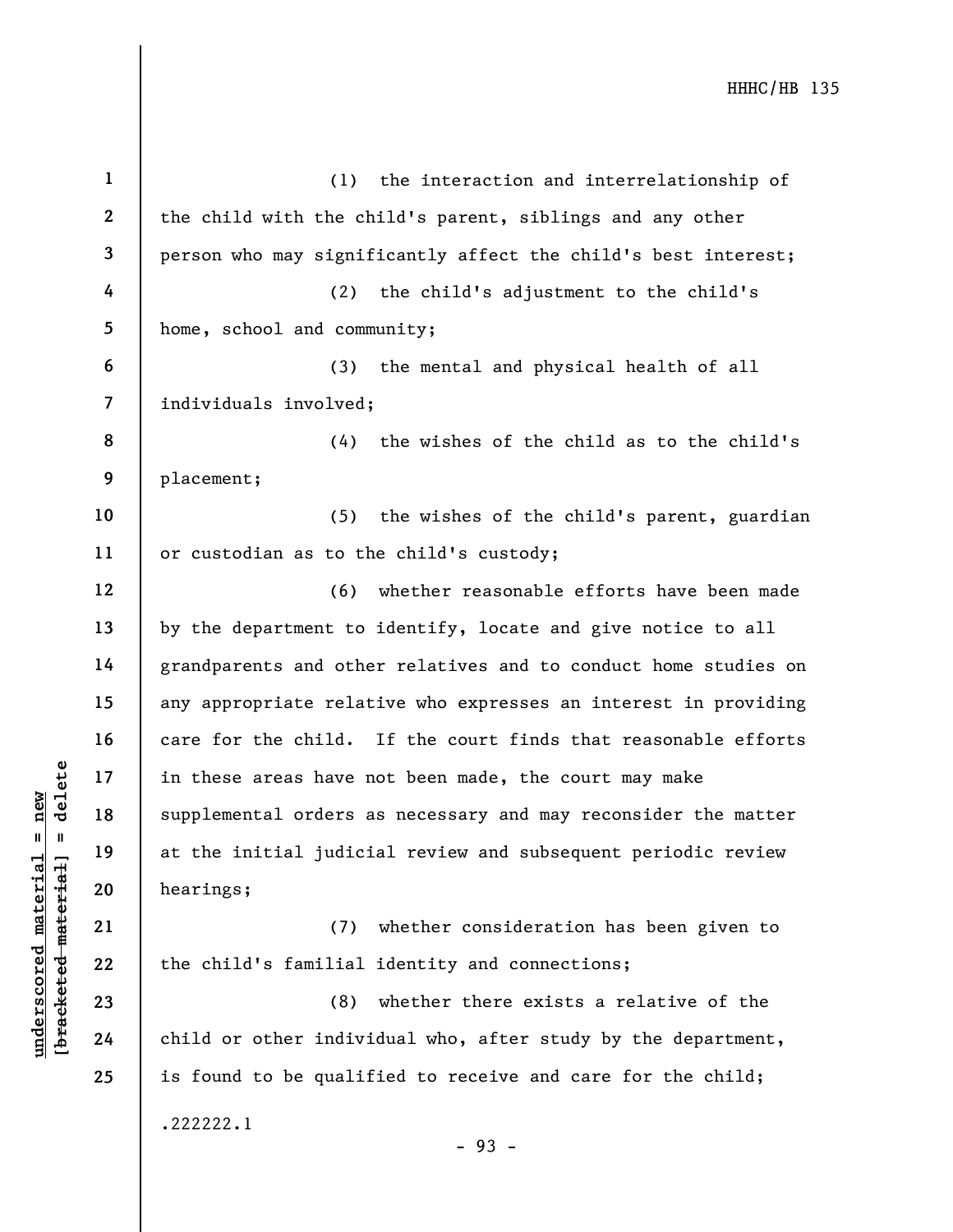under 17<br>
under 18<br>
under 19<br>
under 19<br>
under 19<br>
under 19<br>
under 19<br>
20<br>
under 1978<br>
22<br>
under 1978<br>
under 1978<br>
23<br>
under 1978<br>
under 1978<br>
24<br>
<br>
The placement prefere<br>
under 1978<br>
exace plan provides for<br>
the placement 1 2 3 4 5 6 7 8 9 10 11 12 13 14 15 16 17 18 19 20 21 22 23 24 25 (9) the availability of services recommended in the case plan prepared as a part of the predisposition study in accordance with the provisions of Section 32A-4-21 NMSA 1978; (10) the ability of the parent to care for the child in the home so that no harm will result to the child; (11) whether reasonable efforts were made by the department to prevent removal of the child from the home prior to placement in substitute care and whether reasonable efforts were made to attempt reunification of the child with the natural parent; and (12) whether reasonable efforts were made by the department to place siblings in custody together, unless such joint placement would be contrary to the safety or wellbeing of any of the siblings in custody, and whether any siblings not jointly placed have been provided reasonable visitation or other ongoing interaction, unless visitation or other ongoing interaction would be contrary to the safety or well-being of any of the siblings [and (13) if the child is an Indian child, whether the placement preferences set forth in the federal Indian Child Welfare Act of 1978 or the placement preferences of the child's Indian tribe have been followed and whether the Indian child's case plan provides for maintaining the Indian child's cultural ties. When placement preferences have not been followed, good .222222.1

- 94 -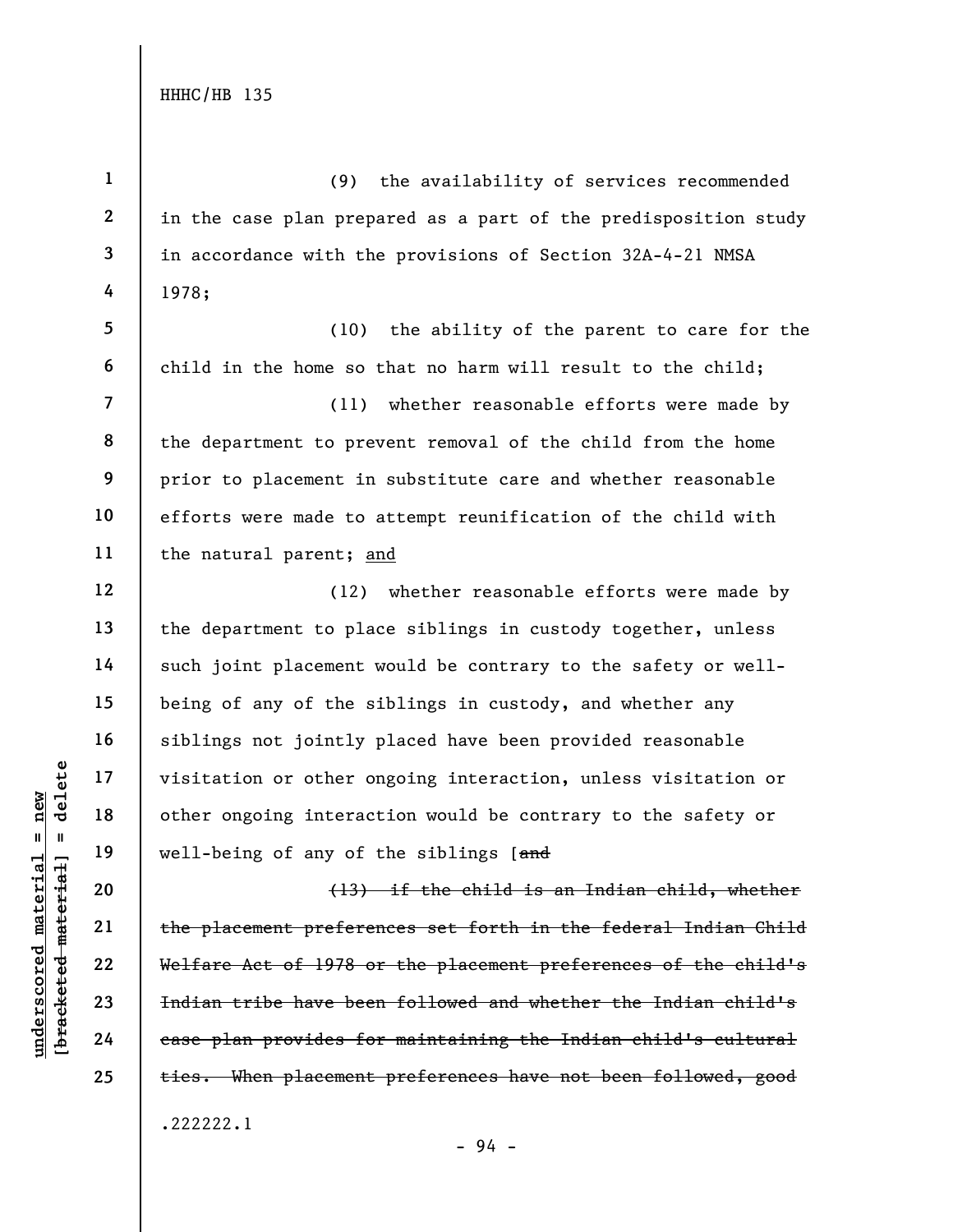|                                | $\mathbf{1}$   | eause for noncompliance shall be clearly stated and supported]. |
|--------------------------------|----------------|-----------------------------------------------------------------|
|                                | $\mathbf{2}$   | If a child is found to be neglected or abused,<br>B.            |
|                                | $\mathbf{3}$   | the court may enter its judgment making any of the following    |
|                                | 4              | dispositions to protect the welfare of the child:               |
|                                | 5              | permit the child to remain with the<br>(1)                      |
|                                | 6              | child's parent, guardian or custodian, subject to those         |
|                                | $\overline{7}$ | conditions and limitations the court may prescribe;             |
|                                | 8              | place the child under protective<br>(2)                         |
|                                | 9              | supervision of the department; or                               |
|                                | 10             | transfer legal custody of the child to one<br>(3)               |
|                                | 11             | of the following:                                               |
|                                | 12             | (a)<br>the noncustodial parent, if it is                        |
|                                | 13             | found to be in the child's best interest; or                    |
|                                | 14             | the department.<br>(b)                                          |
|                                | 15             | $C_{\bullet}$<br>If a child is found to be neglected or abused, |
|                                | 16             | in its dispositional judgment the court shall also order the    |
| delete                         | 17             | department to implement and the child's parent, guardian or     |
| new                            | 18             | custodian to cooperate with any case plan approved by the       |
| Ш<br>- II                      | 19             | Reasonable efforts shall be made to preserve and<br>court.      |
| materia<br>[bracketed material | 20             | reunify the family, with the paramount concern being the        |
|                                | 21             | child's health and safety. The court may determine that         |
| underscored                    | 22             | reasonable efforts are not required to be made when the court   |
|                                | 23             | finds that:                                                     |
|                                | 24             | the efforts would be futile; or<br>(1)                          |
|                                | 25             | the parent, guardian or custodian has<br>(2)                    |
|                                |                | .222222.1                                                       |

- 95 -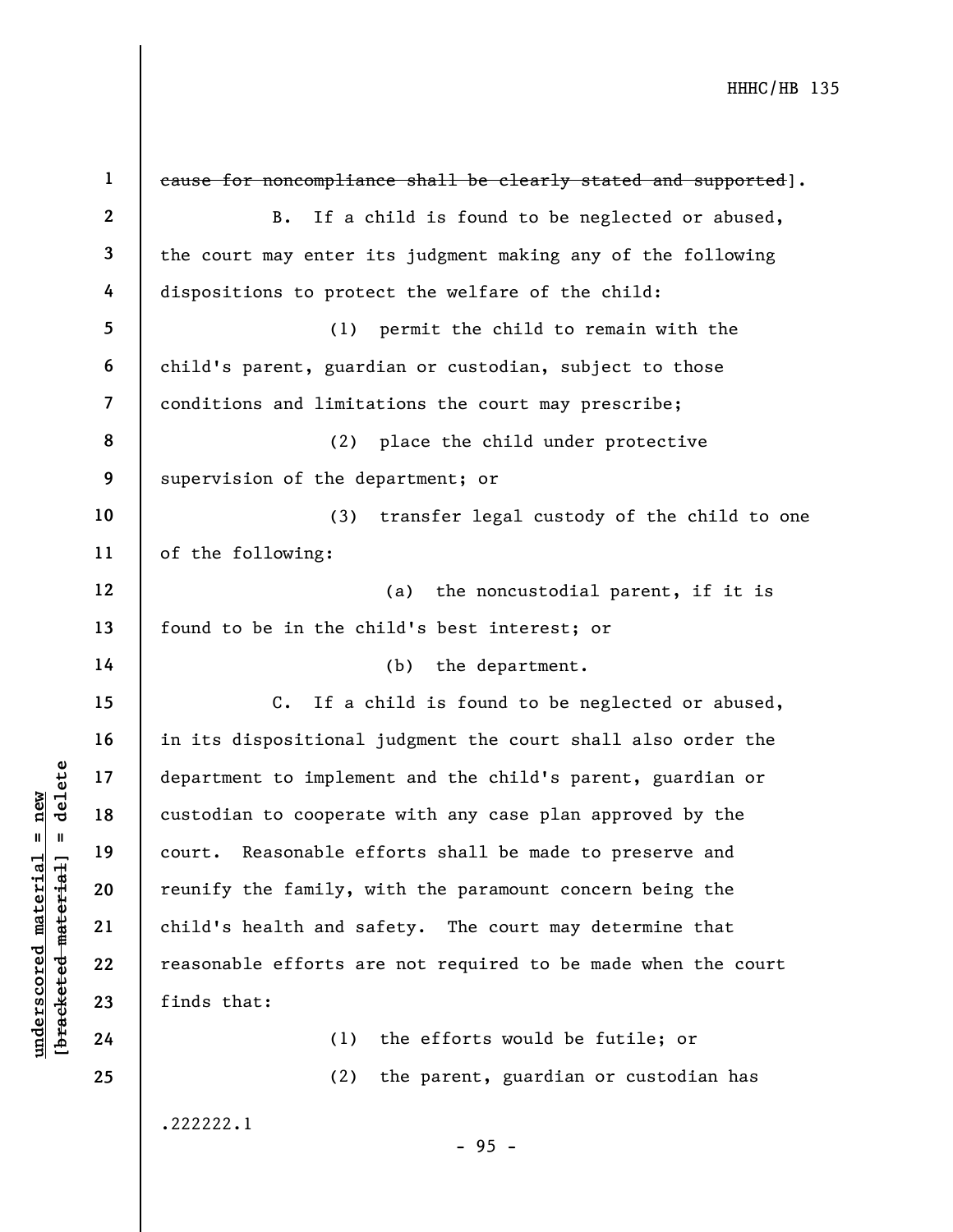2

3

4

5

6

7

13

14

15

16

17

18

19

20

21

22

23

24

25

1 subjected the child to aggravated circumstances.

D. Any parent, guardian or custodian of a child who is placed in the legal custody of the department or other person pursuant to Subsection B of this section shall have reasonable rights of visitation with the child as determined by the court, unless the court finds that the best interests of the child preclude any visitation.

8 9 10 11 12 E. The court may order reasonable visitation between a child placed in the custody of the department and the child's siblings or any other person who may significantly affect the child's best interest, if the court finds the visitation to be in the child's best interest.

F. Unless a child found to be neglected or abused is also found to be delinquent, the child shall not be confined in an institution established for the long-term care and rehabilitation of delinquent children.

UN DEN 17<br>
UN DEN 18<br>
UN DEN 19<br>
UN DEN 19<br>
UN DEN 19<br>
UN DEN 19<br>
UN DEN 19<br>
UN DEN 19<br>
UN DEN 19<br>
UN DEN 19<br>
UN DEN 19<br>
UN DEN 19<br>
UN DEN 19<br>
UN DEN 19<br>
UN DEN 19<br>
UN DEN 19<br>
UN DEN 19<br>
UN DEN 19<br>
UN DEN 19<br>
UN DEN 19<br>
UN G. When the court vests legal custody in an agency, institution or department, the court shall transmit with the dispositional judgment copies of the clinical reports, the predisposition study and report and any other information it has pertinent to the care and treatment of the child.

H. Prior to a child being placed in the custody or protective supervision of the department, the department shall be provided with reasonable oral or written notification and an opportunity to be heard. At any hearing held pursuant to this .222222.1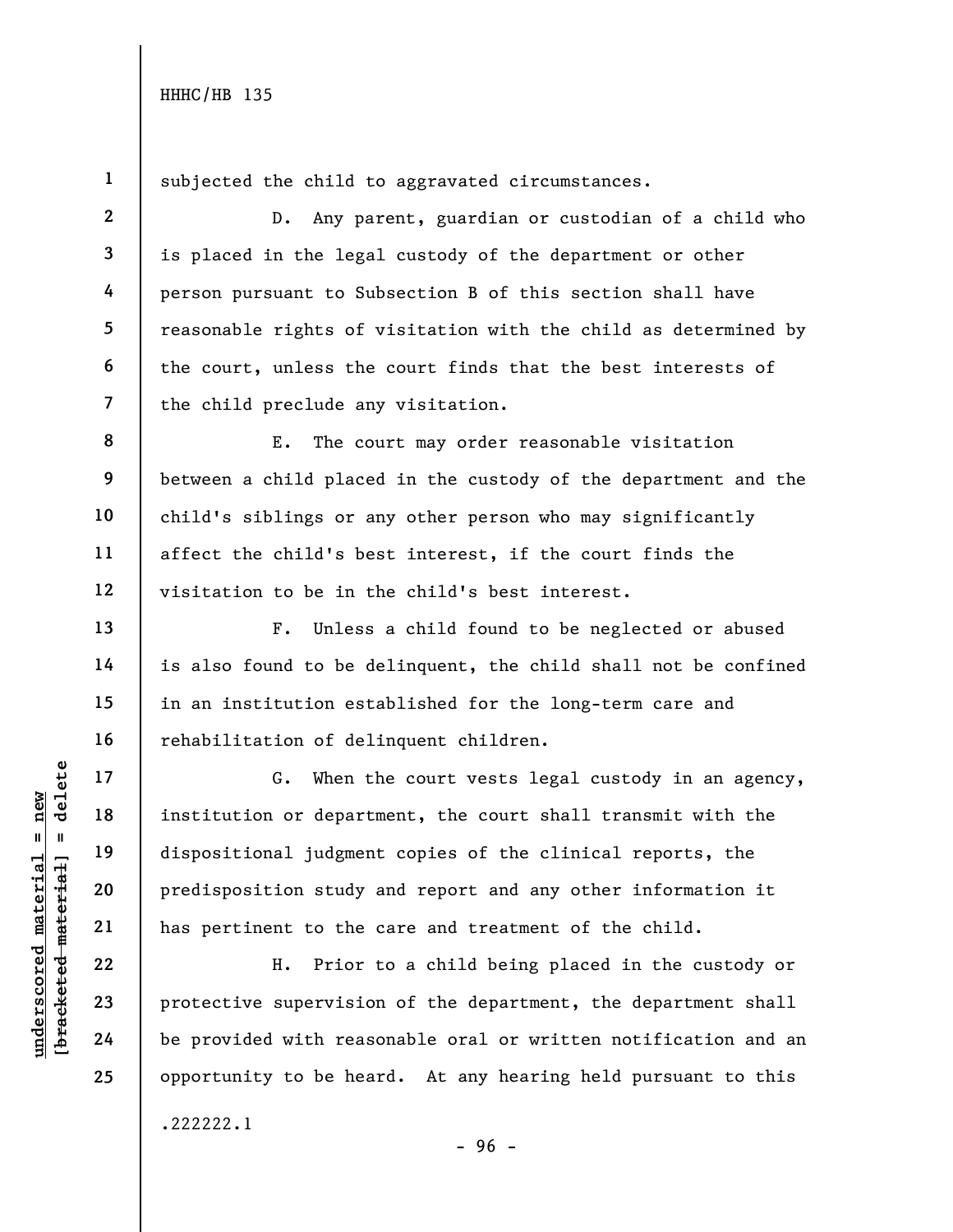24

25

1

2

3

4

5

6

7

8

9

subsection, the department may appear as a party.

[I. When a child is placed in the custody of the department, the department shall investigate whether the child is eligible for enrollment as a member of an Indian tribe and, if so the department shall pursue the enrollment on the child's behalf.

**J.** I. When the court determines pursuant to Subsection C of this section that no reasonable efforts at reunification are required, the court shall conduct, within thirty days, a permanency hearing as described in Section 32A-4-25.1 NMSA 1978. Reasonable efforts shall be made to implement and finalize the permanency plan in a timely manner."

SECTION 52. Section 32A-4-25 NMSA 1978 (being Laws 1993, Chapter 77, Section 119, as amended) is amended to read:

"32A-4-25. PERIODIC JUDICIAL REVIEW OF DISPOSITIONAL JUDGMENTS.--

understand material material sixty days of the distributed material of the parties shall demonstrated material dispositional order.<br>
The parties shall demonstrated material dispositional order.<br>
23 supplemental orders a<br>
2 A. The initial judicial review shall be held within sixty days of the disposition. At the initial judicial review, the parties shall demonstrate to the court efforts made to implement the treatment plan approved by the court in its dispositional order. The court shall determine the extent to which the treatment plan has been implemented and make supplemental orders as necessary to ensure compliance with the treatment plan and the safety of the child. Prior to the initial judicial review, the department shall submit a copy of .222222.1

- 97 -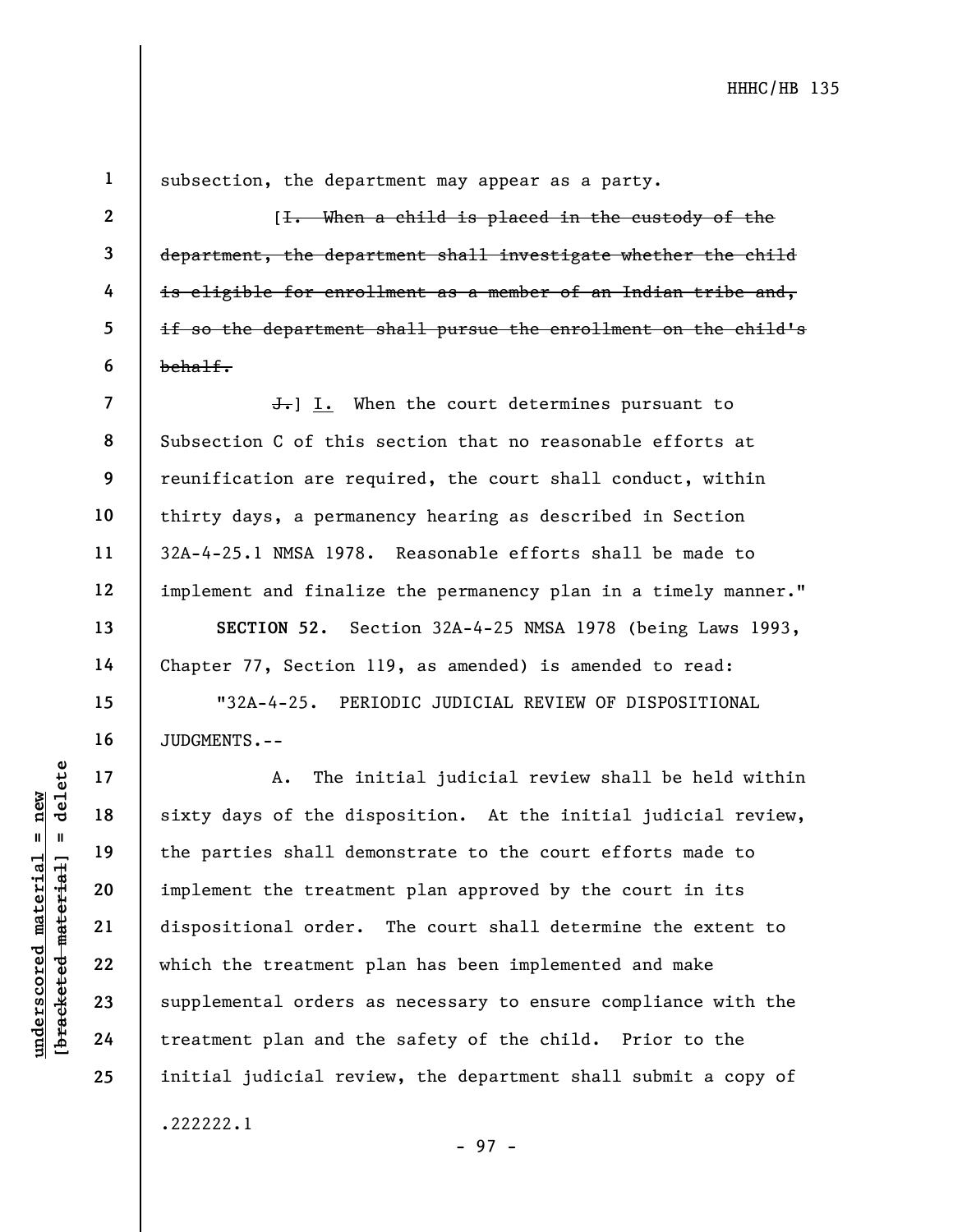25

1 2 3 4 5 6 8 9 the adjudicatory order, the dispositional order and notice of the initial judicial review to the council. The staff of the council, or an entity contracting with the council, shall review the case. If the staff or contracting entity determines that the case meets the criteria established in council rules, the staff or contracting entity shall designate the case for review by a substitute care review board. A representative of the substitute care review board, if designated, shall be permitted to attend and comment to the court.

underscored material = new [bracketed material] = delete B. The court shall conduct subsequent periodic judicial reviews of the dispositional order within six months of the conclusion of the permanency hearing or, if a motion has been filed for termination of parental rights or permanent guardianship, within six months of the decision on that motion and every six months thereafter. Prior to a subsequent periodic judicial review, the department shall submit a progress report to the council or any designated substitute care review board. Prior to any judicial review by the court pursuant to this section, the substitute care review board may review the dispositional order or the continuation of the order and the department's progress report and report its findings and recommendations to the court.

C. Judicial review pursuant to this section may be carried out by either of the following:

.222222.1

(1) a judicial review hearing conducted by the

- 98 -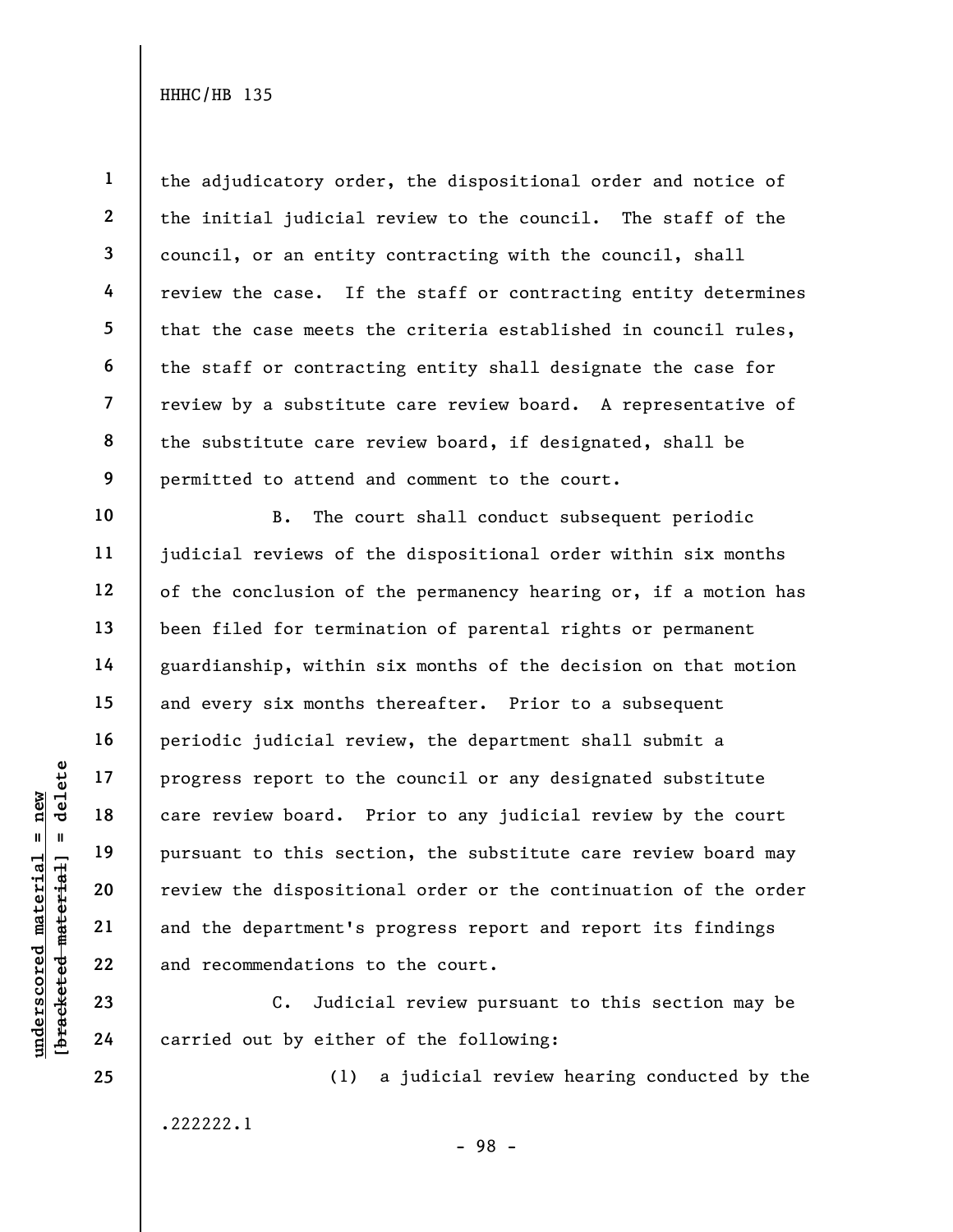underscored material material material and the substitute care revies<br>and the substitute care revies of the substitute care revies<br>is advocate; and (4)<br>advocate; and (4)<br>substitute care revies<br>is the substitute care revies 1 2 3 4 5 6 7 8 9 10 11 12 13 14 15 16 17 18 19 20 21 22 23 24 25 court; or (2) a judicial review hearing conducted by a special master appointed by the court; provided, however, that the court approve any findings made by the special master. D. The children's court attorney shall give notice of the time, place and purpose of any judicial review hearing held pursuant to Subsection A, B or C of this section to: (1) all parties, including: (a) the child alleged to be neglected or abused or in need of court-ordered services, by and through the child's guardian ad litem or attorney; (b) the child's parent, guardian or custodian, who has allegedly neglected or abused the child or is in need of court-ordered services; and (c) any other person made a party by the court; (2) the child's foster parent or substitute care provider; (3) the child's court-appointed special advocate; and (4) if designated by the council, the substitute care review board. E. At any subsequent judicial review hearing held pursuant to Subsection B of this section, the department and all parties given notice pursuant to Subsection D of this .222222.1 - 99 -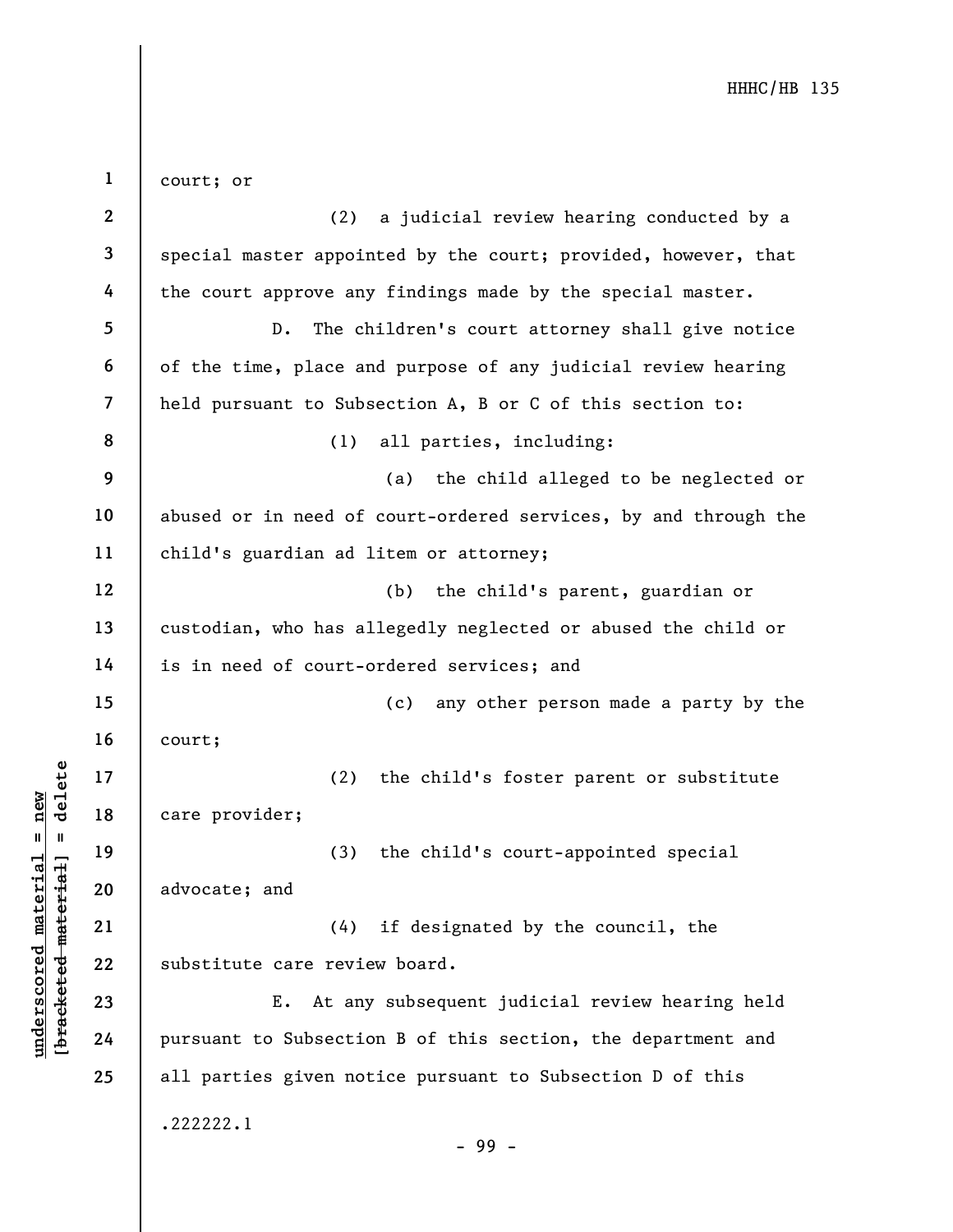1 2 3 4 5 6 7 8 9 10 11 12 13 section shall have the opportunity to present evidence and to cross-examine witnesses. At the hearing, the department shall show that it has made reasonable effort to implement any treatment plan approved by the court in its dispositional order and shall present a treatment plan consistent with the purposes of the Children's Code for any period of extension of the dispositional order. The respondent shall demonstrate to the court that efforts to comply with the treatment plan approved by the court in its dispositional order and efforts to maintain contact with the child were diligent and made in good faith. The court shall determine the extent of compliance with the treatment plan and whether progress is being made toward establishing a stable and permanent placement for the child.

F. The Rules of Evidence shall not apply to hearings held pursuant to this section. The court may admit testimony by any person given notice of the hearing who has information about the status of the child or the status of the treatment plan.

G. At the conclusion of any hearing held pursuant to this section, the court shall make findings of fact and conclusions of law.

underscored material = new [bracketed material] = delete [H. When the child is an Indian child, the court shall determine during review of a dispositional order whether the placement preferences set forth in the federal Indian Child Welfare Act of 1978 or the placement preferences of the child's .222222.1

- 100 -

14

15

16

17

18

19

20

21

22

23

24

25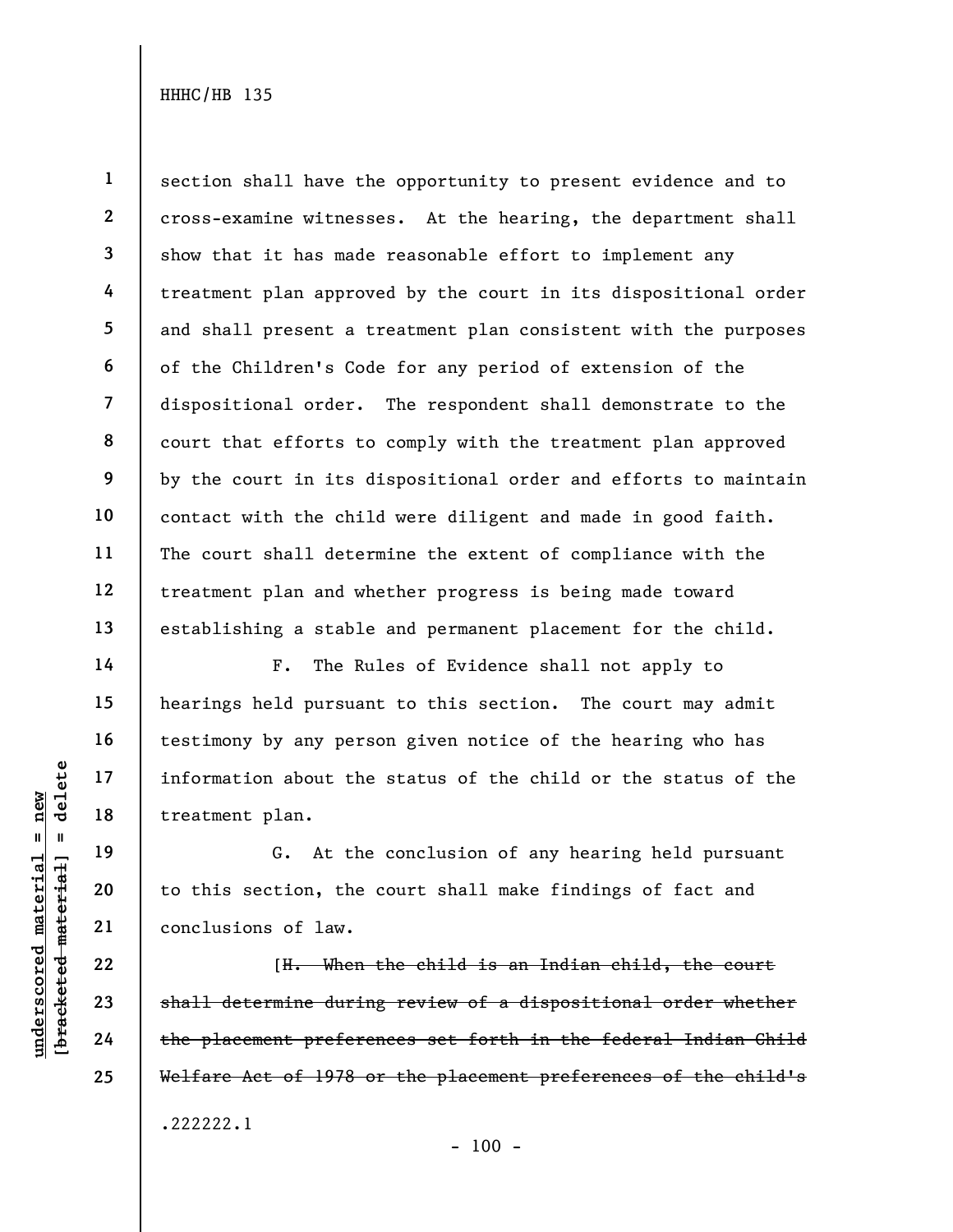underscored material = new [bracketed material] = delete 1 2 3 4 5 6 7 8 9 10 11 12 13 14 15 16 17 18 19 20 21 22 23 24 25 Indian tribe were followed and whether the child's treatment plan provides for maintaining the child's cultural ties. When placement preferences have not been followed, good cause for noncompliance shall be clearly stated and supported.  $\overline{f}$ . Based on its findings at a judicial review hearing held pursuant to Subsection B of this section, the court shall order one of the following dispositions: (1) dismiss the action and return the child to the child's parent without supervision if the court finds that conditions in the home that led to abuse have been corrected and it is now safe for the return of the abused child; (2) permit the child to remain with the child's parent, guardian or custodian subject to those conditions and limitations the court may prescribe, including protective supervision of the child by the department; (3) return the child to the child's parent and place the child under the protective supervision of the department; (4) transfer or continue legal custody of the child to: (a) the noncustodial parent, if that is found to be in the child's best interests; (b) a relative or other individual who, after study by the department or other agency designated by the court, is found by the court to be qualified to receive and .222222.1 - 101 -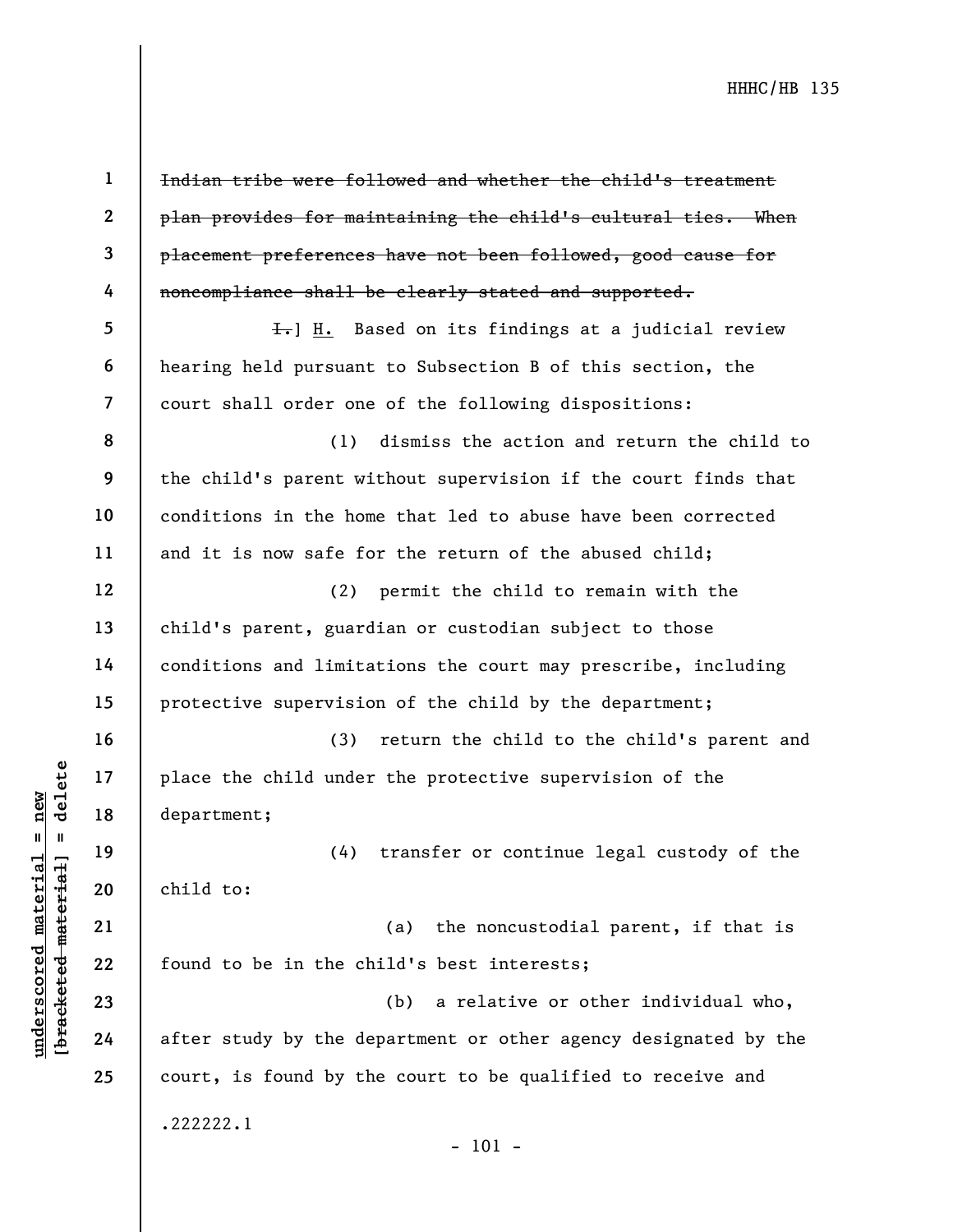4

13

14

15

16

17

18

19

20

21

22

23

24

25

1 2 3 care for the child and is appointed as a permanent guardian of the child; or (c) the department, subject to the

provisions of Paragraph (6) of this subsection;

5 6 7 8 9 10 11 12 (5) continue the child in the legal custody of the department with or without any required parental involvement in a treatment plan; provided that reasonable efforts shall be made to preserve and reunify the family, with the paramount concern being the child's health and safety unless the court finds that such efforts are not required. The court may determine that reasonable efforts are not required to be made when the court finds that:

(a) the efforts would be futile; or

(b) the parent, guardian or custodian

has subjected the child to aggravated circumstances;

underscored material = new [bracketed material] = delete (6) make additional orders regarding the treatment plan or placement of the child to protect the child's best interests if the court determines the department has failed in implementing any material provision of the treatment plan or abused its discretion in the placement or proposed placement of the child; or

(7) if during a judicial review the court finds that the child's parent, guardian or custodian has not complied with the court-ordered treatment plan, the court may order:

.222222.1

 $- 102 -$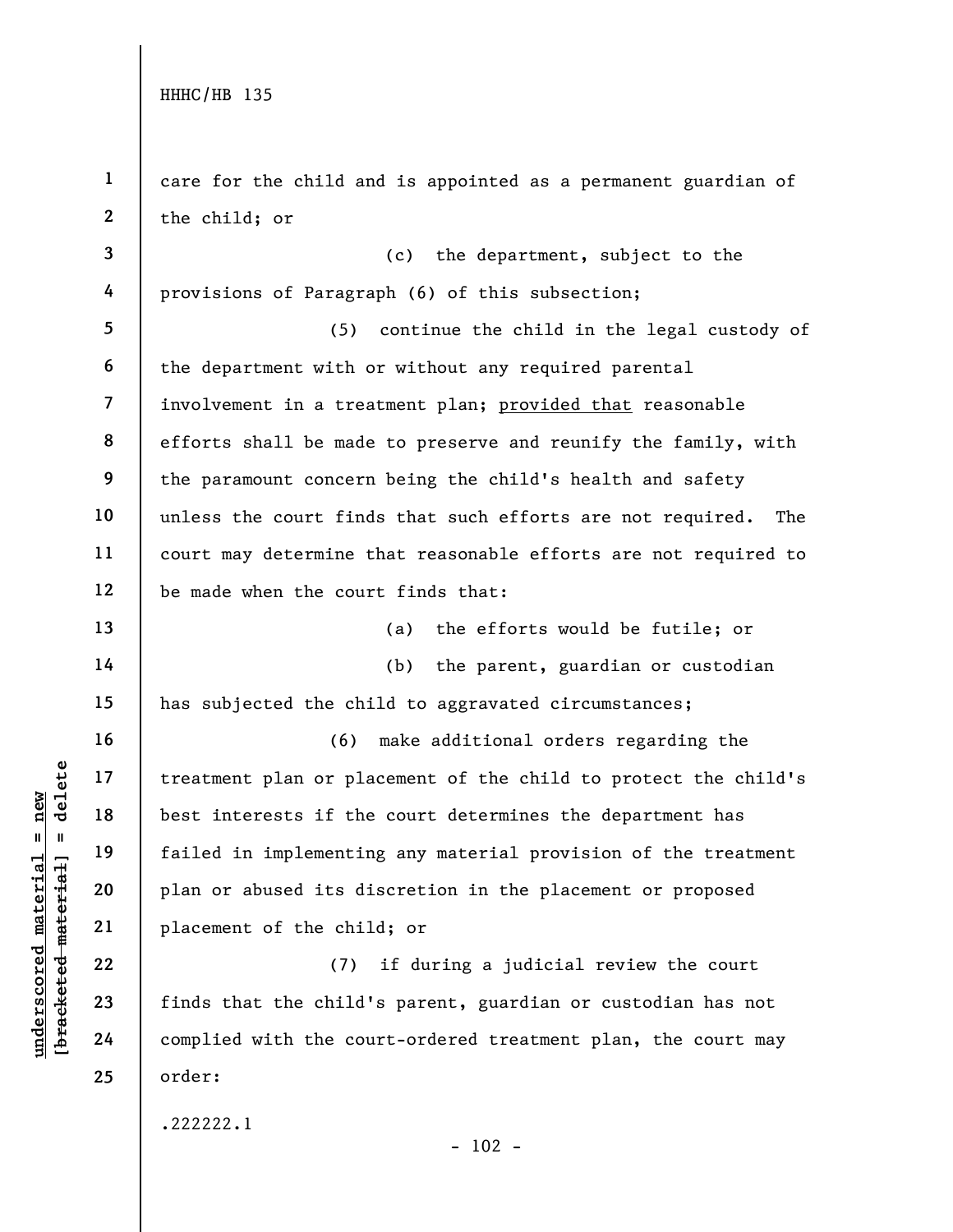underscored material = new [bracketed material] = delete 1 2 3 4 5 6 7 8 9 10 11 12 13 14 15 16 17 18 19 20 21 22 23 24 25 (a) the child's parent, guardian or custodian to show cause why the parent, guardian or custodian should not be held in contempt of court; or (b) a hearing on the merits of terminating parental rights. [<del>J.</del>] I. Dispositional orders entered pursuant to this section shall remain in force for a period of six months, except for orders that provide for transfer of the child to the child's noncustodial parent or to a permanent guardian.  $[K-]$  J. When the court determines, pursuant to Paragraph (5) of Subsection  $[+]$  H of this section, that no reasonable efforts at reunification are required, the court shall conduct, within thirty days, a permanency hearing as described in Section 32A-4-25.1 NMSA 1978. The department shall make reasonable efforts to place the child in a timely manner in accordance with the permanency plan and to complete whatever steps are necessary to finalize the permanent placement of the child." SECTION 53. Section 32A-4-27 NMSA 1978 (being Laws 1993, Chapter 77, Section 121, as amended) is amended to read: "32A-4-27. INTERVENTION--PERSONS PERMITTED TO INTERVENE.-- A. At any stage of an abuse or neglect proceeding that does not involve an Indian child, a person described in this subsection may be permitted to intervene as a party with a

.222222.1

 $- 103 -$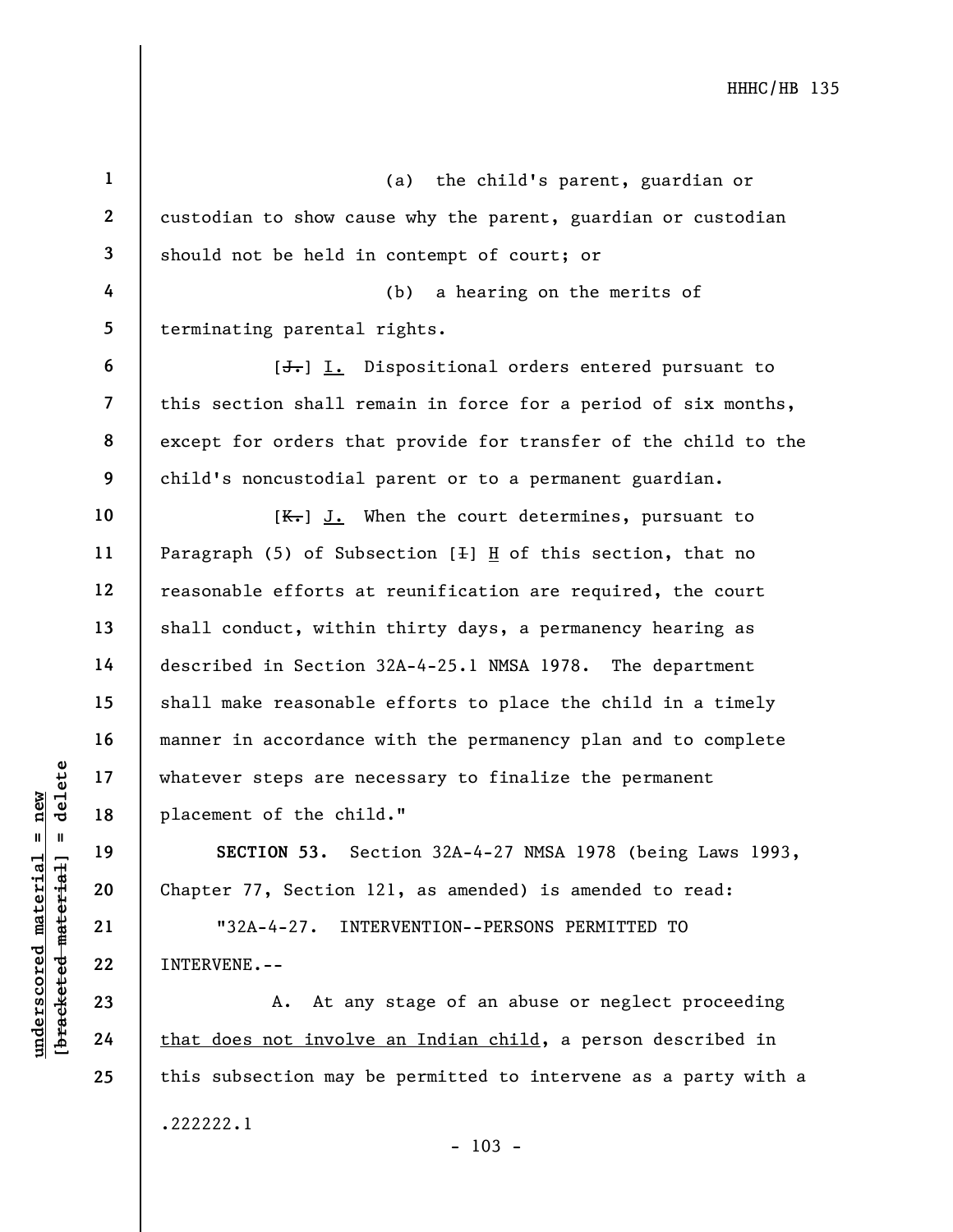```
under 17<br>
under 18<br>
interest will be served in Subsecti<br>
described in Subsecti<br>
described in Subsecti<br>
intervention unless to<br>
demonstrate that a vi<br>
respondents is in pro<br>
23<br>
the progress of the r<br>
24<br>
D. [<del>The p</del>
        1 
        2 
        3 
        4 
        5 
        6 
        7 
        8 
        9 
       10 
       11 
       12 
       13 
       14 
       15 
       16 
       17 
       18 
       19 
       20 
       21 
       22 
       23 
       24 
       25 
               motion for affirmative relief:
                                   (1) a foster parent with whom the child has
               resided [with] for at least six months;
                                   (2) a relative within the fifth degree of
               consanguinity with whom the child has resided; 
                                   (3) a stepparent with whom the child has
               resided; or
                                   (4) a person who wishes to become the child's
               permanent guardian.
                            B. When determining whether a person described in
               Subsection A of this section should be permitted to intervene,
               the court shall consider:
                                   (1) the person's rationale for the [<i>purposed</i>]proposed intervention; and
                                   (2) whether intervention is in the best
               interest of the child.
                            C. When the court determines that the child's best
               interest will be served as a result of intervention by a person
               described in Subsection A of this section, the court may permit
               intervention unless the party opposing intervention can
               demonstrate that a viable plan for reunification with the
               respondents is in progress and that intervention could impede
               the progress of the reunification plan.
                            D. [The persons described in this subsection shall
               be permitted to intervene during any stage of an abuse or
               .222222.1
                                                  - 104 -
```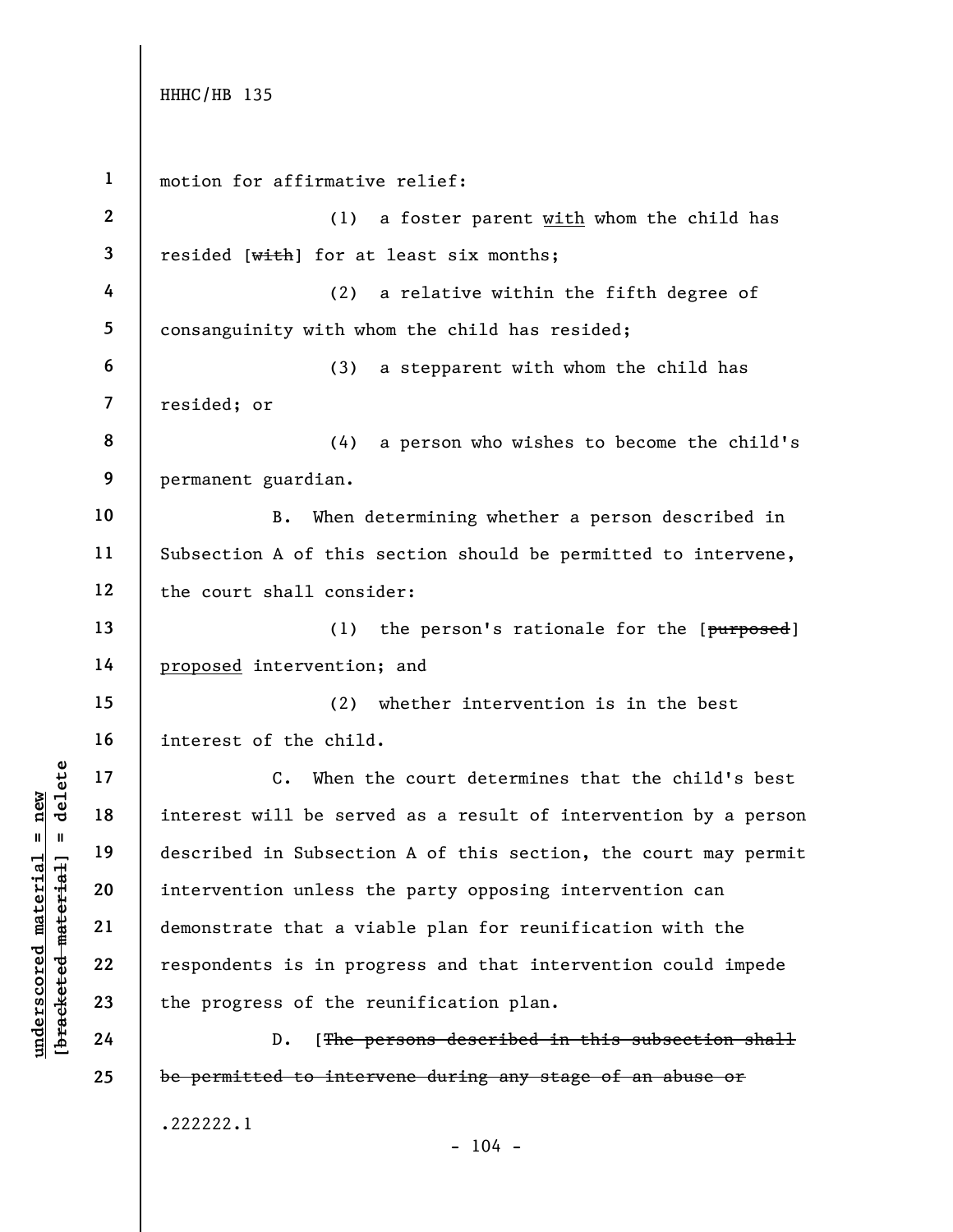|                                    | $\mathbf 1$              | neglect proceeding: (1) A parent of the child who is not named  |
|------------------------------------|--------------------------|-----------------------------------------------------------------|
|                                    | $\mathbf{2}$             | in the petition alleging abuse or neglect [and                  |
|                                    | 3                        | $(2)$ when the child is an Indian child, the                    |
|                                    | 4                        | child's Indian tribe) shall be permitted to intervene during    |
|                                    | 5                        | any stage of an abuse or neglect proceeding.                    |
|                                    | 6                        | ${\bf E}$ .<br>The [child's] foster parent shall be permitted   |
|                                    | $\overline{\mathcal{L}}$ | to intervene when:                                              |
|                                    | 8                        | the foster parent desires to adopt the<br>(1)                   |
|                                    | 9                        | child;                                                          |
|                                    | 10                       | the child has resided with the foster<br>(2)                    |
|                                    | 11                       | parent for at least six months within the year prior to the     |
|                                    | 12                       | termination of parental rights;                                 |
|                                    | 13                       | a motion for termination of parental<br>(3)                     |
|                                    | 14                       | rights has been filed by a person other than the foster parent; |
|                                    | 15                       | and                                                             |
|                                    | 16                       | (4) bonding between the child and the child's                   |
| delete                             | 17                       | foster parent is alleged as a reason for terminating parental   |
| new                                | 18                       | rights in the motion for termination of parental rights.        |
| Ш                                  | 19                       | The foster parent, preadoptive parent or<br>${\bf F}$ .         |
| materia                            | 20                       | relative providing care for the child shall be given notice of, |
|                                    | 21                       | and an opportunity to be heard in, any review or hearing with   |
| [bracketed material<br>underscored | 22                       | respect to the child, except that this subsection shall not be  |
|                                    | 23                       | construed to require that any foster parent, preadoptive parent |
|                                    | 24                       | or relative providing care for the child be made a party to     |
|                                    | 25                       | such a review or hearing solely on the basis of the notice and  |
|                                    |                          | .222222.1                                                       |
|                                    |                          | $-105 -$                                                        |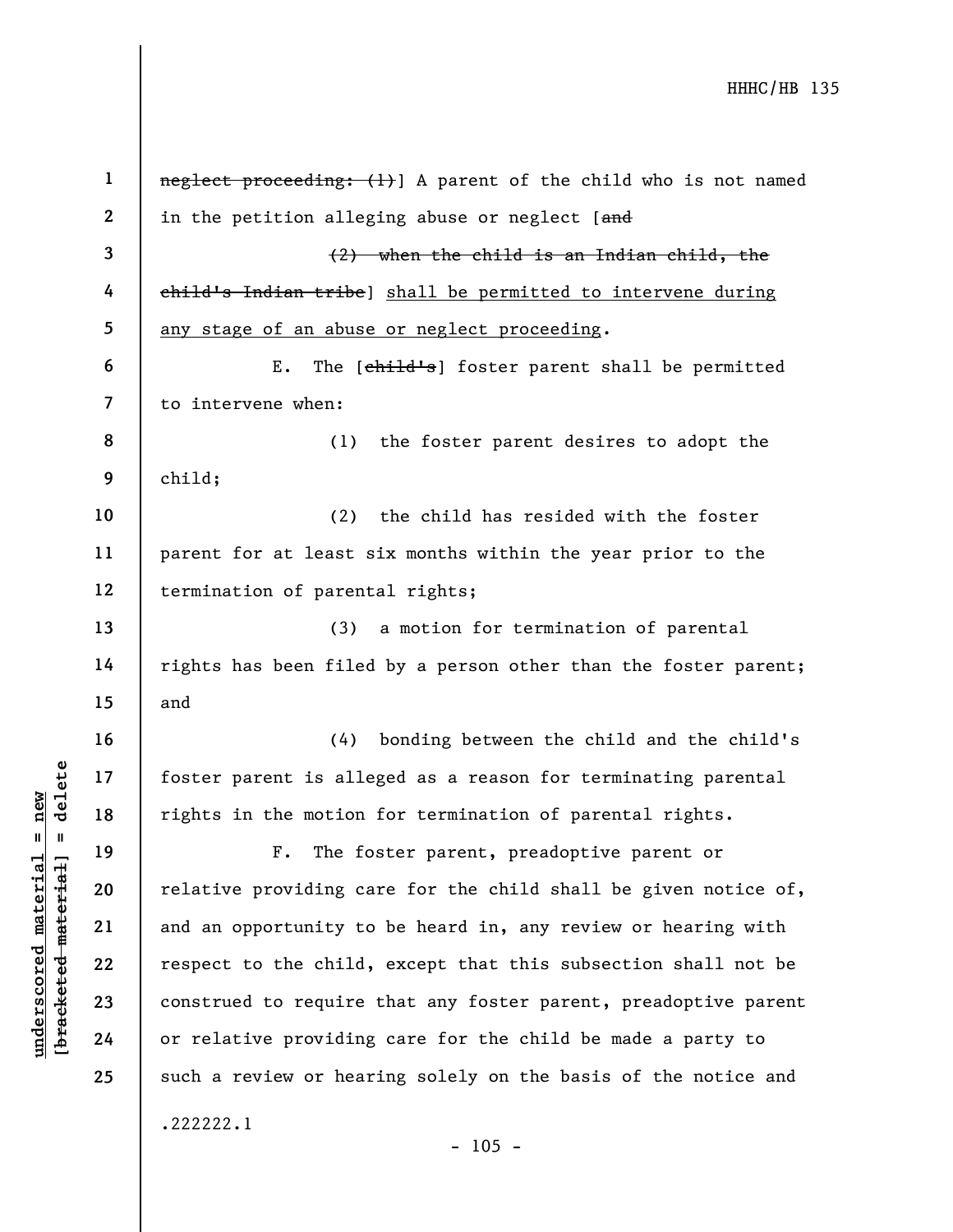| $\mathbf{1}$             | opportunity to be heard."                                       |
|--------------------------|-----------------------------------------------------------------|
| $\mathbf{2}$             | SECTION 54. Section 32A-4-28 NMSA 1978 (being Laws 1993,        |
| 3                        | Chapter 77, Section 122, as amended) is amended to read:        |
| 4                        | "32A-4-28. TERMINATION OF PARENTAL RIGHTS--ADOPTION             |
| 5                        | DECREE.--                                                       |
| 6                        | In proceedings to terminate parental rights, the<br>Α.          |
| $\overline{\mathcal{L}}$ | court shall give primary consideration to the physical, mental  |
| 8                        | and emotional welfare and needs of the child, including the     |
| 9                        | likelihood of the child being adopted if parental rights are    |
| 10                       | terminated.                                                     |
| 11                       | The court shall terminate parental rights with<br>$B$ .         |
| 12                       | respect to a child when:                                        |
| 13                       | (1) there has been an abandonment of the child                  |
| 14                       | by [his] the child's parents;                                   |
| 15                       | (2) the child has been a neglected or abused                    |
| 16                       | child as defined in the Abuse and Neglect Act and the court     |
| 17                       | finds that the conditions and causes of the neglect and abuse   |
| 18                       | are unlikely to change in the foreseeable future despite        |
| 19                       | reasonable efforts by the department or other appropriate       |
| 20                       | agency to assist the parent in adjusting the conditions that    |
| 21                       | render the parent unable to properly care for the child.<br>The |
| 22                       | court may find in some cases that efforts by the department or  |
| 23                       | another agency are unnecessary, when:                           |
| 24                       | there is a clear showing that the<br>(a)                        |
| 25                       | efforts would be futile; or                                     |
|                          | .222222.1<br>$-106 -$                                           |

# $\frac{\text{undersecond material} = \text{new}}{\text{beac detected} - \text{meter} \cdot \text{t} + \text{a}}$  = delete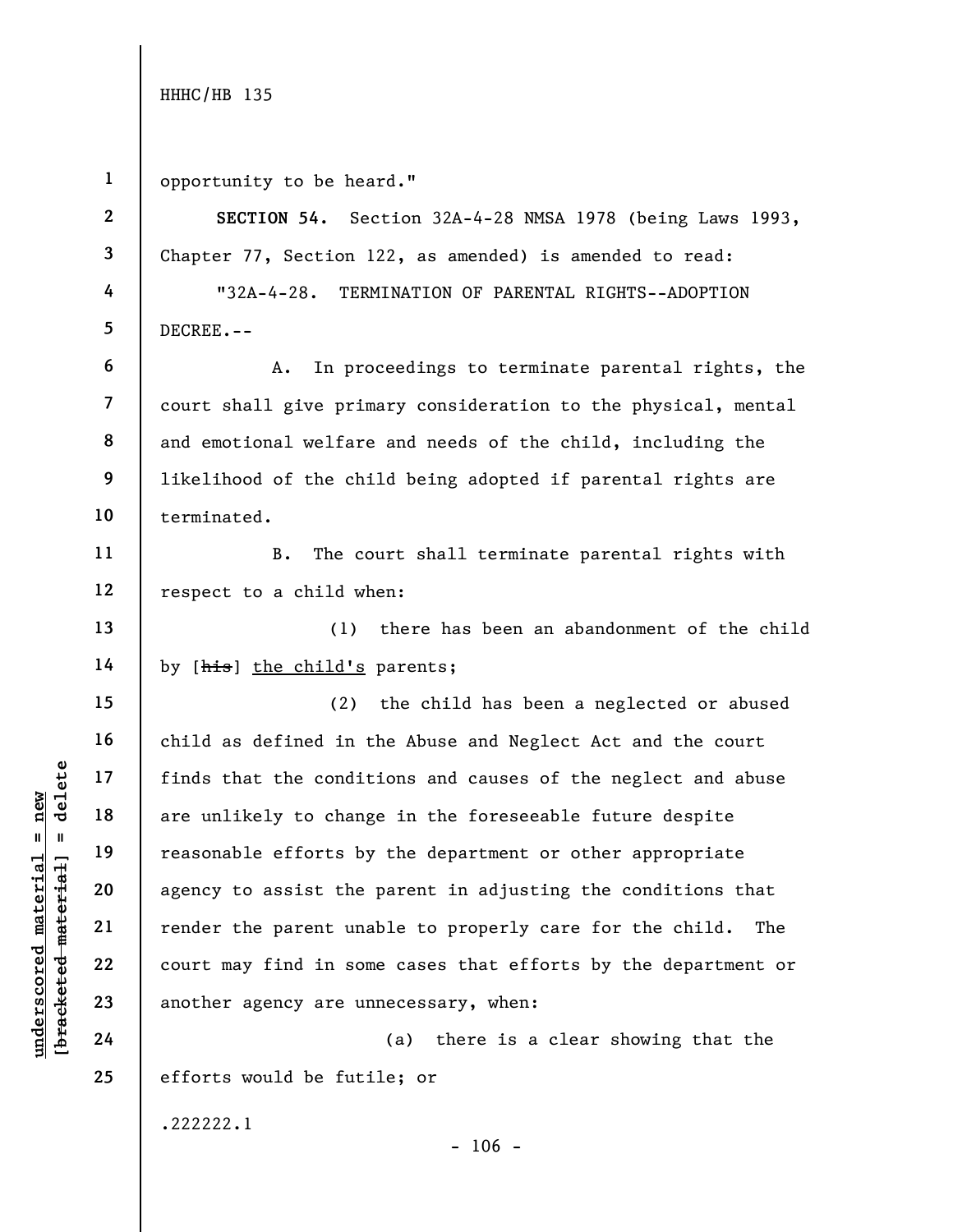|                                             | $\mathbf{1}$            | the parent has subjected the child<br>(b)                       |
|---------------------------------------------|-------------------------|-----------------------------------------------------------------|
|                                             | $\boldsymbol{2}$        | to aggravated circumstances; or                                 |
|                                             | 3                       | (3)<br>the child has been placed in the care of                 |
|                                             | 4                       | others, including care by other relatives, either by a court    |
|                                             | 5                       | order or otherwise and the following conditions exist:          |
|                                             | 6                       | the child has lived in the home of<br>(a)                       |
|                                             | $\overline{\mathbf{z}}$ | others for an extended period of time;                          |
|                                             | 8                       | (b)<br>the parent-child relationship has                        |
|                                             | 9                       | disintegrated;                                                  |
|                                             | 10                      | a psychological parent-child<br>(c)                             |
|                                             | 11                      | relationship has developed between the substitute family and    |
|                                             | 12                      | the child;                                                      |
|                                             | 13                      | if the court deems the child of<br>(d)                          |
|                                             | 14                      | sufficient capacity to express a preference, the child no       |
|                                             | 15                      | longer prefers to live with the natural parent;                 |
|                                             | 16                      | the substitute family desires to<br>(e)                         |
| delete                                      | 17                      | adopt the child; and                                            |
| new                                         | 18                      | (f)<br>a presumption of abandonment created                     |
| $\mathbf I$<br>- 11                         | 19                      | by the conditions described in Subparagraphs (a) through (e) of |
|                                             | 20                      | this paragraph has not been rebutted.                           |
| underscored material<br>[bracketed material | 21                      | A finding by the court that all of the<br>$\mathsf{c}$ .        |
|                                             | 22                      | conditions set forth in Subparagraphs (a) through (f) of        |
|                                             | 23                      | Paragraph (3) of Subsection B of this section exist shall       |
|                                             | 24                      | create a rebuttable presumption of abandonment.                 |
|                                             | 25                      | The department shall not file a motion, and<br>$D$ .            |
|                                             |                         | .222222.1<br>$-107 -$                                           |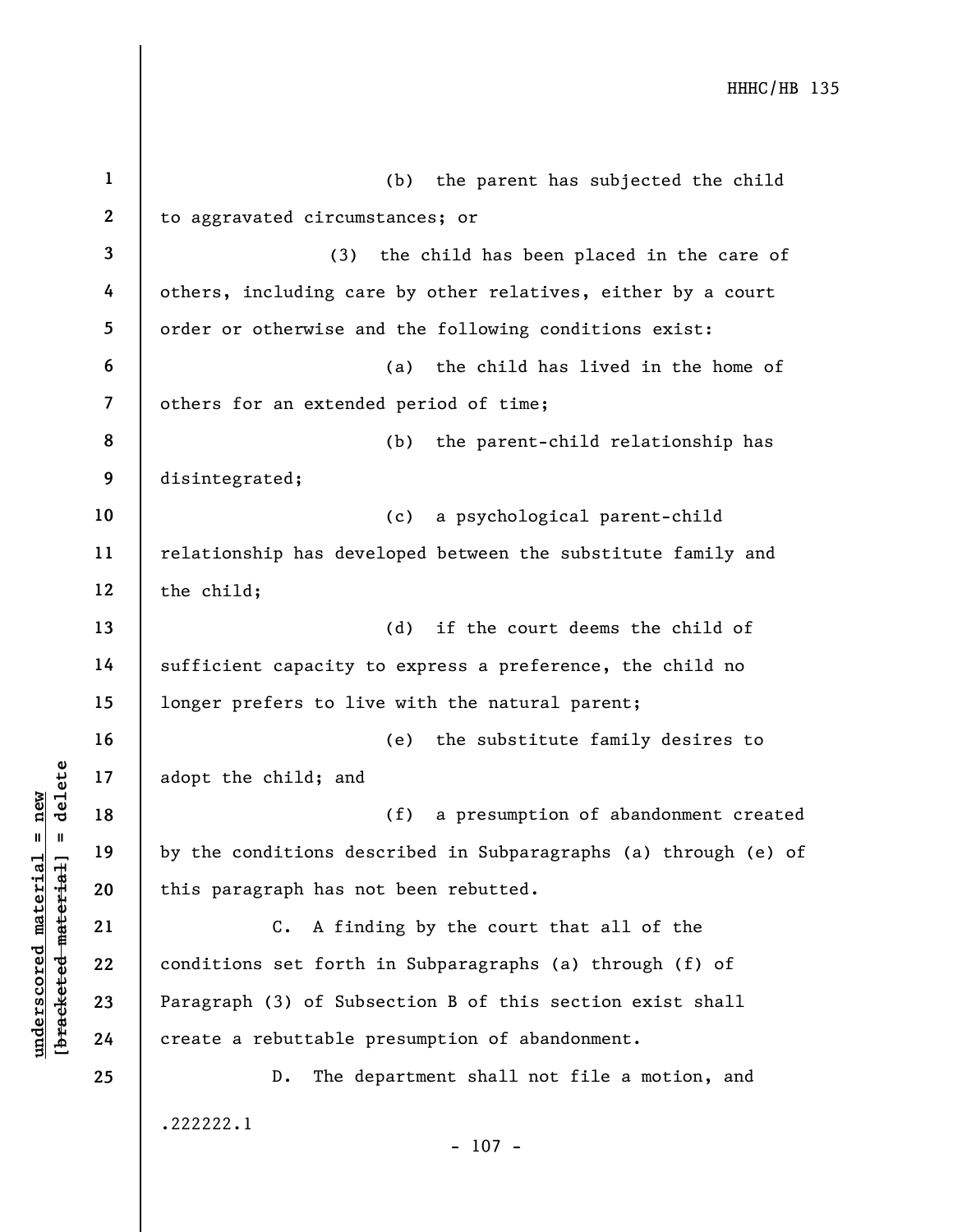under 17<br>
= 18<br>
= 18<br>
= 19<br>
= 19<br>
= 19<br>
= 19<br>
= 19<br>
= 19<br>
= 19<br>
= 19<br>
= 19<br>
= 19<br>
= 19<br>
= 19<br>
= 19<br>
= 19<br>
= 19<br>
= 19<br>
= 19<br>
= 19<br>
= 19<br>
= 19<br>
= 19<br>
= 19<br>
= 19<br>
= 19<br>
= 19<br>
= 19<br>
= 19<br>
= 19<br>
= 19<br>
= 19<br>
= 19<br>
= 19<br>
= 19<br>
= 1 2 3 4 5 6 7 8 9 10 11 12 13 14 15 16 17 18 19 20 21 22 23 24 25 shall not join a motion filed by another party, to terminate parental rights: (1) when the sole factual basis for the motion is that a child's parent is or was formerly incarcerated; or (2) if the motion is based, to any extent, on the fact that the child is an Indian child or that the child's parent or parents are Indian. [E. The termination of parental rights involving a child subject to the federal Indian Child Welfare Act of 1978 shall comply with the requirements of that act.  $F-$ ] E. If the court finds that parental rights should be terminated; that the requirements for the adoption of a child have been satisfied; that the prospective adoptive parent is a party to the action; and that good cause exists to waive the filing of a separate petition for adoption, the court may proceed to grant adoption of the child, absent an appeal of the termination of parental rights. The court shall not waive any time requirements set forth in the Adoption Act unless the termination of parental rights occurred pursuant to the provisions of Paragraph (3) of Subsection B of this section. The court may enter a decree of adoption only after finding that the party seeking to adopt the child has satisfied all of the requirements set forth in the Adoption Act. Unless otherwise stipulated by all parties, an adoption decree shall take effect sixty days after the termination of parental .222222.1

- 108 -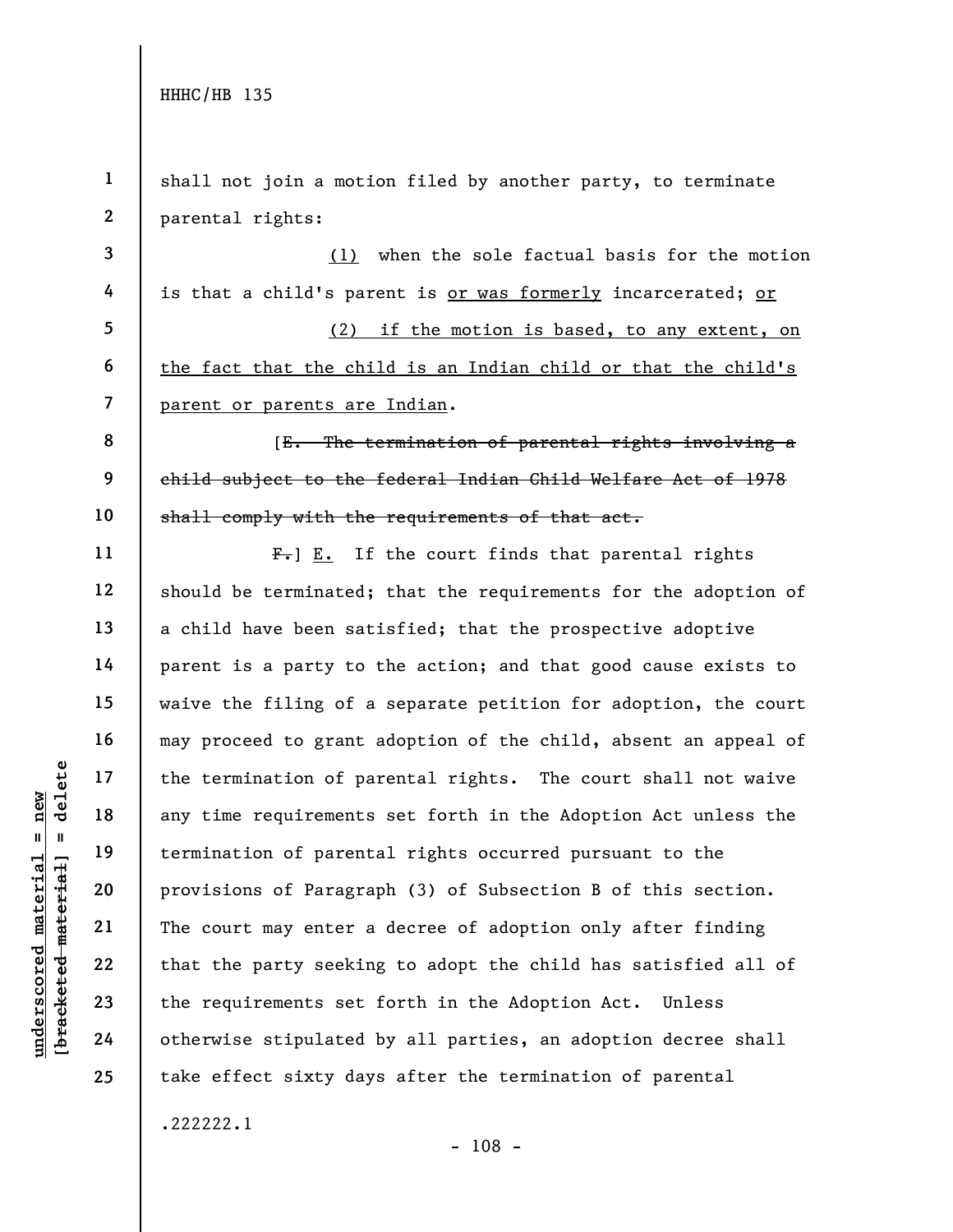| $\mathbf{1}$            | rights, to allow the department sufficient time to provide      |
|-------------------------|-----------------------------------------------------------------|
| $\boldsymbol{2}$        | counseling for the child and otherwise prepare the child for    |
| 3                       | the adoption. The adoption decree shall conform to the          |
| 4                       | requirements of the Adoption Act and shall have the same force  |
| 5                       | and effect as other adoption decrees entered pursuant to that   |
| 6                       | act. The court clerk shall assign an adoption case number to    |
| $\overline{\mathbf{z}}$ | the adoption decree."                                           |
| 8                       | SECTION 55. Section 32A-4-29 NMSA 1978 (being Laws 1993,        |
| 9                       | Chapter 77, Section 123, as amended) is amended to read:        |
| 10                      | "32A-4-29. TERMINATION PROCEDURE.--                             |
| 11                      | A. A motion to terminate parental rights may be                 |
| 12                      | filed at any stage of the abuse or neglect proceeding by a      |
| 13                      | party to the proceeding.                                        |
| 14                      | The motion for termination of parental rights<br><b>B</b> .     |
| 15                      | shall set forth:                                                |
| 16                      | the date, place of birth and marital<br>(1)                     |
| 17                      | status of the child, if known;                                  |
| 18                      | the grounds for termination and the facts<br>(2)                |
| 19                      | and circumstances supporting the grounds for termination;       |
| 20                      | the names and addresses of the persons or<br>(3)                |
| 21                      | authorized agency or agency officer to whom legal custody might |
| 22                      | be transferred;                                                 |
| 23                      | whether the child resides or has resided<br>(4)                 |
| 24                      | with a foster parent who desires to adopt [this] the child;     |
| 25                      | whether the motion is in contemplation of<br>(5)                |
|                         | .222222.1<br>$-109 -$                                           |

 $\frac{\text{underscored material = new}}{\text{beac detected-matter}+\text{d}}$  = delete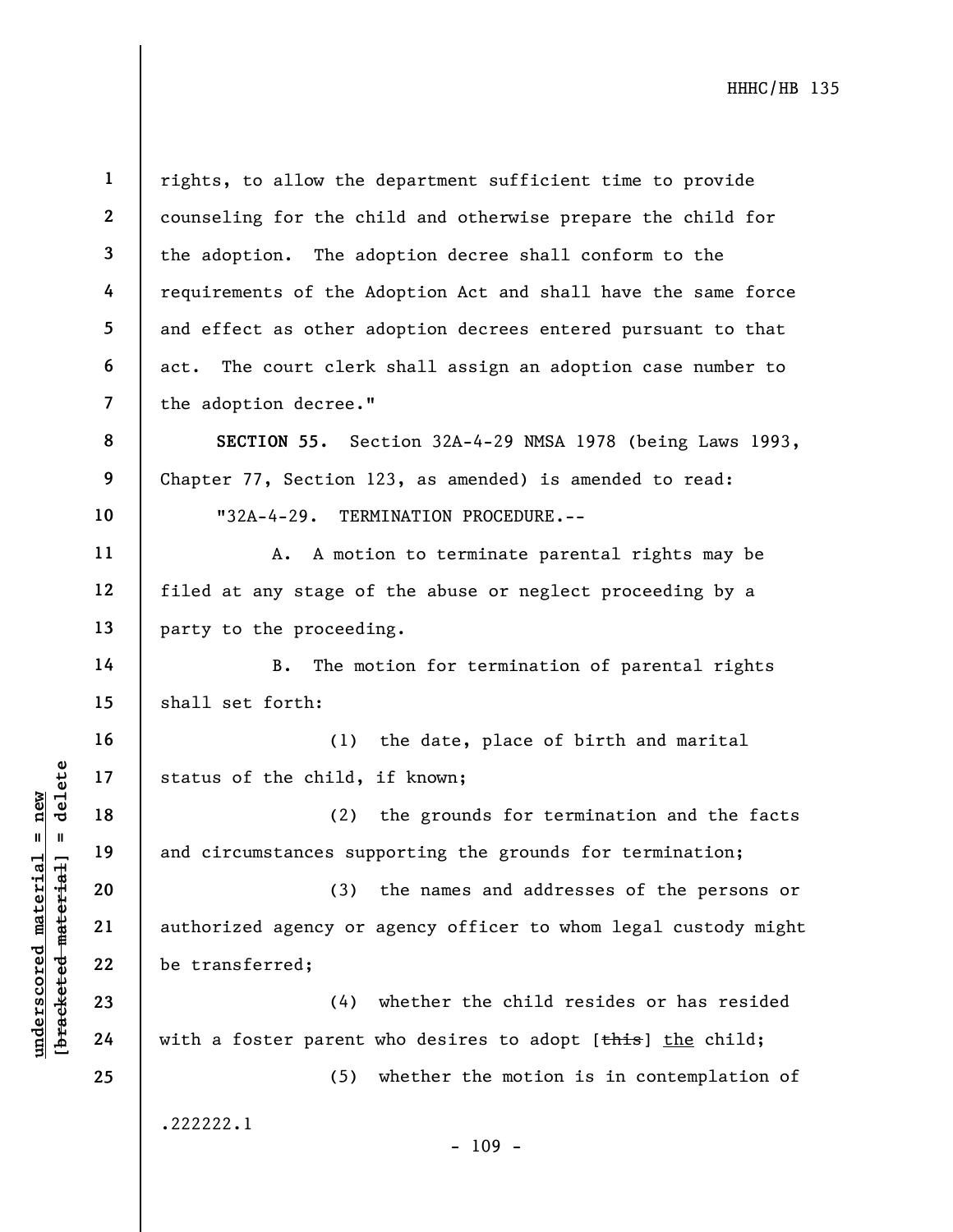1 adoption;

2 3 4 5 6 7 8 9 10 11 12 13 14 15 16 17 (6) the relationship or legitimate interest of the moving party to the child; and (7) whether the child is subject to the [federal Indian Child Welfare Act of 1978 and, if so: (a) the tribal affiliations of the child's parents; (b) the specific actions taken by the moving party to notify the parents' tribes and the results of the contacts, including the names, addresses, titles and telephone numbers of the persons contacted. Copies of any correspondence with the tribes shall be attached as exhibits to the petition; and (c) what specific efforts were made to comply with the placement preferences set forth in the federal Indian Child Welfare Act of 1978 or the placement preferences of the appropriate Indian tribes] Indian Family Protection Act.

understand material efficiency of the appropriate In equal to the motion of the motion of the motion of the motion of the motion of the motion of the motion of the motion of the motion of the motion of the motion of the mo C. Notice of the filing of the motion, accompanied by a copy of the motion, shall be served by the moving party on all other parties, the foster parent, preadoptive parent or relative providing care for the child with whom the child is residing, foster parents with whom the child has resided for six months within the previous twelve months, the custodian of the child, any person appointed to represent any party and any other person the court orders. Service shall be in accordance .222222.1

- 110 -

18

19

20

21

22

23

24

25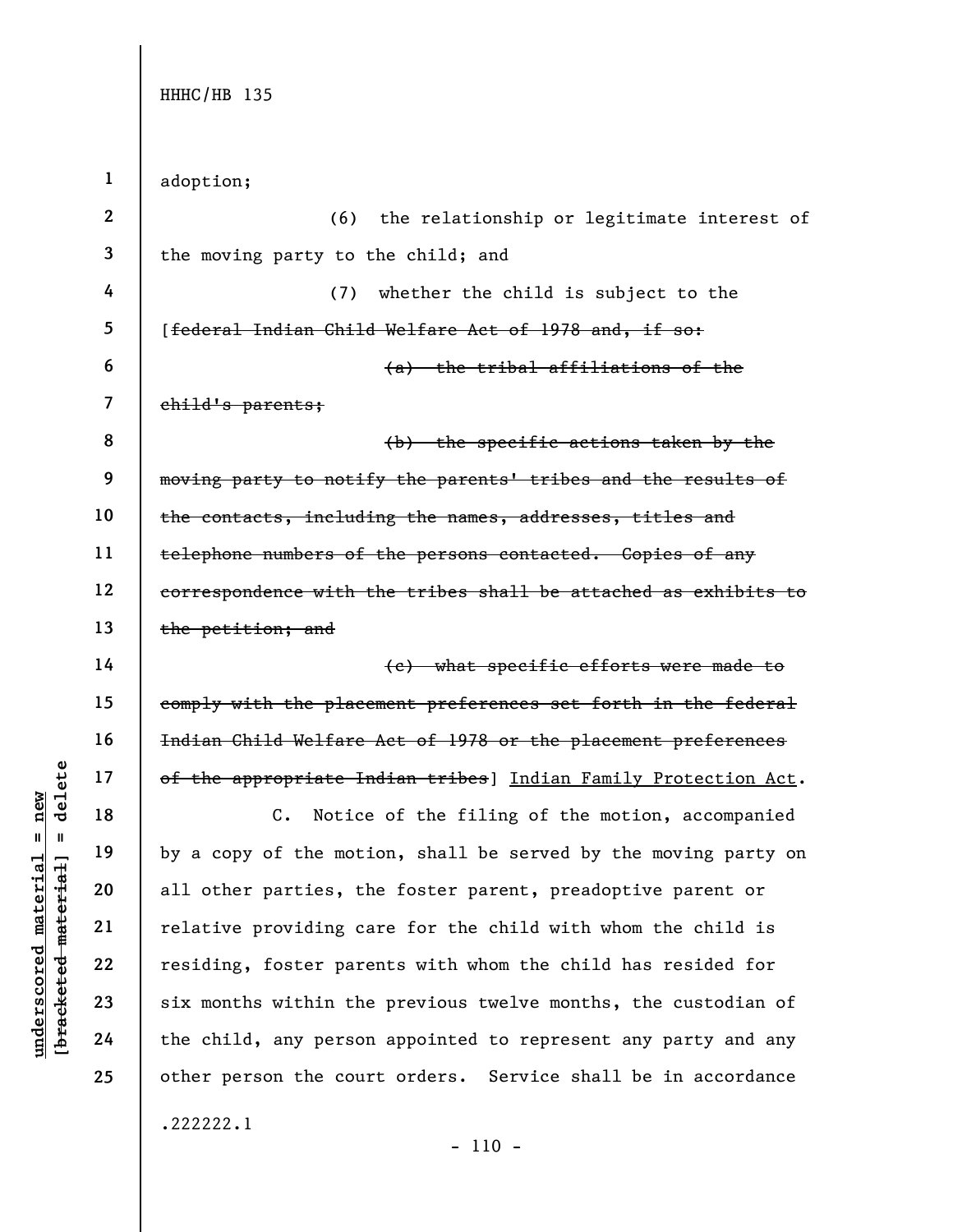24

25

1 2 3 4 5 6 7 8 9 with the Children's Court Rules for the service of motions, except that foster parents and attorneys of record in this proceeding shall be served by certified mail. The notice shall state specifically that the person served shall file a written response to the motion within twenty days if the person intends to contest the termination. [In any case involving a child subject to the federal Indian Child Welfare Act of 1978, notice shall also be sent by certified mail to the tribes of the child's parents and upon any "Indian custodian" as that term is defined in 25 U.S.C. Section 1903(6). Further notice shall not be required on a parent who has been provided notice previously pursuant to Section 32A-4-17 NMSA 1978 and who failed to make an appearance.

understand material entitled to service understanding also file a motion for a material and a motion for a material contract and any prosper adoption agreement.<br>
The same of the contract and a motion for a material and a m D. When a motion to terminate parental rights is filed, the moving party shall request a hearing on the motion. The hearing date shall be at least thirty days, but no more than sixty days, after service is effected upon the parties entitled to service under this section. The moving party shall also file a motion for court-ordered mediation between the parent and any prospective adoptive parent to discuss an open adoption agreement. If an open adoption agreement is reached at any time before termination of parental rights, it shall be made a part of the court record.

E. In any action for the termination of parental rights brought by a party other than the department and .222222.1

- 111 -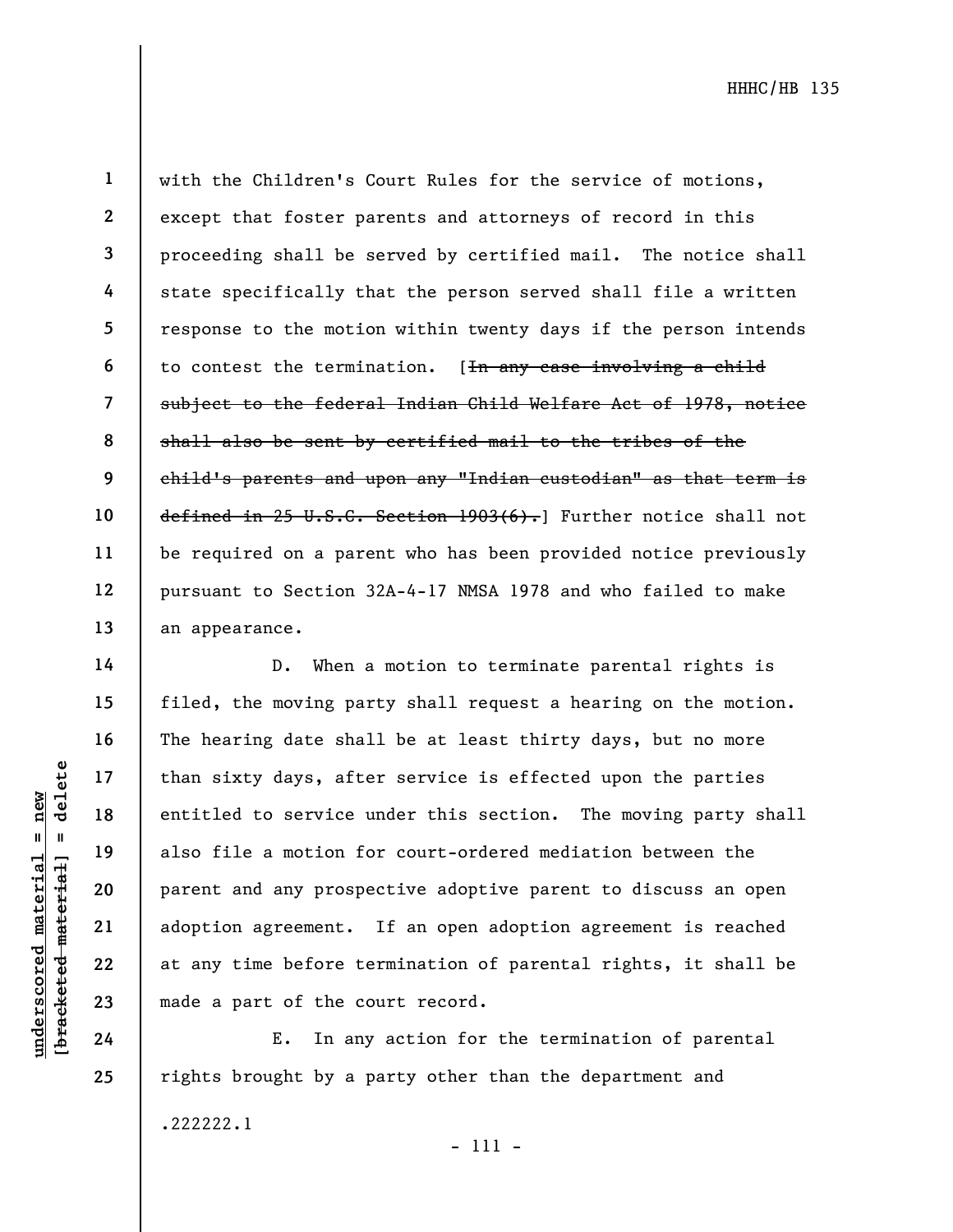understand material of the child's returned material extended material of the child's best interest<br>core of the child's best interest<br>deleted material and the child's returned<br>20 colder material (2)<br>include termination c<br>s 1 2 3 4 5 6 7 8 9 10 11 12 13 14 15 16 17 18 19 20 21 22 23 24 25 involving a child in the legal custody of the department, the department may: (1) litigate a motion for the termination of parental rights that was initially filed by another party; or (2) move that the motion for the termination of parental rights be found premature and denied. F. When a motion to terminate parental rights is filed, the department shall perform concurrent planning. G. When a child has been in foster care for not less than fifteen of the previous twenty-two months, the department shall file a motion to terminate parental rights, unless: (1) a parent has made substantial progress toward eliminating the problem that caused the child's placement in foster care; it is likely that the child will be able to safely return to the parent's home within three months; and the child's return to the parent's home will be in the child's best interests; (2) the child has a close and positive relationship with a parent and a permanent plan that does not include termination of parental rights will provide the most secure and appropriate placement for the child; (3) the child is fourteen years of age or older, is firmly opposed to termination of parental rights and is likely to disrupt an attempt to place the child with an .222222.1 - 112 -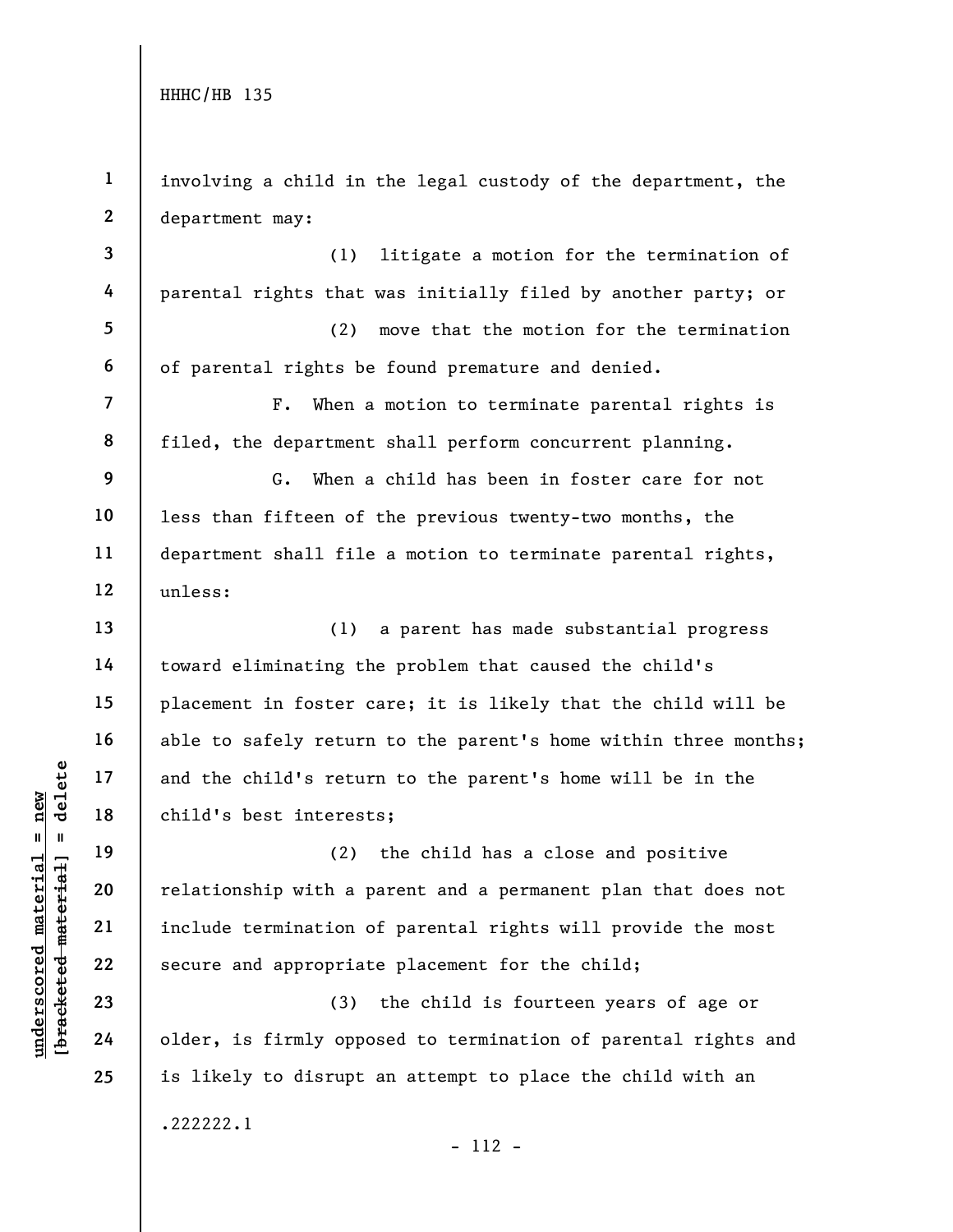underscored material spaces of the child; or<br>  $\begin{array}{c|c|c|c} \hline \text{u} & \text{u} & \text{u} & \text{u} & \text{u} \\ \hline \text{u} & \text{u} & \text{u} & \text{u} & \text{u} \\ \hline \text{u} & \text{u} & \text{u} & \text{u} & \text{u} \\ \hline \text{u} & \text{u} & \text{u} & \text{u} & \text{u} \\ \hline \text{u} & \text{u} & \text{u} & \text{u} & \text{$ 1 2 3 4 5 6 7 8 9 10 11 12 13 14 15 16 17 18 19 20 21 22 23 24 25 adoptive family; (4) a parent is terminally ill, but in remission, and does not want parental rights to be terminated; provided that the parent has designated a guardian for the child; (5) the child is not capable of functioning if placed in a family setting. In such a case, the court shall reevaluate the status of the child every ninety days unless there is a final court determination that the child cannot be placed in a family setting; (6) grounds do not exist for termination of parental rights; (7) the child is an unaccompanied, refugee minor and the situation regarding the child involves international legal issues or compelling foreign policy issues; (8) adoption is not an appropriate plan for the child; or (9) the parent's incarceration or participation in a court-ordered residential substance abuse treatment program constitutes the primary factor in the child's placement in substitute care and termination of parental rights is not in the child's best interest. H. For purposes of this section, a child shall be considered to have entered foster care on the earlier of: (1) the date of the first judicial finding .222222.1 - 113 -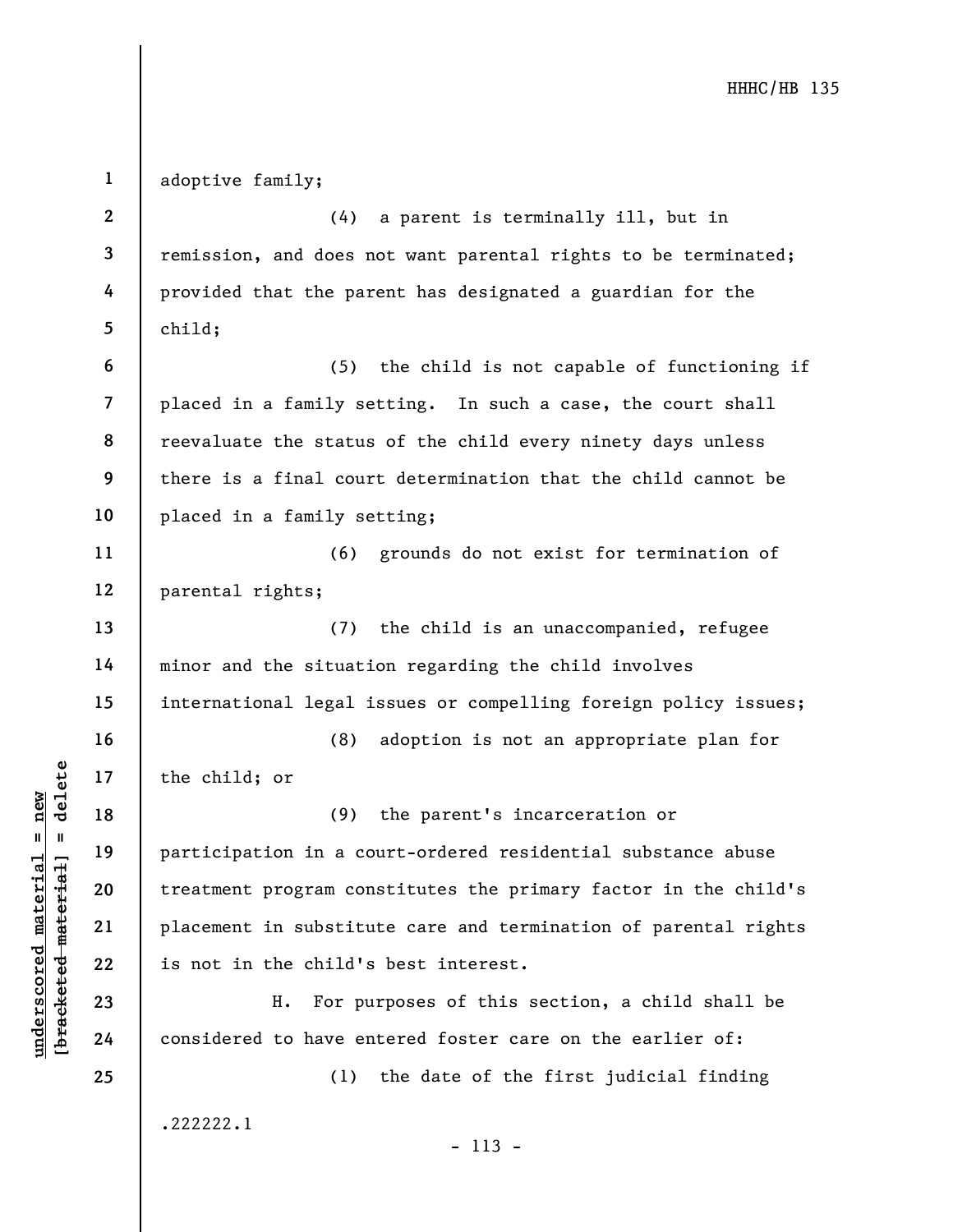| $\mathbf{1}$            | that the child has been abused or neglected; or                 |
|-------------------------|-----------------------------------------------------------------|
| $\mathbf{2}$            | the date that is sixty days after the date<br>(2)               |
| 3                       | on which the child was removed from the home.                   |
| 4                       | The grounds for any attempted termination shall<br>I.           |
| 5                       | be proved by clear and convincing evidence. [In any proceeding  |
| 6                       | involving a child subject to the federal Indian Child Welfare   |
| $\overline{\mathbf{7}}$ | Act of 1978, the grounds for any attempted termination shall be |
| 8                       | proved beyond a reasonable doubt and shall meet the             |
| 9                       | requirements set forth in 25 U.S.C. Section 1912(f).]           |
| 10                      | J. When the court terminates parental rights, it                |
| 11                      | shall appoint a custodian for the child and fix responsibility  |
| 12                      | for the child's support.                                        |
| 13                      | [K. In any termination proceeding involving a child             |
| 14                      | subject to the federal Indian Child Welfare Act of 1978, the    |
| 15                      | court shall in any termination order make specific findings     |
| 16                      | that the requirements of that act have been met.                |
| 17                      | $E_r$ ] K. A judgment of the court terminating parental         |
| 18                      | rights divests the parent of all legal rights and privileges    |
| 19                      | and dispenses with both the necessity for the consent to or     |
| 20                      | receipt of notice of any subsequent adoption proceeding         |
| 21                      | concerning the child. A judgment of the court terminating       |
| 22                      | parental rights shall not affect the child's rights of          |
| 23                      | inheritance from and through the child's biological parents.    |
| 24                      | $[M1]$ L. When the court denies a motion to terminate           |
| 25                      | parental rights, the court shall issue appropriate orders       |
|                         | .222222.1                                                       |

 $\frac{\text{undersecond material} = \text{new}}{\text{beac detected} - \text{meter} \cdot \text{t} + \text{a}}$  = delete

- 114 -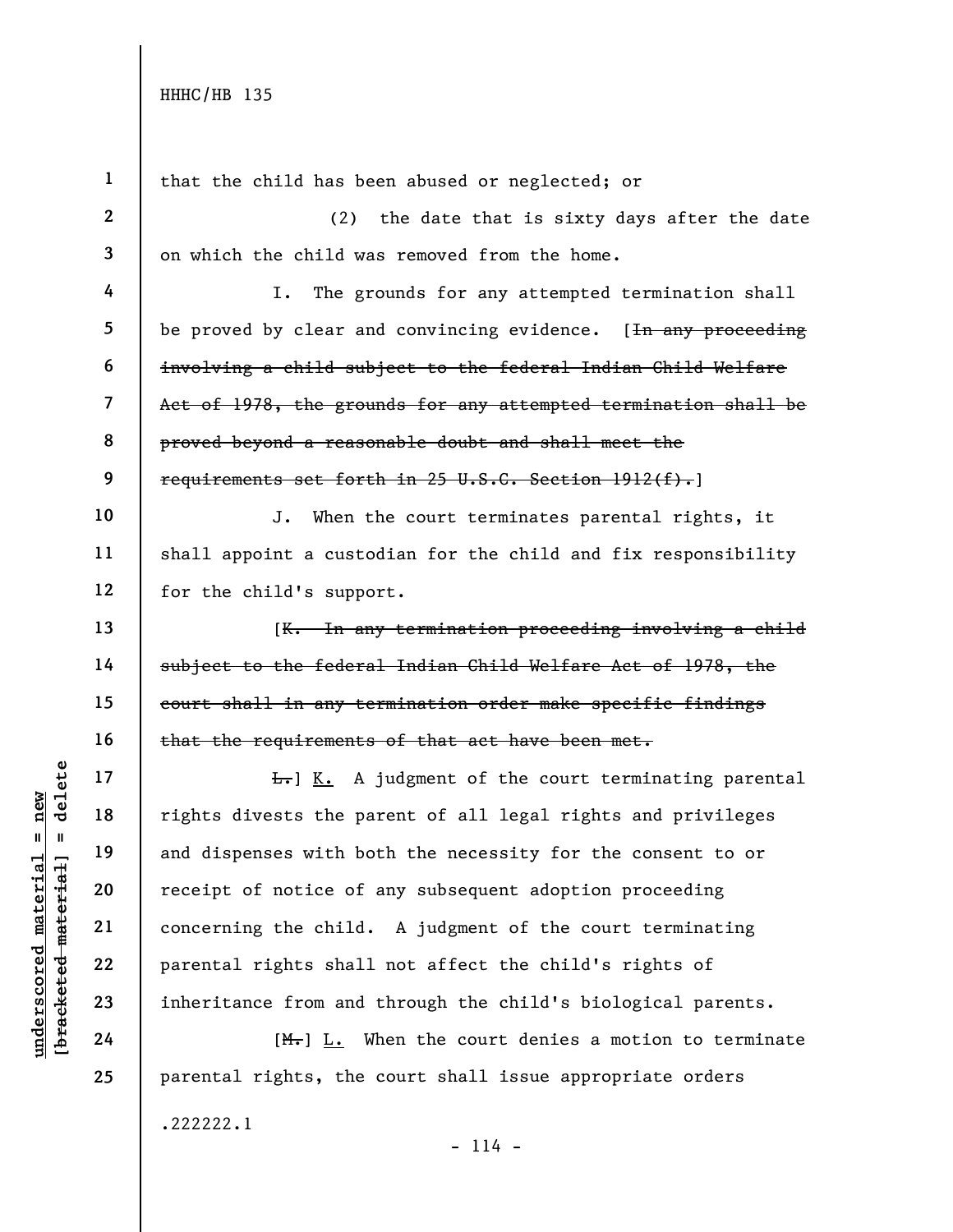underscored material = new [bracketed material] = delete 1 2 3 4 5 6 7 8 9 10 11 12 13 14 15 16 17 18 19 20 21 22 23 24 25 immediately. The court shall direct the parties to file a stipulated order and interim plan or a request for hearing within thirty days of the date of the hearing denying the termination of parental rights." SECTION 56. Section 32A-4-32 NMSA 1978 (being Laws 1993, Chapter 77, Section 126, as amended) is amended to read: "32A-4-32. PERMANENT GUARDIANSHIP--PROCEDURE.-- A. A motion for permanent guardianship may be filed by any party. B. A motion for permanent guardianship shall set forth: (1) the date, place of birth and marital status of the child, if known; (2) the facts and circumstances supporting the grounds for permanent guardianship; (3) the name and address of the prospective guardian and a statement that the person agrees to accept the duties and responsibilities of guardianship; (4) the basis for the court's jurisdiction; (5) the relationship of the child to the petitioner and the prospective guardian; and (6) whether the child is subject to the [federal Indian Child Welfare Act of 1978] Indian Family Protection Act and, if so, [(a) the tribal affiliations of the .222222.1 - 115 -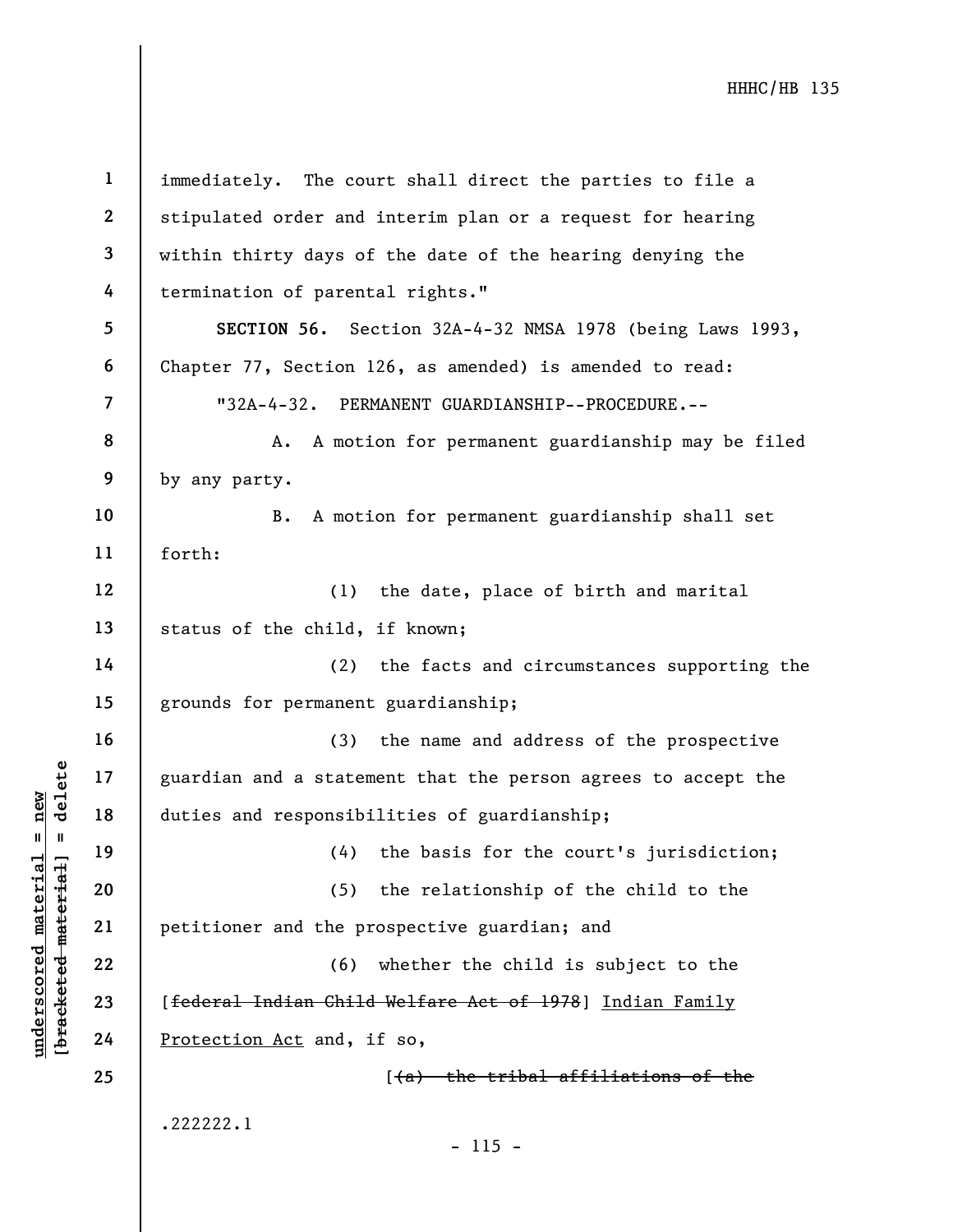1 child's parents;

2 3 4 5 6 7 (b) the specific actions taken by the petitioner to notify the parents' tribe and the results of the contacts, including the names, addresses, titles and telephone numbers of the persons contacted. Copies of any correspondence with the tribes shall be attached as exhibits to the petition; and

8 9 10 11 12 13 (c) what specific efforts were made to comply with the placement preferences set forth in the federal Indian Child Welfare Act of 1978 or the placement preferences of the appropriate Indian tribes] any additional requirements for that motion as provided pursuant to the Indian Family Protection Act.

C. If the motion is not filed by the prospective guardian, the motion shall be verified by the prospective guardian.

underscored material = new [bracketed material] = delete D. Notice of the filing of the motion, accompanied by a copy of the motion, shall be served by the moving party on any parent who has not previously been made a party to the proceeding, the parents of the child, foster parents with whom the child is residing, the foster parent, preadoptive parent or relative providing care for the child with whom the child has resided for six months, the child's custodian, the department, any person appointed to represent any party, including the child's guardian ad litem, and any other person the court .222222.1

14

15

16

17

18

19

20

21

22

23

24

25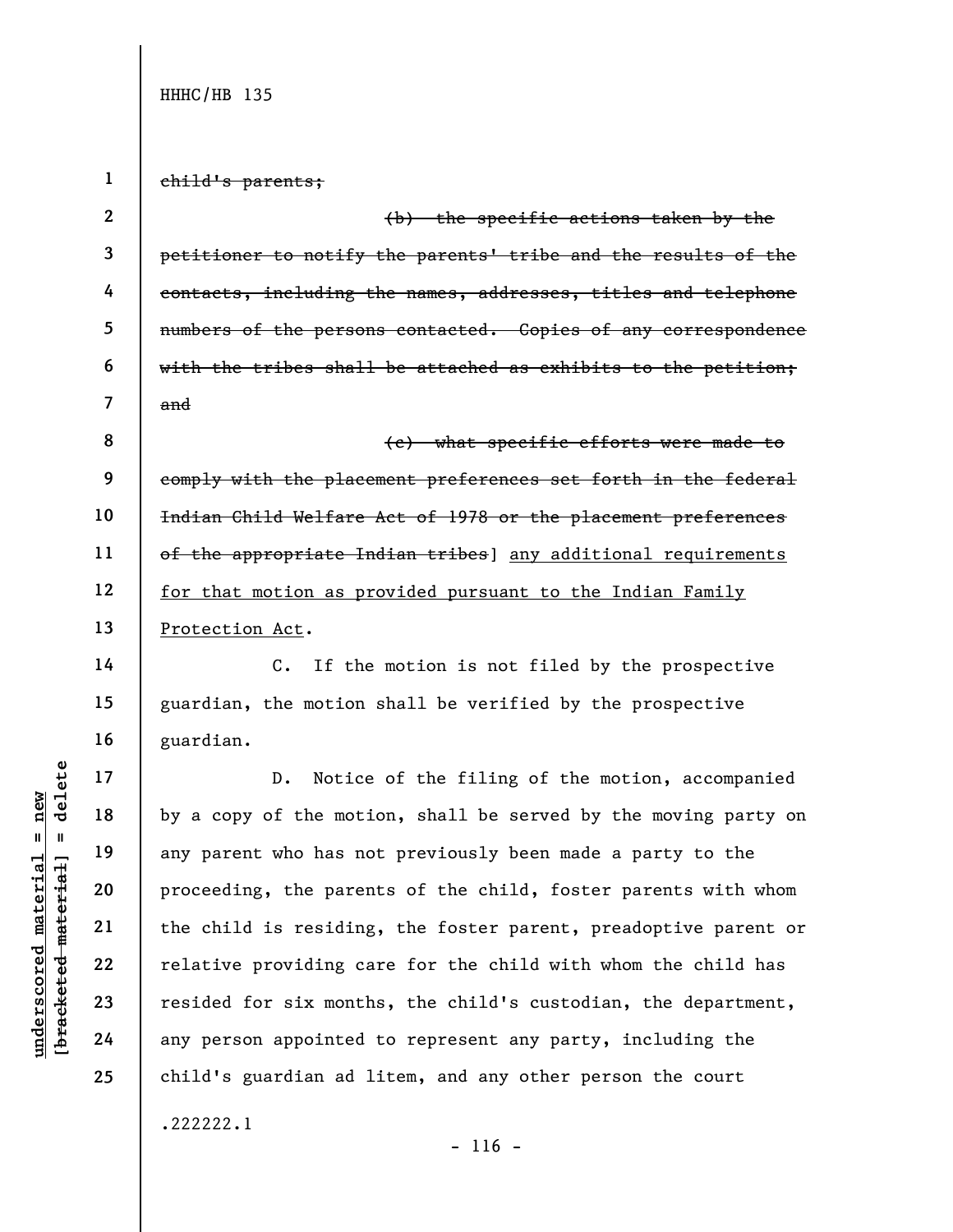11

12

13

14

15

16

17

18

19

20

21

22

23

24

25

1 2 3 4 5 6 7 8 9 10 orders provided with notice. Service shall be in accordance with the Children's Court Rules for the service of motions. [In a case involving a child subject to the federal Indian Child Welfare Act of 1978, notice shall also be sent by certified mail to the Indian tribes of the child's parents and to any "Indian custodian" as that term is defined in 25 U.S.C. Section  $1903(6)$ . Further notice shall not be required to a parent who has been provided notice previously pursuant to Section 32A-4-17 NMSA 1978 and who failed to make an appearance.

E. The grounds for permanent guardianship shall be proved by clear and convincing evidence. [The grounds for permanent guardianship shall be proved beyond a reasonable doubt and meet the requirements of 25 U.S.C. Section 1912(f) in any proceeding involving a child subject to the federal Indian Child Welfare Act of 1978.]

underscore material material entity of the set of the set of the set of the set of the set of the set of the set of the set of the set of the set of the set of the set of the set of the set of the set of the set of the set F. A judgment of the court vesting permanent guardianship with an individual divests the biological or adoptive parent of legal custody or guardianship of the child, but is not a termination of the parent's rights. A child's inheritance rights from and through the child's biological or adoptive parents are not affected by this proceeding.

G. Upon a finding that grounds exist for a permanent guardianship, the court may incorporate into the final order provisions for visitation with the natural parents, .222222.1

- 117 -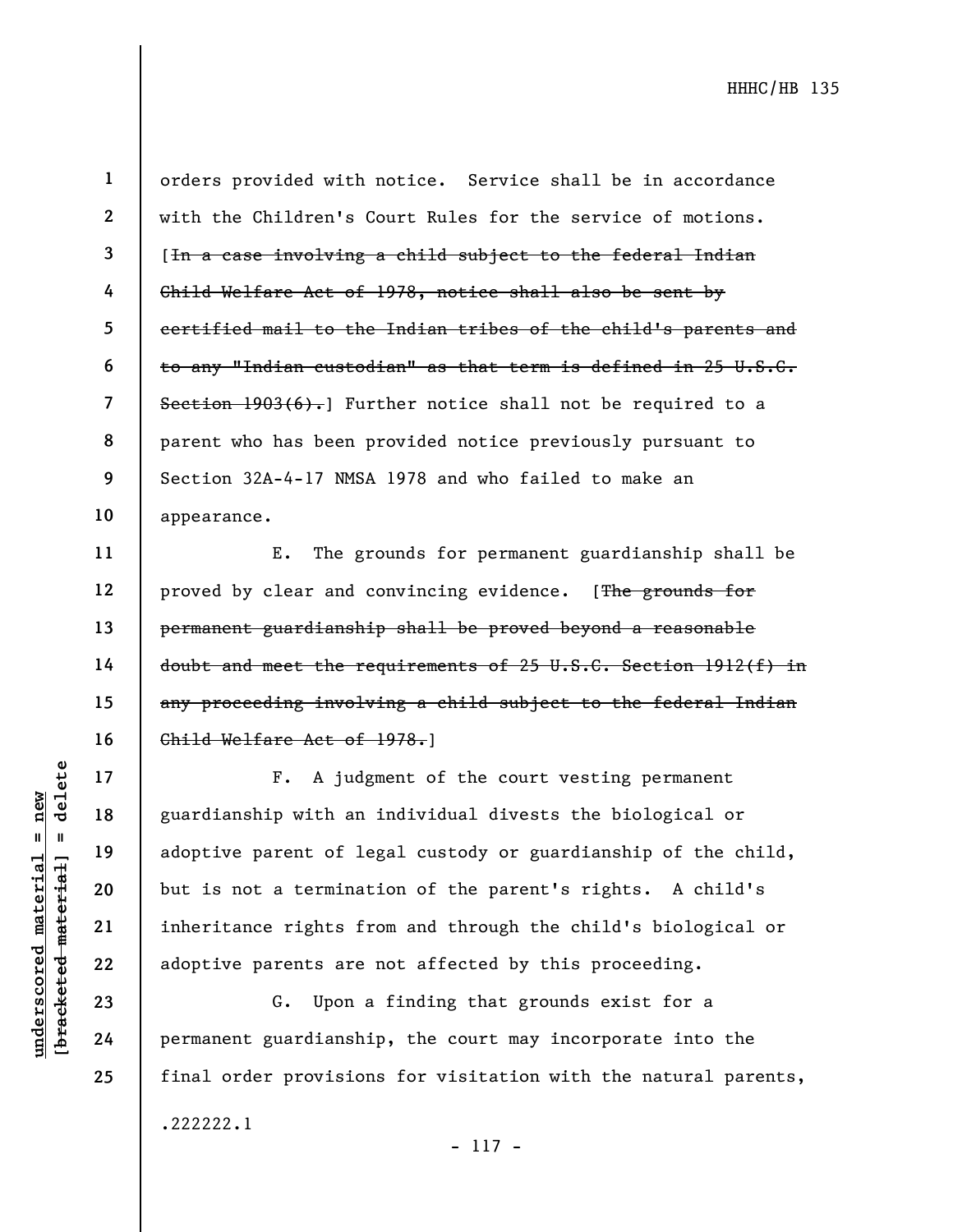understand material material of the material of the material of the material of the material of the material contract of the contract of the contract of the contract of the contract of the contract of the contract of the c 1 2 3 4 5 6 7 8 9 10 11 12 13 14 15 16 17 18 19 20 21 22 23 24 25 siblings or other relatives of the child and any other provision necessary to rehabilitate the child or provide for the child's continuing safety and well-being. H. The court shall retain jurisdiction to enforce its judgment of permanent guardianship. I. Any party may make a motion for revocation of the order granting guardianship when there is a significant change of circumstances, including: (1) the child's parent is able and willing to properly care for the child; or (2) the child's guardian is unable to properly care for the child. J. The court shall appoint a guardian ad litem for the child in all proceedings for the revocation of permanent guardianship if the child is under the age of fourteen. The court shall appoint an attorney for the child in all proceedings for the revocation of permanent guardianship if the child is fourteen years of age or older at the inception of the proceedings. K. The court may revoke the order granting guardianship when a significant change of circumstances has been proven by clear and convincing evidence and it is in the child's best interests to revoke the order granting guardianship." SECTION 57. Section 32A-4-33 NMSA 1978 (being Laws 1993, .222222.1

- 118 -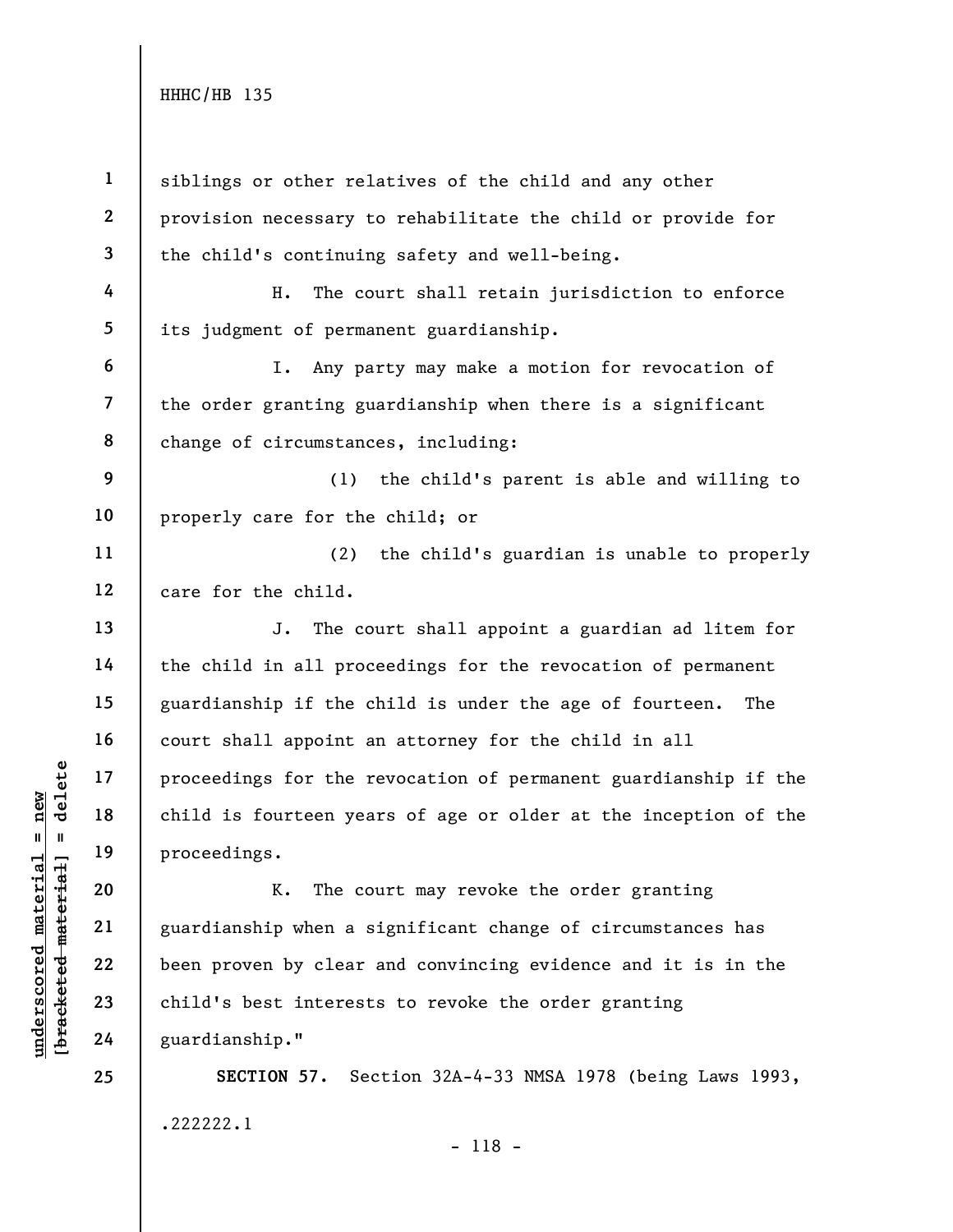underscored material = new [bracketed material] = delete 1 2 3 4 5 6 7 8 9 10 11 12 13 14 15 16 17 18 19 20 21 22 23 24 25 Chapter 77, Section 127, as amended) is amended to read: "32A-4-33. CONFIDENTIALITY--RECORDS--PENALTY.-- A. All records or information concerning a party to a neglect or abuse proceeding, including social records, diagnostic evaluations, psychiatric or psychological reports, videotapes, transcripts and audio recordings of a child's statement of abuse or medical reports incident to or obtained as a result of a neglect or abuse proceeding or that were produced or obtained during an investigation in anticipation of or incident to a neglect or abuse proceeding shall be confidential and closed to the public. B. The records described in Subsection A of this section shall be disclosed only to the parties and: (1) court personnel and persons or entities authorized by contract with the court to review, inspect or otherwise have access to records or information in the court's possession; (2) court-appointed special advocates appointed to the neglect or abuse proceeding; (3) the child's guardian ad litem; (4) the attorney representing the child in an abuse or neglect action, a delinquency action or any other action under the Children's Code; (5) department personnel and persons or entities authorized by contract with the department to review, .222222.1 - 119 -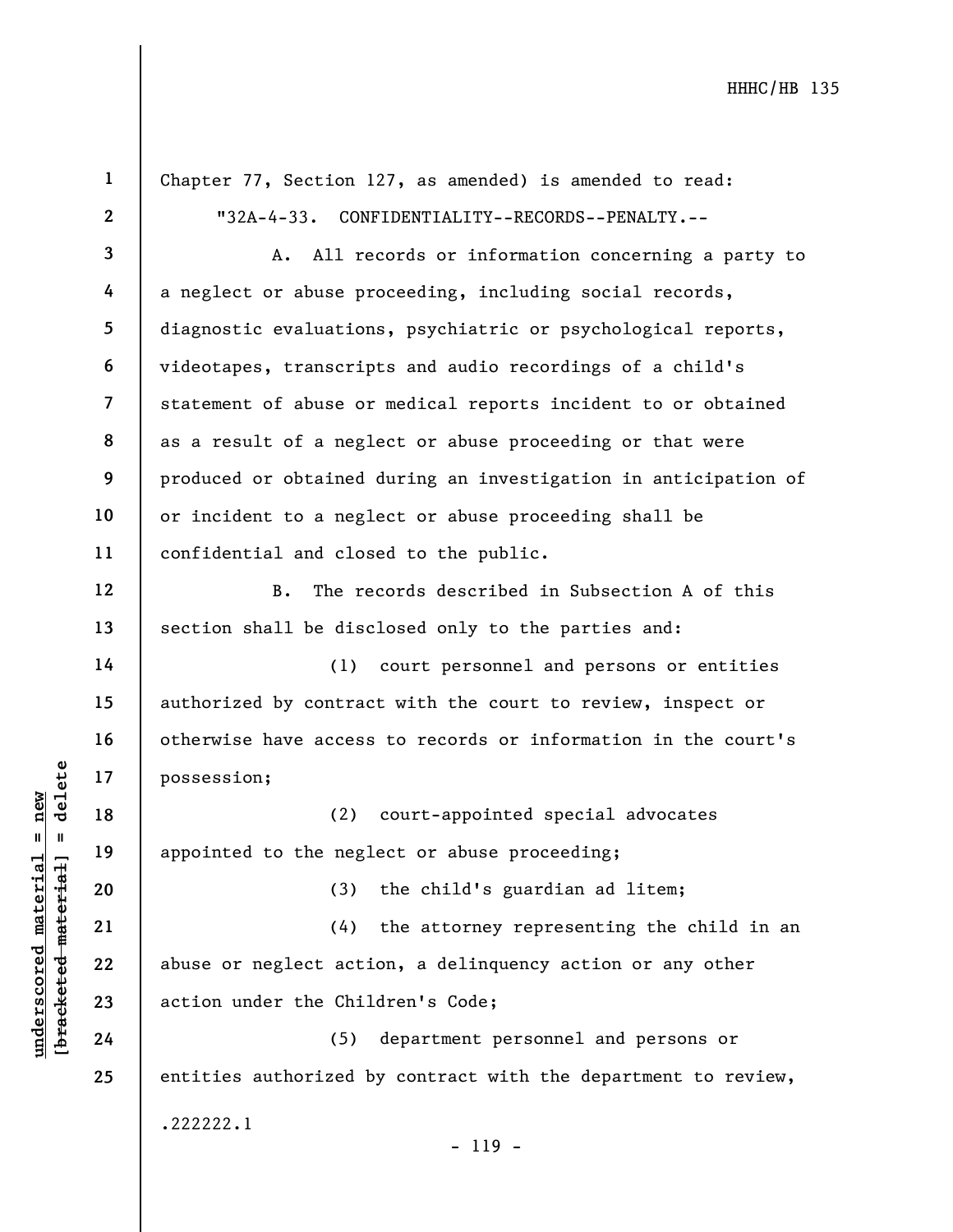|                                 | $\mathbf{1}$     | inspect or otherwise have access to records or information in   |
|---------------------------------|------------------|-----------------------------------------------------------------|
|                                 | $\boldsymbol{2}$ | the department's possession;                                    |
|                                 | $\mathbf{3}$     | (6)<br>any local substitute care review board or                |
|                                 | 4                | any agency contracted to implement local substitute care review |
|                                 | 5                | boards;                                                         |
|                                 | $\boldsymbol{6}$ | law enforcement officials, except when use<br>(7)               |
|                                 | $\overline{7}$   | immunity is granted pursuant to Section 32A-4-11 NMSA 1978;     |
|                                 | 8                | (8)<br>district attorneys, except when use                      |
|                                 | 9                | immunity is granted pursuant to Section 32A-4-11 NMSA 1978;     |
|                                 | 10               | any state government or tribal government<br>(9)                |
|                                 | 11               | social services agency in any state or when, in the opinion of  |
|                                 | 12               | the department it is in the best interest of the child, a       |
|                                 | 13               | governmental social services agency of another country;         |
|                                 | 14               | ((10) those persons or entities of an Indian                    |
|                                 | 15               | tribe specifically authorized to inspect the records pursuant   |
|                                 | 16               | to the federal Indian Child Welfare Act of 1978 or any          |
| delete                          | 17               | regulations promulgated thereunder;                             |
| new<br>II                       | 18               | $(H)$ (10) a foster parent, if the records are                  |
| 님                               | 19               | those of a child currently placed with that foster parent or of |
|                                 | 20               | a child being considered for placement with that foster parent  |
|                                 | 21               | and the records concern the social, medical, psychological or   |
| [ <del>bracketed material</del> | 22               | educational needs of the child;                                 |
|                                 | 23               | [(12)] (11) school personnel involved with the                  |
| underscored materi              | 24               | child if the records concern the child's social or educational  |
|                                 | 25               | needs;                                                          |
|                                 |                  | .222222.1                                                       |

- 120 -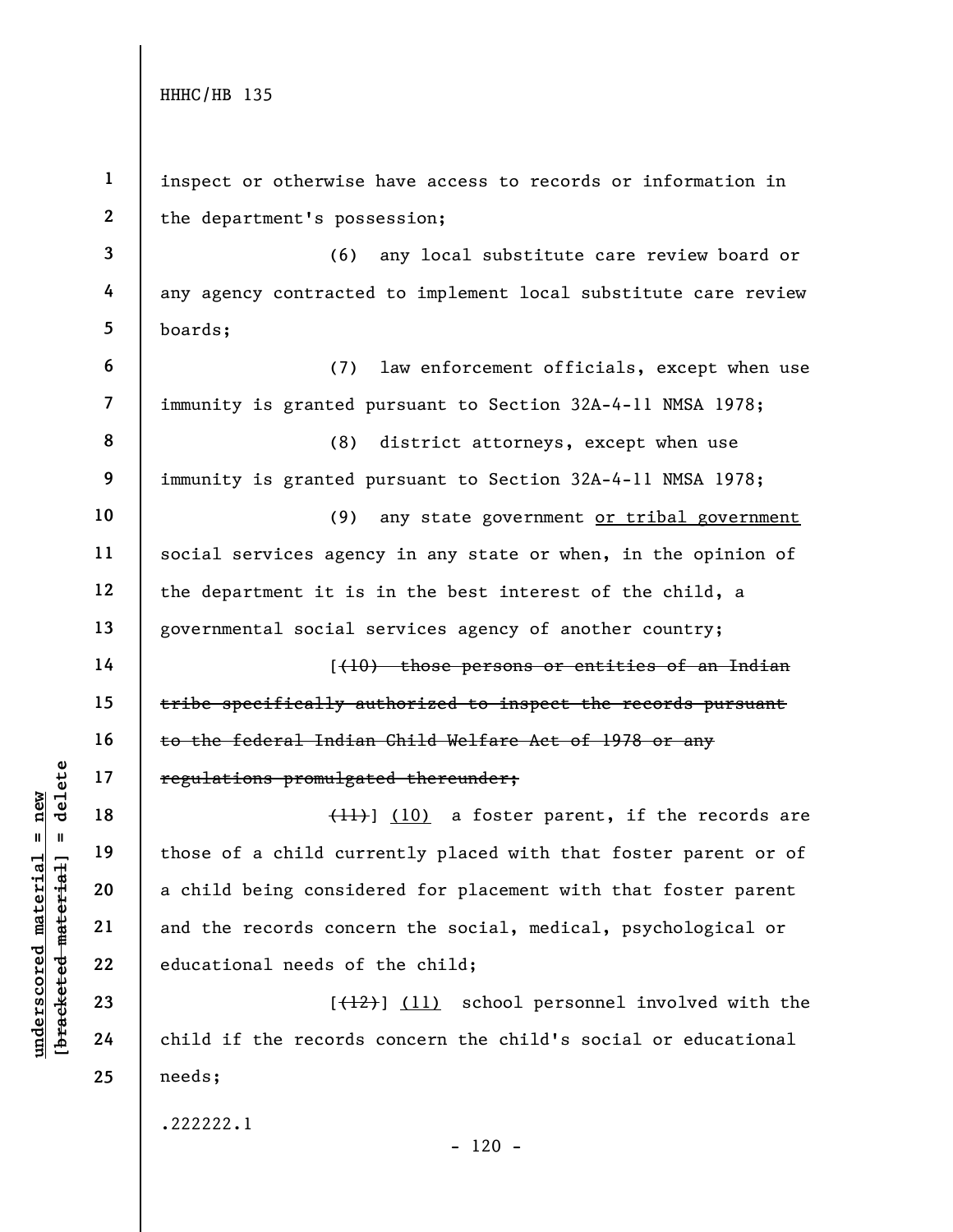|                         | $\mathbf{1}$            | $[\frac{13}{13}]$ (12) a grandparent, parent of a               |
|-------------------------|-------------------------|-----------------------------------------------------------------|
|                         | $\mathbf{2}$            | sibling, relative or fictive kin, if the records or information |
|                         | $\overline{3}$          | pertain to a child being considered for placement with that     |
|                         | 4                       | grandparent, parent of a sibling, relative or fictive kin and   |
|                         | 5                       | the records or information concern the social, medical,         |
|                         | 6                       | psychological or educational needs of the child;                |
|                         | $\overline{\mathbf{7}}$ | $\left[\frac{14}{14}\right]$ (13) health care or mental health  |
|                         | 8                       | professionals involved in the evaluation or treatment of the    |
|                         | 9                       | child or of the child's parents, guardian, custodian or other   |
|                         | 10                      | family members;                                                 |
|                         | 11                      | $[\frac{(15)}{(14)}]$ protection and advocacy                   |
|                         | 12                      | representatives pursuant to the federal Developmental           |
|                         | 13                      | Disabilities Assistance and Bill of Rights Act and the federal  |
|                         | 14                      | Protection and Advocacy for Mentally Ill Individuals Amendments |
|                         | 15                      | Act of 1991;                                                    |
|                         | 16                      | [(16)] (15) children's safehouse organizations                  |
| delete                  | 17                      | conducting investigatory interviews of children on behalf of a  |
| $n$ ew                  | 18                      | law enforcement agency or the department;                       |
| Ш                       | 19                      | $(\overline{+17})$ (16) representatives of the federal          |
| material<br>materia     | 20                      | government or their contractors authorized by federal statute   |
|                         | 21                      | or regulation to review, inspect, audit or otherwise have       |
|                         | 22                      | access to records and information pertaining to neglect or      |
| [bracketed              | 23                      | abuse proceedings;                                              |
| $\bm{{\rm underscore}}$ | 24                      | [(18)] (17) any person or entity attending a                    |
|                         | 25                      | meeting arranged by the department to discuss the safety,       |

.222222.1

- 121 -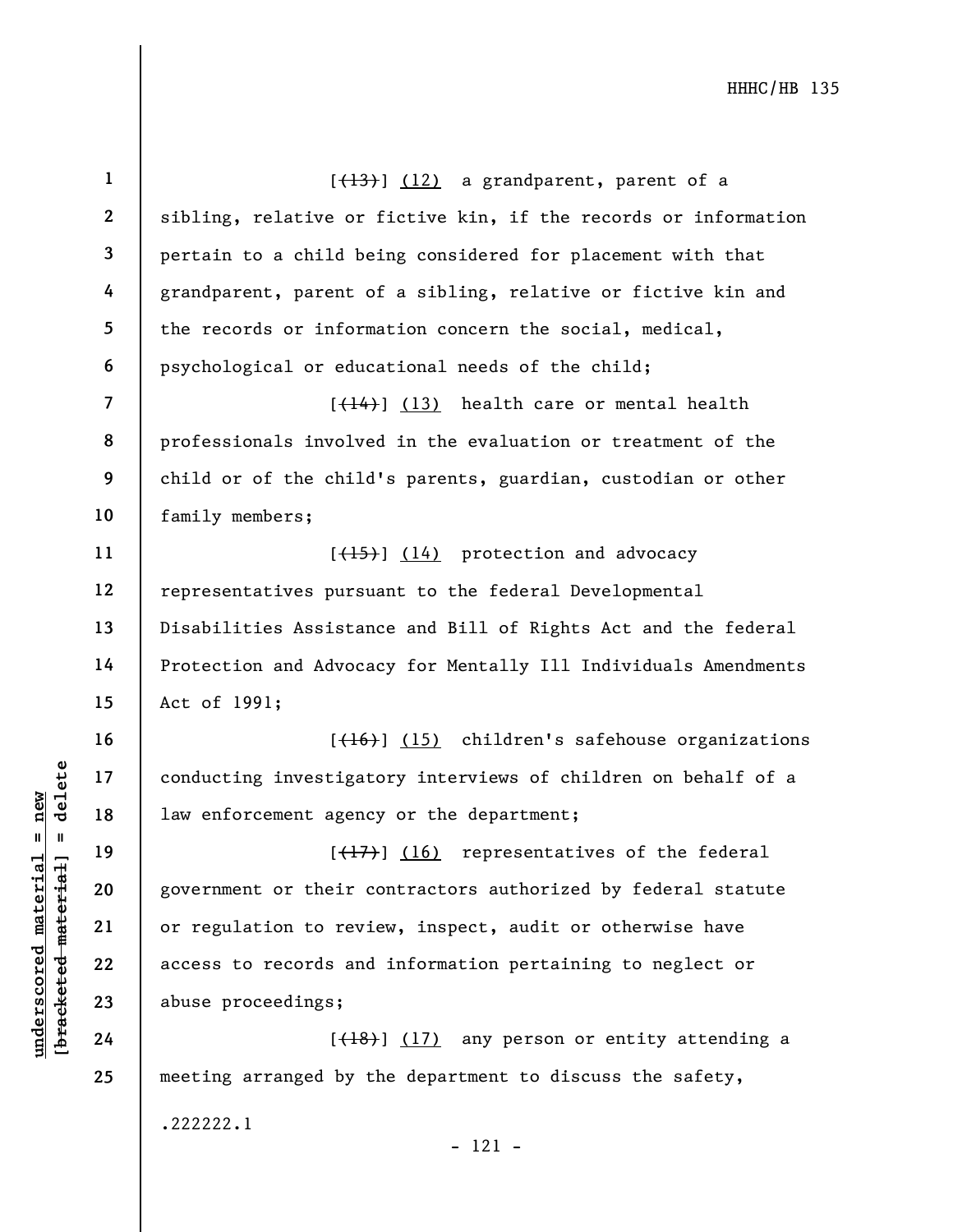1

2

3

4

5

6

7

8

9

10

11

12

13

14

15

16

17

18

19

20

21

22

23

24

25

well-being and permanency of a child, when the parent or child, or parent or legal custodian on behalf of a child younger than fourteen years of age, has consented to the disclosure; and

 $[\frac{(19)}{18}]$  (18) any other person or entity, by order of the court, having a legitimate interest in the case or the work of the court.

understand material of records and the department records and<br>
information the department<br>  $\begin{array}{c|c|c|c} \hline \text{u} & \text{u} & \text{u} & \text{u} & \text{u} & \text{u} & \text{u} & \text{u} & \text{u} & \text{u} & \text{u} & \text{u} & \text{u} & \text{u} & \text{u} & \text{u} & \text{u} & \text{u} & \text{u} &$ C. A parent, guardian or legal custodian whose child has been the subject of an investigation of abuse or neglect where no petition has been filed shall have the right to inspect any medical report, psychological evaluation, law enforcement reports or other investigative or diagnostic evaluation; provided that any identifying information related to the reporting party or any other party providing information shall be deleted. The parent, guardian or legal custodian shall also have the right to the results of the investigation and the right to petition the court for full access to all department records and information except those records and information the department finds would be likely to endanger the life or safety of any person providing information to the department.

D. Whoever intentionally and unlawfully releases any information or records closed to the public pursuant to the Abuse and Neglect Act or releases or makes other unlawful use of records in violation of that act is guilty of a petty misdemeanor and shall be sentenced pursuant to the provisions .222222.1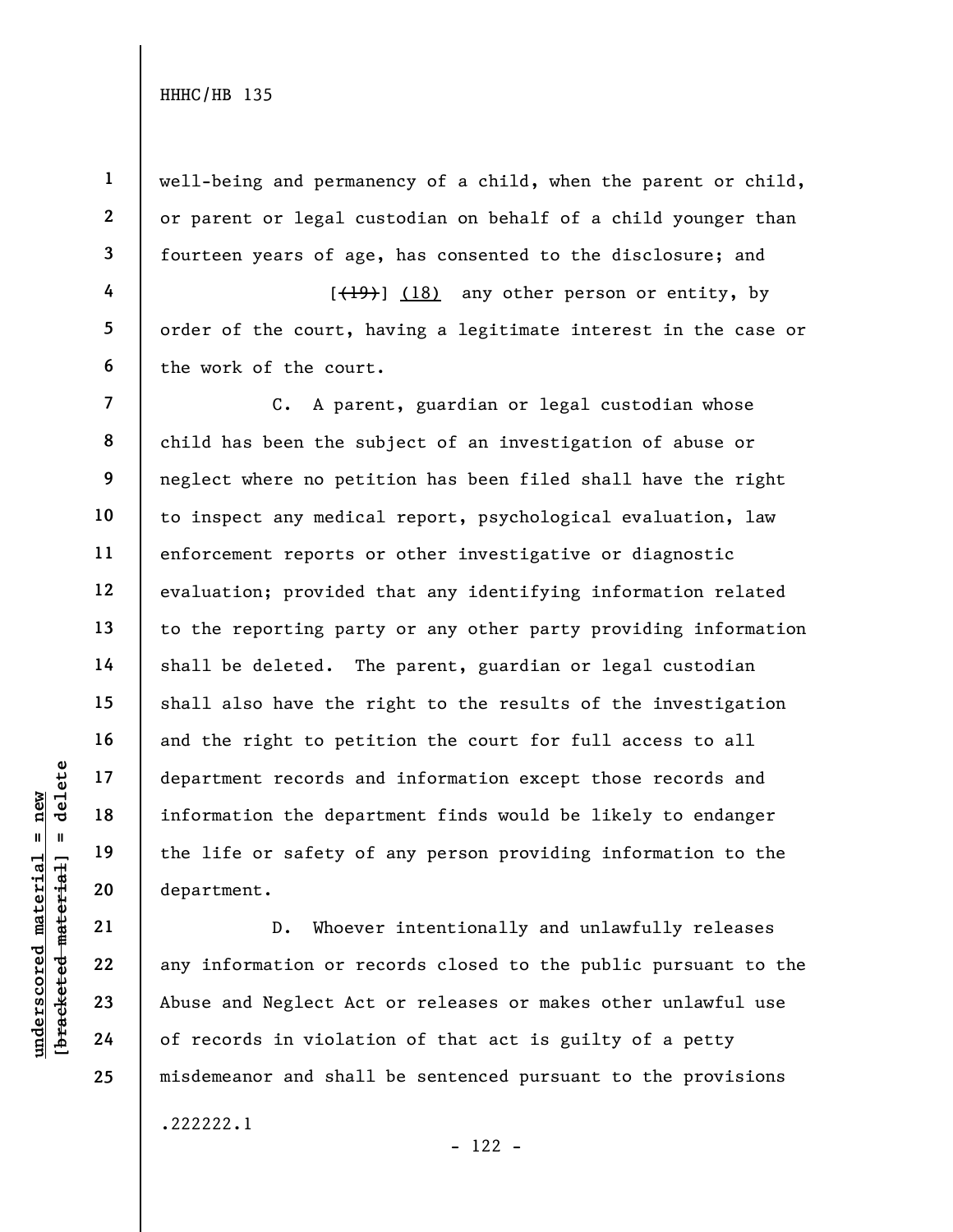underscored material = new [bracketed material] = delete of Section 31-19-1 NMSA 1978. Court Rules." captioned pleadings. department [regulation] rules.

.222222.1

1

2

3

4

5

6

7

8

9

10

11

12

13

14

15

16

17

18

19

20

21

22

23

24

25

E. The department shall promulgate rules for implementing disclosure of records pursuant to this section and in compliance with state and federal law and the Children's

SECTION 58. Section 32A-5-7 NMSA 1978 (being Laws 1993, Chapter 77, Section 134, as amended) is amended to read: "32A-5-7. CLERK OF THE COURT--DUTIES.--

A. The clerk of the court shall file pleadings captioned pursuant to the provisions of Section 32A-5-9 NMSA 1978. The clerk of the court shall not file incorrectly

B. The clerk of the court shall mail a copy of the request for placement to the department within one working day of the request for placement being filed with the court. The attorney for the person requesting placement shall provide to the clerk of the court a copy of the request for placement and a stamped envelope addressed to the department as specified in

C. The clerk of the court shall mail a copy of the petition for adoption within one working day of the petition for adoption being filed with the court. The attorney for the petitioner shall provide to the clerk of the court a copy of the petition for adoption and a stamped envelope addressed to the department as specified in department [regulation] rules.

- 123 -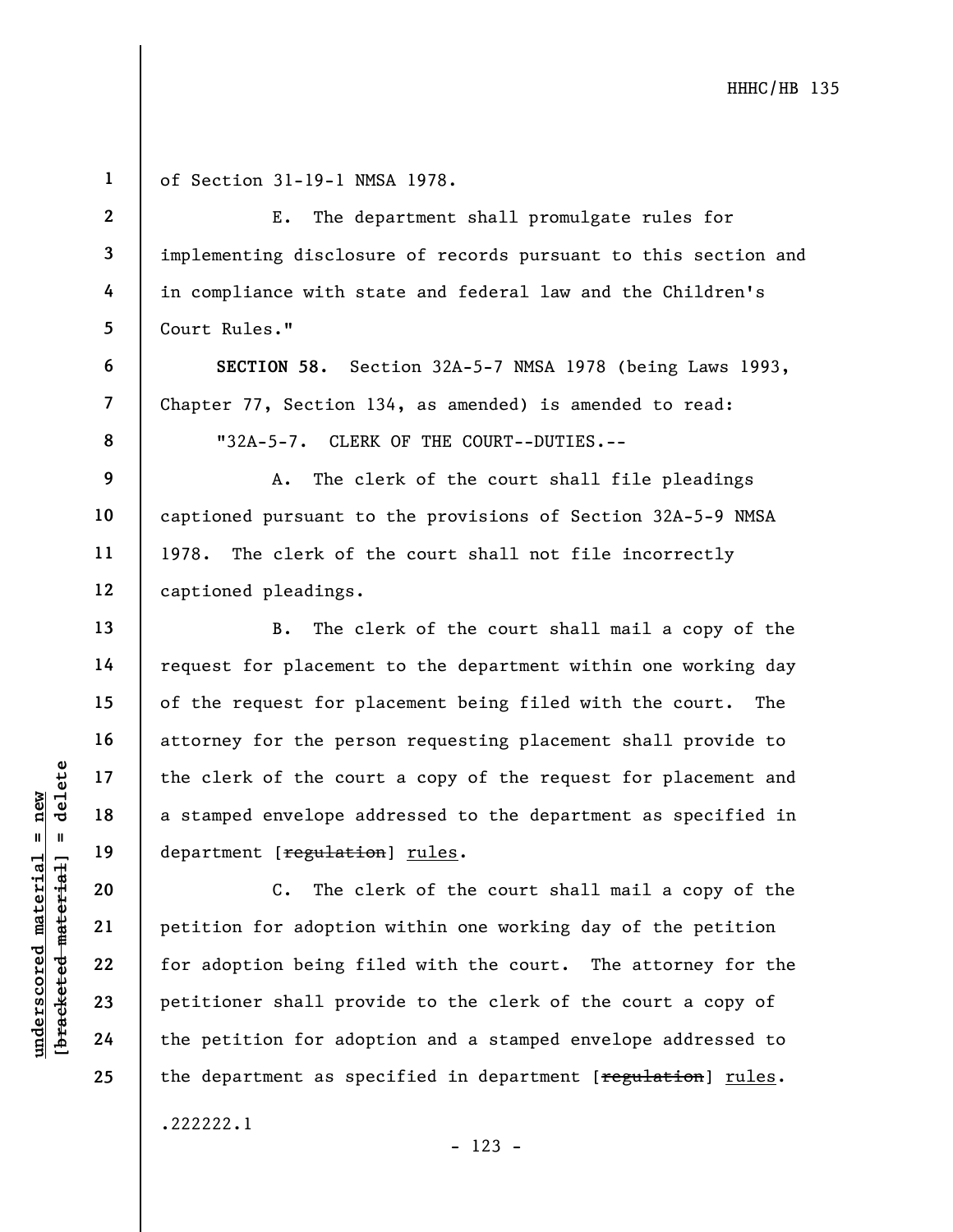understand material species of adoptical deviation<br>  $\begin{bmatrix}\n\mathbf{u} & \mathbf{u} & \mathbf{u} \\
\mathbf{u} & \mathbf{u} & \mathbf{u} \\
\mathbf{u} & \mathbf{u} & \mathbf{u} \\
\mathbf{u} & \mathbf{u} & \mathbf{u} \\
\mathbf{u} & \mathbf{u} & \mathbf{u} \\
\mathbf{u} & \mathbf{u} & \mathbf{u} \\
\mathbf{u} & \mathbf{u} & \mathbf{u} \\
\mathbf{u} & \mathbf{u} & \$ 1 2 3 4 5 6 7 8 9 10 11 12 13 14 15 16 17 18 19 20 21 22 23 24 25 D. The clerk of the court shall mail a copy of the decree of adoption to the department within one working day of the entry of the decree of adoption. The attorney for the petitioner shall provide to the clerk of the court a copy of the decree of adoption and a stamped envelope addressed to the department as specified in department [regulation] rules. [E. In any adoption involving an Indian child, the clerk of the court shall provide the secretary of the interior with a copy of any decree of adoption or adoptive placement order and other information as required by the federal Indian Child Welfare Act of 1978. The attorney for the petitioner shall provide to the clerk of the court a copy of an adoption decree, an adoptive placement order, any other information required by the federal Indian Child Welfare Act of 1978 and a stamped envelope addressed to the secretary of the interior.  $F_{\tau}$ ]  $E_{\tau}$  The clerk of the court shall provide a certificate of adoption with an adoptee's new name.  $[G<sub>r</sub>]$   $F<sub>r</sub>$  The attorney for the petitioner shall forward the certificate of adoption provided for in Subsection [F] E of this section as follows: (1) for a person born in the United States, to the appropriate vital statistics office of the place, if known, where the adoptee was born; or (2) for all other persons, to the state registrar of vital statistics." .222222.1

 $- 124 -$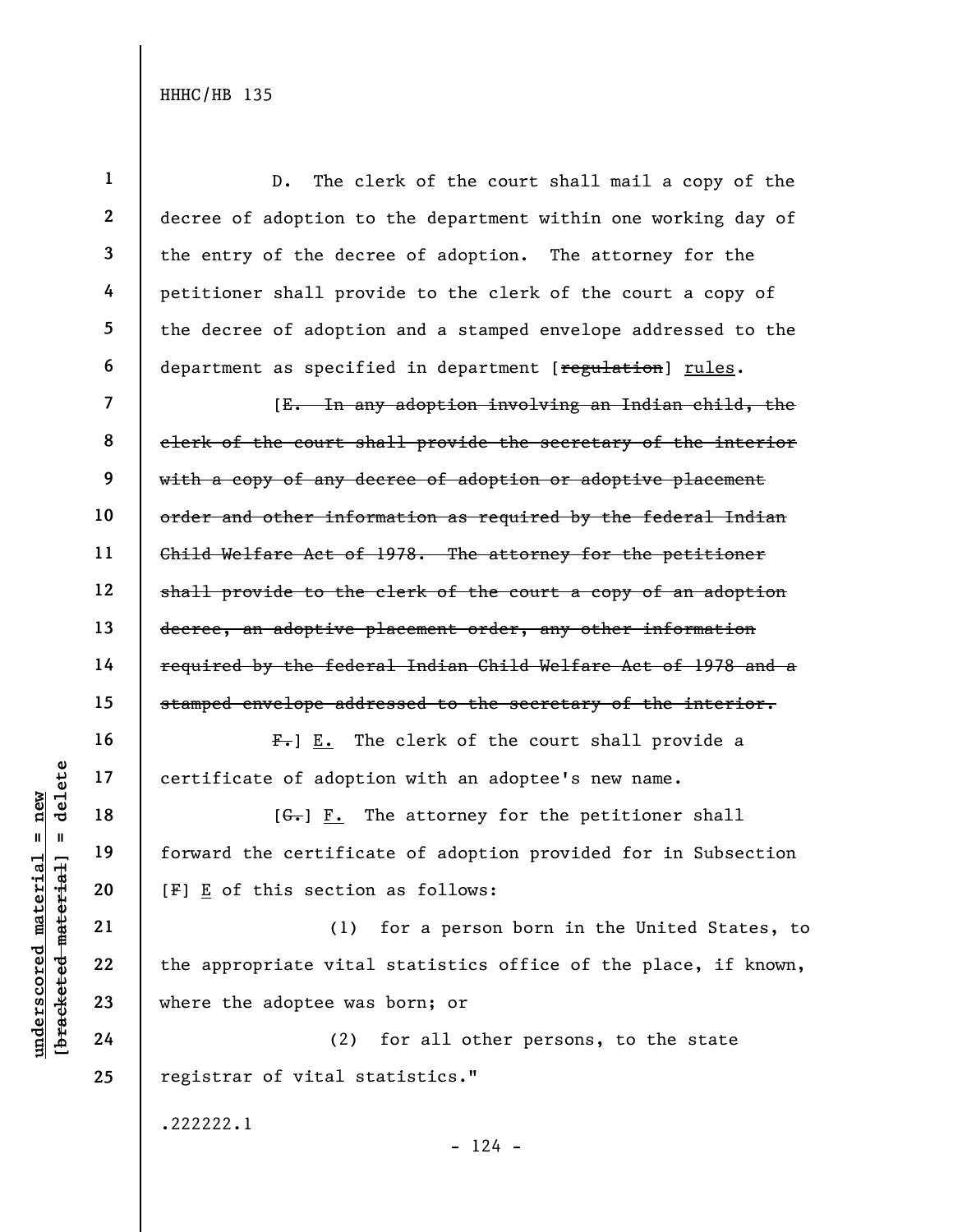understand material material end of the dender the person shapes of the set of the set of the person shapes of the person shapes of the person shapes of the person central dependence of their qualifications and their quali 1 2 3 4 5 6 7 8 9 10 11 12 13 14 15 16 17 18 19 20 21 22 23 24 25 SECTION 59. Section 32A-5-13 NMSA 1978 (being Laws 1993, Chapter 77, Section 140, as amended) is amended to read: "32A-5-13. INDEPENDENT ADOPTIONS--REQUEST FOR PLACEMENT-- PLACEMENT ORDER--CERTIFICATION.-- A. When a placement order is required, the petitioner shall file a request with the court to allow the placement. An order permitting the placement shall be obtained prior to actual placement. B. Only a pre-placement study that has been prepared or updated within one year immediately prior to the date of placement, approving the petitioner as an appropriate adoptive parent, shall be filed with the court prior to issuance of a placement order, except as provided in Subsection C of Section 32A-5-12 NMSA 1978. C. In order for a person to be certified to conduct pre-placement studies, the person shall meet the standards promulgated by the department. [If the child is an Indian child, the person shall meet the standards set forth in the federal Indian Child Welfare Act of 1978.] D. The pre-placement study shall be conducted by an agency or a person certified by the department to conduct the study. A person or agency that wants to be certified to perform pre-placement studies shall file documents verifying their qualifications with the department. The department shall publish a list of persons or agencies certified to conduct a .222222.1  $- 125 -$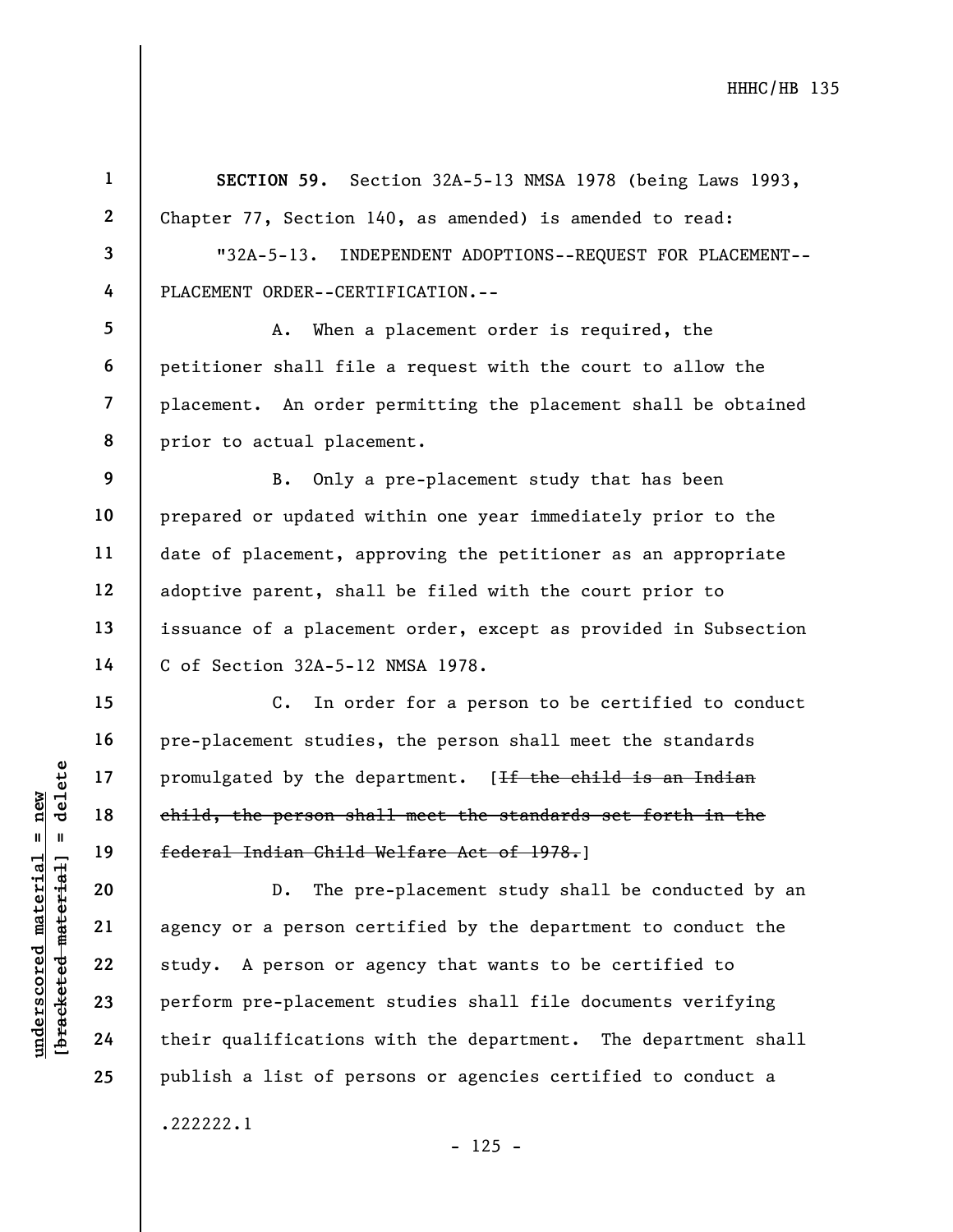1 2 3 4 pre-placement study. If necessary to defray additional costs associated with compiling the list, the department may assess and charge a reasonable administrative fee to the person or agency listed.

5 6 7 8 E. When a person or agency that wants to be certified to perform pre-placement studies files false documentation with the department, the person or agency shall be subject to the provisions of Section 32A-5-42 NMSA 1978.

F. A request for placement shall be filed and verified by the petitioner and shall allege:

(1) the full name, age and place and duration of residence of the petitioner and, if married, the place and date of marriage;

(2) the date and place of birth of the adoptee, if known, or the anticipated date and place of birth of the adoptee;

(3) a detailed statement of the circumstances and persons involved in the proposed placement;

(4) if the adoptee has been born, the address where the adoptee is residing at the time of the request for placement;

understand material material material and persons involved<br>
and persons involved<br>  $\begin{array}{c|c} \n\text{ucl } 1 & \text{ucl } 1 & \text{ucl } 2 & \text{ucl } 2 & \text{ucl } 2 & \text{ucl } 2 & \text{ucl } 2 & \text{ucl } 2 & \text{ucl } 2 & \text{ucl } 2 & \text{ucl } 2 & \text{ucl } 2 & \text{ucl } 2 & \text{ucl } 2 & \text$ (5) if the adoptee has been born, the places where the adoptee has lived within the past three years and the names and addresses of the persons with whom the adoptee has lived. If the adoptee is in the custody of an agency or the .222222.1

 $- 126 -$ 

9

10

11

12

13

14

15

16

17

18

19

20

21

22

23

24

25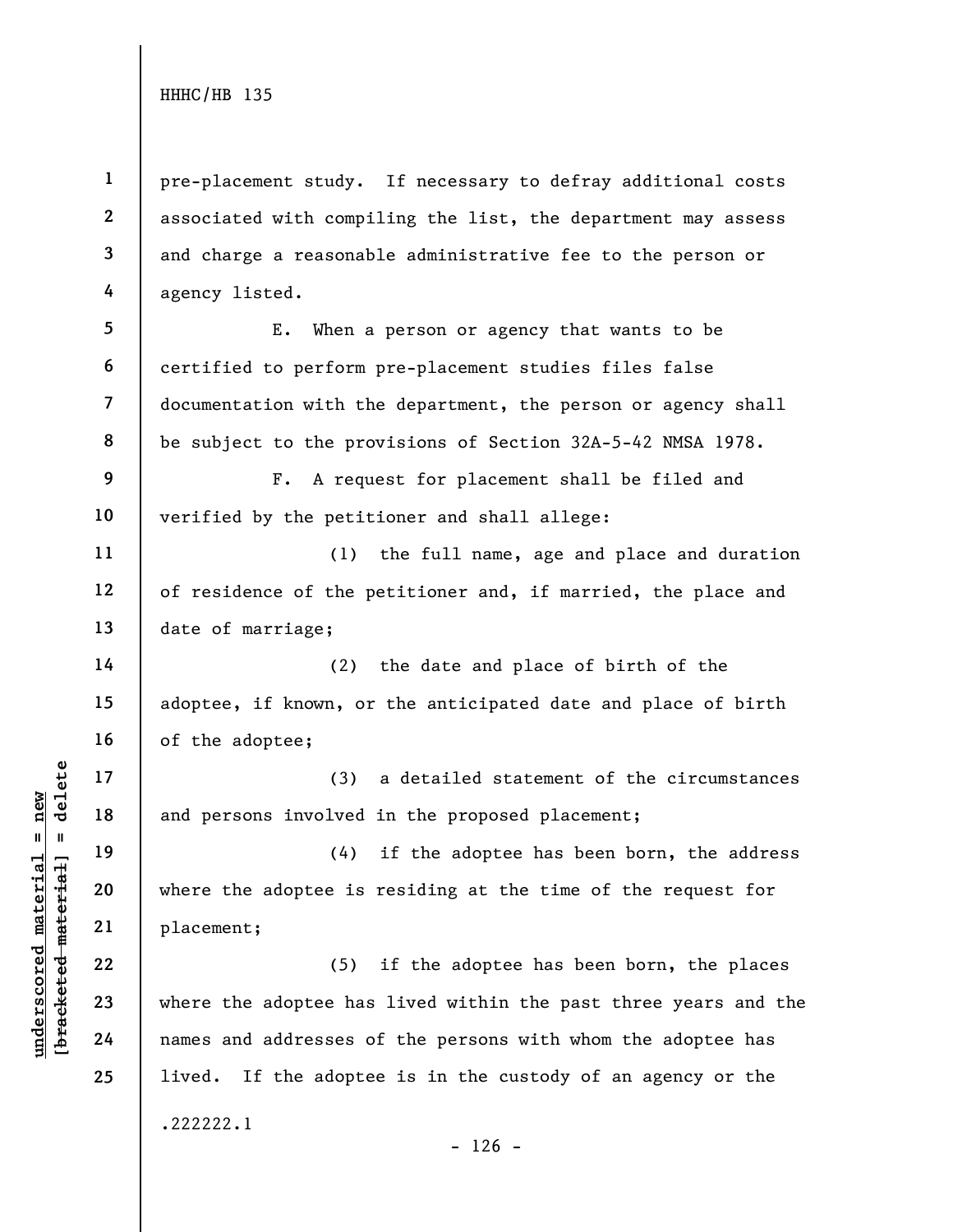department, the address shall be the address of the agency or the county office of the department from which the child was placed;

4 5 6 7 8 9 10 (6) the existence of any court orders that are known to the petitioner and that regulate custody, visitation or access to the adoptee, copies of which shall be attached to the request for placement as exhibits; if copies of any such court orders are unavailable at the time of filing the request for placement, the copies shall be filed prior to the issuance of the order of placement;

(7) that the petitioner desires to establish a parent and child relationship between the petitioner and the adoptee and that the petitioner is a fit and proper person able to care and provide for the adoptee's welfare;

15 16 (8) the relationship, if any, of the petitioner to the adoptee;

underscored material spinster of 1978<br>
The material of the set of 1978<br>
The spinster of 1978<br>
Patterial indian Faction Act, and,<br>
actions taken to computed<br>
22<br>
23<br>
24<br>
Therstate Compact on (9) whether the adoptee is subject to the [federal Indian Child Welfare Act of 1978] Indian Family Protection Act, and, if so, the petition shall allege the actions taken to comply with the [federal Indian Child Welfare Act of 1978] Indian Family Protection Act and all other allegations required pursuant to that act;

(10) whether the adoption is subject to the Interstate Compact on the Placement of Children and what specific actions have been taken to comply with the Interstate .222222.1

1

2

3

11

12

13

14

17

18

19

20

21

22

23

24

25

- 127 -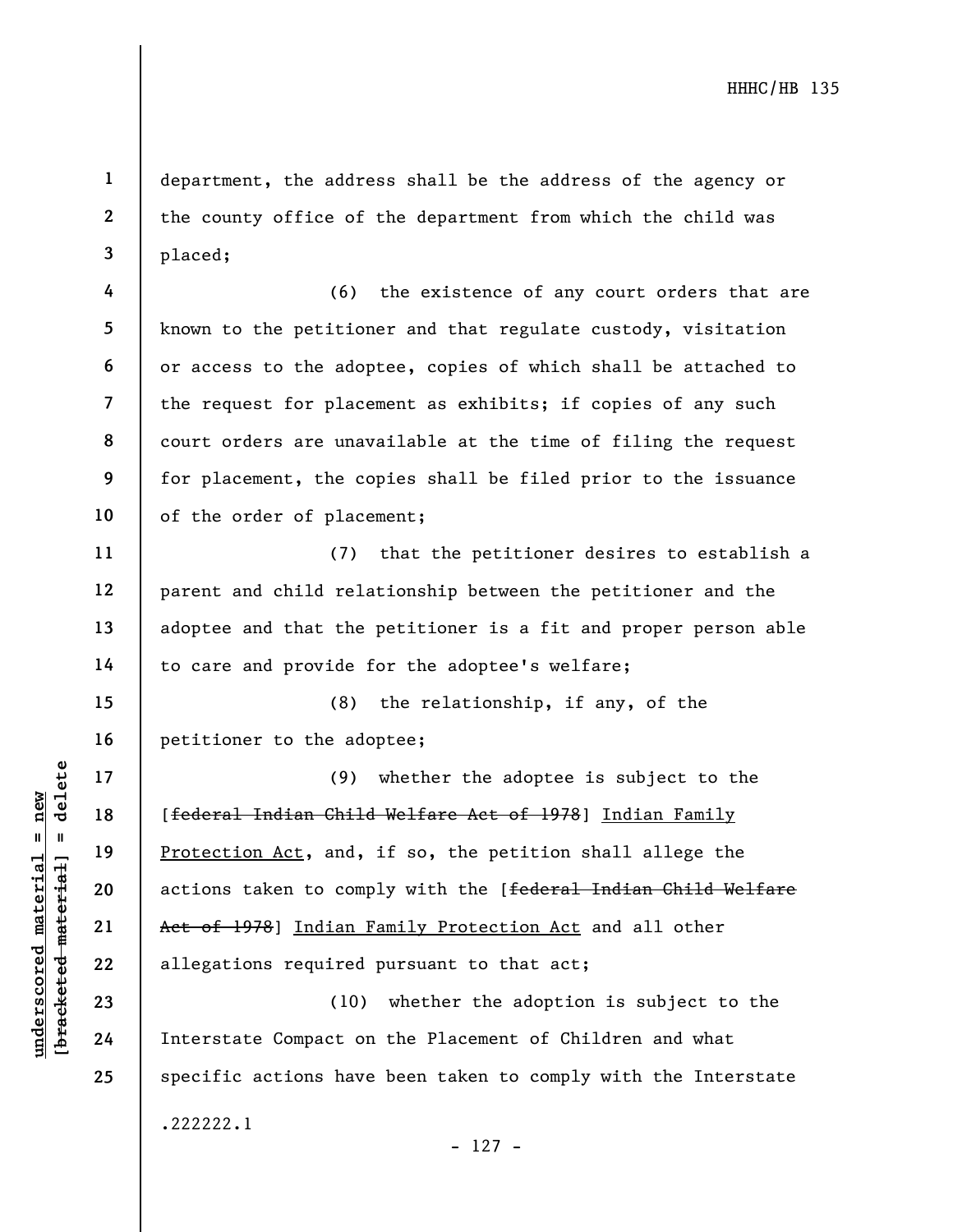25

Compact on the Placement of Children; and

(11) the name, address and telephone number of the agency or investigator who has agreed to do the pre-placement study.

G. The request for placement shall be served on all parties entitled to receive notice of the filing of a petition for adoption, as provided in Section 32A-5-27 NMSA 1978. An order allowing placement may be entered prior to service of the request for placement.

H. A hearing and the court decision on the request for placement shall occur within thirty days of the filing of the request.

I. As part of any court order authorizing placement under this section, the court shall find whether the preplacement study complies with Section 32A-5-14 NMSA 1978 and that the time requirements concerning placement set forth in this section have been met."

SECTION 60. Section 32A-5-15 NMSA 1978 (being Laws 1993, Chapter 77, Section 142, as amended) is amended to read:

"32A-5-15. TERMINATION OF PARENTAL RIGHTS.--

A. The physical, mental and emotional welfare and needs of the child shall be the primary consideration for the termination of parental rights. The court may terminate the rights of the child's parents as provided by the Adoption Act.

B. The court shall terminate parental rights with .222222.1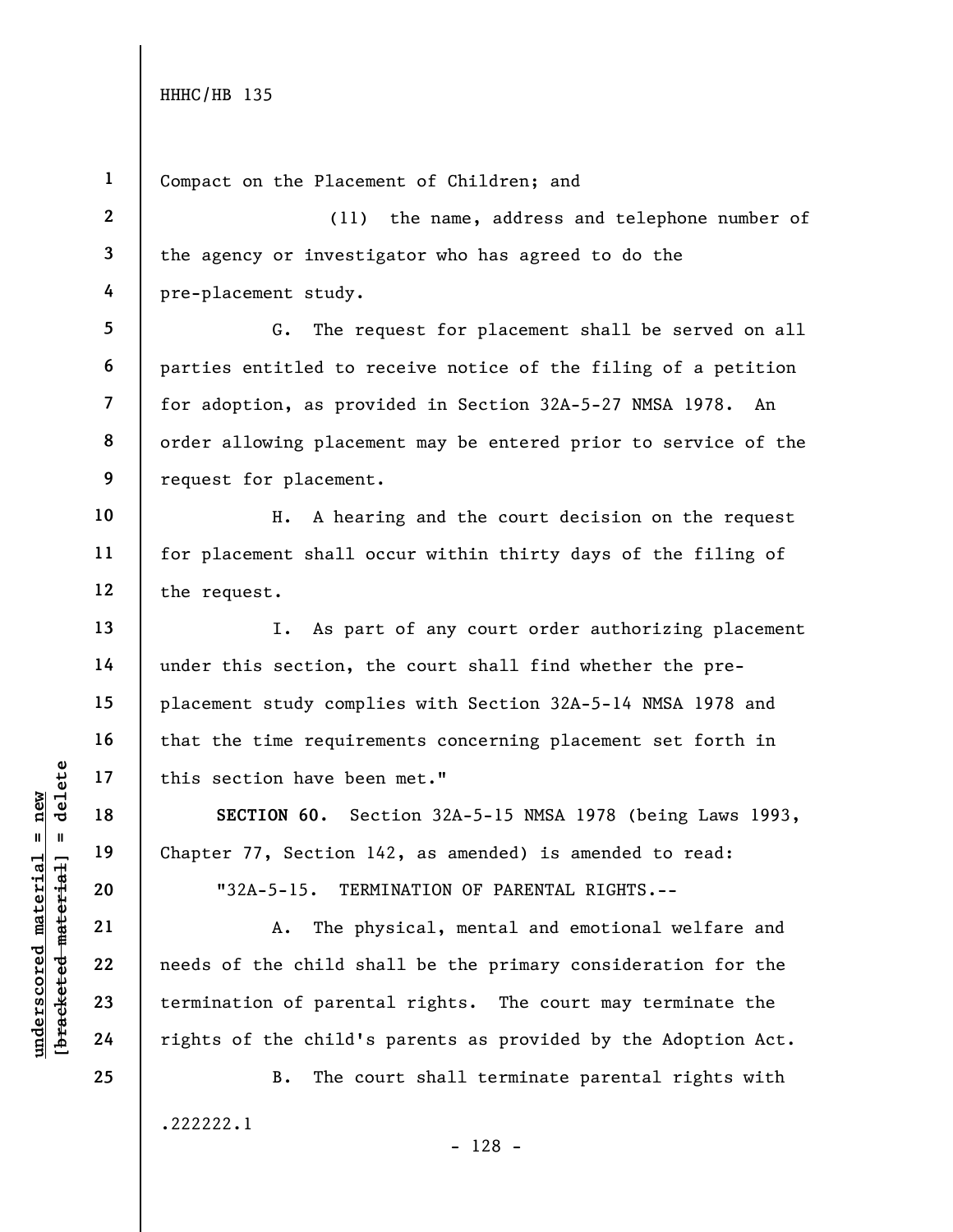underscored material = new [bracketed material] = delete 1 2 3 4 5 6 7 8 9 10 11 12 13 14 15 16 17 18 19 20 21 22 23 24 25 respect to a child when: (1) the child has been abandoned by the parents; (2) the child has been a neglected or abused child and the court finds that the conditions and causes of the neglect and abuse are unlikely to change in the foreseeable future; or (3) the child has been placed in the care of others, including care by other relatives, either by a court order or otherwise, and the following conditions exist: (a) the child has lived in the home of others for an extended period of time; (b) the parent-child relationship has disintegrated; (c) a psychological parent-child relationship has developed between the substitute family and the child; (d) if the court deems the child of sufficient capacity to express a preference, the child no longer prefers to live with the natural parent; (e) the substitute family desires to adopt the child; and (f) a presumption of abandonment created by the conditions described in Subparagraphs (a) through (e) of this paragraph has not been rebutted. .222222.1 - 129 -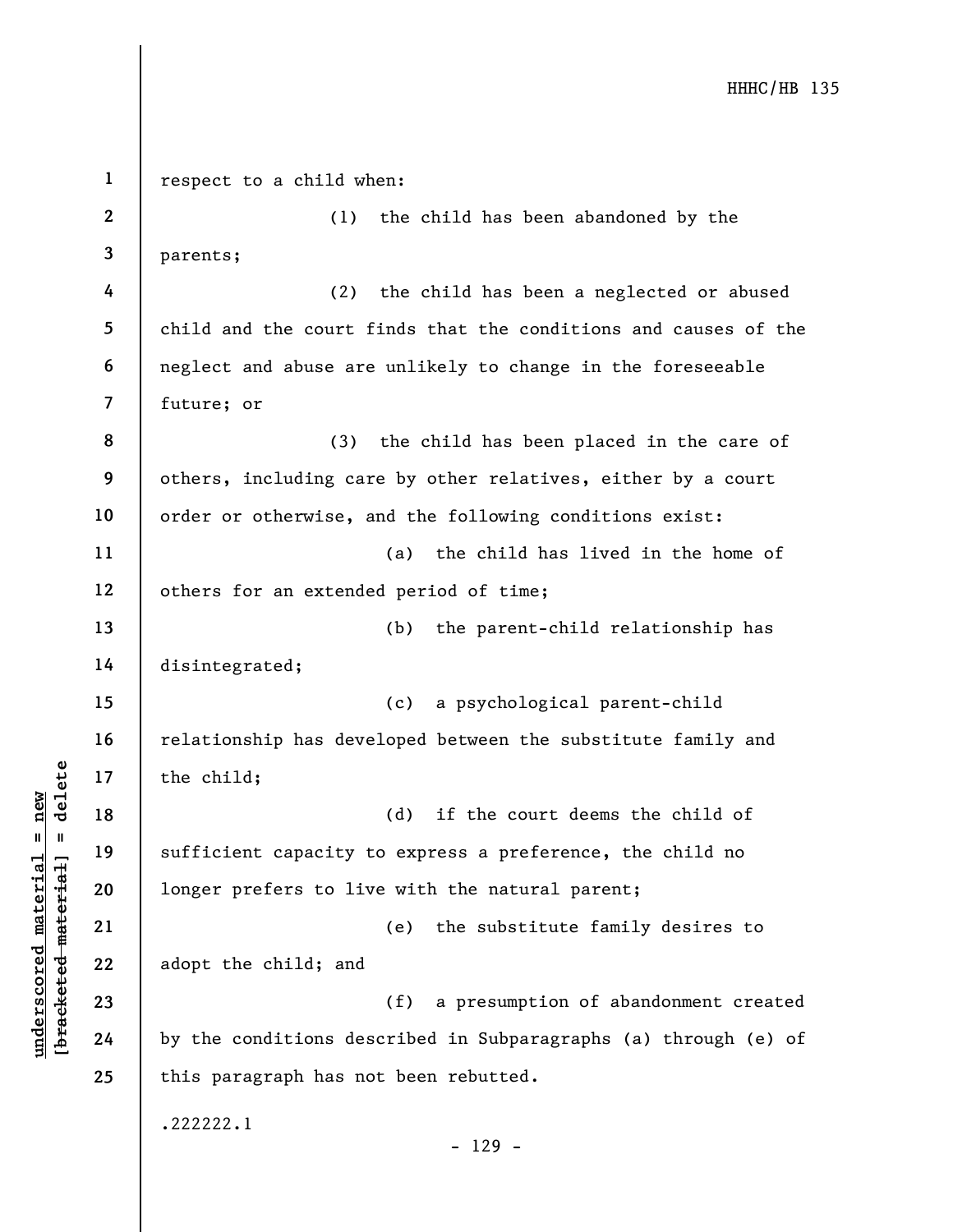underscored matterial matterial matterial matterial matterial matterial matterial matterial matterial matterial matterial matterial matterial matterial matterial matterial matterial matterial matterial matterial matterial 1 2 3 4 5 6 7 8 9 10 11 12 13 14 15 16 17 18 19 20 21 22 23 24 25 C. A finding by the court that all of the conditions set forth in [Subparagraph] Subparagraphs (a) through (e) of Paragraph (3) of Subsection B of this section exist shall create a rebuttable presumption of abandonment. [D. The termination of parental rights involving an Indian child shall comply with the requirements of the federal Indian Child Welfare Act of 1978.]" SECTION 61. Section 32A-5-16 NMSA 1978 (being Laws 1993, Chapter 77, Section 143, as amended) is amended to read: "32A-5-16. TERMINATION PROCEDURES.-- A. A proceeding to terminate parental rights may be initiated in connection with or prior to an adoption proceeding. Venue shall be in the court for the county in which the child is physically present or in the county from which the child was placed. The proceeding may be initiated by any of the following: (1) the department; (2) an agency; or (3) any other person having a legitimate interest in the matter, including a petitioner for adoption, the child's guardian, the child's guardian ad litem or attorney in another action, a foster parent, a relative of the child or the child. B. A petition for termination of parental rights shall be signed and verified by the petitioner, be filed with .222222.1

- 130 -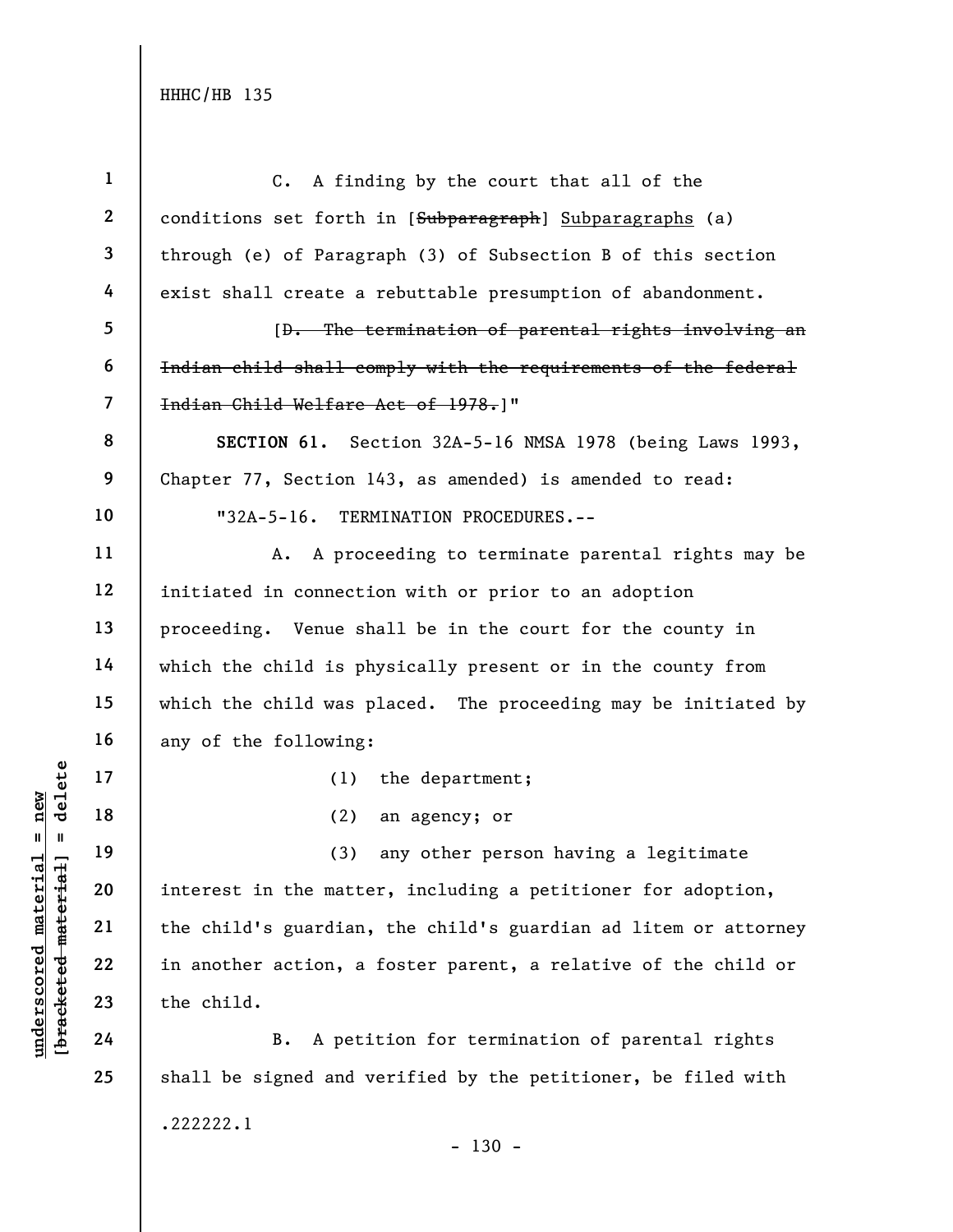understand material states.<br>
We have the contacts, including the contacts, including the contacts, including the contacts, including the contacts of<br>
we with the contacts of the period of the period of the period of the pe 1 2 3 4 5 6 7 8 9 10 11 12 13 14 15 16 17 18 19 20 21 22 23 24 25 the court and set forth: (1) the date, place of birth and marital status of the child, if known; (2) the grounds for termination and the facts and circumstances supporting the grounds for termination; (3) the names and addresses of the person, authorized agency or agency officer to whom custody might be transferred; (4) the basis for the court's jurisdiction; (5) that the petition is in contemplation of adoption; (6) the relationship or legitimate interest of the applicant to the child; and (7) whether the child is an Indian child  $[ $\frac{and}{,}$ ]$  $if so,$ (a) the tribal affiliations of the child's parents; (b) the specific actions taken by the moving party to notify the parents' tribe and the results of the contacts, including the names, addresses, titles and telephone numbers of the persons contacted. Copies of any correspondence with the Indian tribe shall be attached as exhibits to the petition; and (c) what specific efforts were made to comply with the placement preferences set forth in the federal .222222.1 - 131 -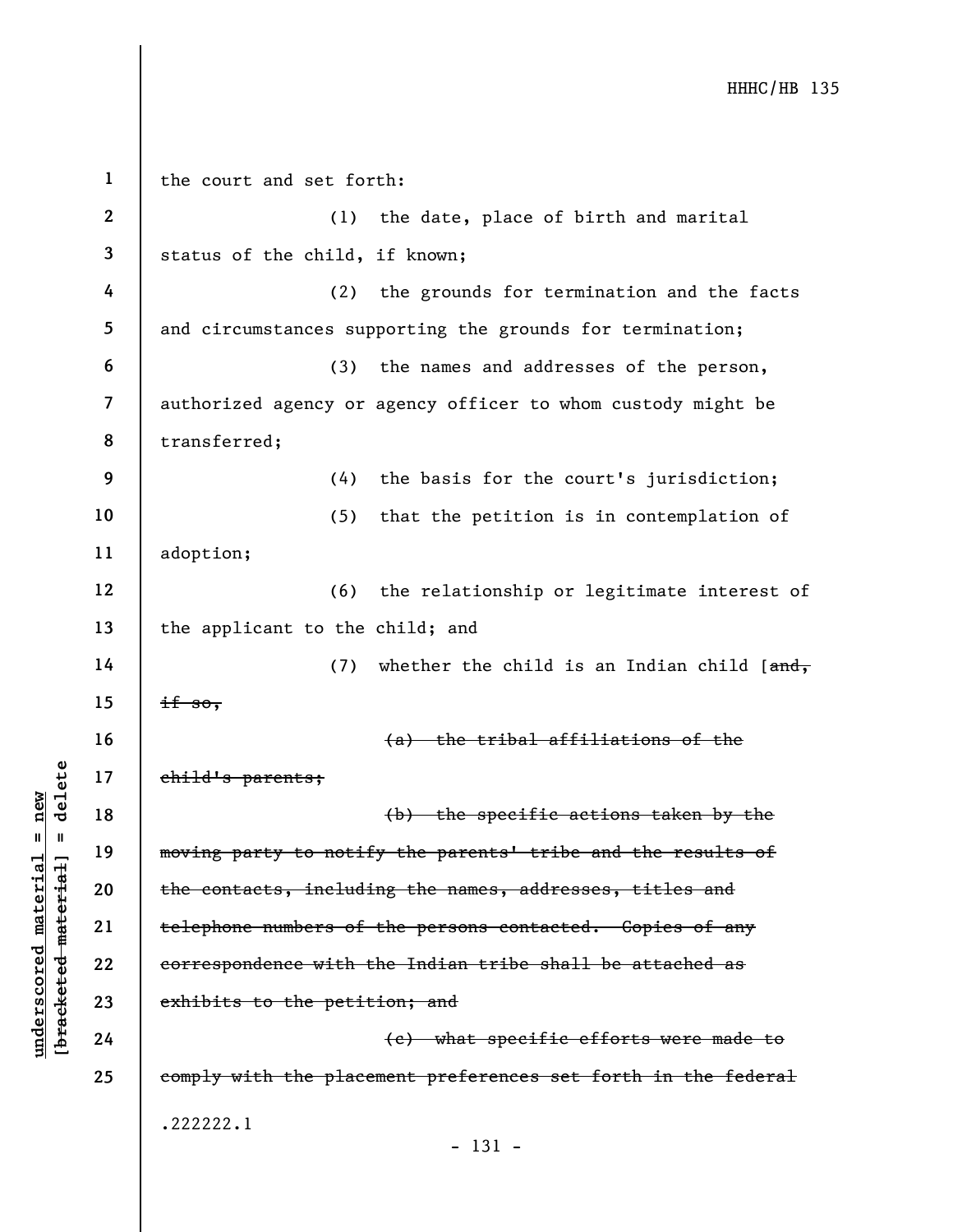1 2 Indian Child Welfare Act of 1978 or the placement preferences of the appropriate Indian tribes].

3 4 5 6 7 8 9 10 11 12 13 14 15 16 17 18 C. Notice of the filing of the petition, accompanied by a copy of the petition, shall be served by the petitioner on the parents of the child, the child's guardian, the legal custodian of the child, the person with whom the child is residing, the individuals with whom the child has resided within the past six months and the department. Service shall be in accordance with the Rules of Civil Procedure for the District Courts for the service of process in a civil action in this state, with the exception that the department may be served by certified mail. The notice shall state specifically that the person served shall file a written response to the petition within twenty days if the person intends to contest the termination. [<del>In any case involving an</del> Indian child, notice shall also be served on the child's Indian tribe pursuant to the federal Indian Child Welfare Act of 1978.]

19

20

21

22

23

24

25

understand material material end of the pursuant to the<br>
end of the pursuant to the<br>
definition of the petit<br>
granting service by publication<br>
23<br>
24 affidavit of the petit<br>
24 affidavit of the petit<br>
24 affidavit of the p D. If the identification or whereabouts of a parent is unknown, the petitioner shall file a motion for an order granting service by publication or an order stating that service by publication is not required. A motion for an order granting service by publication shall be supported by the affidavit of the petitioner, the agency or the petitioner's attorney detailing the efforts made to locate the parent. Upon .222222.1

- 132 -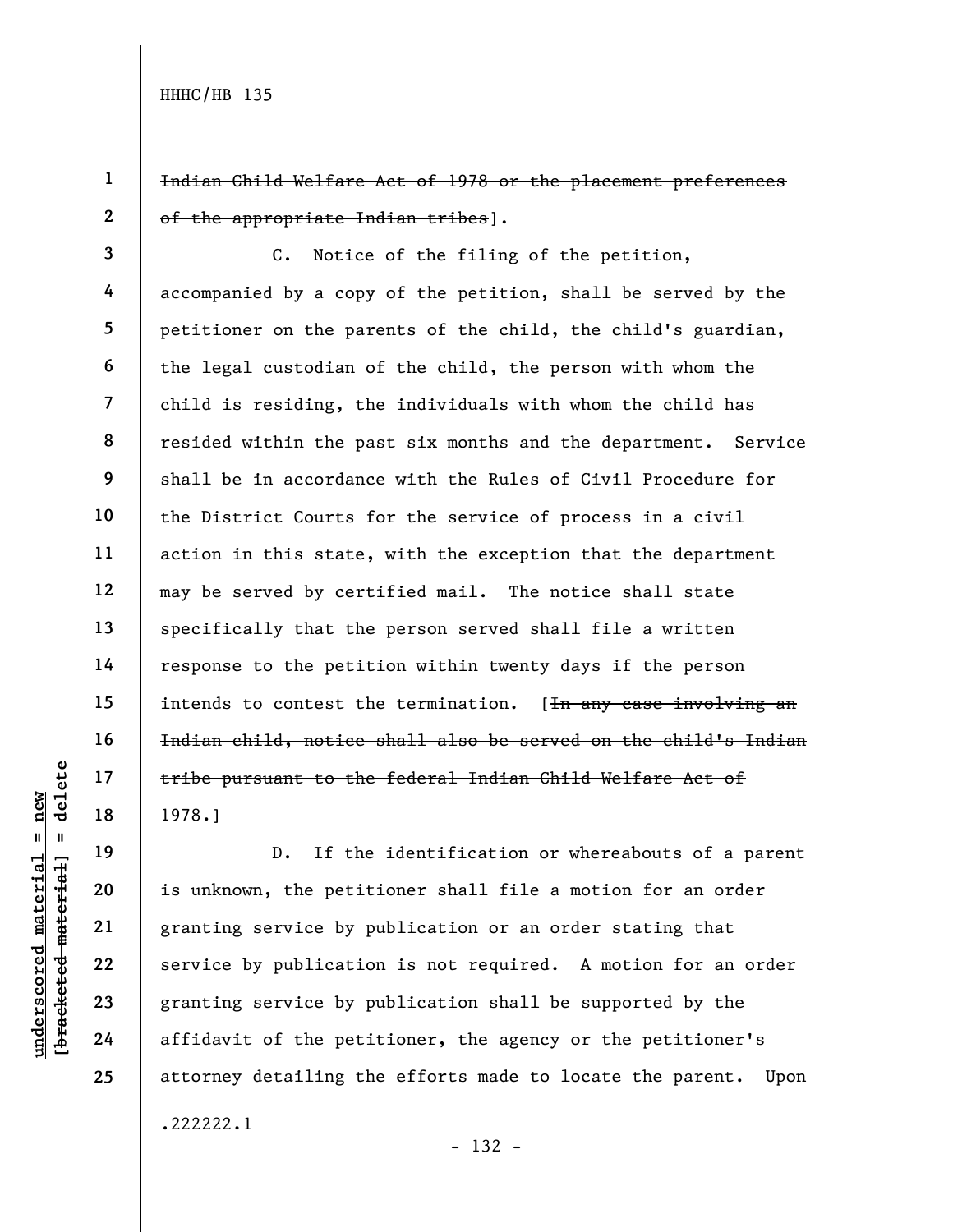6

7

8

9

10

11

12

13

14

15

16

17

18

19

20

21

22

23

24

25

1

being satisfied that reasonable efforts to locate the parent have been made and that information as to the identity or whereabouts of the parent is still insufficient to effect service in accordance with SCRA, Rule 1-004, the court shall order service by publication or order that publication is not required because the parent's consent is not required pursuant to the provisions of Section 32A-5-19 NMSA 1978.

E. The court shall, upon request, appoint counsel for an indigent parent who is unable to obtain counsel or if, in the court's discretion, appointment of counsel for an indigent parent is required in the interest of justice. Payment for the appointed counsel shall be made by the petitioner pursuant to the rate determined by the supreme court of New Mexico for court-appointed attorneys.

under 17<br>
= 18<br>
= 18<br>
= 19<br>
= 19<br>
= 19<br>
= 19<br>
= 19<br>
= 19<br>
= 19<br>
= 19<br>
= 19<br>
= 19<br>
= 19<br>
= 19<br>
= 19<br>
= 19<br>
= 19<br>
= 19<br>
= 19<br>
= 19<br>
= 19<br>
= 19<br>
= 19<br>
= 19<br>
= 19<br>
= 19<br>
= 19<br>
= 19<br>
= 19<br>
= 19<br>
= 19<br>
= 19<br>
= 19<br>
= 19<br>
= 19<br>
= F. The court shall appoint a guardian ad litem for the child in all contested proceedings for termination of parental rights. If the child is fourteen years of age or older and in the custody of the department, the child's attorney appointed pursuant to the Abuse and Neglect Act shall represent the child in any proceedings for termination of parental rights under this section.

G. Within thirty days after the filing of a petition to terminate parental rights, the petitioner shall request a hearing on the petition. The hearing date shall be at least thirty days after service is effected upon the parent .222222.1

- 133 -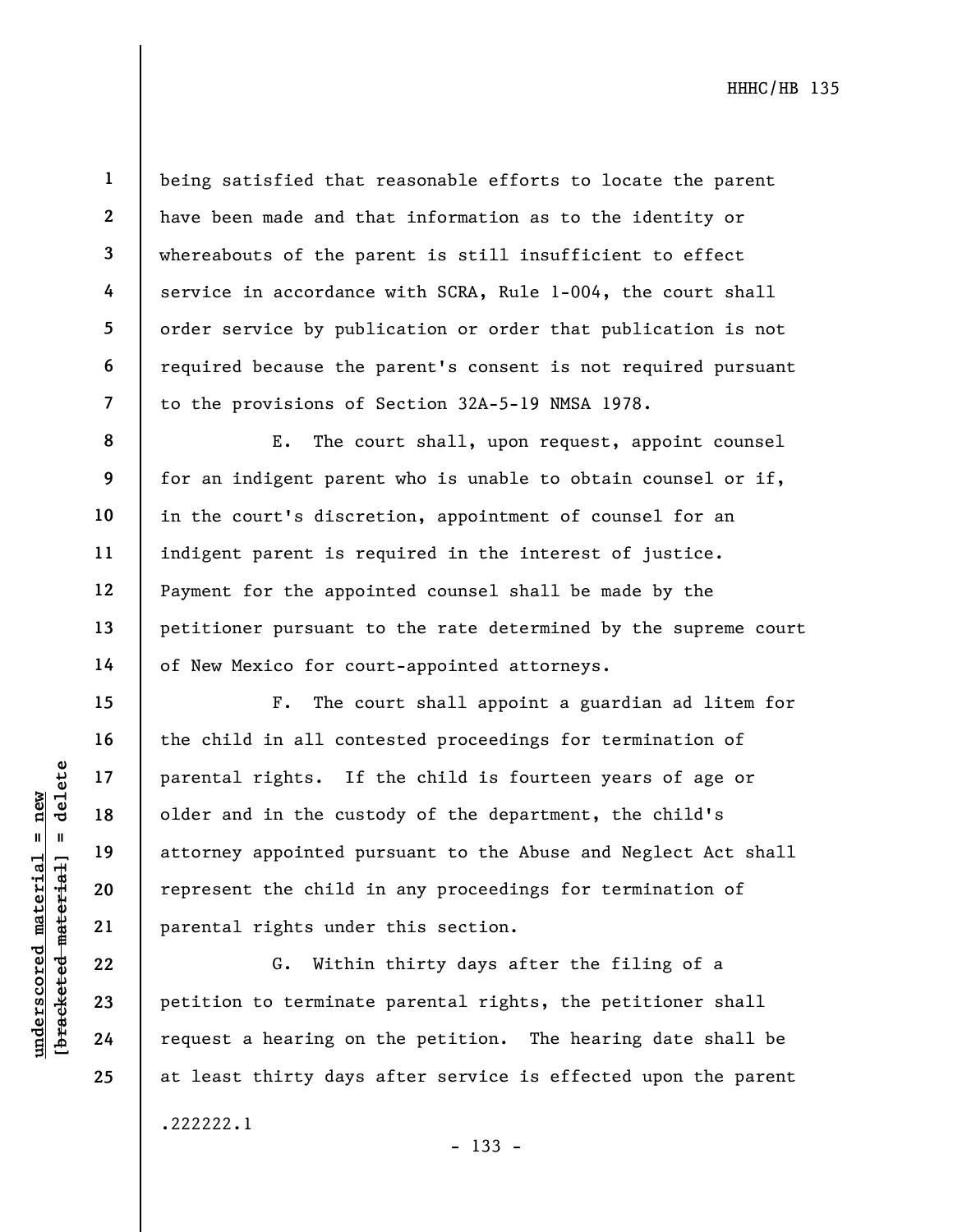1

2

3

4

5

6

7

of the child or completion of publication.

H. The grounds for any attempted termination shall be proved by clear and convincing evidence.  $[Im\; any\; preceding\;]$ involving an Indian child, the grounds for any attempted termination shall be proved beyond a reasonable doubt and meet the requirements set forth in the federal Indian Child Welfare Act of 1978.]

8 9 10 11 12 13 14 15 16 I. If the court terminates parental rights, it shall appoint a custodian for the child. Upon entering an order terminating the parental rights of a parent, the court may commit the child to the custody of the department, the petitioner or an agency willing to accept custody for the purpose of placing the child for adoption. [In any termination proceeding involving an Indian child, the court shall, in any termination order, make specific findings that the requirements of the federal Indian Child Welfare Act of 1978 were met].

Understand material schepes of the parental rights shall<br>
eventual material material material material material material material material control of the second material control of the second material control of the second J. A judgment of the court terminating parental rights divests the parent of all legal rights. Termination of parental rights shall not affect the child's right of inheritance through the former parent."

SECTION 62. Section 32A-5-17 NMSA 1978 (being Laws 1993, Chapter 77, Section 144, as amended) is amended to read:

"32A-5-17. PERSONS WHOSE CONSENTS OR RELINQUISHMENTS ARE REQUIRED.--

A. Consent to adoption or relinquishment of .222222.1

17

18

19

20

21

22

23

24

25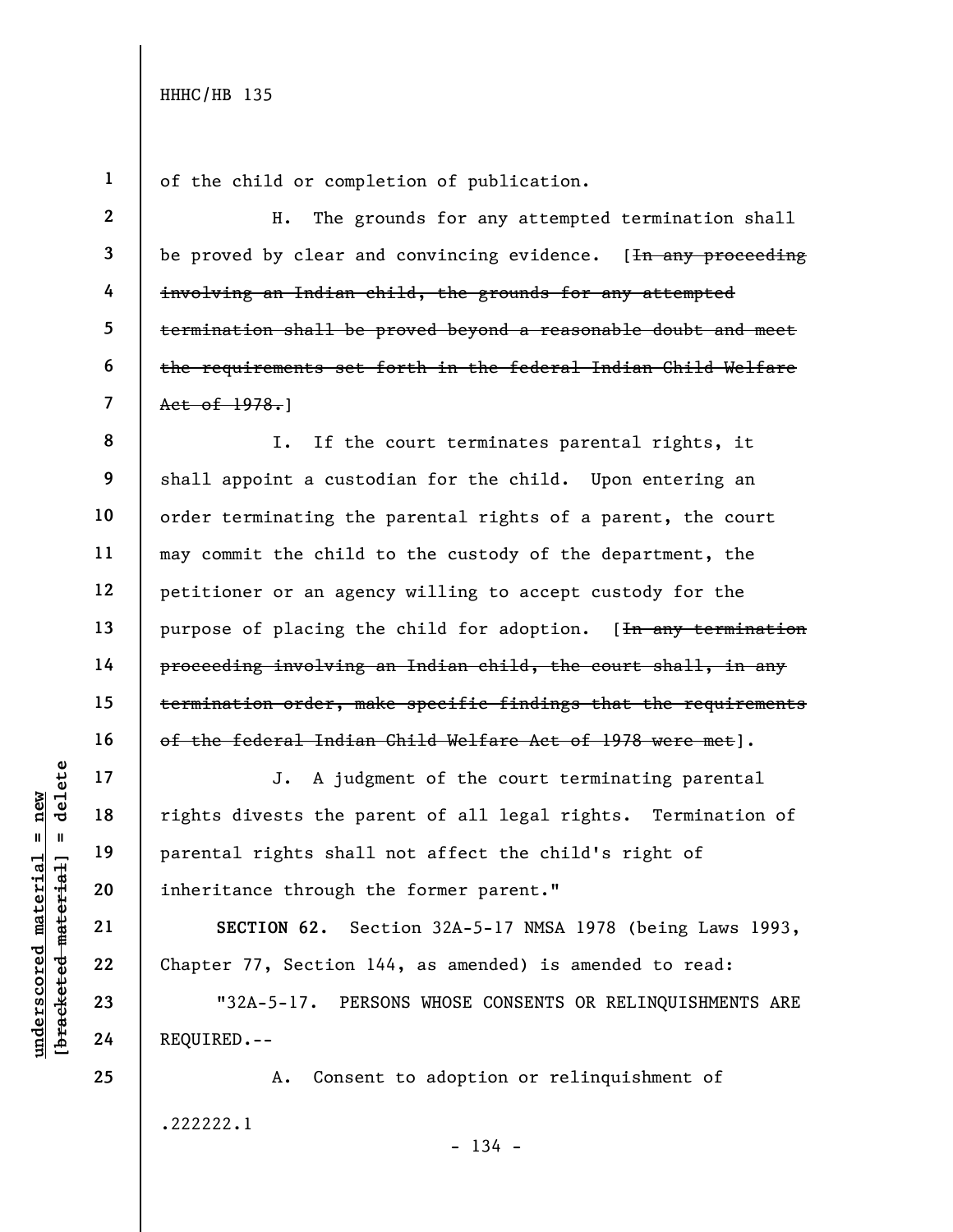|                                            | $\mathbf{1}$             | parental rights to the department or an agency licensed by the  |
|--------------------------------------------|--------------------------|-----------------------------------------------------------------|
|                                            | $\mathbf{2}$             | state of New Mexico shall be required of the following:         |
|                                            | $\mathbf{3}$             | (1)<br>the adoptee, if fourteen years of age or                 |
|                                            | 4                        | older, except when the court finds that the adoptee does not    |
|                                            | 5                        | have the mental capacity to give consent;                       |
|                                            | 6                        | (2)<br>the adoptee's mother;                                    |
|                                            | $\overline{\mathcal{L}}$ | (3)<br>the adoptee's proposed adoptive parent;                  |
|                                            | 8                        | (4)<br>the presumed father of the adoptee;                      |
|                                            | 9                        | the adoptee's acknowledged father;<br>(5)                       |
|                                            | 10                       | (6)<br>the department or the agency to whom the                 |
|                                            | 11                       | adoptee has been relinquished that has placed the adoptee for   |
|                                            | 12                       | adoption or the department or the agency that has custody of    |
|                                            | 13                       | the adoptee; provided, however, that the court may grant the    |
|                                            | 14                       | adoption without the consent of the department or the agency if |
|                                            | 15                       | the court finds the adoption is in the best interests of the    |
|                                            | 16                       | adoptee and that the withholding of consent by the department   |
| delete                                     | 17                       | or the agency is unreasonable; and                              |
| $n$ ew                                     | 18                       | (7)<br>the guardian of the adoptee's parent when,               |
| Ш                                          | 19                       | pursuant to provisions of the Uniform Probate Code, that        |
| materia<br>[ <del>bracketed materia]</del> | 20                       | guardian has express authority to consent to adoption.          |
|                                            | 21                       | [B. In any adoption involving an Indian child,                  |
|                                            | 22                       | consent to adoption by the petitioner or relinquishment of      |
|                                            | 23                       | parental rights shall be obtained from an "Indian custodian",   |
| underscored                                | 24                       | as required pursuant to the provisions of the federal Indian    |
|                                            | 25                       | Child Welfare Act of 1978.                                      |
|                                            |                          | .222222.1                                                       |

- 135 -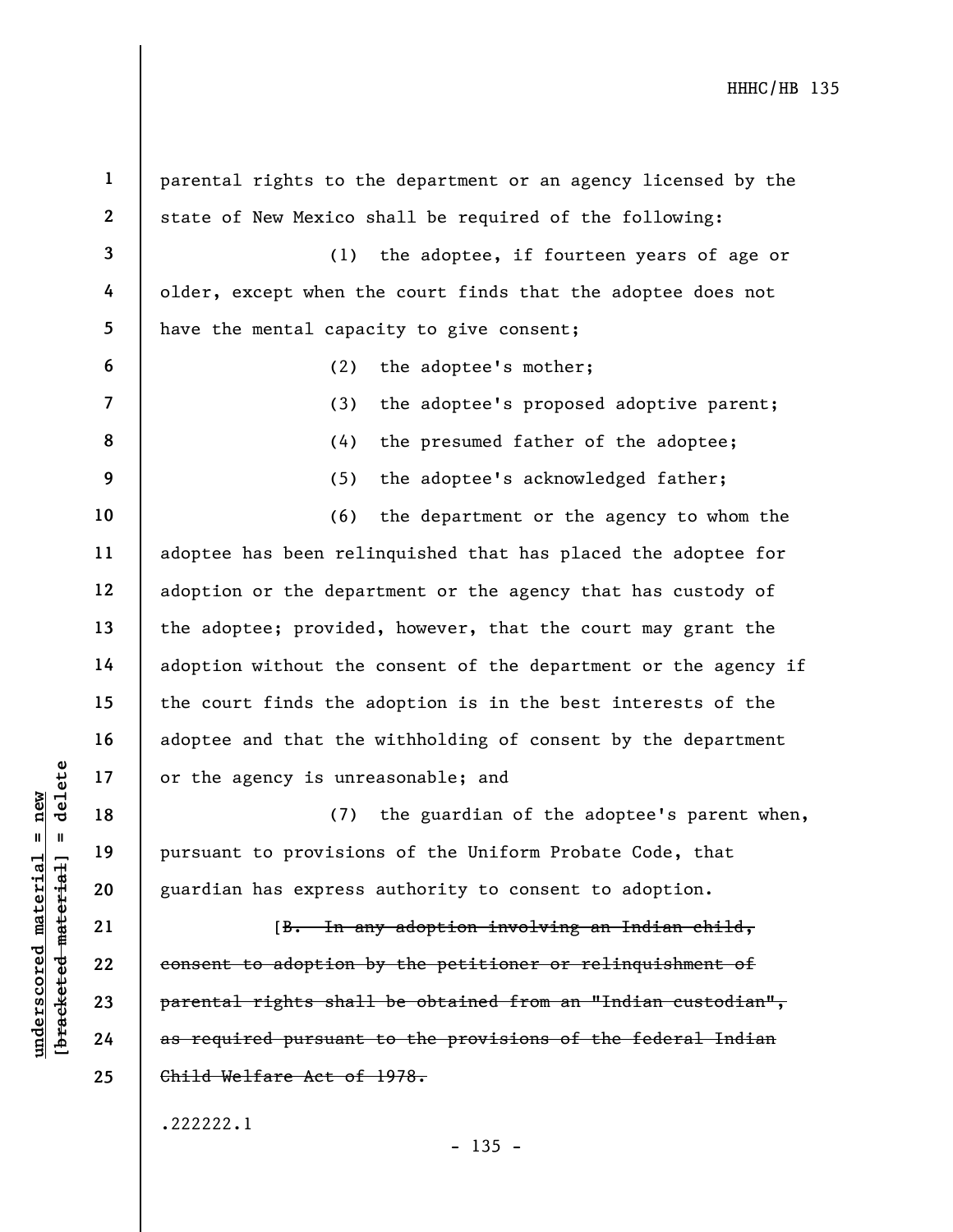| $\mathbf{1}$            | $\leftarrow$ ] B. A consent or relinguishment executed by a     |
|-------------------------|-----------------------------------------------------------------|
| $\mathbf{2}$            | parent who is a minor shall not be subject to avoidance or      |
| $\overline{\mathbf{3}}$ | revocation solely by reason of the parent's minority."          |
| 4                       | SECTION 63. Section 32A-5-21 NMSA 1978 (being Laws 1993,        |
| 5                       | Chapter 77, Section 148, as amended) is amended to read:        |
| 6                       | "32A-5-21. FORM OF CONSENT OR RELINQUISHMENT.--                 |
| $\overline{\mathbf{z}}$ | A. Except when consent or relinquishment is                     |
| 8                       | implied, a consent or relinquishment by a parent shall be in    |
| 9                       | writing, signed by the parent consenting or relinquishing and   |
| 10                      | shall state the following:                                      |
| 11                      | (1) the date, place and time of execution;                      |
| 12                      | (2) the date and place of birth of the adoptee                  |
| 13                      | and any names by which the adoptee has been known;              |
| 14                      | (3) if a consent to adoption is being                           |
| 15                      | executed, the identity of the petitioner, if known, or when the |
| 16                      | adoption is an independent adoption and the identity of the     |
| 17                      | petitioner is unknown, how the petitioner was selected by the   |
| 18                      | consenting parent;                                              |
| 19                      | if a relinquishment of parental rights is<br>(4)                |
| 20                      | being executed, the name and address of the agency or the       |
| 21                      | department;                                                     |
| 22                      | (5) that the person executing the consent or                    |
| 23                      | relinquishment has been counseled, as provided in Section       |
| 24                      | 32A-5-22 NMSA 1978, by a certified counselor of the person's    |
| 25                      | choice and with this knowledge the person is voluntarily and    |
|                         | .222222.1<br>$-136 -$                                           |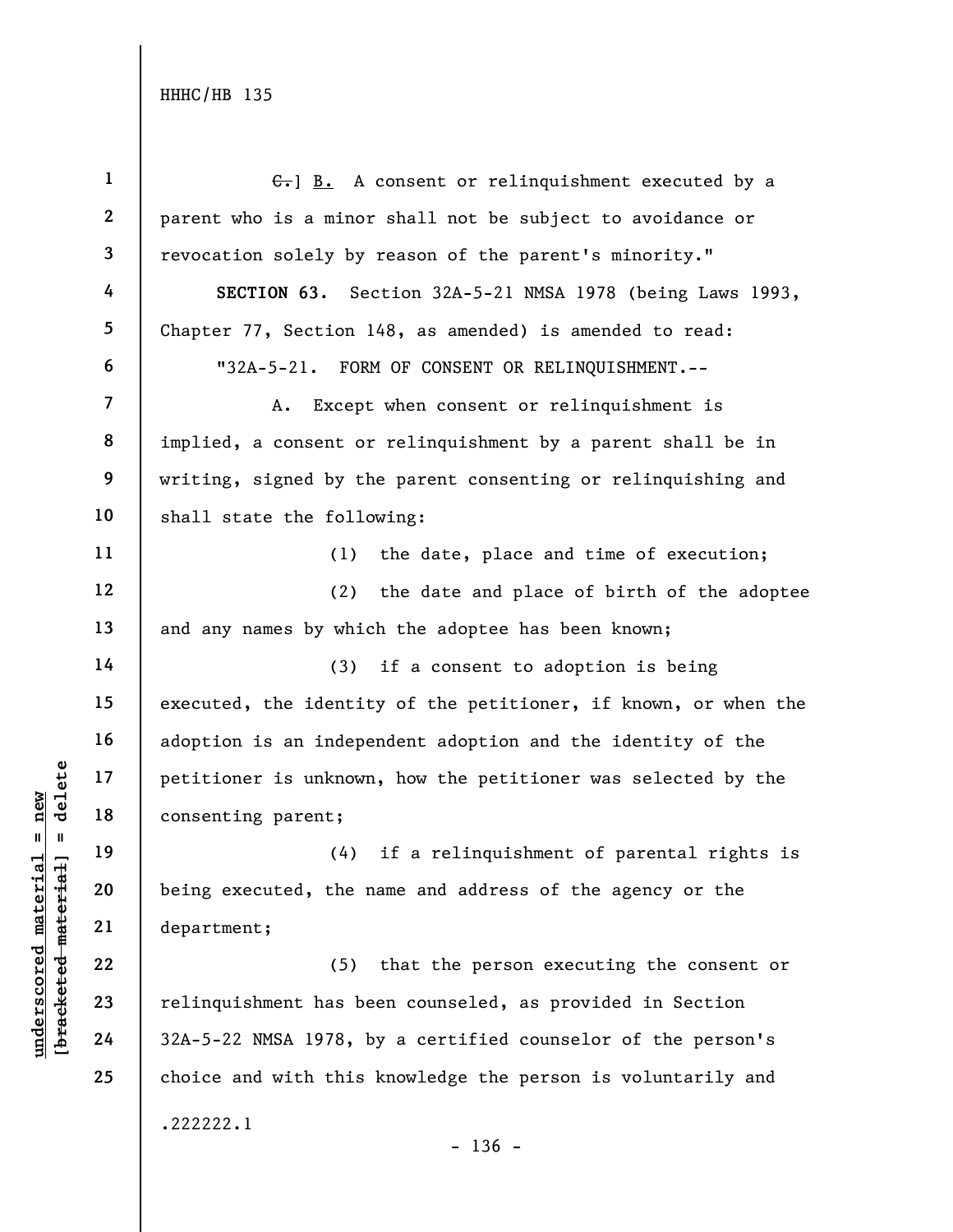| $\mathbf{1}$            | unequivocally consenting to the adoption of the named adoptee;  |
|-------------------------|-----------------------------------------------------------------|
| $\mathbf{2}$            | (6)<br>that the consenting party has been advised               |
| 3                       | of the legal consequences of the relinquishment or consent      |
| 4                       | either by independent legal counsel or a judge;                 |
| 5                       | if the adoption is closed, that all<br>(7)                      |
| 6                       | parties understand that the court will not enforce any contact, |
| $\overline{\mathbf{7}}$ | regardless of any informal agreements that have made between    |
| 8                       | the parties;                                                    |
| 9                       | (8)<br>that the consent to or relinquishment for                |
| 10                      | adoption cannot be withdrawn;                                   |
| 11                      | (9)<br>that the person executing the consent or                 |
| 12                      | relinquishment has received or been offered a copy of the       |
| 13                      | consent or relinquishment;                                      |
| 14                      | (10) that a counseling narrative has been                       |
| 15                      | prepared pursuant to department [regulations] rules and is      |
| 16                      | attached to the consent or relinquishment;                      |
| 17                      | that the person who performed the<br>(11)                       |
| 18                      | counseling meets the requirements set forth in the Adoption     |
| 19                      | Act; and                                                        |
| 20                      | that the person executing the consent or<br>(12)                |
| 21                      | relinquishment waives further notice of the adoption            |
| 22                      | proceedings.                                                    |
| 23                      | The consent of an adoptee, if fourteen years of<br>B.           |
| 24                      | age or older, shall be in writing, signed by the adoptee,       |
| 25                      | consenting to the adoption and shall state the following:       |
|                         | .222222.1                                                       |
|                         | $-137 -$                                                        |

 $\frac{\text{underscored material = new}}{\text{beac detected-matter}+\text{d}}$  = delete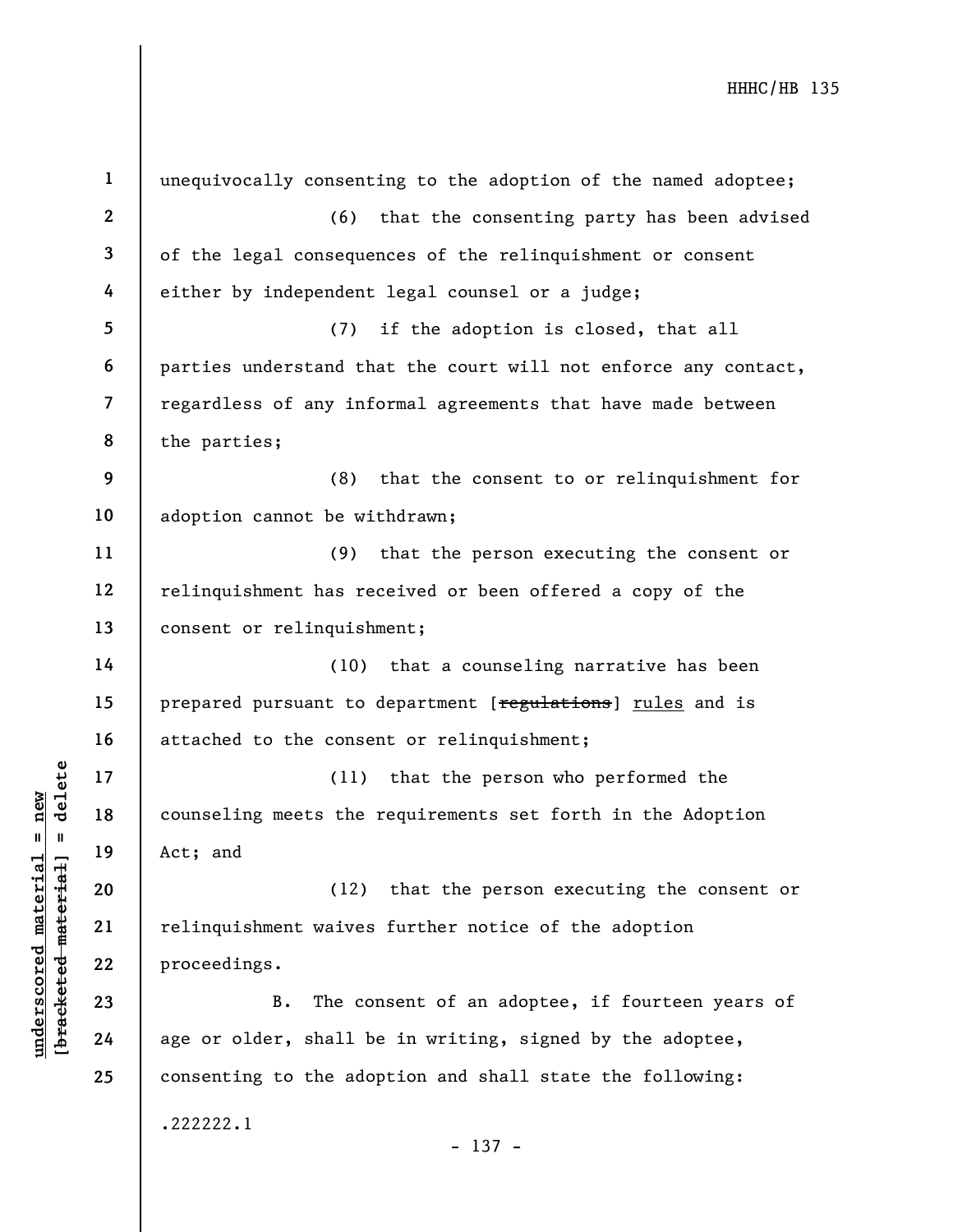| $\mathbf{1}$             | (1)<br>the date, place and time of execution;                   |
|--------------------------|-----------------------------------------------------------------|
| $\boldsymbol{2}$         | the date and place of birth of the adoptee<br>(2)               |
| 3                        | and any names by which the adoptee has been known;              |
| 4                        | (3)<br>the name of the petitioner;                              |
| 5                        | that the adoptee has been counseled<br>(4)                      |
| 6                        | regarding the consent pursuant to department [regulation]       |
| $\overline{\mathcal{L}}$ | rules;                                                          |
| 8                        | that the adoptee has been advised of the<br>(5)                 |
| 9                        | legal consequences of the consent;                              |
| 10                       | (6)<br>that the adoptee is voluntarily and                      |
| 11                       | unequivocally consenting to the adoption;                       |
| 12                       | (7)<br>that the consent or relinquishment cannot                |
| 13                       | be withdrawn;                                                   |
| 14                       | (8)<br>that a counseling narrative has been                     |
| 15                       | prepared pursuant to department [regulation] rules and is       |
| 16                       | attached to the consent; and                                    |
| 17                       | that the person who performed the<br>(9)                        |
| 18                       | counseling meets the requirements set forth in the Adoption     |
| 19                       | Act.                                                            |
| 20                       | $C_{\bullet}$<br>In cases when the consent or relinquishment is |
| 21                       | in English and English is not the first language of the         |
| 22                       | consenting or relinquishing person, the person taking the       |
| 23                       | consent or relinquishment shall certify in writing that the     |
| 24                       | document has been read and explained to the person whose        |
| 25                       | consent or relinquishment is being taken in that person's first |
|                          | .222222.1                                                       |

 $\frac{\text{underscored material = new}}{\text{beac detected-matter}+\text{d}}$  = delete

- 138 -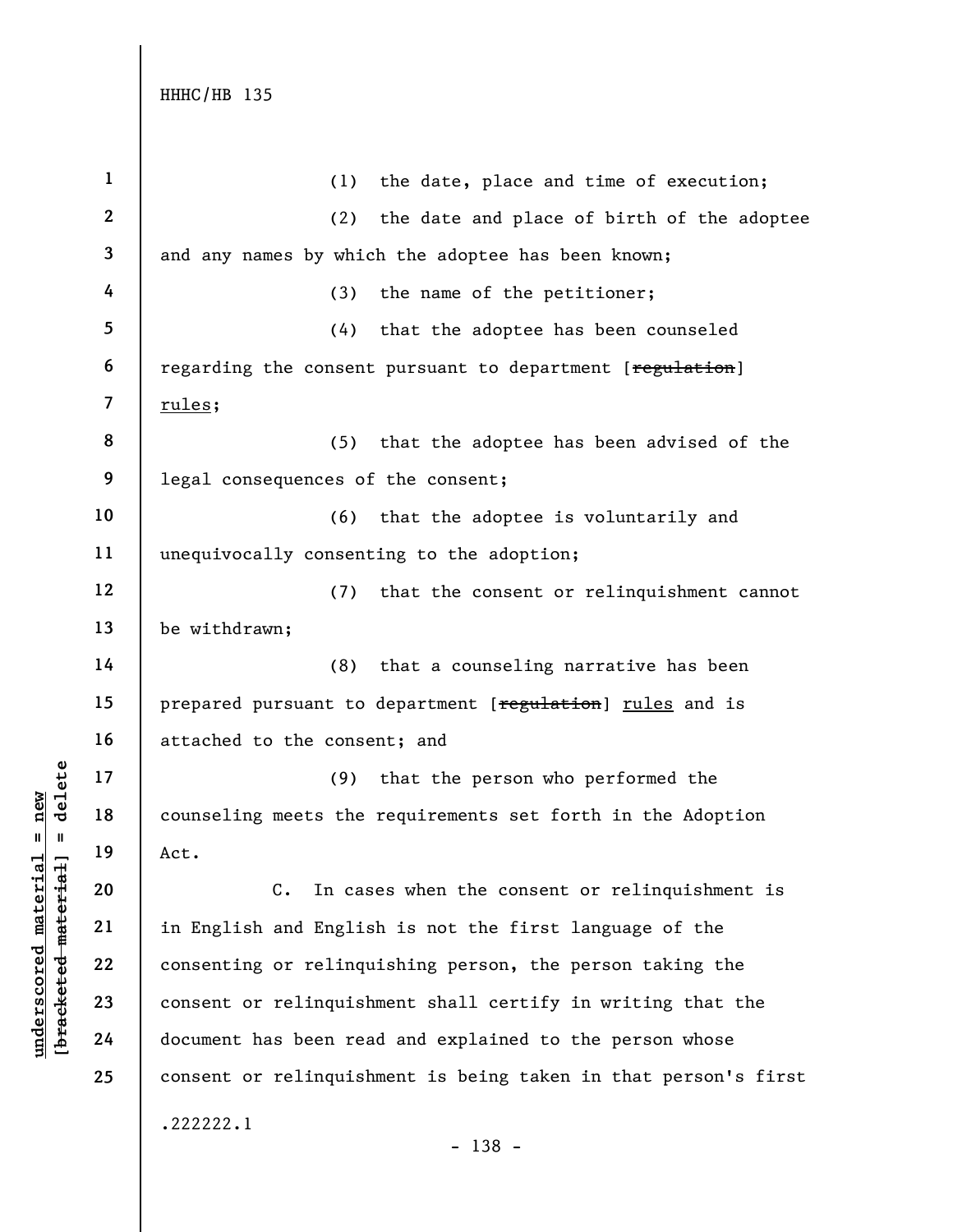2 3

1

language, by whom the document was so read and explained and that the meaning and implications of the document are fully understood by the person giving the consent or relinquishment.

4 5 6 7 8 9 10 11 12 13 14 15 D. Unconditional consents or relinquishments are preferred, and, therefore, conditional consents or relinquishments shall be for good cause and approved by the court. However, if the condition is for a specific petitioner or the condition requires the other parent to consent before the decree of adoption is entered, the condition shall be deemed for good cause. In any event, all conditions permitted under this subsection shall be met within one hundred eighty days of the execution of the conditional consent or relinquishment or the conclusion of any litigation concerning the petition for adoption. The court may grant an extension of this time for good cause.

E. Agency or department consents required pursuant to the provisions of Section 32A-5-17 NMSA 1978 shall state the following:

(1) the date, place and time of execution;

understand material material material material material experience of the provisions of<br>
following:<br>
(1)<br>
deletering:<br>
(2)<br>
and any names by whic<br>
(3)<br>
deletering:<br>
(2)<br>
(2)<br>
and any names by whic<br>
(3)<br>
(4)<br>
F. A cons (2) the date and place of birth of the adoptee and any names by which the adoptee has been known;

(3) the name of the petitioner; and

(4) the consent of the agency or department.

F. A consent or relinquishment taken by an individual appointed to take consents or relinquishments by an .222222.1

- 139 -

16

17

18

19

20

21

22

23

24

25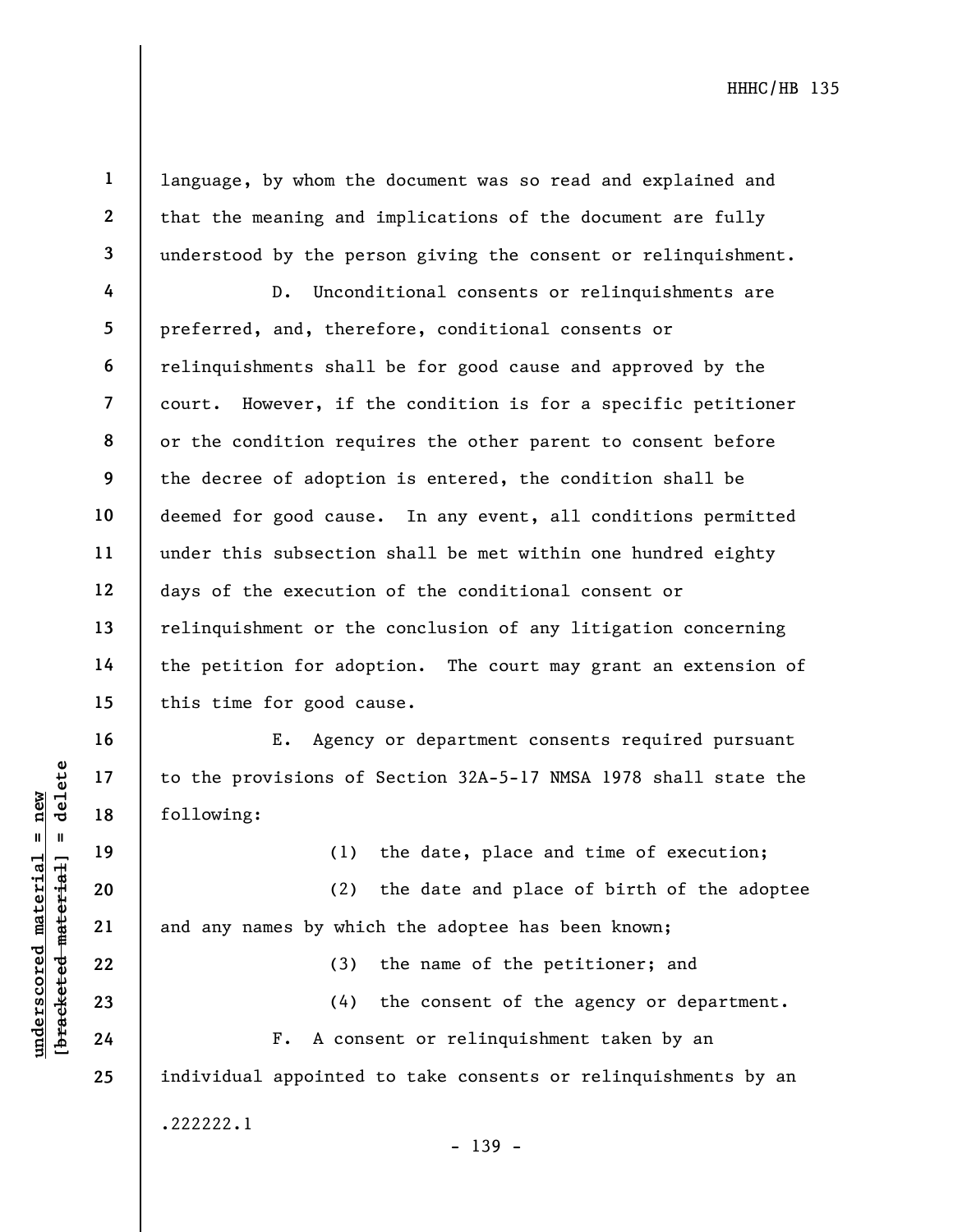1

2

4

5

6

7

8

9

10

11

12

13

14

15

16

17

18

19

20

21

22

23

24

25

3 agency shall be notarized, except that a consent or relinquishment signed in the presence of a judge need not be notarized. A hearing before the court for the purpose of taking a consent or relinquishment shall be heard by the court within seven days of request for setting.

G. No consent to adoption or relinquishment of parental rights shall be valid if executed within forty-eight hours after the adoptee's birth. [Consent to adoption or relinquishment of parental rights involving an Indian child shall comply with the more stringent requirements of the federal Indian Child Welfare Act of 1978.

H. The requirements of a consent to adoption or relinquishment of parental rights involving an Indian child and the rights of a parent of an Indian child to withdraw the consent or relinquishment shall be governed by the relevant provisions of the federal Indian Child Welfare Act of 1978.

underscored material = new [bracketed material] = delete  $\overline{f}$ . A consent to or relinquishment for adoption shall not be withdrawn prior to the entry of a decree of adoption unless the court finds, after notice and opportunity to be heard is afforded to the petitioner, to the person seeking the withdrawal and to the agency placing a child for adoption, that the consent or relinquishment was obtained by fraud. In no event shall a consent or relinquishment be withdrawn after the entry of a decree of adoption."

> SECTION 64. Section 32A-5-26 NMSA 1978 (being Laws 1993, .222222.1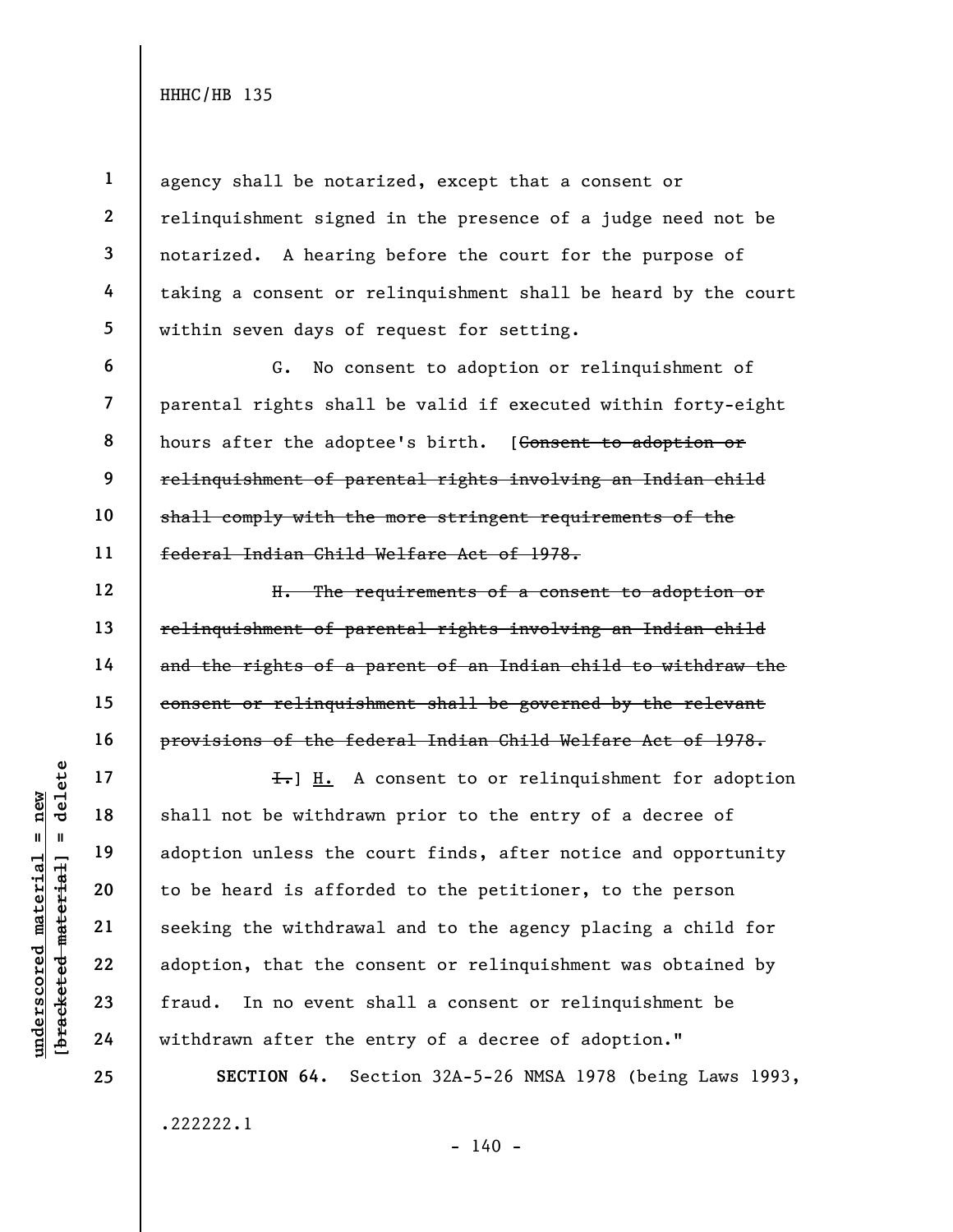Chapter 77, Section 153, as amended by Laws 2003, Chapter 294, Section 4 and by Laws 2003, Chapter 321, Section 4) is amended to read:

"32A-5-26. PETITION--CONTENT.--A petition for adoption shall be filed and verified by the petitioner and shall allege:

A. the full name, age and place and duration of residence of the petitioner and, if married, the place and date of marriage; the date and place of any prior marriage, separation or divorce; and the name of any present or prior spouse;

B. the date and place of birth of the adoptee, if known;

C. the places where the adoptee has lived within the past three years and the names and addresses of the persons with whom the adoptee has lived, unless the adoptee is in the custody of an agency or the department, in which case the petitioner shall state the name and address of the agency or the department's county office from which the child was placed;

underscored material stat of the department's counter of the bidden material stat of the bidden material of the petitioner and the petitioner and the petitioner and the release of the adopted the release of the adopted the D. the birth name of the adoptee, any other names by which the adoptee has been known and the adoptee's proposed new name; provided that in the case of an agency adoption, if the petitioner and the biological parents have not agreed to the release of the adoptee's identity to the other person, the birth name and any other names by which the adoptee has been known shall be filed with the court as separate documents at

.222222.1

- 141 -

1

2

3

4

5

6

7

8

9

10

11

12

13

14

15

16

17

18

19

20

21

22

23

24

25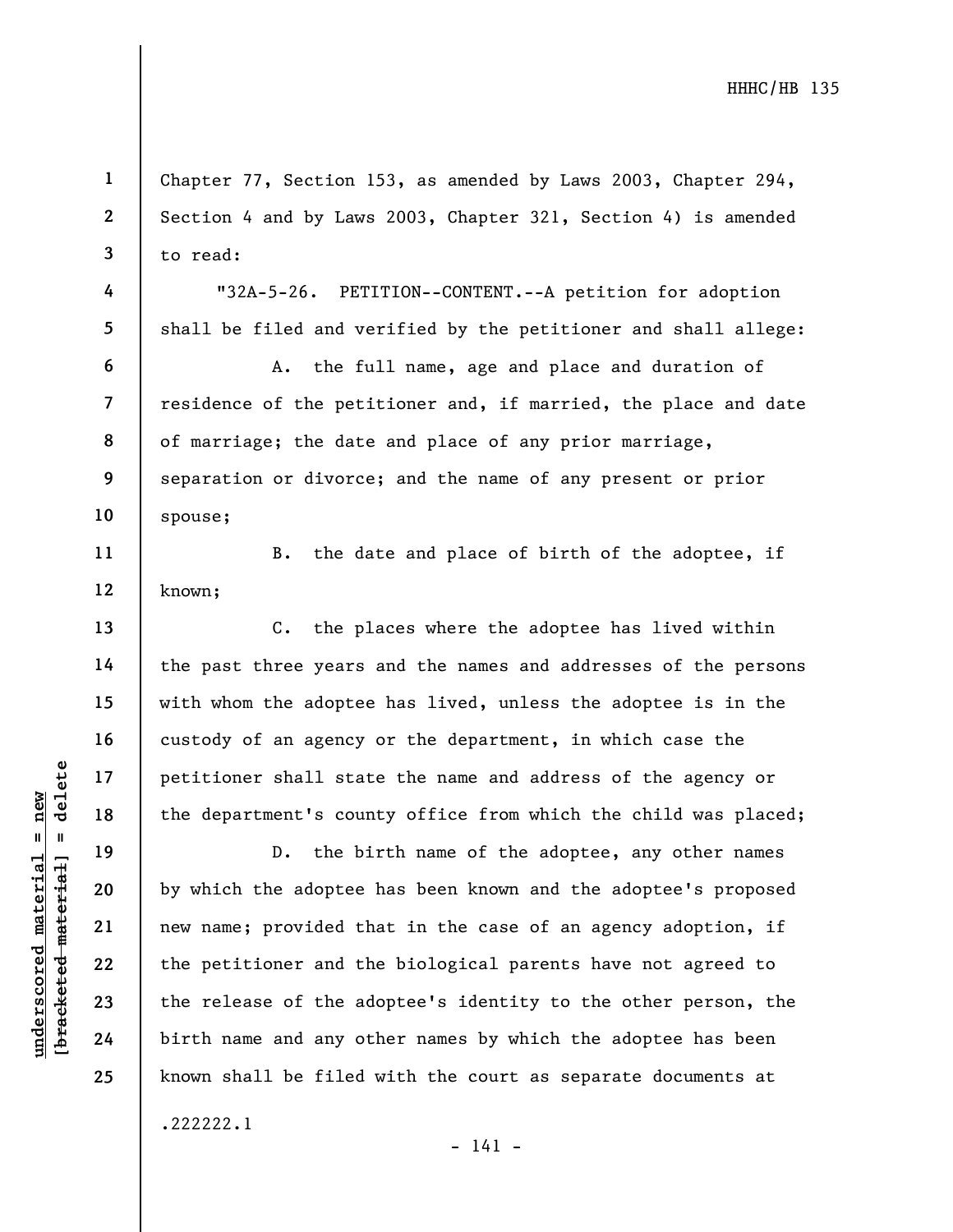UN DEN TRANSPORTED THE MATHOLOGY<br>
UN DEN TRANSPORTED MATERIAL CONSENS OF PELINQUIS<br>
UN DEN TRANSPORTED MATERIAL CONSENS OF PELINQUIS<br>
UN DEN TRANSPORTED MATERIAL CONSENS OF PELINQUIS<br>
UN DEN TRANSPORTED MATERIAL CONSENS OF 1 2 3 4 5 6 7 8 9 10 11 12 13 14 15 16 17 18 19 20 21 22 23 24 25 the time the petition is filed; E. where the adoptee is residing at the time of the filing of the petition and, if the adoptee is not living with the petitioner, when the adoptee will commence living with the petitioner; F. that the petitioner desires to establish a parent and child relationship with the adoptee and that the petitioner is a fit and proper person able to care and provide for the adoptee's welfare; G. the existence of any court orders, including placement orders, that are known to the petitioner and that regulate custody, visitation or access to the adoptee, copies of which shall accompany and be attached to the petition as exhibits; H. the relationship, if any, of the petitioner to the adoptee; I. the name and address of the placing agency, if any; J. the names and addresses of all persons from whom consents or relinquishments are required, attaching copies of those obtained and alleging the facts that excuse or imply the consents or relinquishments of the others; provided that if the petitioner has not agreed to the release of [his] the petitioner's identity to the parent or if the parent has not agreed to the release of [his] the parent's identity to the .222222.1  $- 142 -$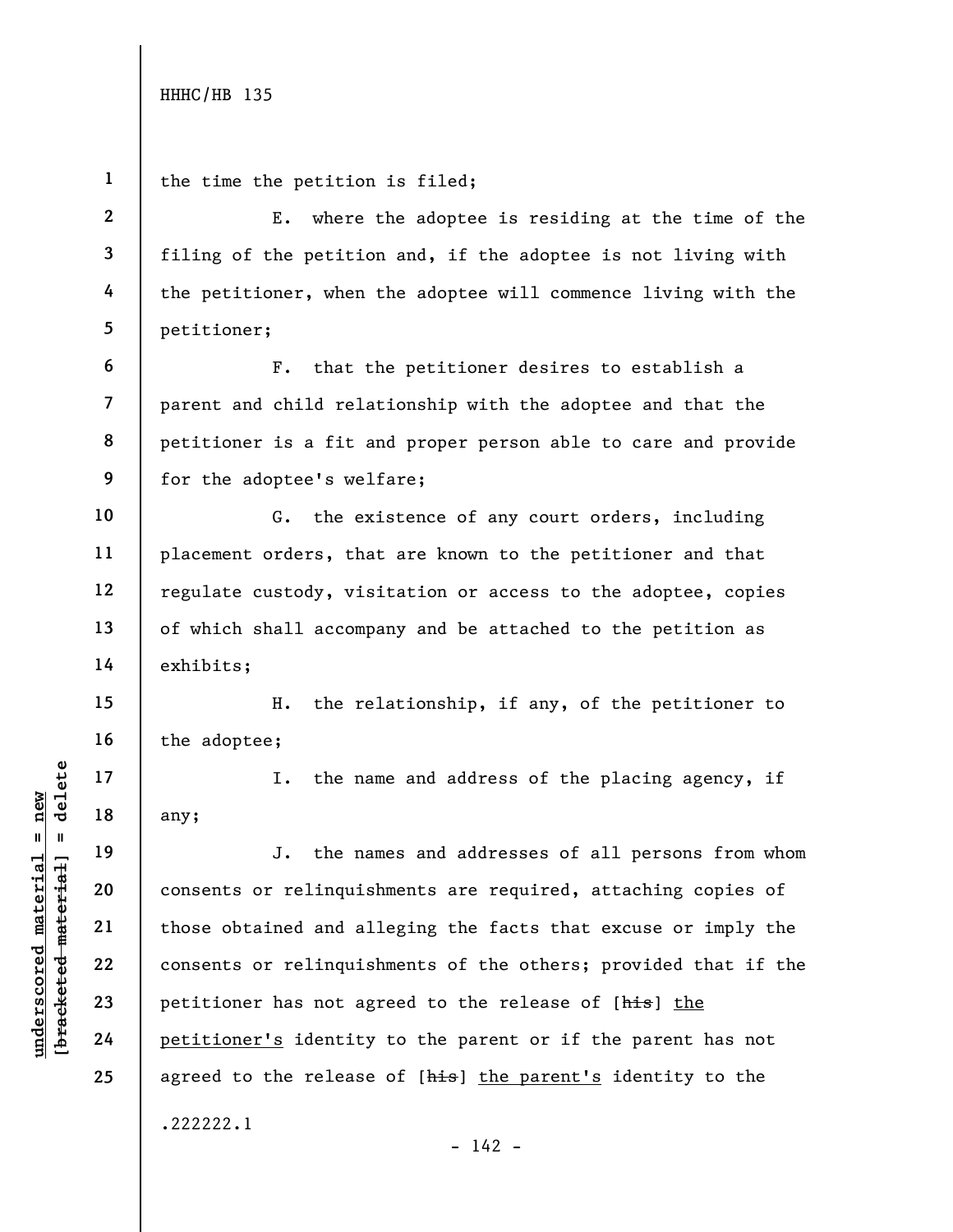unders of the person<br>
and the Indian tribe<br>
with the Indian tribe<br>
petition; and<br>
(3)<br>
with the placement pr<br>
with the placement pr<br>
(3)<br>
with the placement pr<br>
(3)<br>
with the placement pr<br>
child Welfare Act of<br>
appropriate 1 2 3 4 5 6 7 8 9 10 11 12 13 14 15 16 17 18 19 20 21 22 23 24 25 petitioner, the names and addresses of all persons from whom consents or relinquishments are required shall be filed with the court as separate documents at the time the petition for adoption is filed; K. whether the adoption will be an open adoption, pursuant to the provisions of Section 32A-5-35 NMSA 1978; L. when consent of the child's father is alleged to be unnecessary, the results of a search of the putative father registry; M. whether the adoptee is an Indian child [and, if so, the petition shall allege: (1) the tribal affiliation of the adoptee's parents; (2) what specific actions have been taken and by whom to notify the parents' tribe and the results of the contact, including the names, addresses, titles and telephone numbers of the persons contacted. Copies of any correspondence with the Indian tribe shall be attached as exhibits to the petition; and (3) what specific efforts were made to comply with the placement preferences set forth in the federal Indian Child Welfare Act of 1978 or the placement preferences of the appropriate Indian tribe]; N. whether the adoption is subject to the Interstate Compact on the Placement of Children and, if so, a .222222.1

- 143 -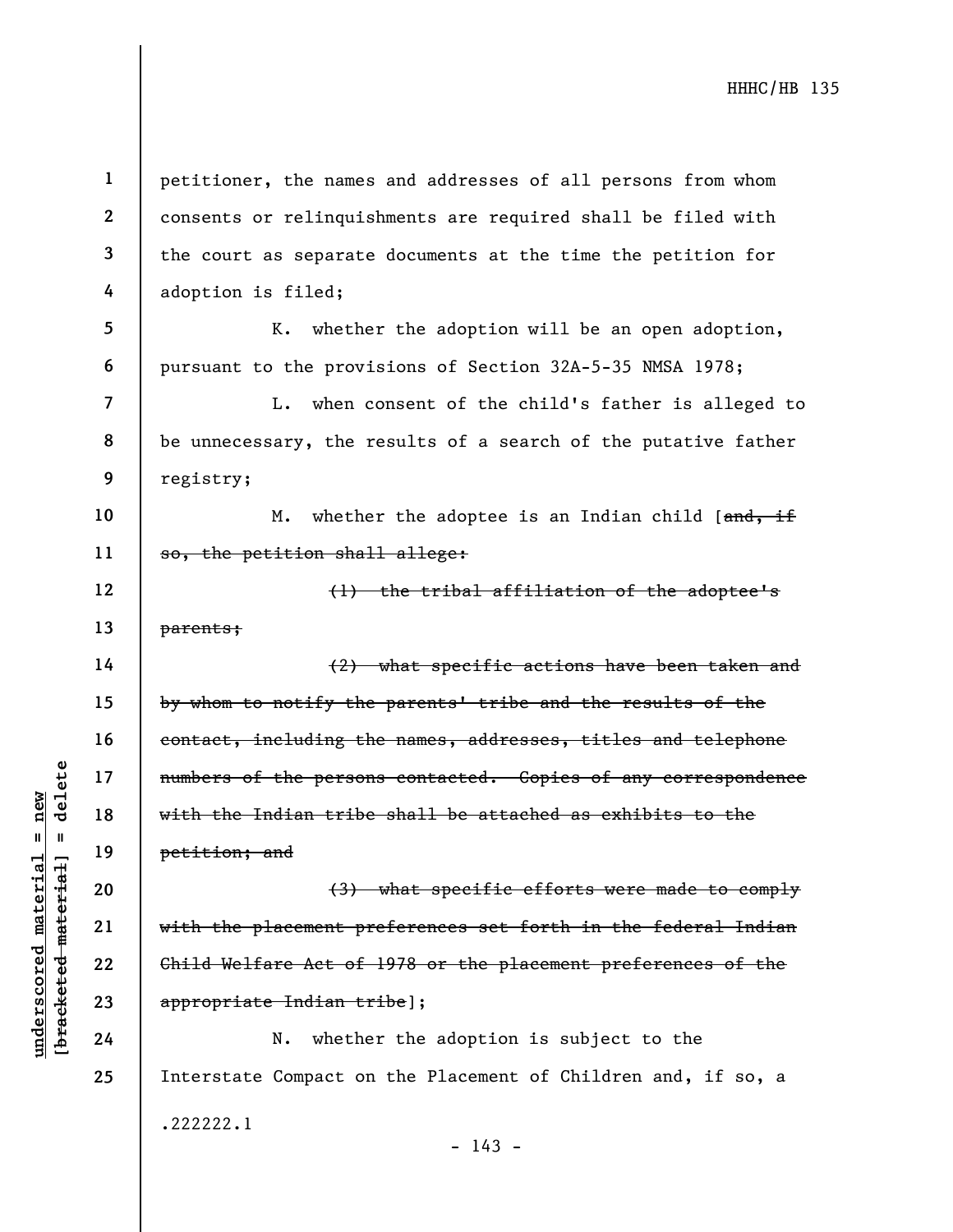underscored material = new [bracketed material] = delete 1 2 3 4 5 6 7 8 9 10 11 12 13 14 15 16 17 18 19 20 21 22 23 24 25 copy of the interstate compact form indicating approval shall be attached as an exhibit to the petition; O. whether the adoptee is foreign-born and, if so, copies of the child's passport and United States visa and of all documents demonstrating that the adoptee is legally free for adoption, including a certificate from the United States secretary of state that certifies that the adoption is a convention adoption; P. whether the adoption is a convention adoption and, if so, the petition shall allege: (1) that the country in which the child has been residing is a party to the Hague Convention on Protection of Children and Co-operation in Respect of Intercountry Adoption; (2) that the agency or person who is providing the adoption service has been approved as an accrediting entity; and (3) that the certificate issued by the United States secretary of state that certifies the adoption as a convention adoption has been filed with the court; and Q. the name, address and telephone number of the agency or individual who has agreed to conduct the postplacement report in accordance with Section 32A-5-31 NMSA 1978, if different than the agency or individual who prepared the pre-placement study in accordance with Section 32A-5-13 NMSA .222222.1  $- 144 -$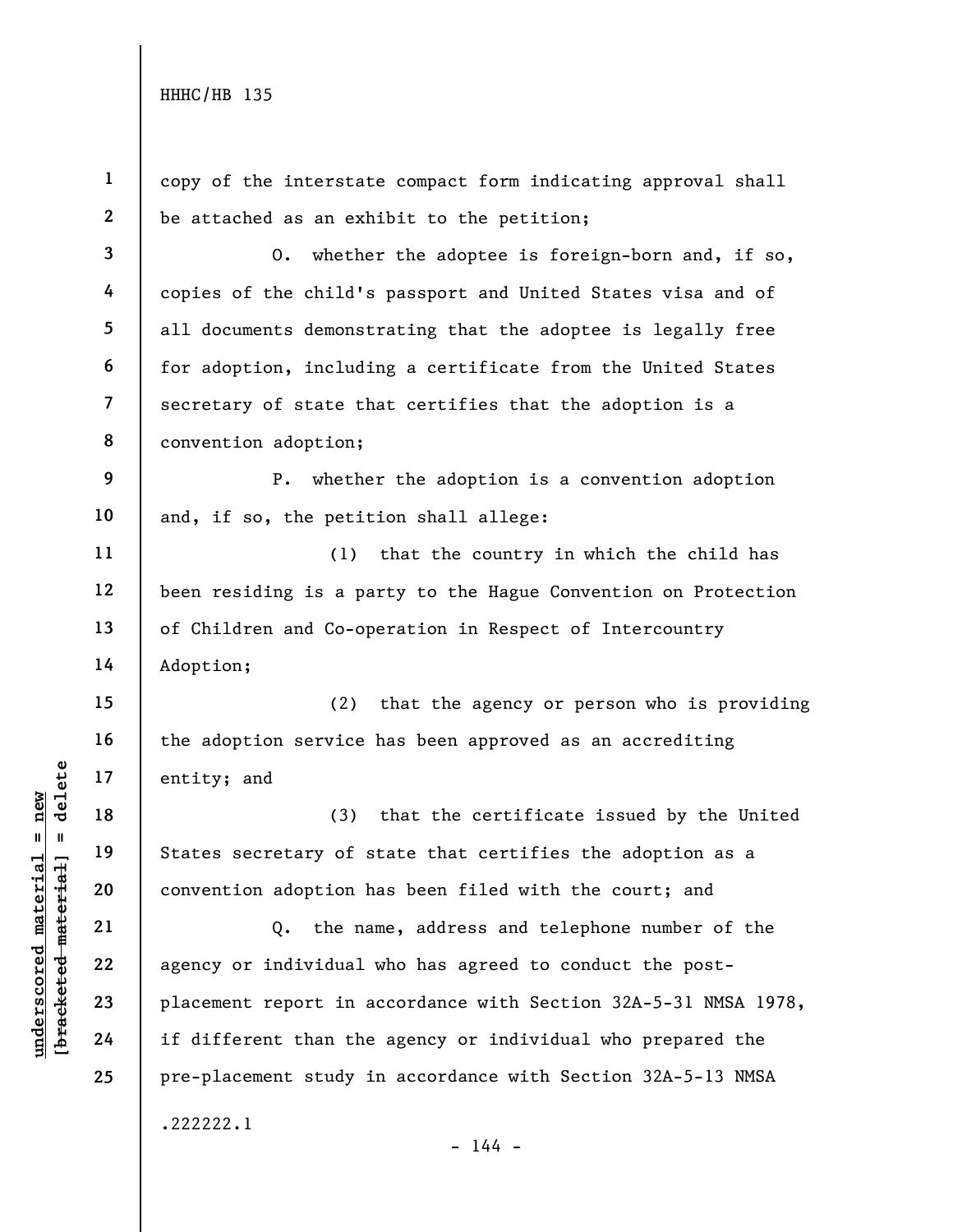underscored material material material material and the petitic<br>  $\begin{bmatrix}\n1 & 1 & 19 \\
0 & 1 & 19 \\
0 & 20 \\
0 & 0 & 21 \\
0 & 0 & 22 \\
0 & 0 & 23 \\
0 & 0 & 24\n\end{bmatrix}$  (8)<br>
exclude the adoptee;<br>
(8)<br>
custody of or visitat<br>
(9)<br>
resided for at least 1 2 3 4 5 6 7 8 9 10 11 12 13 14 15 16 17 18 19 20 21 22 23 24 25 1978." SECTION 65. Section 32A-5-27 NMSA 1978 (being Laws 1993, Chapter 77, Section 154, as amended) is amended to read: "32A-5-27. NOTICE OF PETITION--FORM OF SERVICE--WAIVER.-- A. The petition for adoption shall be served by the petitioner on the following, unless it has been previously waived in writing: (1) the department, by providing a copy to the court clerk for service pursuant to Section 32A-5-7 NMSA 1978; (2) any person, agency or institution whose consent or relinquishment is required by Section 32A-5-17 NMSA 1978, unless the notice has been previously waived; (3) any acknowledged father of the adoptee; (4) the legally appointed custodian or guardian of the adoptee; (5) the spouse of any petitioner who has not joined in the petition; (6) the spouse of the adoptee; (7) the surviving parent of a deceased parent of the adoptee; (8) any person known to the petitioner having custody of or visitation with the adoptee under a court order; (9) any person in whose home the child has resided for at least two months within the preceding six months; .222222.1  $- 145 -$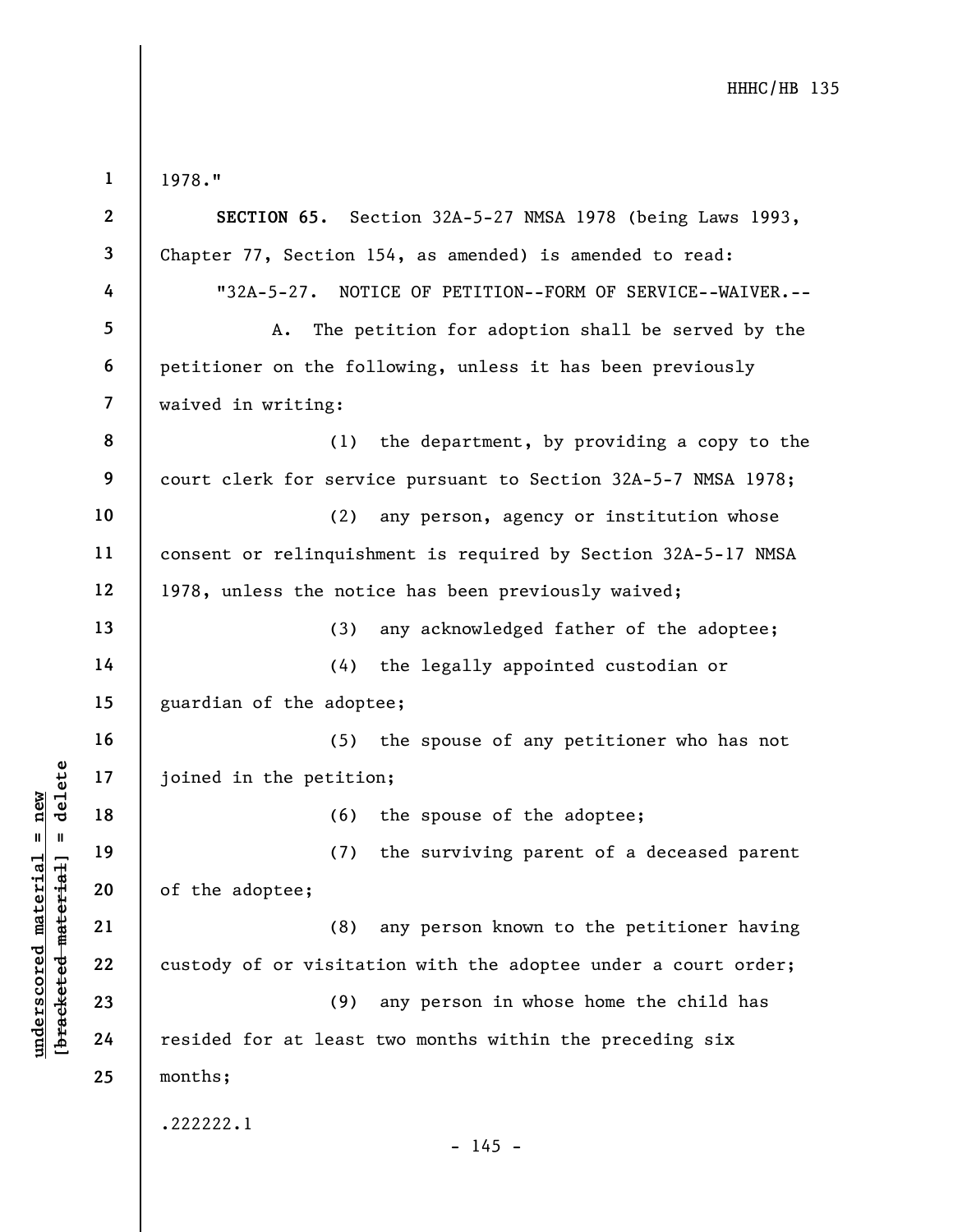understand material extended material extending to the provisions of<br>  $\begin{array}{c|c|c|c} \n\text{Equation 18} & \text{Equation 19} & \text{Equation 19} \\
\text{Equation 20} & \text{19} & \text{10} & \text{11} & \text{12} \\
\text{Equation 21} & \text{10} & \text{11} & \text{12} \\
\text{Equation 22} & \text{Equation 23} & \text{13} & \text{14} & \text{$ 1 2 3 4 5 6 7 8 9 10 11 12 13 14 15 16 17 18 19 20 21 22 23 24 25 (10) the agency or individual authorized to investigate the adoption under Section 32A-5-13 NMSA 1978; and (11) any other person designated by the court. B. Notice shall not be served on the following: (1) an alleged father; and (2) a person whose parental rights have been relinquished or terminated. C. The petitioner shall provide the clerk of the court with a copy of the petition for adoption, to be mailed to the department pursuant to the provisions of Section 32A-5-7 NMSA 1978. [D. In an adoption in which the adoptee is an Indian child, in addition to the notice required pursuant to Subsection A of this section, notice of pendency of the adoption proceeding shall be served by the petitioner on the appropriate Indian tribe and on an "Indian custodian" pursuant to the provisions of the federal Indian Child Welfare Act of 1978.  $E.$  D. The notice shall state that the person served shall respond to the petition within twenty days if the person intends to contest the adoption and shall state that the failure to so respond shall be treated as a default and the person's consent to the adoption shall not be required. Provided, however, that this provision shall not apply to an agency, the department or an investigator preparing the post- .222222.1

 $- 146 -$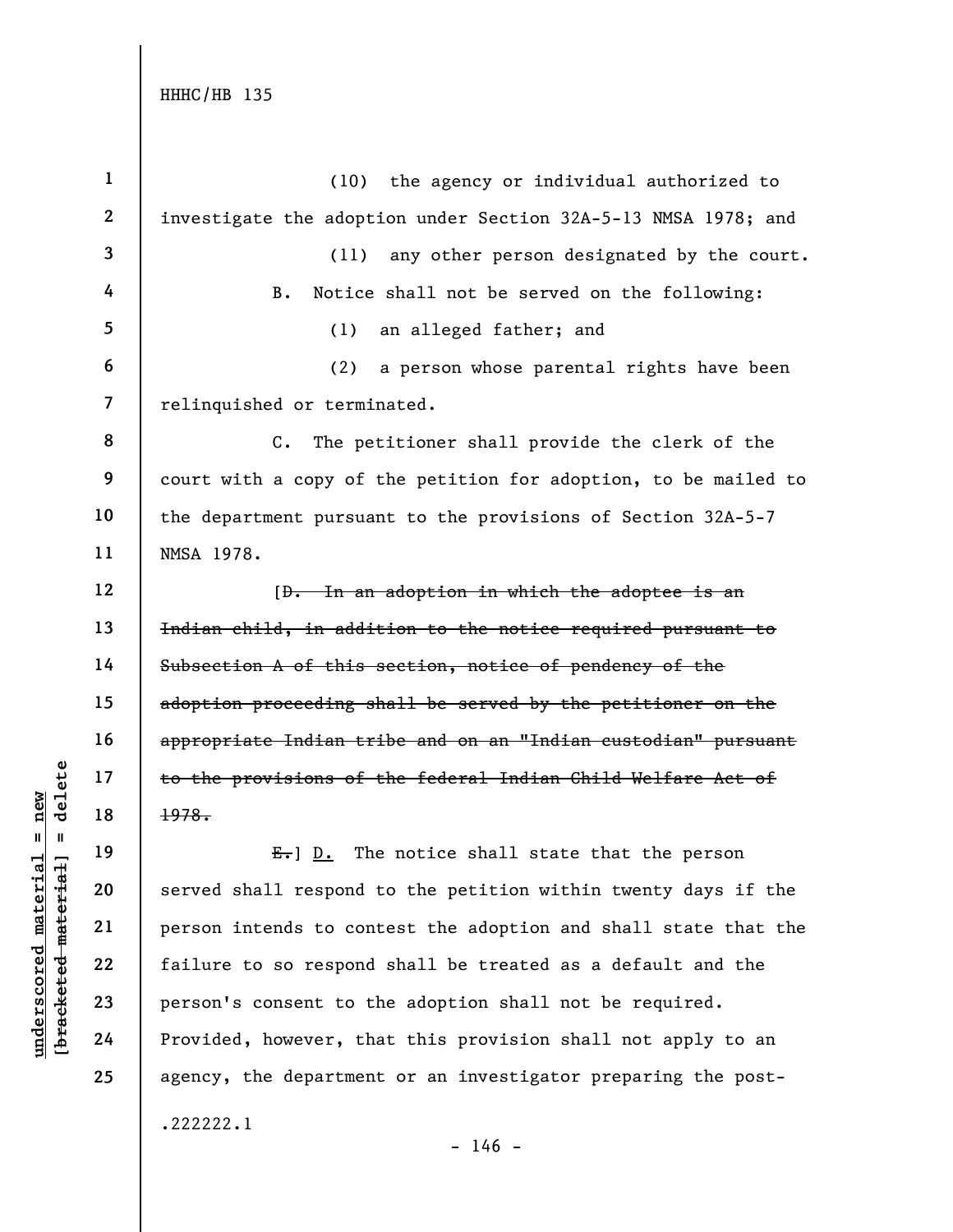placement report pursuant to Section 32A-5-31 NMSA 1978. If an agency, the department or an investigator preparing the postplacement report wants to contest the adoption, it shall notify the court within twenty days after completion of the postplacement report.

 $[F-]$  E. Service shall be made pursuant to the Rules of Civil Procedure for the District Courts. If the whereabouts of a parent whose consent is required is unknown, the investigator, department or agency charged with investigating the adoption under Section 32A-5-13 NMSA 1978 shall investigate the whereabouts of the parent and shall file by affidavit the results of the investigation with the court. Upon a finding by the court that information as to the whereabouts of a parent has been sufficiently investigated and is still insufficient to effect service in accordance with the Rules of Civil Procedure for the District Courts, the court shall issue an order providing for service by publication.

underscored material = new [bracketed material] = delete  $[G<sub>r</sub>]$   $F<sub>r</sub>$  As to any other person for whom notice is required under Subsection A of this section, service by certified mail, return receipt requested, shall be sufficient. If the service cannot be completed after two attempts, the court shall issue an order providing for service by publication.

 $[H<sub>1</sub>]$  G. The notice required by this section may be waived in writing by the person entitled to notice.

.222222.1

 $- 147 -$ 

1

2

3

4

5

6

7

8

9

10

11

12

13

14

15

16

17

18

19

20

21

22

23

24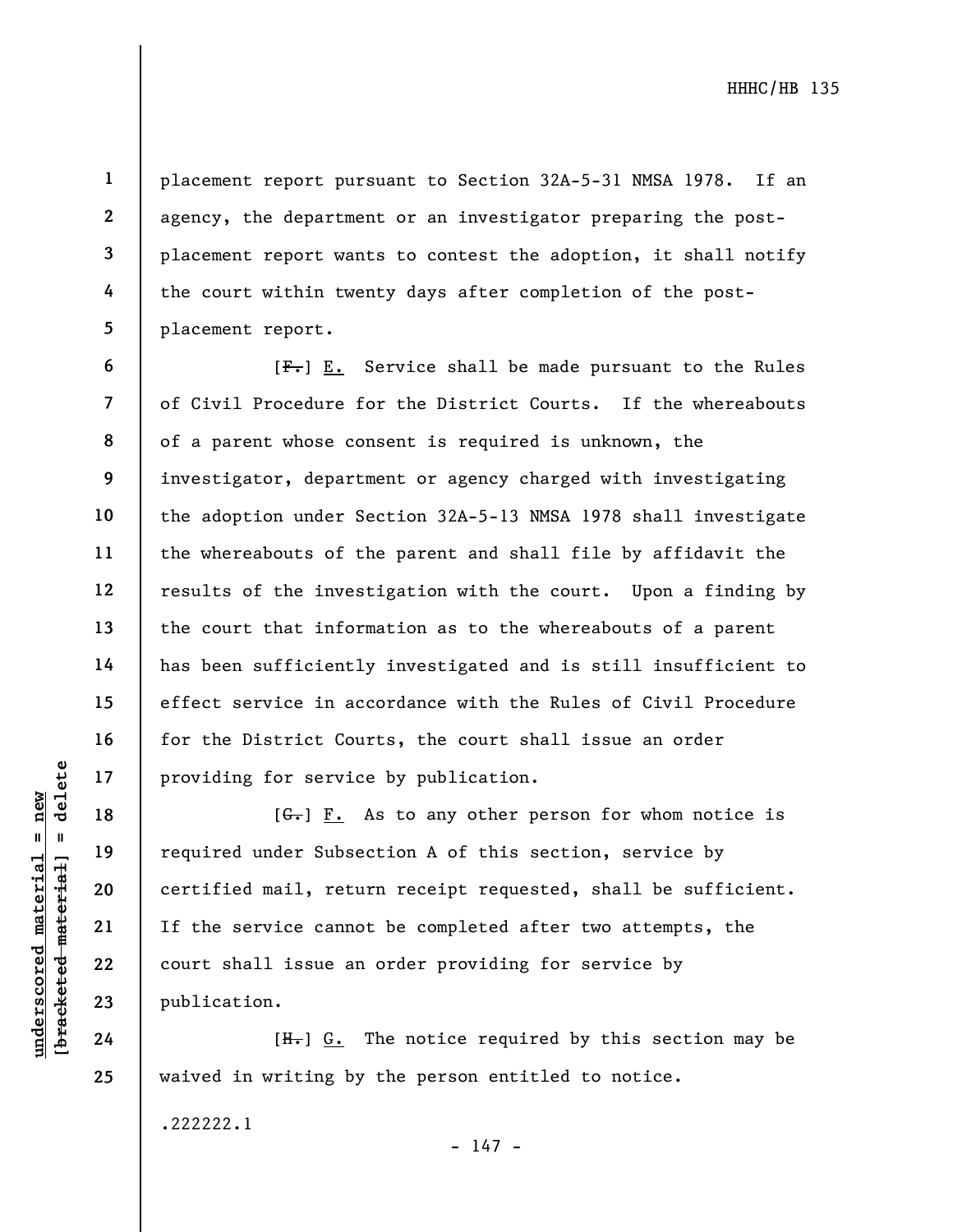| $\mathbf{1}$            | $[\frac{1}{\sqrt{1}}]$ H. Proof of service of the notice on all  |
|-------------------------|------------------------------------------------------------------|
| $\mathbf{2}$            | persons for whom notice is required by this section shall be     |
| 3                       | filed with the court before any hearing adjudicating the rights  |
| 4                       | of the persons."                                                 |
| 5                       | SECTION 66. Section 32A-5-28 NMSA 1978 (being Laws 1993,         |
| 6                       | Chapter 77, Section 155) is amended to read:                     |
| $\overline{\mathbf{z}}$ | "32A-5-28. RESPONSE TO PETITION.--                               |
| 8                       | Any person responding to a notice of a petition<br>A.            |
| 9                       | for adoption shall file a verified response to the petition      |
| 10                      | within the time limits specified in Section $[32-5-25]$ 32A-5-25 |
| 11                      | NMSA 1978.                                                       |
| 12                      | The verified response shall follow the Rules of<br><b>B.</b>     |
| 13                      | Civil Procedure for the District Courts and shall allege:        |
| 14                      | the existence of any court orders known to<br>(1)                |
| 15                      | the respondent that regulate custody, visitation or access to    |
| 16                      | the adoptee but have not been filed with the court at the time   |
| 17                      | the response is filed and copies of which shall be attached to   |
| 18                      | the response;                                                    |
| 19                      | (2) the relationship, if any, of the                             |
| 20                      | respondent to the adoptee;                                       |
| 21                      | whether the adoptee is an Indian child;<br>(3)                   |
| 22                      | [and, if so, the response shall set forth all allegations        |
| 23                      | required under the federal Indian Child Welfare Act of 1978]     |
| 24                      | whether the adoption is subject to the<br>(4)                    |
| 25                      | Interstate Compact on the Placement of Children; and             |
|                         | .222222.1<br>$-148 -$                                            |
|                         |                                                                  |

 $\frac{\text{underscored material = new}}{\text{beac detected-matter}+\text{d}}$  = delete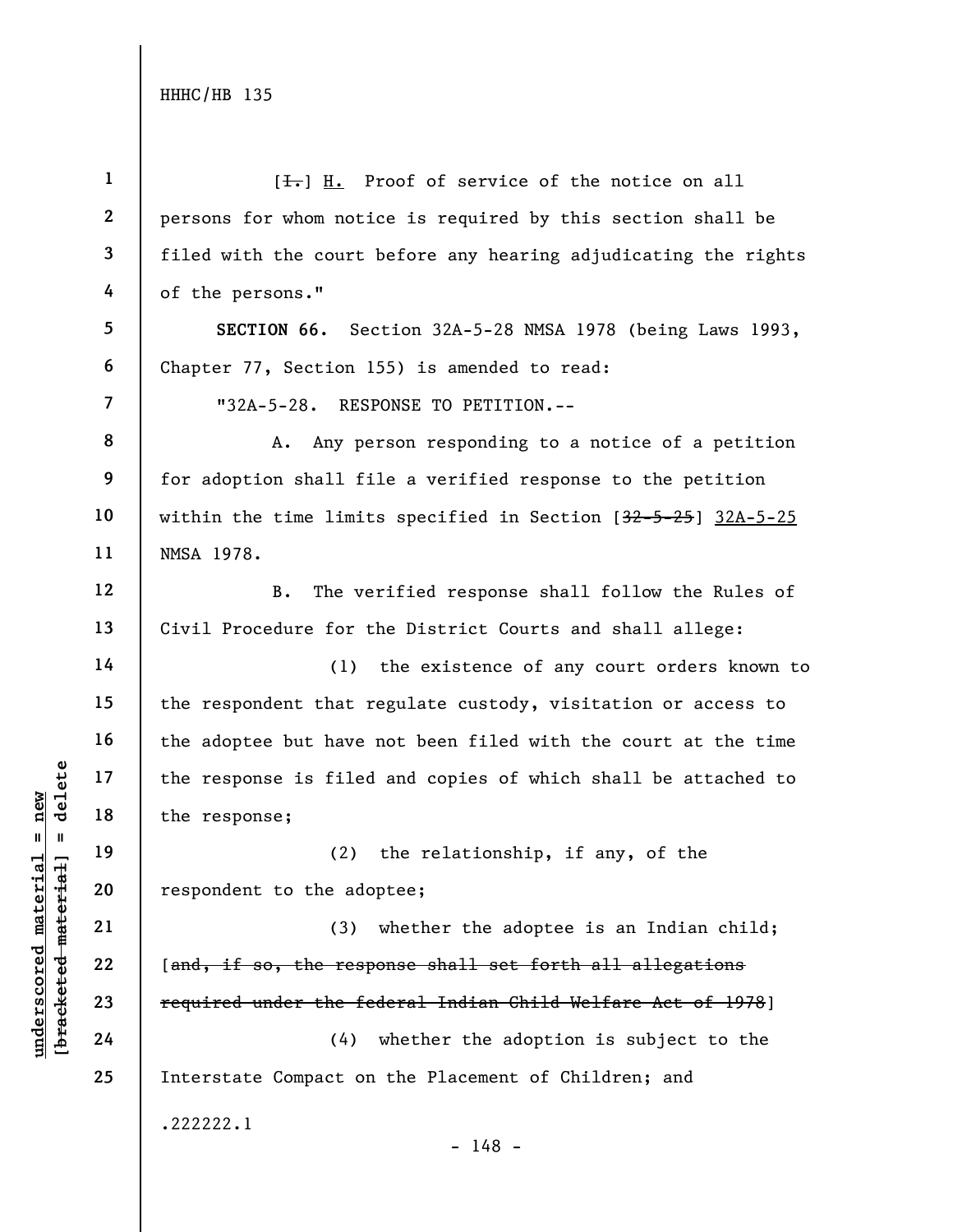(5) whether the adoption is an open adoption." SECTION 67. Section 32A-5-36 NMSA 1978 (being Laws 1993, Chapter 77, Section 133, as amended by Laws 2003, Chapter 294, Section 5 and by Laws 2003, Chapter 321, Section 5) is amended to read:

"32A-5-36. ADJUDICATION--DISPOSITION--DECREE OF ADOPTION.--

A. The court shall conduct hearings on the petition for adoption so as to determine the rights of the parties in a manner that protects confidentiality. The petitioner and the adoptee shall attend the hearing unless the court for good cause waives a party's appearance. Good cause may include burdensome travel requirements.

B. The petitioner shall file all documents required pursuant to the Adoption Act and serve the department with copies of the documents simultaneously with the request for hearing on the petition for adoption.

understand material material specifies<br>  $\begin{array}{c|c|c|c} \mathbf{u} & \mathbf{u} & \mathbf{u} & \mathbf{u} & \mathbf{u} & \mathbf{u} & \mathbf{u} & \mathbf{u} & \mathbf{u} & \mathbf{u} & \mathbf{u} & \mathbf{u} & \mathbf{u} & \mathbf{u} & \mathbf{u} & \mathbf{u} & \mathbf{u} & \mathbf{u} & \mathbf{u} & \mathbf{u} & \mathbf{u} & \mathbf{u} & \mathbf{u} & \mathbf{u} &$ C. If any person who claims to be the biological father of the adoptee has appeared before the court and filed a written petition or response seeking custody and assuming financial responsibility of the adoptee, the court shall hear evidence as to the merits of the petition. If the court determines by a preponderance of the evidence that the person is not the biological father of the adoptee or that the child was conceived through an act of rape or incest, the petition

1

2

3

4

5

6

7

8

9

10

11

12

13

14

15

16

17

18

19

20

21

22

23

24

25

.222222.1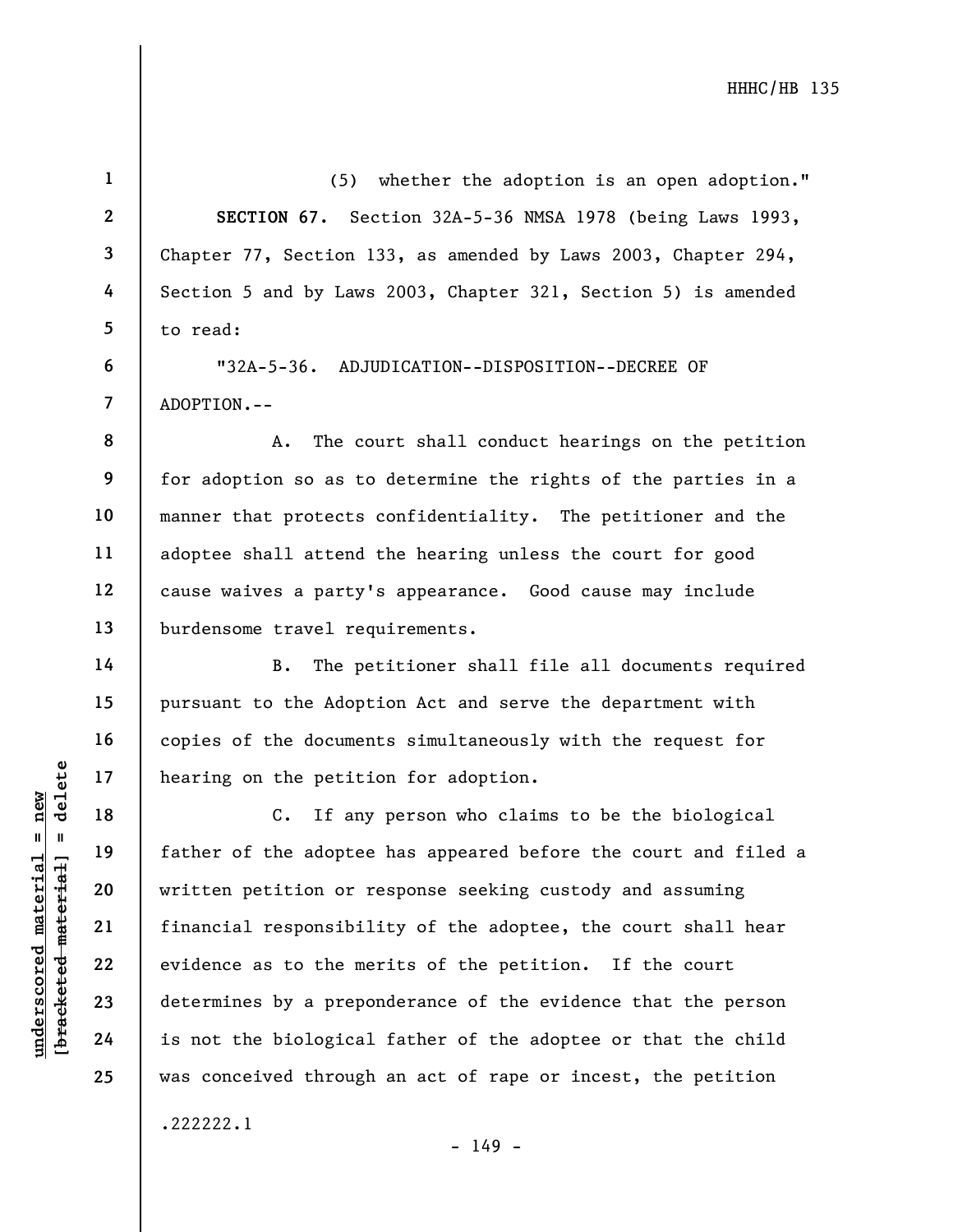1 2 3 4 5 6 7 8 9 10 shall be dismissed and the person shall no longer be a party to the adoption. If the court determines that the person is the biological father of the adoptee, the court shall further determine whether the person qualifies as a presumed or acknowledged father whose consent is necessary for adoption, pursuant to Section 32A-5-17 NMSA 1978. If the court determines that the person is the biological father, but does not qualify as a presumed or acknowledged father, the court shall adjudicate the person's rights pursuant to the provisions of the Adoption Act.

underscored material = new [bracketed material] = delete D. If the mother or father of the adoptee has appeared before the court and filed a written petition that alleges the invalidity of the mother's or father's own consent or relinquishment for adoption previously filed in the adoption proceeding, the court shall hear evidence as to the merits of the petition. If the court determines that the allegations have not been proved by a preponderance of the evidence, the petition shall be dismissed. If the court determines that the allegations of the petition are true, the consent or relinquishment for adoption shall be held invalid, and the court shall determine, in the best interests of the adoptee, the person who shall have custody of the child.

E. The petitioner shall present and prove each allegation set forth in the petition for adoption by clear and convincing evidence.

.222222.1

11

12

13

14

15

16

17

18

19

20

21

22

23

24

25

 $- 150 -$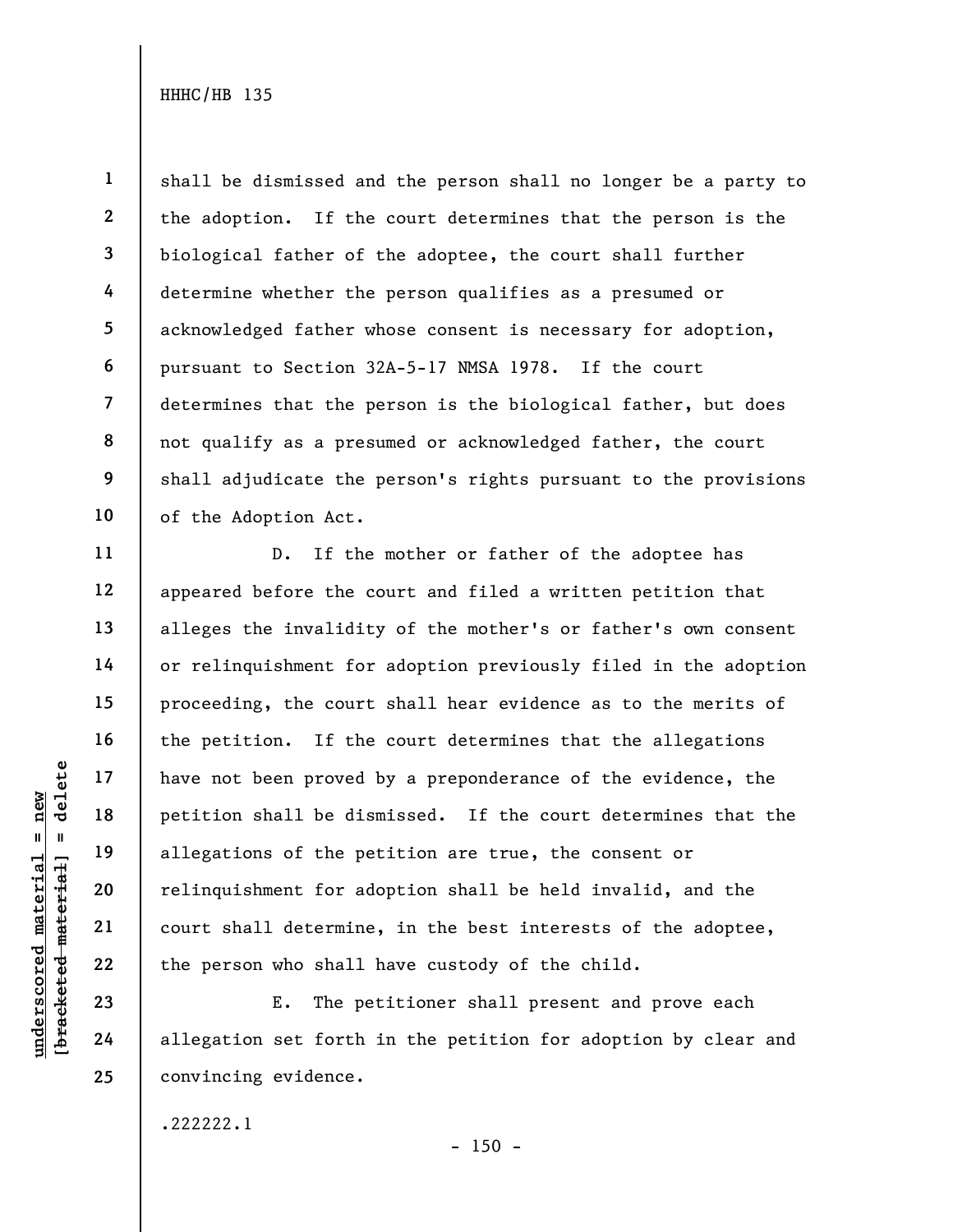understand material material of the petitic<br>diagonal material material material material control of the petitic<br>diagonal control material shorten or waive this<br>complement 22<br>and 23<br>diagonal material material material mater 1 2 3 4 5 6 7 8 9 10 11 12 13 14 15 16 17 18 19 20 21 22 23 24 25 F. The court shall grant a decree of adoption if it finds that the petitioner has proved by clear and convincing evidence that: (1) the court has jurisdiction to enter a decree of adoption affecting the adoptee; (2) the adoptee has been placed with the petitioner for a period of ninety days if the adoptee is under the age of one year at the time of placement or for a period of one hundred eighty days if the adoptee is one year of age or older at the time of placement, unless, for good cause shown, the requirement is waived by the court; (3) all necessary consents, relinquishments, terminations or waivers have been obtained; (4) the post-placement report required by Section 32A-5-31 NMSA 1978 has been filed with the court; (5) service of the petition for adoption has been made or dispensed with as to all persons entitled to notice pursuant to provisions of Section 32A-5-27 NMSA 1978; (6) at least ninety days have passed since the filing of the petition for adoption, except the court may shorten or waive this period of time in cases in which the child is being adopted by a stepparent, a relative or a person named in the child's deceased parent's will pursuant to provisions of Section 32A-5-12 NMSA 1978; (7) the petitioner is a suitable adoptive

.222222.1

- 151 -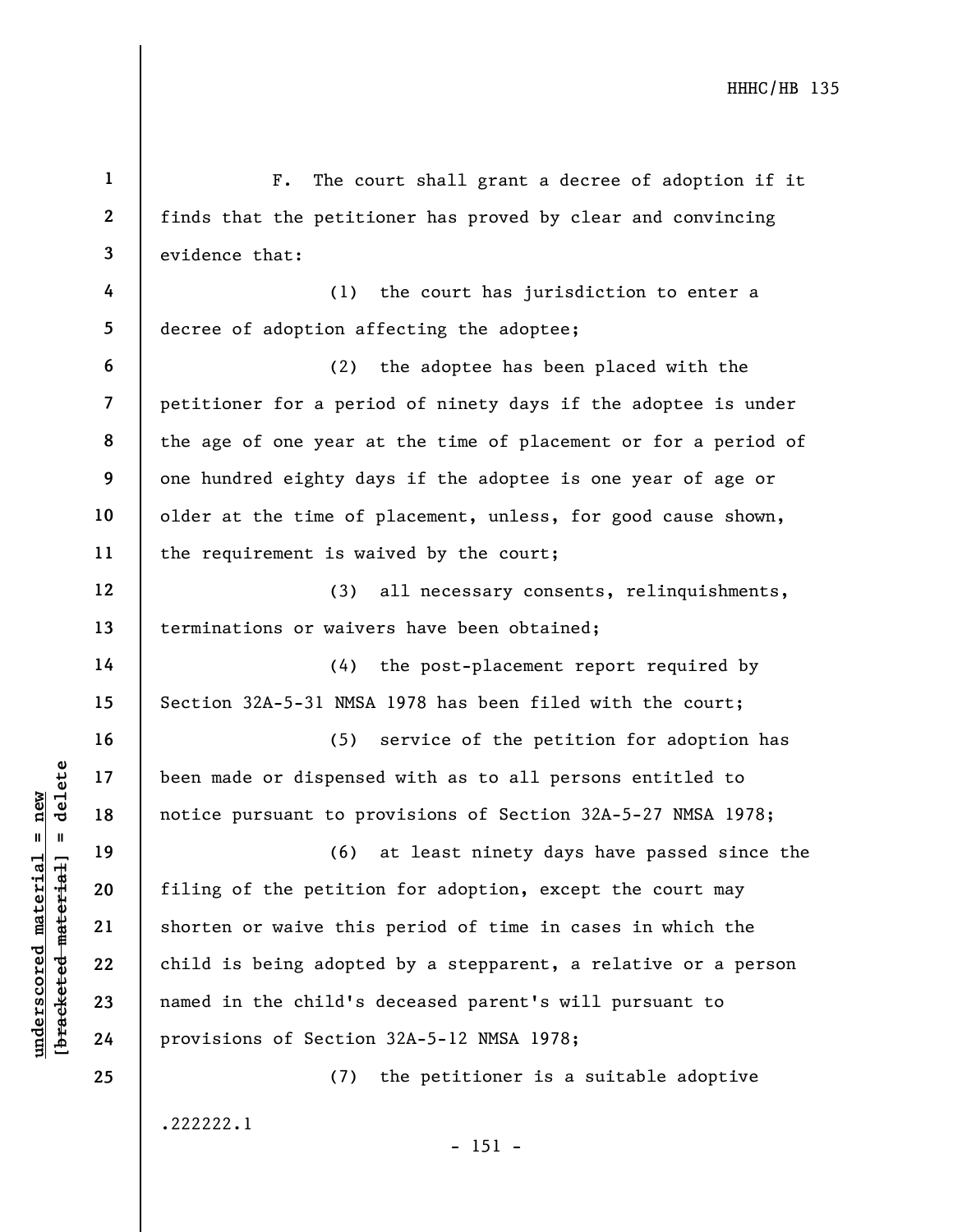|                           | $\mathbf{1}$            | parent and the best interests of the adoptee are served by the  |
|---------------------------|-------------------------|-----------------------------------------------------------------|
|                           | $\mathbf{2}$            | adoption;                                                       |
|                           | $\overline{\mathbf{3}}$ | (8)<br>if visitation between the biological                     |
|                           | 4                       | family and the adoptee is contemplated, that the visitation is  |
|                           | 5                       | in the child's best interests;                                  |
|                           | $\boldsymbol{6}$        | if the adoptee is foreign-born, the child<br>(9)                |
|                           | $\overline{7}$          | is legally free for adoption and a certificate issued by the    |
|                           | 8                       | United States secretary of state that certifies the adoption as |
|                           | 9                       | a convention adoption has been filed with the court;            |
|                           | 10                      | the results of the criminal records check<br>(10)               |
|                           | 11                      | required pursuant to provisions of the Adoption Act have been   |
|                           | 12                      | received and considered;                                        |
|                           | 13                      | $(\{\dagger\})$ if the adoptee is an Indian child, the          |
|                           | 14                      | requirements set forth in the federal Indian Child Welfare Act  |
|                           | 15                      | of 1978 have been met;                                          |
|                           | 16                      | (12) when the child is an Indian child, the                     |
| delete                    | 17                      | placement preferences set forth in the federal Indian Child     |
| $n$ ew                    | 18                      | Welfare Act of 1978 or the placement preferences of the         |
| H<br>Ш                    | 19                      | appropriate Indian tribes have been followed or, if not         |
|                           | 20                      | followed, good cause for noncompliance has been clearly stated  |
| <b>Bracketed material</b> | 21                      | and supported, as required by the federal Indian Child Welfare  |
|                           | 22                      | Act of 1978, and provision has been made to ensure that the     |
|                           | 23                      | Indian child's cultural ties to the Indian child's tribe are    |
| underscored material      | 24                      | protected and fostered]; and                                    |
|                           | 25                      | if the adoption involves the<br>$[$ (13) $($ 11)                |
|                           |                         | .222222.1                                                       |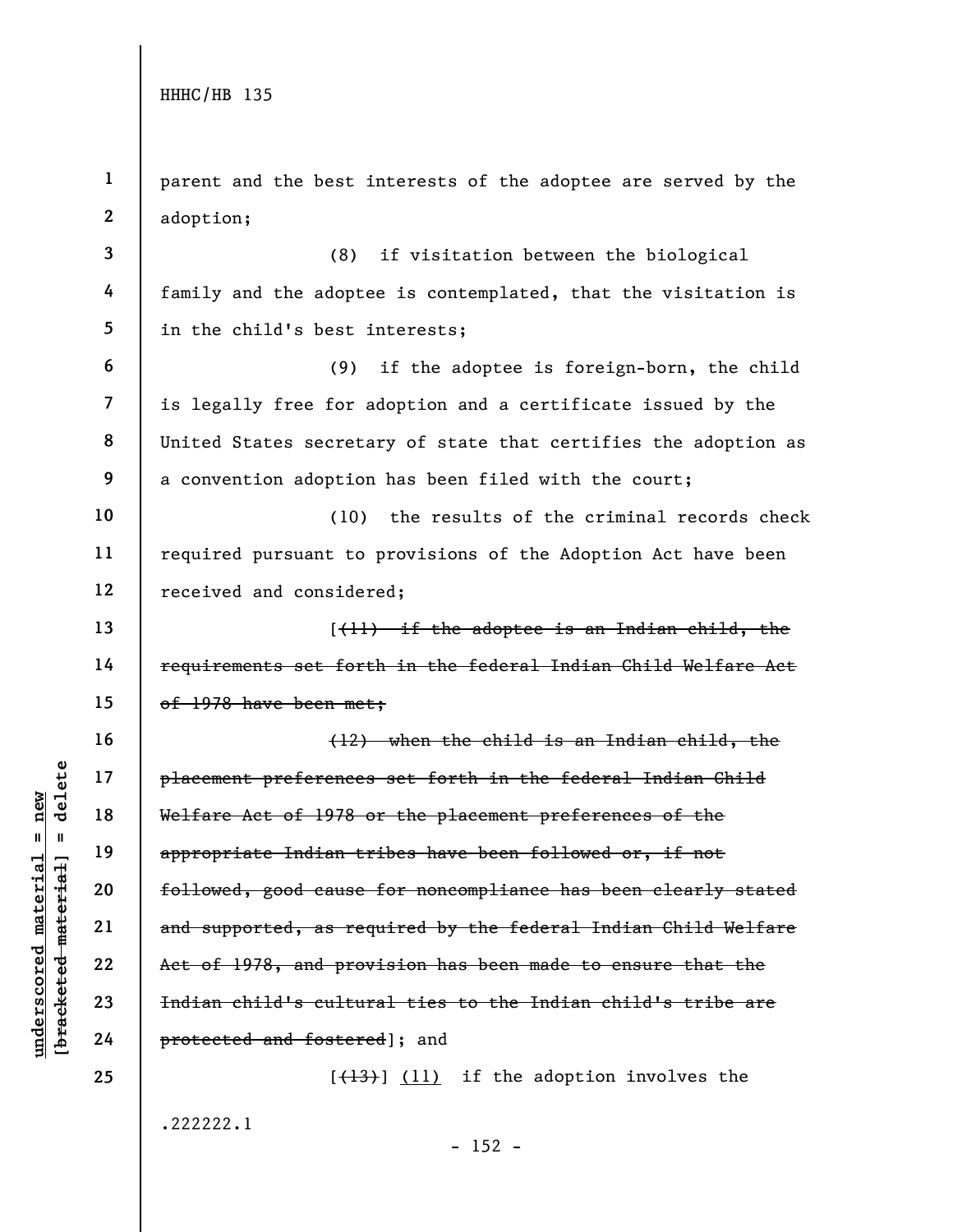interstate placement of the adoptee, the requirements of the Interstate Compact on the Placement of Children have been met.

3 4 5 6 G. In addition to the findings required by Subsection F of this section, the court in any decree of adoption shall make findings with respect to each allegation of the petition.

8 9 H. If the court determines that any of the requirements for a decree of adoption pursuant to provisions of Subsections E and F of this section have not been met or that the adoption is not in the best interests of the adoptee, the court shall deny the petition and determine, in the best interests of the adoptee, the person who shall have custody of the child.

understand material material experience of the decree, the add and accorded the state of the decree, the add and accorded the state of the state 1978.<br>
The decree of the state material is also as a set of the filing the ag I. The decree of adoption shall include the new name of the adoptee and shall not include any other name by which the adoptee has been known or the names of the former parents. The decree of adoption shall order that from the date of the decree, the adoptee shall be the child of the petitioner and accorded the status set forth in Section 32A-5-37 NMSA 1978.

J. A decree of adoption shall be entered within six months of the filing of the petition if the adoptee is under the age of one year at the time of placement or twelve months if the adoptee is one year of age or older at the time of placement, except that the time may be extended by the court .222222.1

1

2

7

10

11

12

13

14

15

16

17

18

19

20

21

22

23

24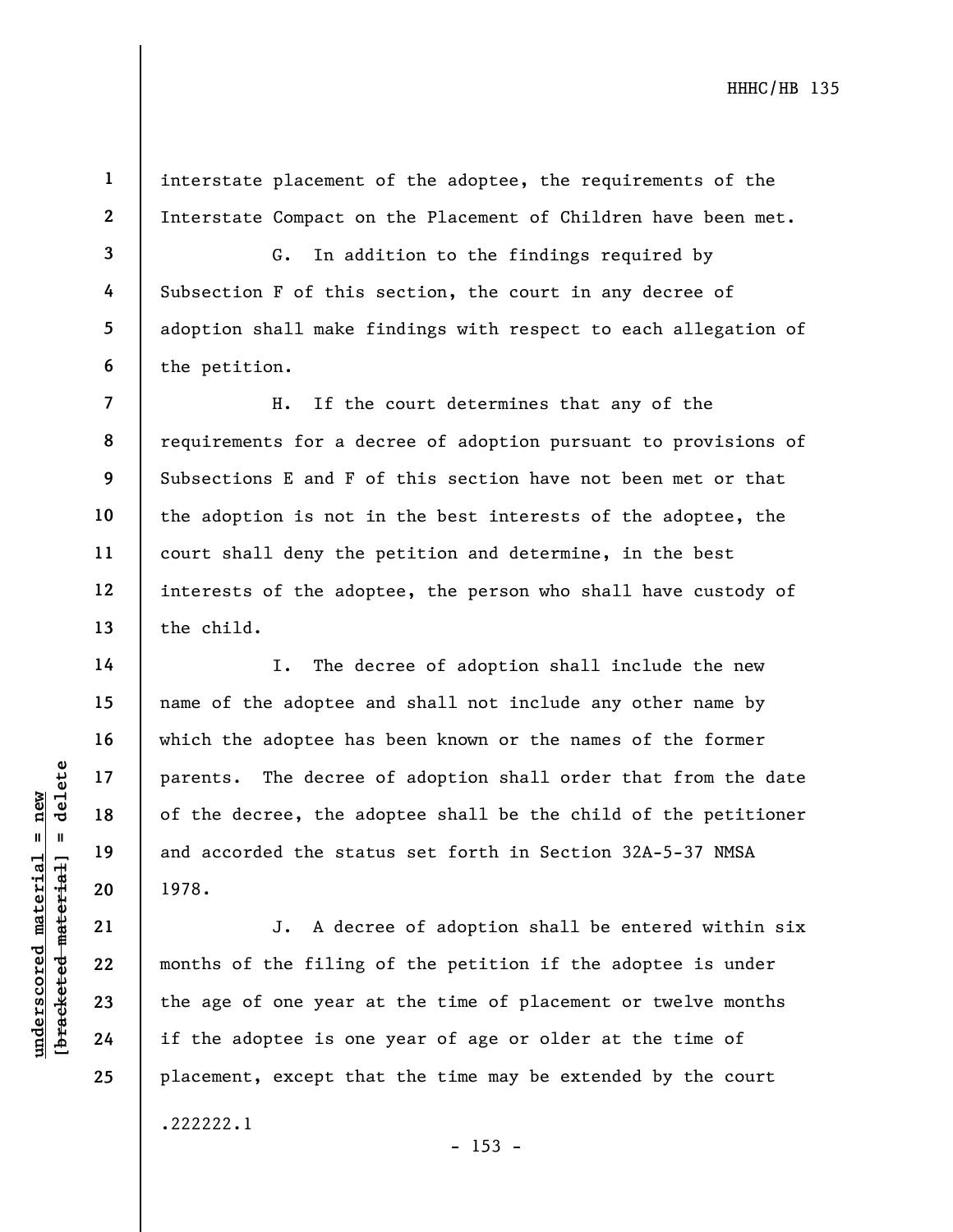1 2 upon request of any of the parties or upon the court's own motion for good cause shown.

3 4 5 6 7 8 K. A decree of adoption may not be attacked upon the expiration of one year from the entry of the decree. [provided, however, that in any adoption involving an Indian child, the Indian child's parent or Indian custodian may petition the court pursuant to the provisions of the federal Indian Child Welfare Act of 1978 to invalidate the adoption.

9 10 11 12 13 L. In any adoption involving an Indian child, the clerk of the court shall provide the secretary of the interior with a copy of any decree of adoption or adoptive placement order and other information as required by the federal Indian Child Welfare Act of 1978.]"

SECTION 68. Section 32A-5-40 NMSA 1978 (being Laws 1993, Chapter 77, Section 167, as amended) is amended to read: "32A-5-40. POST-DECREE OF ADOPTION ACCESS TO RECORDS.--

underscored material = new [bracketed material] = delete A. After the decree of adoption has been entered, all court files containing records of judicial proceedings conducted pursuant to the provisions of the Adoption Act and records submitted to the court in the proceedings shall be kept in separate locked files withheld from public inspection. Upon application to the clerk of the court, the records shall be open to inspection by a former parent if the adoptee is eighteen years of age or older, by an adoptee if the adoptee is eighteen years of age or older at the time application is made .222222.1

- 154 -

14

15

16

17

18

19

20

21

22

23

24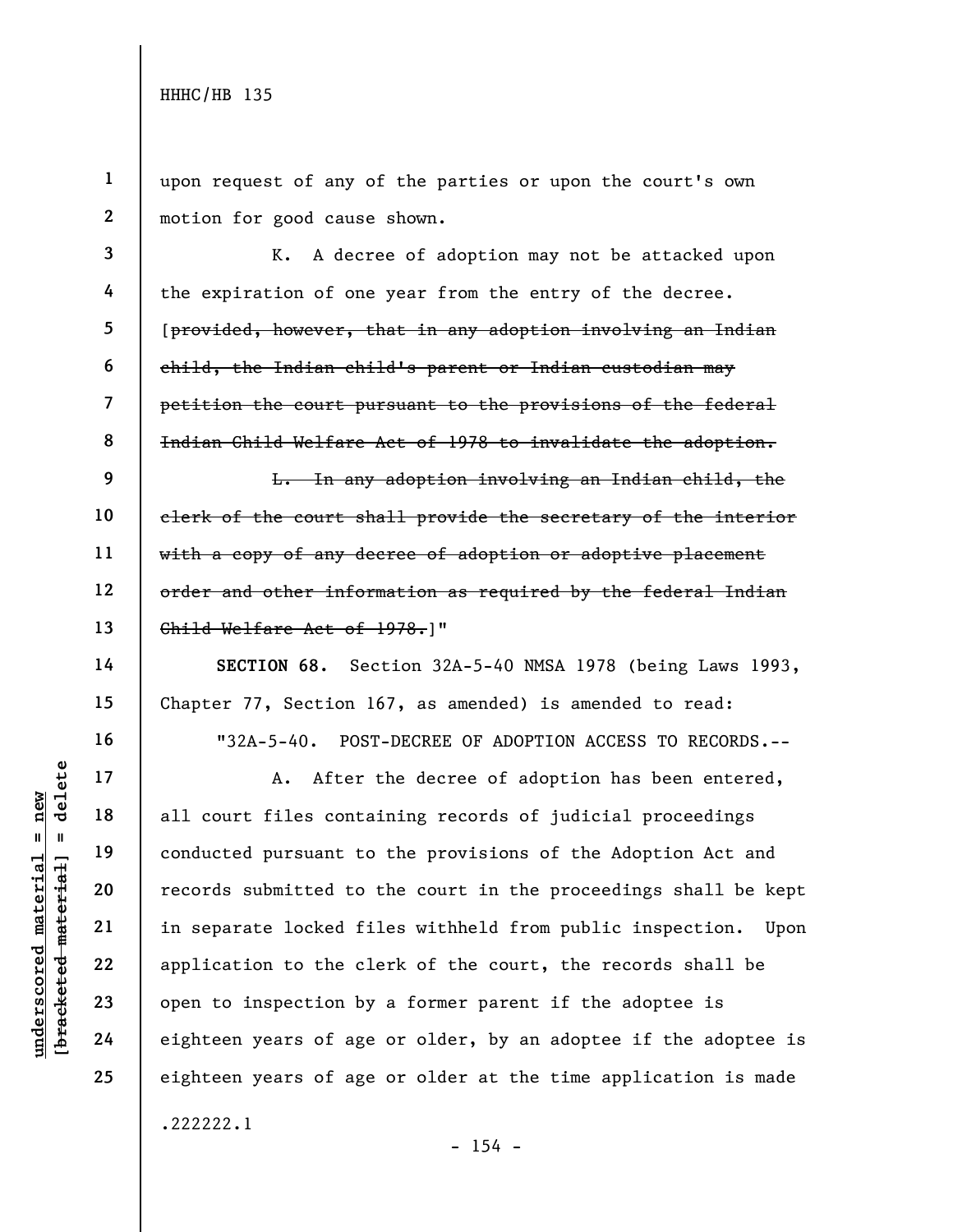underschied material is a strain including ancestral is<br>  $\begin{bmatrix}\n1 & 1 & 1 & 1 \\
0 & 1 & 1 & 1 & 1 \\
0 & 0 & 0 & 0 & 0 \\
0 & 0 & 0 & 0 & 0 \\
0 & 0 & 0 & 0 & 0 \\
0 & 0 & 0 & 0 & 0 \\
0 & 0 & 0 & 0 & 0 \\
0 & 0 & 0 & 0 & 0 \\
0 & 0 & 0 & 0 & 0 \\
0 & 0 & 0 & 0 & 0 \\
0 & 0 & 0 & 0 & 0 \\
0 & 0 &$ 1 2 3 4 5 6 7 8 9 10 11 12 13 14 15 16 17 18 19 20 21 22 23 24 25 for inspection, by the adoptive parent if the adoptee is under eighteen years of age at the time application is made for inspection, by the attorney of any party, by any agency that has exercised guardianship over or legal custody of a child who was the adoptee in the particular proceeding, by the department or by an adoptee's sibling; provided that the identity of the former parents and of the adoptee shall be kept confidential unless the former parents and the adoptee have consented to the release of identity. In the absence of consent to release identity, the inspection shall be limited to the following nonidentifying information: (1) the health and medical histories of the adoptee's biological parents; (2) the health and medical history of the adoptee; (3) the adoptee's general family background, including ancestral information, without name references or geographical designations; (4) physical descriptions; and (5) the length of time the adoptee was in the care and custody of persons other than the petitioner. B. After the entry of the decree of adoption, at any time, a former parent may file with the court, with the placing agency or with the department: (1) a consent or refusal or an amended consent .222222.1 - 155 -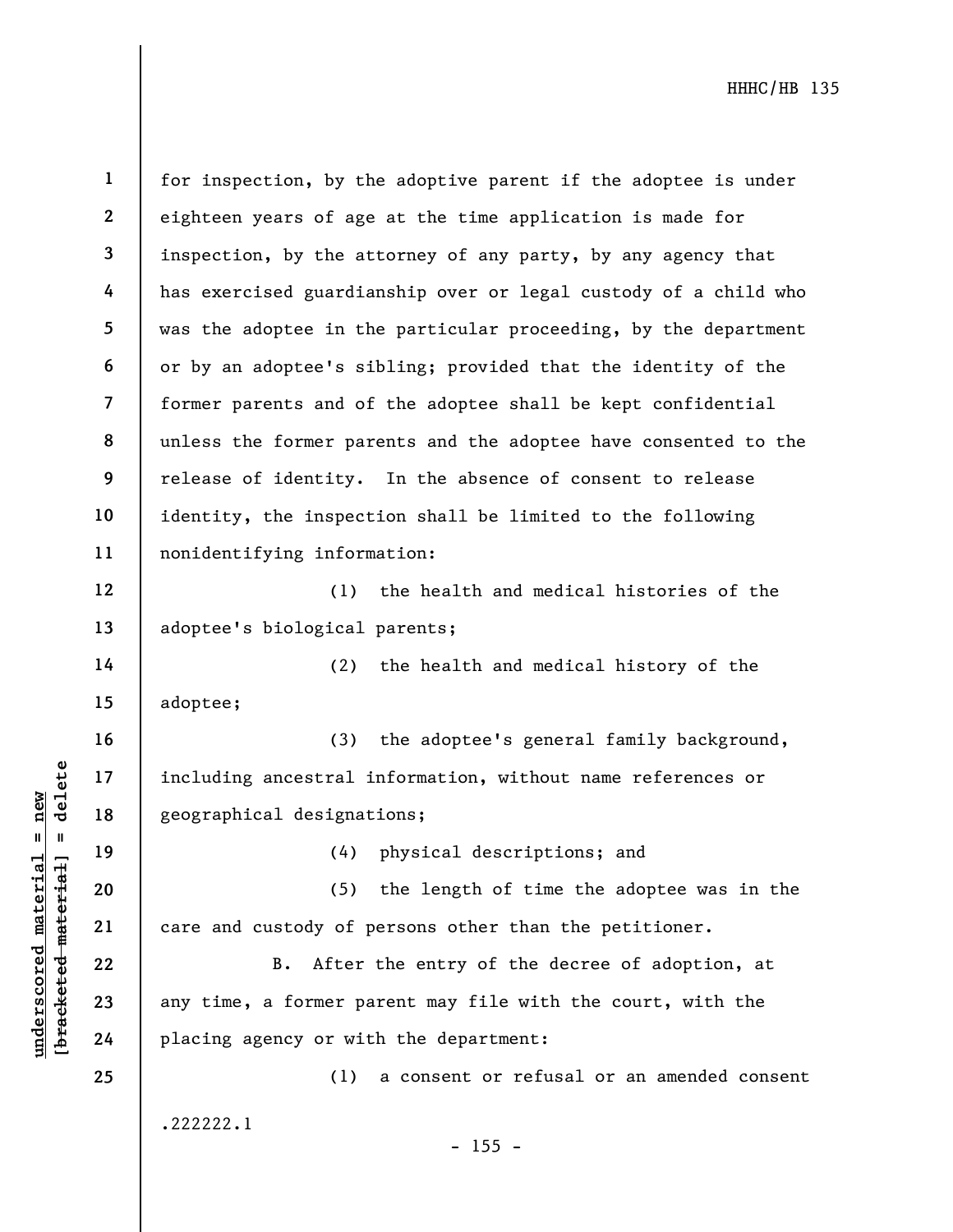understand material material of the adopted material of the adopted material control of the adopted material control of the adopted material control of the adopted material control of the adopted material control of the ad 1 2 3 4 5 6 7 8 9 10 11 12 13 14 15 16 17 18 19 20 21 22 23 24 25 or refusal to be contacted; (2) a release of the former parent's identity to the adoptee if the adoptee is eighteen years of age or older or to the adoptive parent if the adoptee is under eighteen years of age; or (3) information regarding the former parent's location or changes in background information. C. Any changes to post-adoption access to records referred to in Subsection B of this section shall be filed with the court, the placing agency and the department. D. The consent or refusal referred to in Subsection B of this section shall be honored by the court, the placing agency or the department unless for good cause the court orders to the contrary. E. At any time, an adoptee who is eighteen years of age or older may file with the court, a placing agency or the department: (1) information regarding the adoptee's location; or (2) a consent or refusal regarding opening of the adoptee's adoption file to the adoptee's former parents. F. If mutual authorizations for release of identifying information by the parties are not available, an adoptee who is eighteen years of age or older, the biological parents if the adoptee is eighteen years of age or older or the .222222.1 - 156 -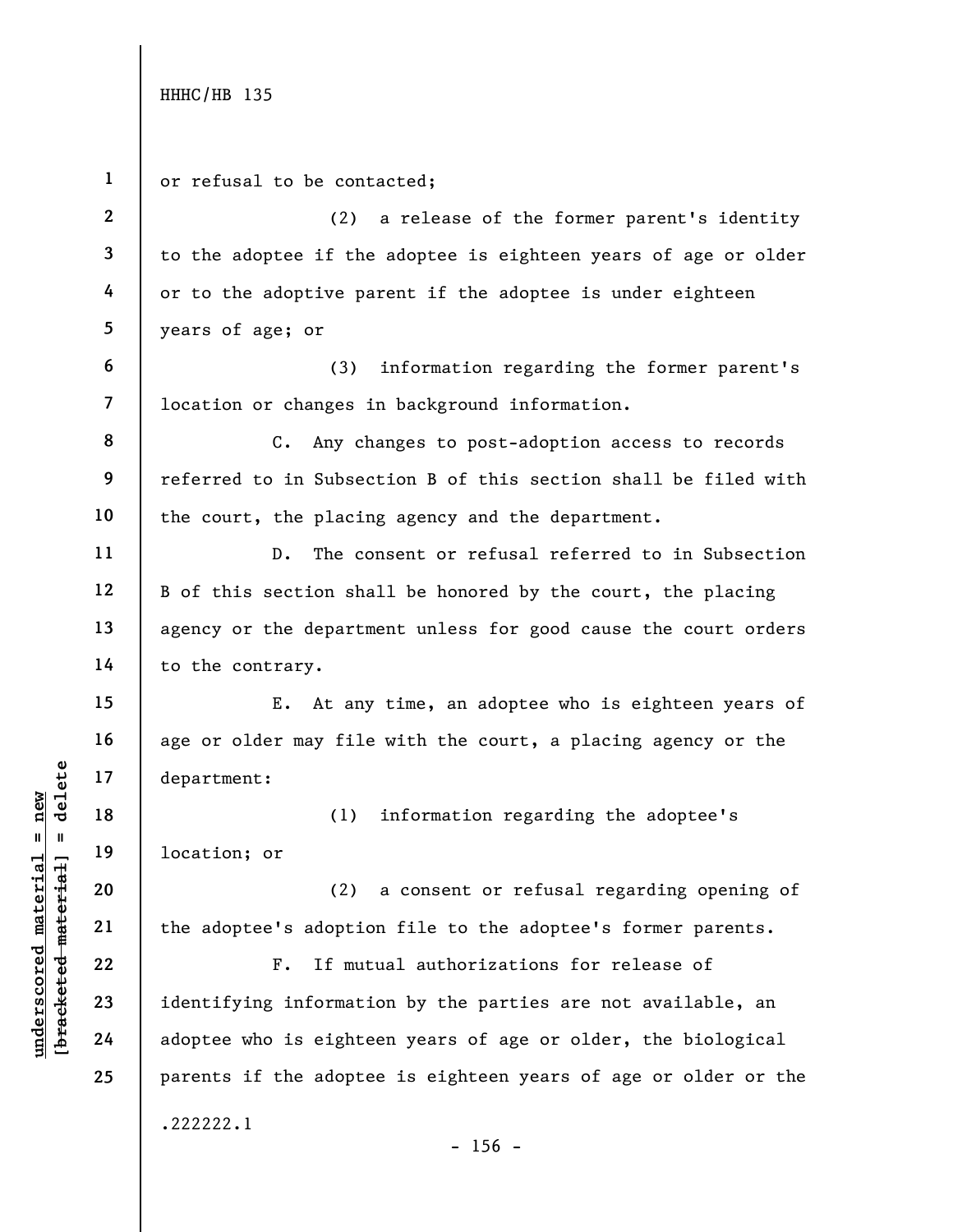understand material material identifying informational endinements of the adopted members of the adopted material corrections of the adopted material corrections of the adopted material corrections of the adopted material 1 2 3 4 5 6 7 8 9 10 11 12 13 14 15 16 17 18 19 20 21 22 23 24 25 adoptive parents if the adoptee is under the age of eighteen years may file a motion with the court to obtain the release of identifying information for good cause shown. When hearing the motion, the court shall give primary consideration to the best interests of the adoptee, but shall also give due consideration to the interests of the members of the adoptee's former and adoptive families. In determining whether good cause exists for the release of identifying information, the court shall consider: (1) the reason the information is sought; (2) any procedure available for satisfying the petitioner's request without disclosing the name or identity of another individual, including appointment of a confidential intermediary to contact the individual and request specific information; (3) whether the individual about whom identifying information is sought is alive; (4) the preference, to the extent known, of the adoptee, the adoptive parents, the former parents and other members of the adoptee's former and adoptive families and the likely effect of disclosure on those individuals; (5) the age, maturity and expressed needs of the adoptee; (6) the report or recommendation of any individual appointed by the court to assess the request for .222222.1 - 157 -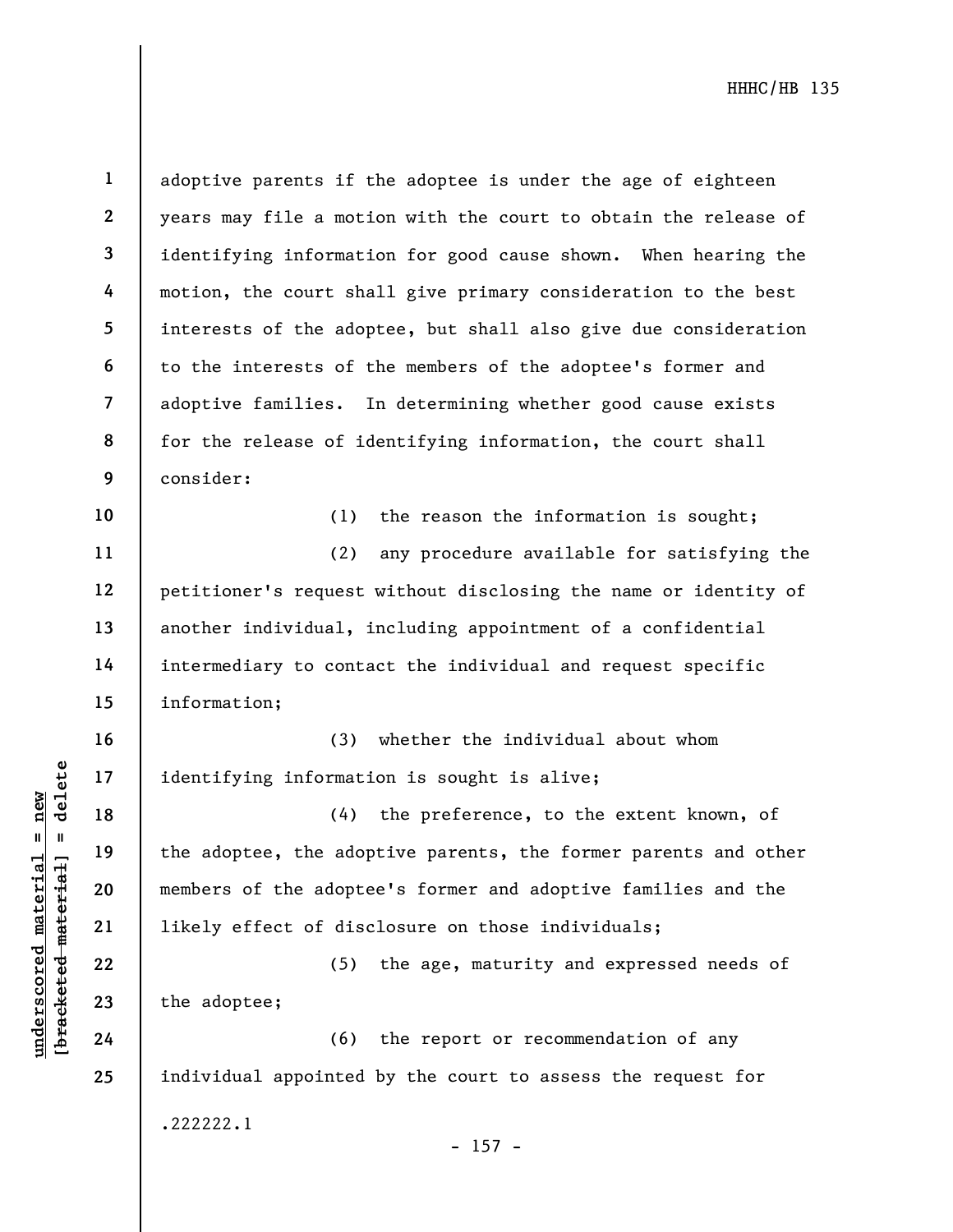| $\mathbf{1}$   | identifying information; and                                    |
|----------------|-----------------------------------------------------------------|
| $\mathbf{2}$   | any other factor relevant to an assessment<br>(7)               |
| 3              | of whether the benefit to the adoptee of releasing the          |
| 4              | information sought will be greater than the benefit to any      |
| 5              | other individual of not releasing the information.              |
| 6              | [ <del>G. An adoptee shall have the right, for the</del>        |
| $\overline{7}$ | purpose of enrolling in the adoptee's tribe of origin, to       |
| 8              | access information kept by the department. Information needed   |
| 9              | by an adoptee to enroll in his tribe of origin may be requested |
| 10             | from the department by the following persons:                   |
| 11             | (1) the adoptee, after he reaches eighteen                      |
| 12             | years of age;                                                   |
| 13             | $(2)$ when the adoptee is a child, his adoptive                 |
| 14             | <del>parent or guardian; or</del>                               |
| 15             | $(3)$ an adoptee's descendant or, if the                        |
| 16             | adoptee's descendant is a child, an adult representative for    |
| 17             | the descendant.                                                 |
| 18             | H. When the department receives a request for                   |
| 19             | information regarding an adoptee's tribe of origin, the         |
| 20             | department shall examine its records to determine if the        |
| 21             | adoptee is of Indian descent. If the department establishes     |
| 22             | that an adoptee is of Indian descent, the department shall      |
| 23             | (1) provide the requester with the tribal                       |
| 24             | affiliation of the adoptee's biological parents;                |
| 25             | (2) submit to the tribe information necessary                   |
|                | .222222.1                                                       |
|                | 1 <sub>5</sub>                                                  |

 $\frac{\text{underscored material = new}}{\text{beac detected-matter}+\text{d}}$  = delete

- 158 -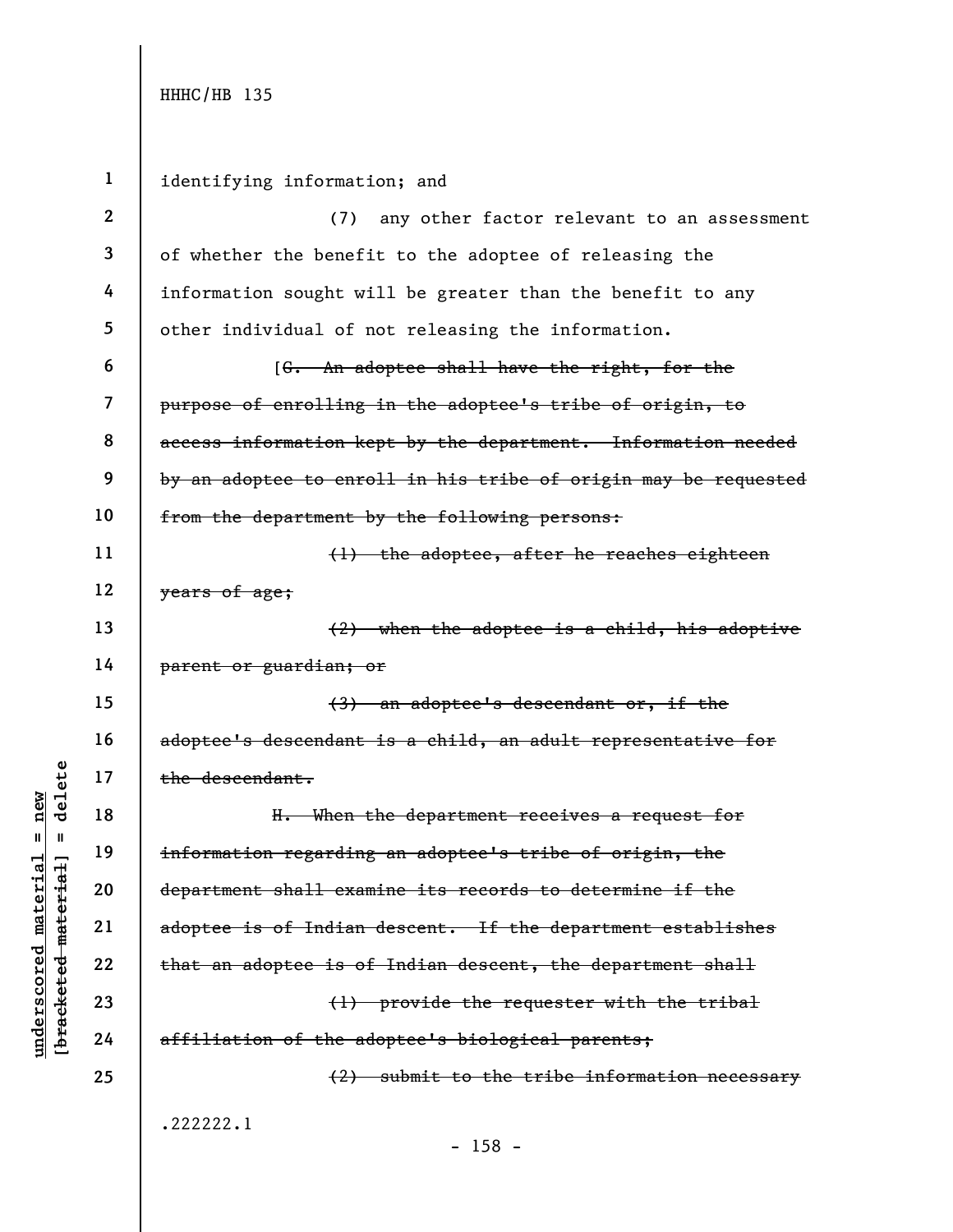|                         |            | $\mathbf{1}$   | to establish tribal enrollment for the adoptee and to protect   |
|-------------------------|------------|----------------|-----------------------------------------------------------------|
|                         |            | $\mathbf 2$    | any rights flowing from the adoptee's tribal relationship; and  |
|                         |            | 3              | (3) provide notice to the requester of the                      |
|                         |            | 4              | department's submission of information to the adoptee's         |
|                         |            | 5              | $\text{tribe.}$ ]"                                              |
|                         |            | 6              | SECTION 69. Section 40-10B-5 NMSA 1978 (being Laws 2001,        |
|                         |            | $\overline{7}$ | Chapter 167, Section 5, as amended) is amended to read:         |
|                         |            | 8              | "40-10B-5. PETITION--WHO MAY FILE--CONTENTS.--                  |
|                         |            | 9              | A petition seeking the appointment of a guardian<br>Α.          |
|                         |            | 10             | pursuant to the Kinship Guardianship Act may be filed only by:  |
|                         |            | 11             | a kinship caregiver;<br>(1)                                     |
|                         |            | 12             | (2)<br>a caregiver, who has reached the age of                  |
|                         |            | 13             | twenty-one, with whom no kinship with the child exists and who  |
|                         |            | 14             | has been nominated to be guardian of the child by the child,    |
|                         |            | 15             | and the child has reached the age of fourteen; or               |
|                         |            | 16             | a caregiver designated formally or<br>(3)                       |
|                         | delete     | 17             | informally by a parent in writing if the designation indicates  |
| $n$ ew                  |            | 18             | on its face that the parent signing understands:                |
| Ш                       |            | 19             | the purpose and effect of the<br>(a)                            |
| materia                 | material   | 20             | guardianship;                                                   |
|                         |            | 21             | that the parent has the right to be<br>(b)                      |
| $\bm{{\rm underscore}}$ |            | 22             | served with the petition and notices of hearings in the action; |
|                         | [bracketed | 23             | and                                                             |
|                         |            | 24             | that the parent may appear in court<br>(c)                      |
|                         |            | 25             | to contest the guardianship.                                    |
|                         |            |                | .222222.1                                                       |
|                         |            |                | $-159 -$                                                        |
|                         |            |                |                                                                 |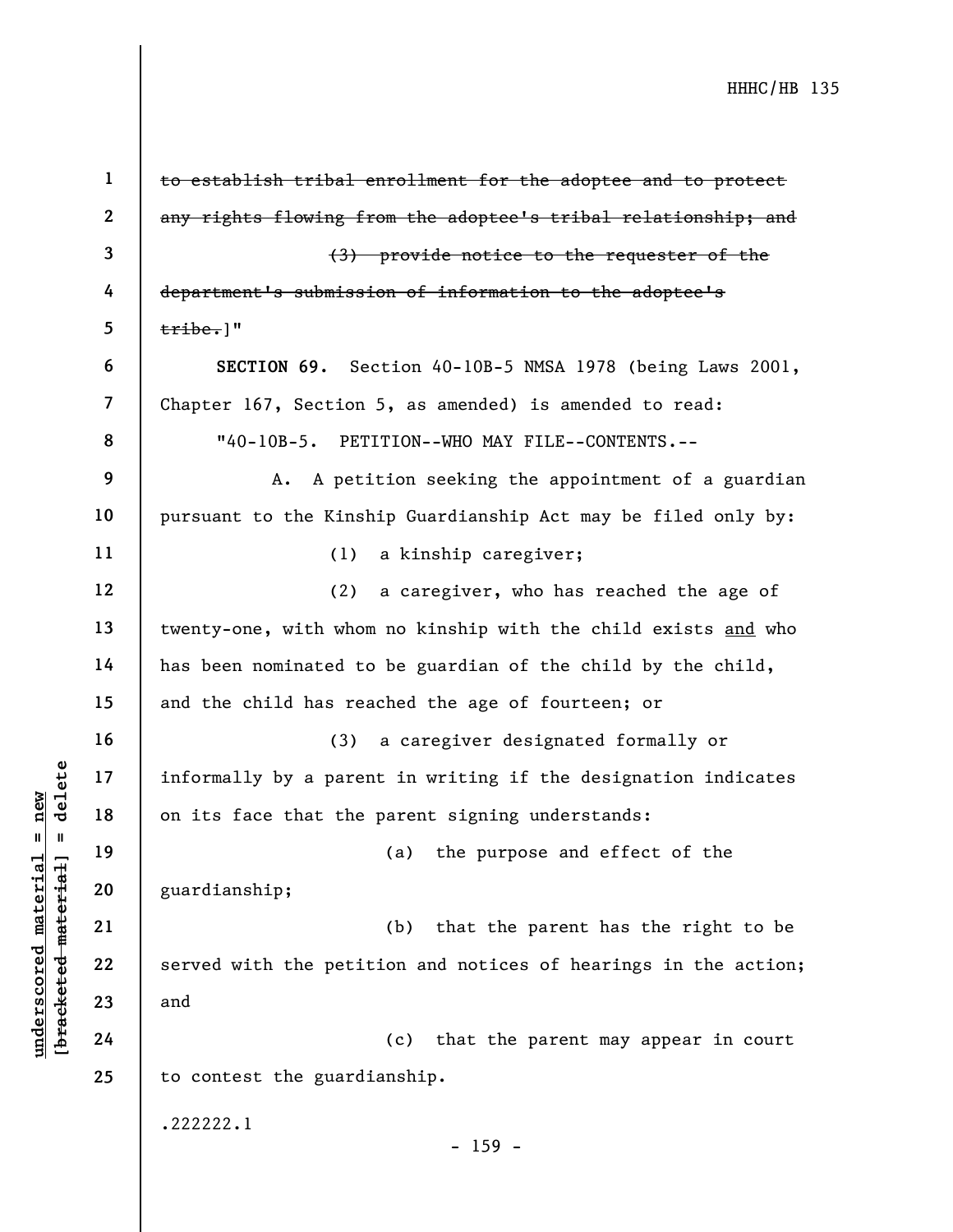| $\mathbf{1}$     | A petition seeking the appointment of a guardian<br><b>B.</b>  |
|------------------|----------------------------------------------------------------|
| $\boldsymbol{2}$ | shall be verified by the petitioner and allege the following   |
| $\mathbf{3}$     | with respect to the child:                                     |
| 4                | facts that, if proved, will meet the<br>(1)                    |
| 5                | requirements of Subsection B of Section 40-10B-8 NMSA 1978;    |
| 6                | the date and place of birth of the child,<br>(2)               |
| 7                | if known, and if not known, the reason for the lack of         |
| 8                | knowledge;                                                     |
| 9                | (3)<br>the legal residence of the child and the                |
| 10               | place where the child resides, if different from the legal     |
| 11               | residence;                                                     |
| 12               | (4)<br>the name and address of the petitioner;                 |
| 13               | (5)<br>the kinship, if any, between the                        |
| 14               | petitioner and the child;                                      |
| 15               | (6)<br>the names and addresses of the parents of               |
| 16               | the child;                                                     |
| 17               | (7)<br>the names and addresses of persons having               |
| 18               | legal custody of the child;                                    |
| 19               | the existence of any matters pending<br>(8)                    |
| 20               | involving the custody of the child;                            |
| 21               | a statement that the petitioner agrees to<br>(9)               |
| 22               | accept the duties and responsibilities of guardianship;        |
| 23               | (10) the existence of any matters pending                      |
| 24               | pursuant to the provisions of Chapter 32A, Article 4 NMSA 1978 |
| 25               | and, if so, a statement that the children, youth and families  |
|                  | .222222.1<br>$-160 -$                                          |

## $\frac{\text{undersecond material} = \text{new}}{\text{beac detected} - \text{meter} \cdot \text{t} + \text{a}}$  = delete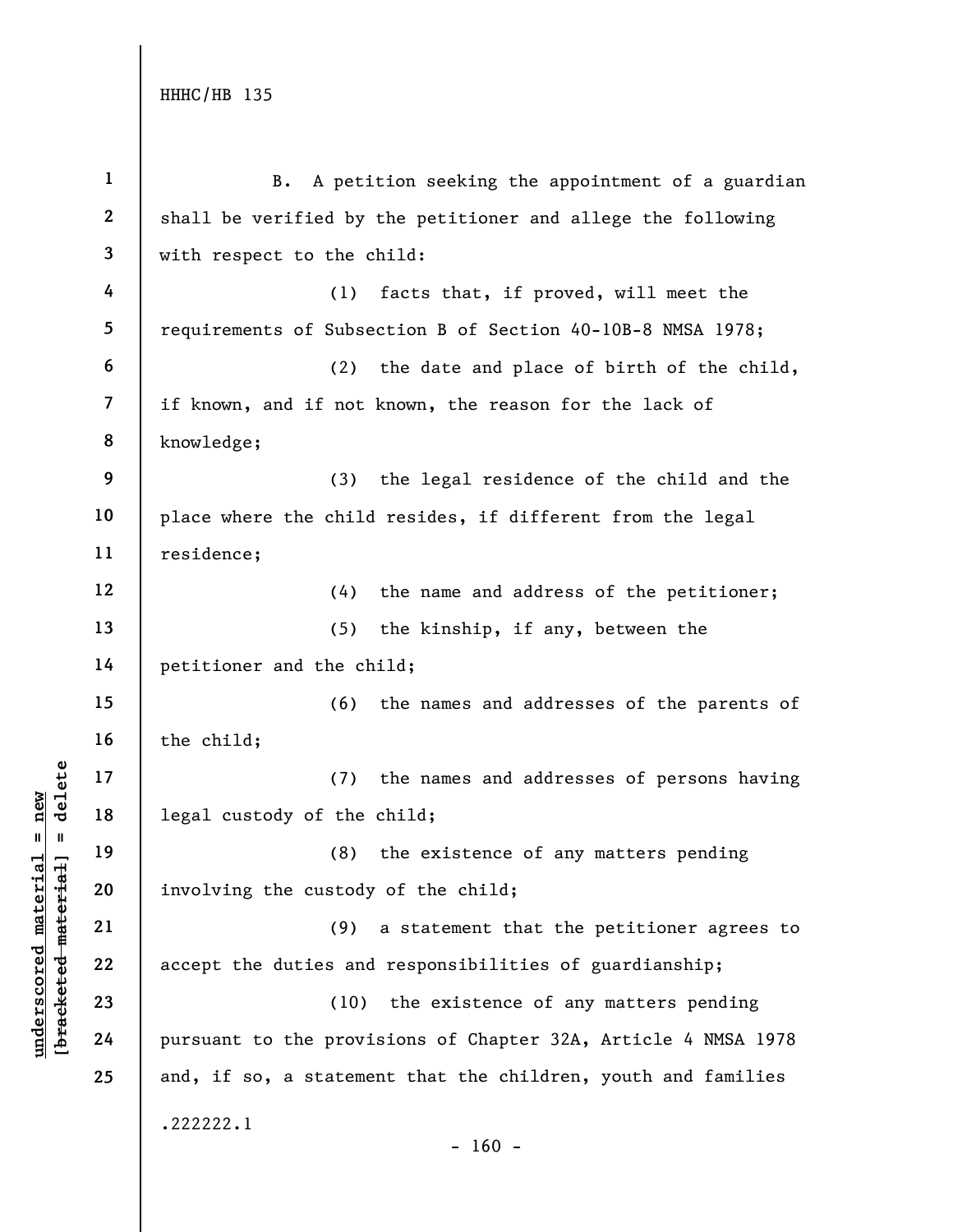underscored material material material material material and the material of the served upon:<br>
The period material of the served upon:<br>
The period material of the served upon:<br>
23<br>
24 department if there is 1 2 3 4 5 6 7 8 9 10 11 12 13 14 15 16 17 18 19 20 21 22 23 24 25 department consents to the relief requested in the petition; (11) whether the child is an Indian child or there is reason to know that the child is an Indian child, and subject to provisions of the [federal Indian Child Welfare Act of 1978] Indian Family Protection Act and, if so: (a) the tribal affiliations of the child's parents; and (b) the specific actions taken by the petitioner to notify the parents' tribes and the results of the contacts, including the names, addresses, titles and telephone numbers of the persons contacted, and copies of correspondence with the tribe; and (12) other facts in support of the guardianship sought." SECTION 70. Section 40-10B-6 NMSA 1978 (being Laws 2001, Chapter 167, Section 6, as amended) is amended to read: "40-10B-6. SERVICE OF PETITION--NOTICE--PARTIES.-- A. The court shall set a date for hearing on the petition, which date shall be no less than thirty and no more than ninety days from the date of filing the petition. B. The petition and a notice of the hearing shall be served upon: (1) the children, youth and families department if there is any pending matter relating to the child pursuant to the provisions of Chapter 32A, Article 4 NMSA 1978; .222222.1 - 161 -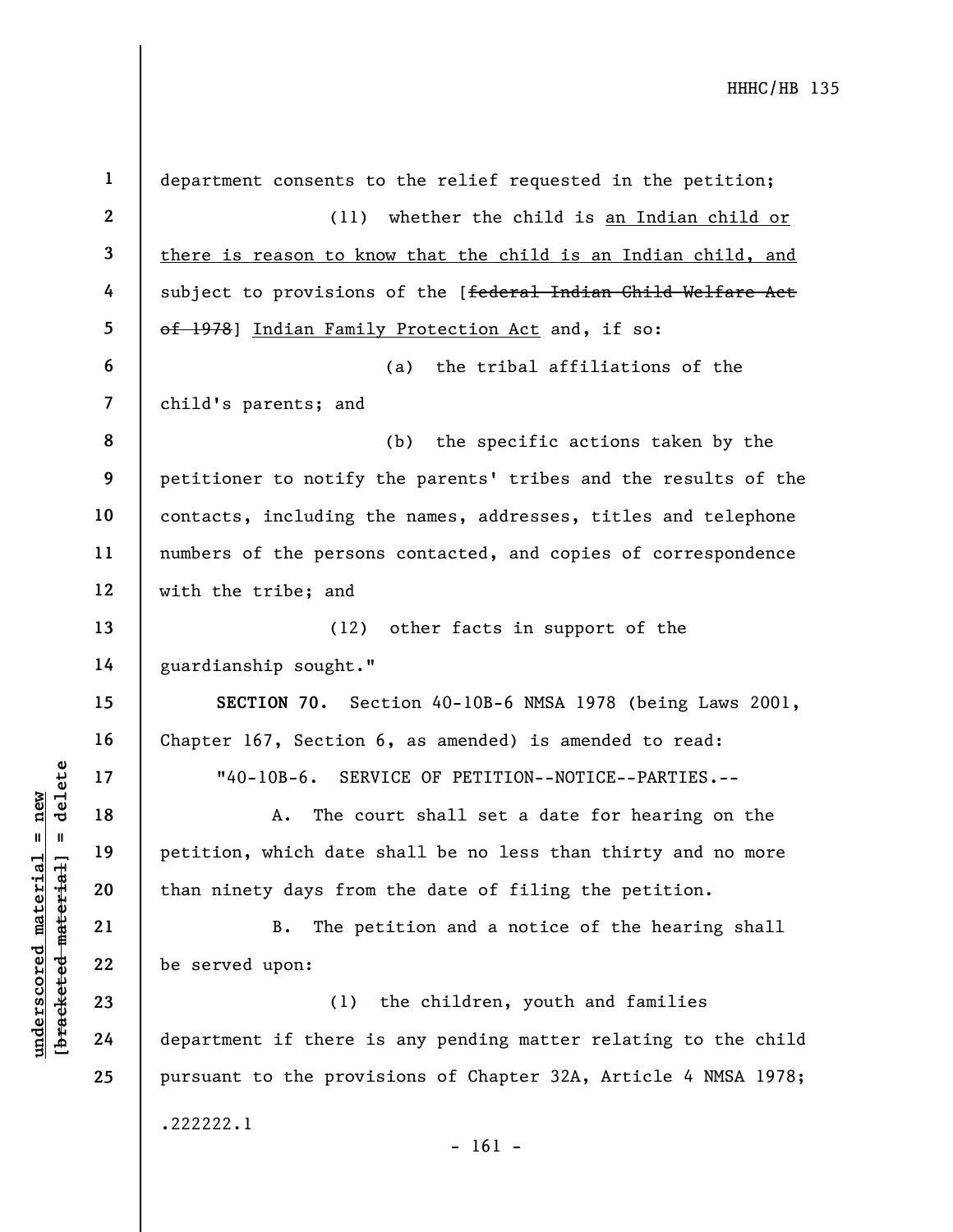UNE 17<br>
UNE 18<br>
UNE 19<br>
UNE 19<br>
UNE 1-024 NMRA."<br>
21<br>
UNE 1-024 NMRA."<br>
22<br>
UNE 1-024 NMRA."<br>
22<br>
23<br>
2005, Chapter 189, Se<br>
24<br>
ECTION 71. REI<br>
24<br>
SECTION 71. REI<br>
24<br>
SECTION 71. REI<br>
SECTION 71. REI<br>
24<br>
SECTION 72. SE 1 2 3 4 5 6 7 8 9 10 11 12 13 14 15 16 17 18 19 20 21 22 23 24 (2) the child if the child has reached the age of fourteen; (3) the parents of the child; (4) a person having custody of the child or visitation rights pursuant to a court order; and (5) if the child is an Indian child or there is reason to know the child is an Indian child as defined in the [federal Indian Child Welfare Act of 1978] Children's Code, the [appropriate] Indian tribe and [any] the child's parent or "Indian custodian", together with a notice of pendency of the guardianship proceedings [pursuant to the provisions of the federal Indian Child Welfare Act of 1978]. C. Service of process required by Subsection A of this section shall be made in accordance with the requirements for giving notice of a hearing pursuant to Subsection A of Section 45-1-401 NMSA 1978. D. The persons required to be served pursuant to Subsection B of this section have a right to file a response as parties to this action. Other persons may intervene pursuant to Rule 1-024 NMRA." SECTION 71. REPEAL.--Sections 32A-1-14 and 32A-3B-6.1 NMSA 1978 (being Laws 1993, Chapter 77, Section 23 and Laws 2005, Chapter 189, Section 37, as amended) are repealed.

SECTION 72. SEVERABILITY.--If any provision of the Indian Family Protection Act, related provisions in other sections of .222222.1  $- 162 -$